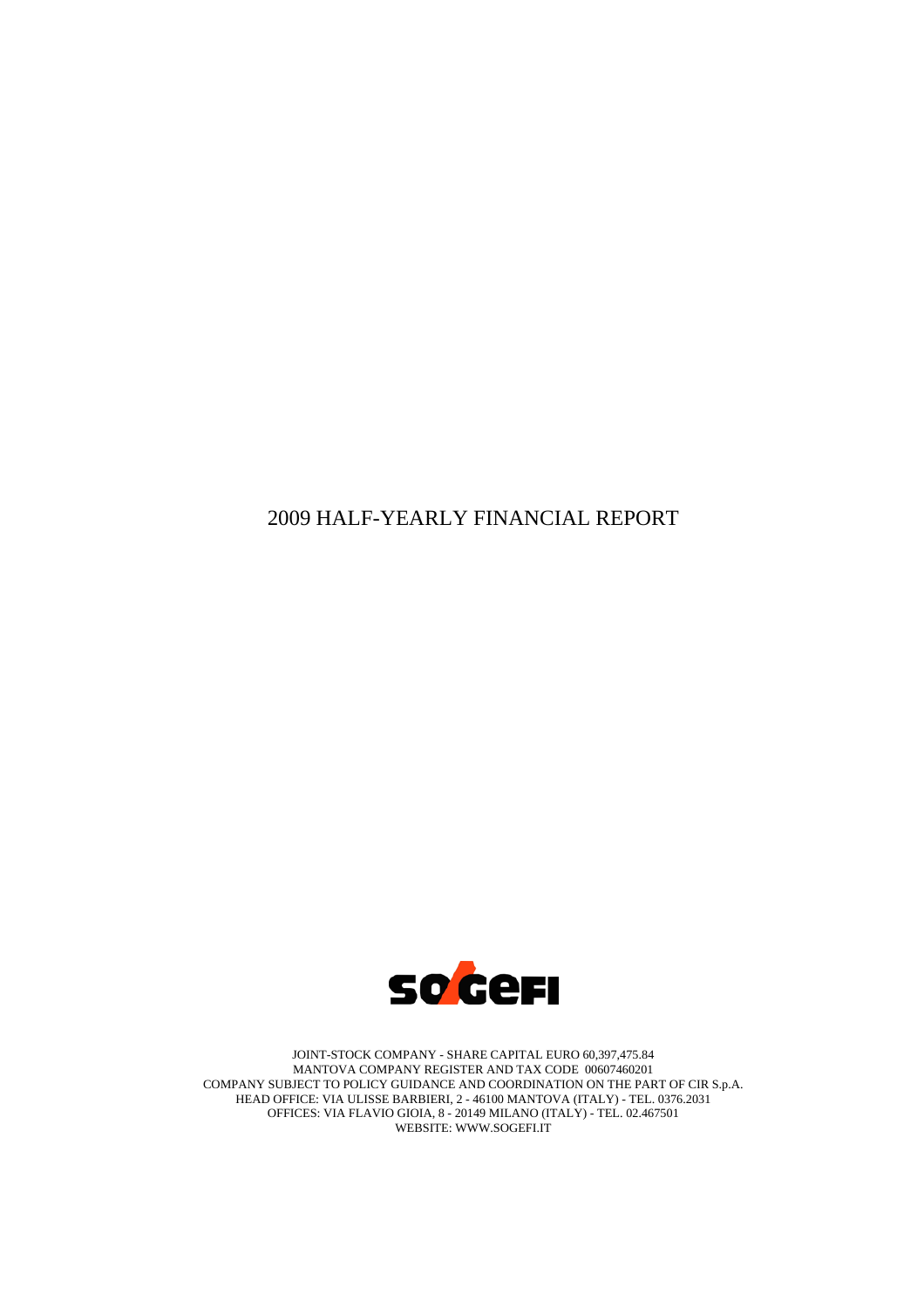# **CONTENTS**

| <b>CORPORATE BODIES</b>                                                                                                                                                                     | page                 | 3              |
|---------------------------------------------------------------------------------------------------------------------------------------------------------------------------------------------|----------------------|----------------|
| <b>INTERIM REPORT ON OPERATIONS</b>                                                                                                                                                         | page                 | 4              |
| GROUP HALF-YEARLY FINANCIAL STATEMENTS AS OF JUNE 30, 2009<br>- Financial statements<br>- Explanatory notes to the Financial Statements<br>- List of Equity Investments as of June 30, 2009 | page<br>page<br>page | 19<br>25<br>67 |
| HOLDING COMPANY HALF-YEARLY FINANCIAL STATEMENTS AS<br>OF JUNE 30, 2009                                                                                                                     |                      |                |
| - Financial statements                                                                                                                                                                      | page                 | 71             |
| - Explanatory notes to the Financial Statements                                                                                                                                             | page                 | 78             |
| DECLARATION OF<br>THE HALF YEAR CONDENSED FINANCIAL<br>STATEMENTS OF THE GROUP AND HOLDING COMPANY PURSUANT<br>TO ART. 81-TER OF CONSOB REGULATION No. 11971/99<br>AND                      |                      |                |
| <b>SUBSEQUENT AMENDMENTS</b>                                                                                                                                                                | page                 | 100            |
| REPORTS OF THE INDEPENDENT AUDITORS                                                                                                                                                         | page                 | 101            |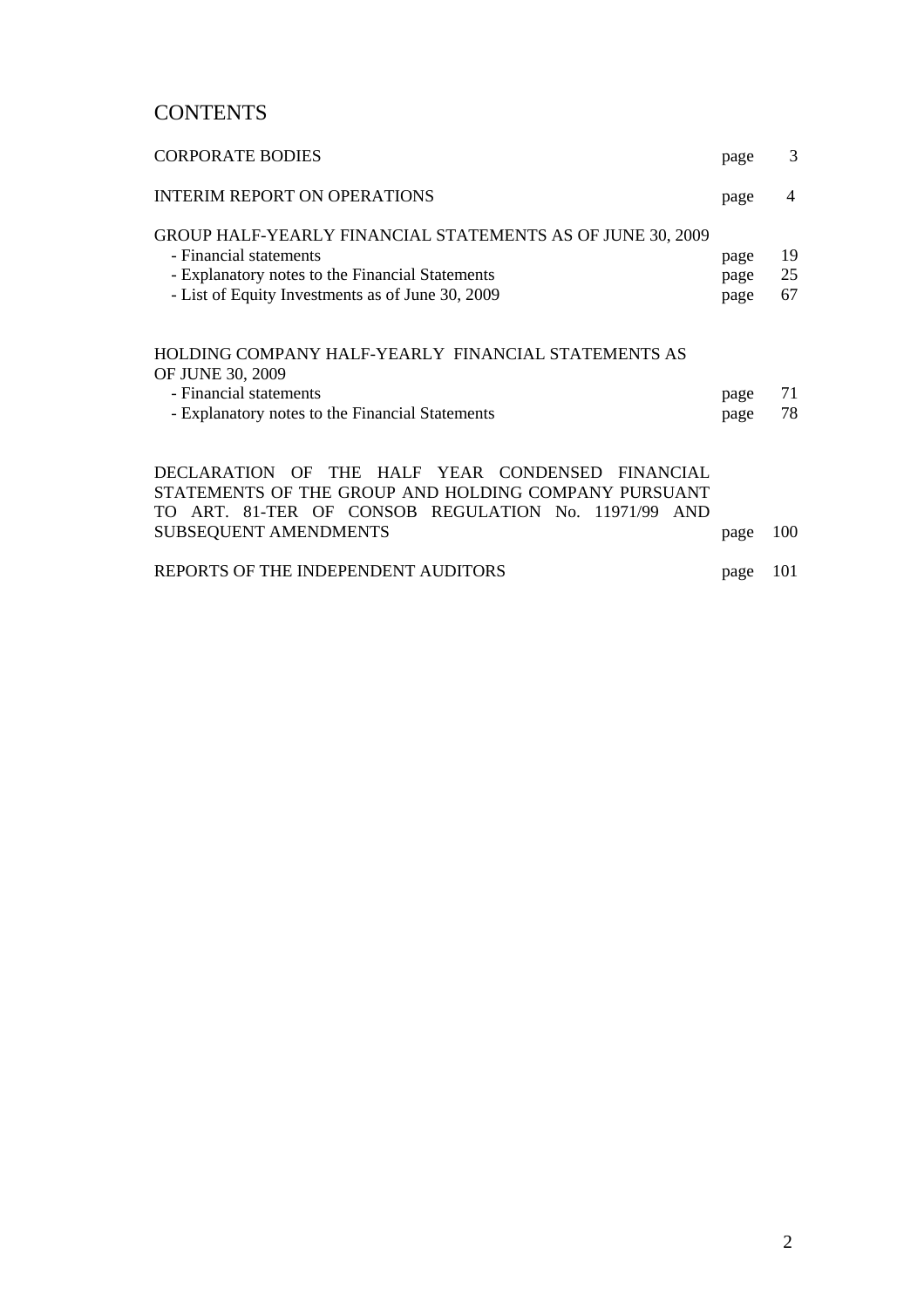# BOARD OF DIRECTORS

Honorary Chairman CARLO DE BENEDETTI

#### Chairman RODOLFO DE BENEDETTI (1)

Managing Director and General Manager EMANUELE BOSIO (2)

> Directors CARLO DE BENEDETTI (4) OLIVIERO MARIA BREGA (3) PIERLUIGI FERRERO (3) GIOVANNI GERMANO FRANCO GIRARD ALBERTO PIASER RENATO RICCI ROBERTO ROBOTTI (4) (5) (6) PAOLO RICCARDO ROCCA (5) (6) (7) ANTONIO TESONE (4) (5)

Secretary to the Board NIVES RODOLFI

# BOARD OF STATUTORY AUDITORS

Chairman ANGELO GIRELLI

Acting Auditors GIUSEPPE LEONI RICCARDO ZINGALES

## Alternate Auditors LUIGI BAULINO MAURO GIRELLI LUIGI MACCHIORLATTI VIGNAT

# INDEPENDENT AUDITORS

### PRICEWATERHOUSECOOPERS S.p.A.

Details on the exercise of powers (Consob Resolution no. 97001574 of February 20, 1997):

(2) All ordinary powers with single signature.

(4) Members of the Remuneration Committee.

(7) Lead independent director.

<sup>(1)</sup> All ordinary and extraordinary powers with single signature, except for those delegated to the Board of Directors by law or the by-laws.

<sup>(3)</sup> All ordinary and extraordinary powers with joint signatures, except for those delegated to the Board of Directors by law or the by-laws.

<sup>(5)</sup> Members of the Internal Control Committee.

<sup>(6)</sup> Members of the Supervisory Body (Legislative Decree 231/2001).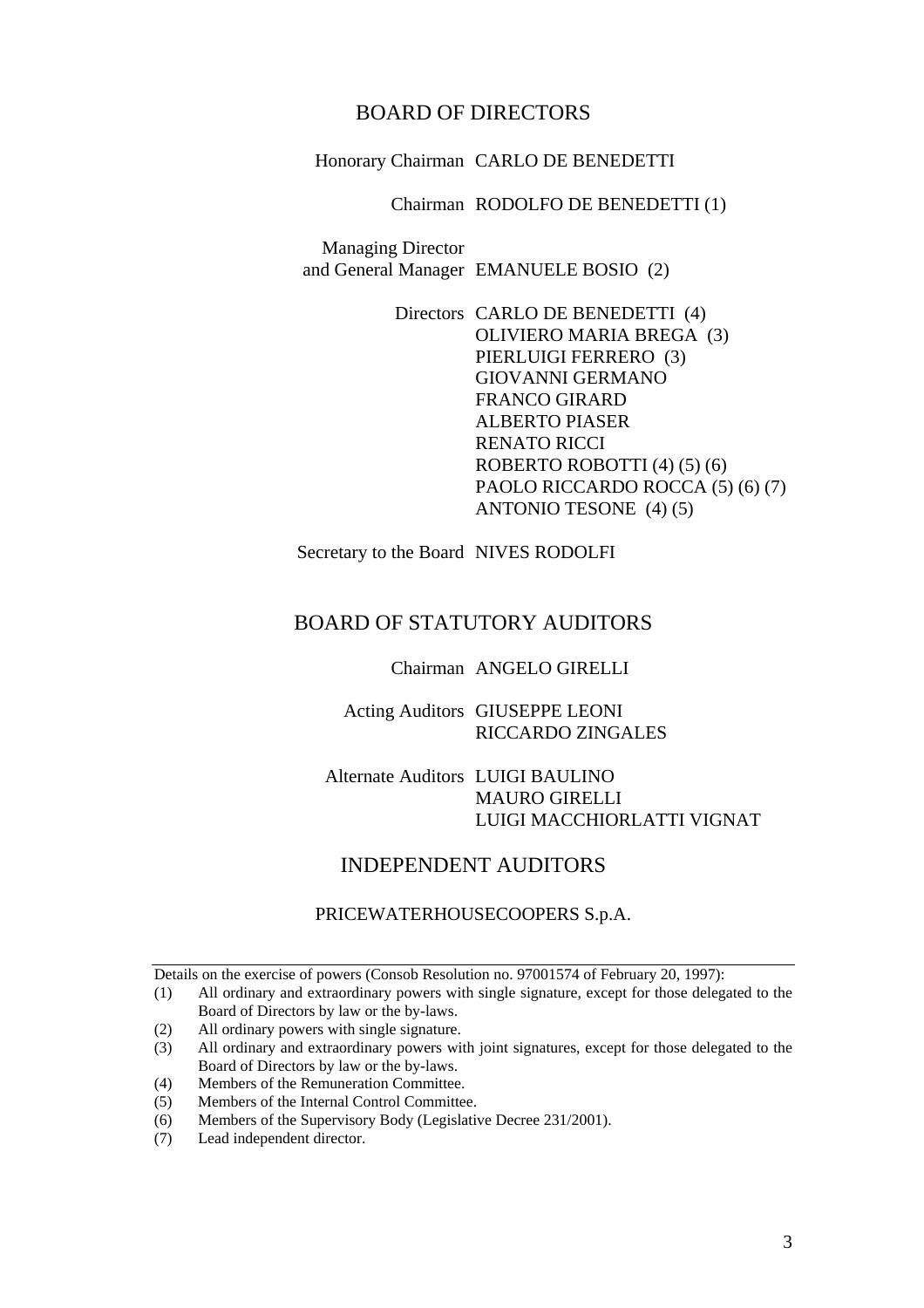# **INTERIM REPORT ON OPERATIONS**

This interim report has been prepared in accordance with Legislative Decree no. 58 of February 24, 1998 and with Consob resolution no. 11971/1999 and subsequent amendments. It includes the consolidated financial statements and explanatory notes to the accounts of the Group and the financial statements and explanatory notes of the Holding Company (the latter prepared on a voluntary basis, not being required by Legislative Decree no. 195 of November 6, 2007), prepared in accordance with IAS/IFRS and specifically IAS 34 on interim financial reporting.

## **INFORMATION ON OPERATIONS**

In the first half of 2009 worldwide vehicle production had a significantly deterioration with respect to the same period of 2008 as a consequence of the world economic and financial crisis and despite the measures to offset its effects taken by governments in the main markets.

In the *car* sector, incentives to purchase new vehicles, which in some countries were applied only to vehicles with low  $CO<sub>2</sub>$  emissions, reduced the fall in new registrations, however production levels were still low due to the efforts put in place by all manufacturers to reduce their huge stocks of unsold vehicles.

In Europe, North America and Japan the fall in production exceeded 30%, in South America it was limited to 12%, while the Chinese and Indian markets achieved modest growth.

As no measures to encourage demand were implemented for the *industrial vehicles, earth-moving and agricultural equipment* sectors, the same recorded considerable downturns in sales and production, to the extent of 65% in Europe.

The *spare parts* sector, for both *original equipment* and *independent aftermarket*  segments*,* recorded lower sales volumes due to destocking policies and to the increased financial difficulties of independent distributors.

In addition to the general fall in demand, the Group's revenues were penalised by a change in the mix of products sold, which, in line with market demand for cheap vehicles, tended towards components with prices and added values lower than those of the first half of 2008.

Exchange rate trends also had a negative impact on **consolidated sales** in the first six months, which therefore amounted to  $\epsilon$  374.5 million, down 181.8 million (-32.7%) on the  $\epsilon$  556.3 million recorded in the first half of 2008 (-30.7% at the same exchange rate).

June marked a recovery in sales levels, with a reduction of only 23.9% on the same month of 2008.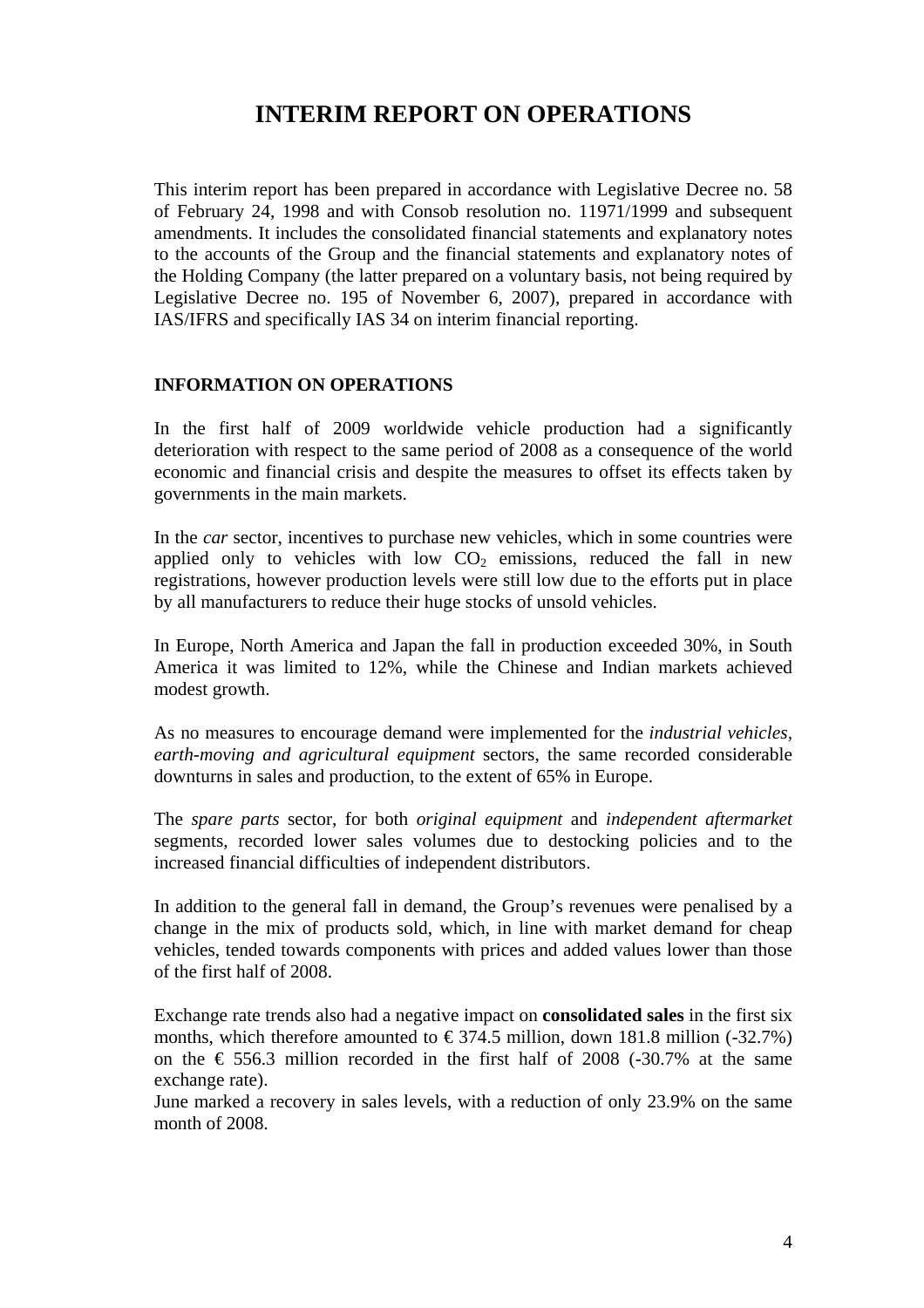Sales for the *Suspension components division,* almost exclusively destined for *original equipment* sector and with a strong presence in *industrial vehicles* sector*,* fell by 37.9% on the previous period, recording sales of  $\epsilon$ 177.7 million against 286.2 million for the first six months of 2008.

Benefiting from significant sales in the spare parts market, the *Filtration Division* saw its sales fall by 27.2%, making  $\epsilon$ 197.6 million, against 271.3 million in the first half of 2008.

| (in millions of Euro)     | $1st$ half $2009$ |       | $1st$ half $2008$ |       |                  |         | $\frac{1}{6}$ var.1st half Year 2008 |  |
|---------------------------|-------------------|-------|-------------------|-------|------------------|---------|--------------------------------------|--|
|                           | Amount            | $\%$  | Amount            | $\%$  | $09/1st$ half 08 | Amount  |                                      |  |
| <b>Filters</b>            | 197.6             | 52.8  | 271.3             | 48.8  | (27.2)           | 497.5   |                                      |  |
| Suspension components     |                   |       |                   |       |                  |         |                                      |  |
| and precision springs     | 177.7             | 47.4  | 286.2             | 51.4  | (37.9)           | 521.9   |                                      |  |
| Intercompany eliminations | (0.8)             | (0.2) | (1.2)             | (0.2) | (33.3)           | (1.9)   |                                      |  |
| <b>TOTAL</b>              | 374.5             | 100.0 | 556.3             | 100.0 | (32.7)           | 1,017.5 |                                      |  |
|                           |                   |       |                   |       |                  |         |                                      |  |

The European market saw the highest drop in sales (-35.1%) with  $\epsilon$  293.1 million against 451.6 million, while the decrease in the South American market was 21.8% recording  $\epsilon$  67.4 million against 86.2 million in the first half of last year. In North America sales fell by 29.9%.

| (in millions of Euro)    | 1st half 2009 |       | 1st half 2008 |       |                   |         | $\%$ var.1st half Year 2008 |  |
|--------------------------|---------------|-------|---------------|-------|-------------------|---------|-----------------------------|--|
|                          | Amount        | $\%$  | Amount        | $\%$  | $09/1$ st half 08 | Amount  |                             |  |
| France                   | 93.7          | 25.0  | 125.4         | 22.5  | (25.3)            | 220.2   |                             |  |
| Germany                  | 50.6          | 13.5  | 82.2          | 14.8  | (38.4)            | 155.0   |                             |  |
| Italy                    | 33.6          | 9.0   | 49.8          | 9.0   | (32.5)            | 90.9    |                             |  |
| <b>Great Britain</b>     | 32.1          | 8.6   | 61.0          | 11.0  | (47.3)            | 109.5   |                             |  |
| Benelux                  | 20.6          | 5.5   | 34.6          | 6.2   | (40.5)            | 63.7    |                             |  |
| Spain                    | 19.3          | 5.2   | 38.3          | 6.9   | (49.6)            | 61.3    |                             |  |
| Other European countries | 43.2          | 11.5  | 60.3          | 10.8  | (28.4)            | 107.2   |                             |  |
| Mercosur                 | 67.4          | 18.0  | 86.2          | 15.5  | (21.8)            | 175.1   |                             |  |
| <b>United States</b>     | 7.2           | 1.9   | 10.2          | 1.8   | (29.9)            | 19.3    |                             |  |
| China                    | 2.6           | 0.7   | 3.1           | 0.6   | (16.6)            | 5.6     |                             |  |
| Rest of the World        | 4.2           | 1.1   | 5.2           | 0.9   | (19.1)            | 9.7     |                             |  |
| <b>TOTAL</b>             | 374.5         | 100.0 | 556.3         | 100.0 | (32.7)            | 1,017.5 |                             |  |

Sales in the *original equipment* segment fell by 39%, in line with the trend of vehicle production in the main reference markets in which the Group has substantially maintained its market share. In the spare parts market, the most significant reduction was suffered in the *original equipment spares* segment (-24.5%) in comparison to the *independent aftermarket* (-15.7%).

| (in millions of Euro)     | 1st half 2009 |       | $1st$ half $2008$ |       |                   |         | $\%$ var.1st half Year 2008 |  |
|---------------------------|---------------|-------|-------------------|-------|-------------------|---------|-----------------------------|--|
|                           | Amount        | $\%$  | Amount            | $\%$  | $09/1$ st half 08 | Amount  |                             |  |
| Original Equipment (O.E.) | 231.5         | 61.8  | 379.7             | 68.2  | (39.0)            | 680.6   |                             |  |
| Independent Aftermarket   |               |       |                   |       |                   |         |                             |  |
| (I.A.M.)                  | 92.8          | 24.8  | 110.1             | 19.8  | (15.7)            | 210.8   |                             |  |
| Original Equipment Spares |               |       |                   |       |                   |         |                             |  |
| (O.E.S.)                  | 50.2          | 13.4  | 66.5              | 12.0  | (24.5)            | 126.1   |                             |  |
| <b>TOTAL</b>              | 374.5         | 100.0 | 556.3             | 100.0 | (32.7)            | 1.017.5 |                             |  |
|                           |               |       |                   |       |                   |         |                             |  |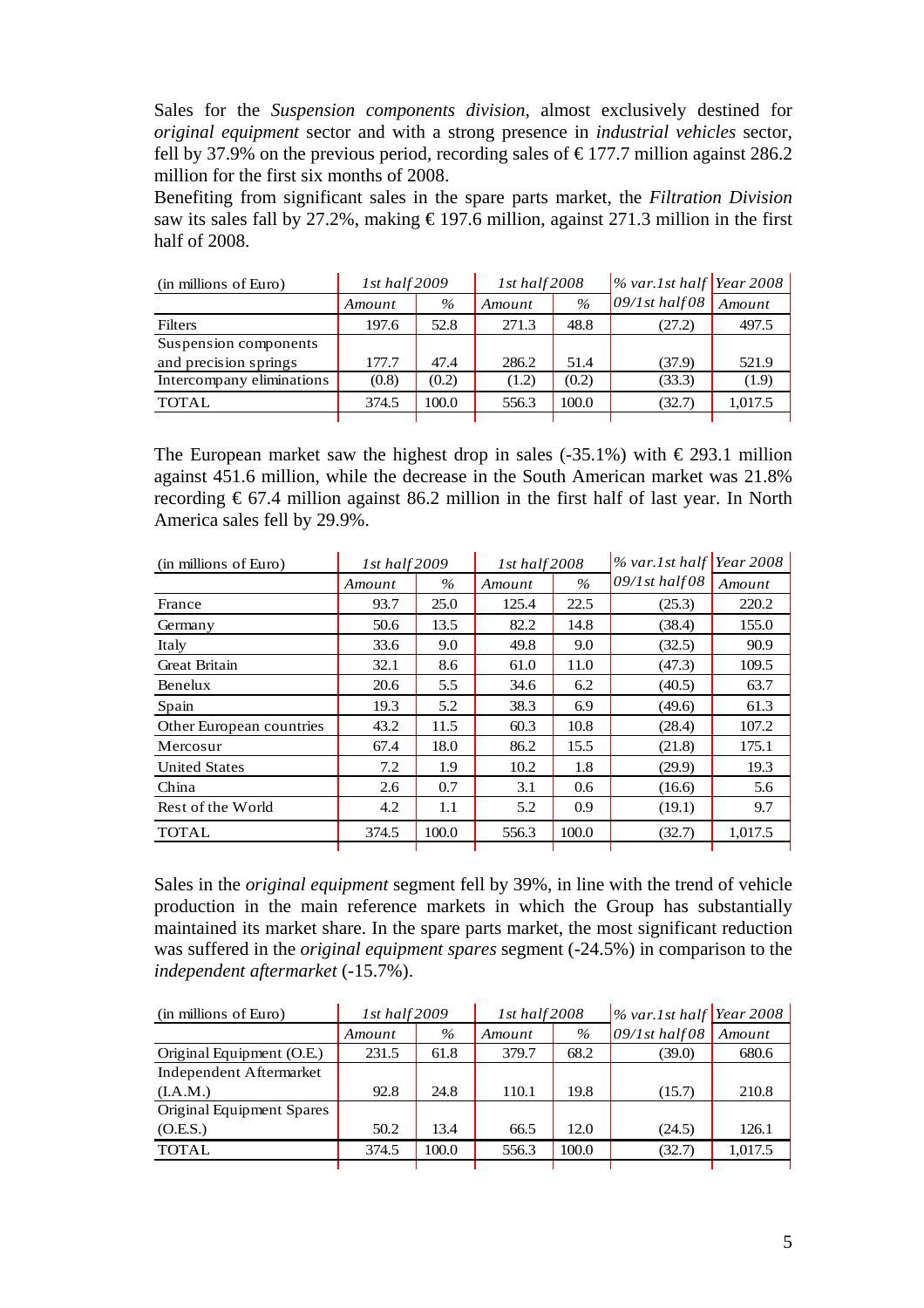# **RECLASSIFIED CONSOLIDATED INCOME STATEMENT FOR THE FIRST HALF OF 2009**

The Group's results were inevitably affected by the significant fall in revenues, which was counteracted by vigorous action to reduce all items of cost.

| (in millions of Euro)                  | 1st half 2009 |       | 1st half 2008 |       | Year 2008 |       |
|----------------------------------------|---------------|-------|---------------|-------|-----------|-------|
|                                        | Amount        | $\%$  | Amount        | $\%$  | Amount    | $\%$  |
| Sales revenues                         | 374.5         | 100.0 | 556.3         | 100.0 | 1,017.5   | 100.0 |
| Variable cost of sales                 | 257.2         | 68.7  | 368.3         | 66.2  | 681.7     | 67.0  |
| <b>CONTRIBUTION MARGIN</b>             | 117.3         | 31.3  | 188.0         | 33.8  | 335.8     | 33.0  |
| Manufacturing and R&D overheads        | 45.7          | 12.2  | 59.1          | 10.6  | 107.3     | 10.5  |
| Depreciation and amortization          | 21.2          | 5.7   | 22.3          | 4.0   | 42.5      | 4.2   |
| Distribution and sales fixed expenses  | 15.6          | 4.2   | 19.0          | 3.4   | 35.9      | 3.5   |
| Administrative and general expenses    | 26.8          | 7.1   | 33.8          | 6.1   | 62.5      | 6.2   |
| OPERATING RESULT                       | 8.0           | 2.1   | 53.8          | 9.7   | 87.6      | 8.6   |
| Restructuring costs                    | 9.9           | 2.7   | 6.9           | 1.2   | 11.5      | 1.1   |
| Losses (gains) on disposal             |               |       | (0.1)         |       |           |       |
| Exchange (gains) losses                | 1.1           | 0.3   | 1.1           | 0.2   | 2.2       | 0.2   |
| Other non-operating expenses (income)  | 4.1           | 1.0   | 7.2           | 1.3   | 11.5      | 1.2   |
| <b>EBIT</b>                            | (7.1)         | (1.9) | 38.7          | 7.0   | 62.4      | 6.1   |
| Financial expenses (income), net       | 5.7           | 1.5   | 5.8           | 1.0   | 14.0      | 1.4   |
| Losses (gains) from equity investments | (0.1)         |       | 0.2           | 0.1   | 0.2       |       |
| RESULT BEFORE TAXES AND                |               |       |               |       |           |       |
| <b>MINORITY INTERESTS</b>              | (12.7)        | (3.4) | 32.7          | 5.9   | 48.2      | 4.7   |
| Income taxes                           | (2.4)         | (0.7) | 11.0          | 2.0   | 16.8      | 1.7   |
| NET RESULT BEFORE MINORITY             |               |       |               |       |           |       |
| <b>INTERESTS</b>                       | (10.3)        | (2.7) | 21.7          | 3.9   | 31.4      | 3.0   |
| Loss (income) attributable to minority |               |       |               |       |           |       |
| interests                              | (0.3)         | (0.1) | (1.5)         | (0.3) | (2.9)     | (0.2) |
| <b>GROUP NET RESULT</b>                | (10.6)        | (2.8) | 20.2          | 3.6   | 28.5      | 2.8   |
|                                        |               |       |               |       |           |       |

Variable costs benefited from a generalised fall in the prices for the main raw materials and components which, given a substantially unchanged selling price policy, enabled the percentage represented by the materials cost on revenues to be reduced from 46.4% to 46.1%.

The cost of direct labour fell against the first half of 2008 by  $\text{\textsterling}19.8$  million (-31%), while total labour cost fell by 30.7 million (-23.1%). The total number of employees (including temporary workers and excluding employees with flexible arrangements such as ordinary and extraordinary temporary redundancy benefits in Italy or similar in other countries) fell by 1,193 with respect to June 30, 2008 and 183 with respect to December 31, 2008.

Overheads, including personnel costs, were reduced by  $\in$  24.9 million (-18.6%) against the first half of 2008, enabling a **consolidated operating profit** of  $\in$  8 million to be achieved (2.1% of sales), compared to 53.8 million (9.7% of sales) in the previous year.

Non-recurring costs (due to the generalised reduction in the number of employees) totalled  $\epsilon$ 9.9 million in the period, against 6.9 million recorded in the first half of the previous year.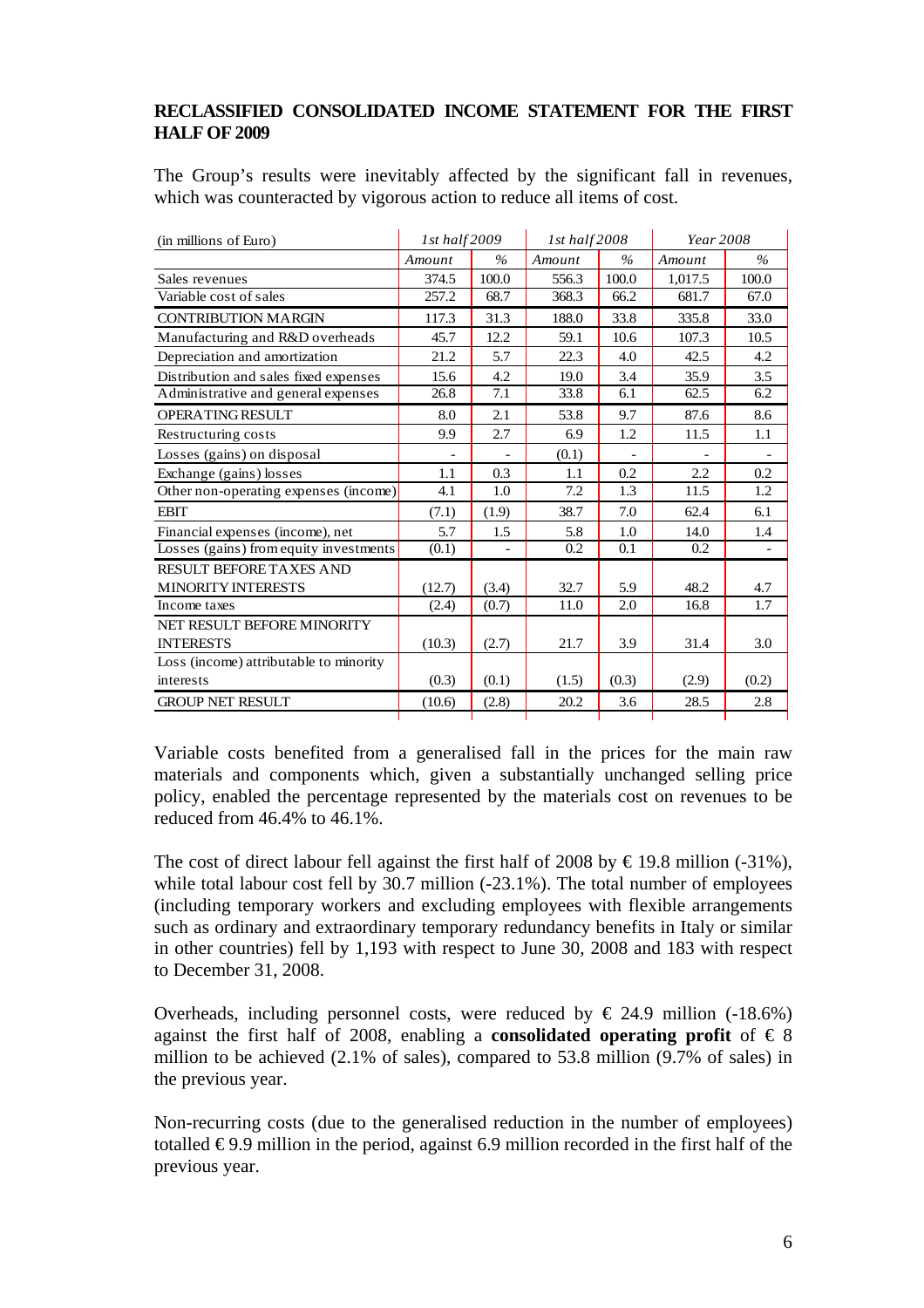The half-year period also benefited from a gain of  $\epsilon$  1.7 million consequent to the settlement of an insurance claim for damages suffered in July 2008 following the fire that destroyed the Welsh suspensions plant in Clydach.

**EBITDA** (earnings before interest, tax, depreciation and amortisation) and **EBIT** (earnings before interest and tax), after the non-operational items described above, amounted to a positive  $\epsilon$  14.2 million (3.8% on sales) and a negative  $\epsilon$ 7.1 million (1.9% on sales) respectively. They had both been positive in 2008 by  $\epsilon$  61 million (11% on sales) and 38.7 million (7% on sales) respectively.

Financial expenses amounted to  $\epsilon$  5.7 million, stable compared to the first half of 2008, in line with trends in interest rates and the average indebtedness for the period. As a consequence the Group recorded a **loss before taxes and minority interests** of  $\epsilon$  12.7 million, while a profit of 32.7 million had been recorded in the first six months of the previous year.

A **consolidated net loss** of  $\epsilon$  10.6 million was recorded for the period, against a profit of 20.2 million in the first half of 2008.

**Consolidated equity,** including minority interests, was substantially unchanged in comparison to the figure of December 31, 2008 and stood at  $\in$  174.8 million, down 6.8% on the 187.5 million recorded in June 30, 2008.

| (in millions of Euro)             | $Note*$ | June 30, 2009 |        | December 31, 2008 |        | June 30, 2008 |        |
|-----------------------------------|---------|---------------|--------|-------------------|--------|---------------|--------|
|                                   |         | Amount        | $\%$   | Amount            | $\%$   | Amount        | $\%$   |
| Short-term operating assets       | (a)     | 262.1         |        | 322.2             |        | 395.2         |        |
| Short-term operating liabilities  | (b)     | (204.1)       |        | (210.0)           |        | (267.0)       |        |
| Net working capital               |         | 58.0          | 15.0   | 112.2             | 25.8   | 128.2         | 29.2   |
| Investments                       | (c)     | 0.5           | 0.1    | 0.5               | 0.1    | 0.8           | 0.2    |
| Intangible, tangible fixed assets |         |               |        |                   |        |               |        |
| and other medium and              |         |               |        |                   |        |               |        |
| long-term assets                  | (d)     | 410.0         | 105.8  | 399.9             | 91.8   | 396.4         | 90.4   |
| <b>CAPITAL INVESTED</b>           |         | 468.5         | 120.9  | 512.6             | 117.7  | 525.4         | 119.8  |
| Other medium and long-term        |         |               |        |                   |        |               |        |
| liabilities                       | (e)     | (81.1)        | (20.9) | (77.1)            | (17.7) | (86.9)        | (19.8) |
| <b>NET CAPITAL INVESTED</b>       |         | 387.4         | 100.0  | 435.5             | 100.0  | 438.5         | 100.0  |
| Net financial position            |         | 212.6         | 54.9   | 257.2             | 59.1   | 251.0         | 57.2   |
| Minority interests                |         | 14.7          | 3.8    | 17.4              | 4.0    | 14.0          | 3.2    |
| Consolidated equity of the        |         |               |        |                   |        |               |        |
| Group                             |         | 160.1         | 41.3   | 160.9             | 36.9   | 173.5         | 39.6   |
| <b>TOTAL</b>                      |         | 387.4         | 100.0  | 435.5             | 100.0  | 438.5         | 100.0  |

*\* see the notes at the end of this report for a detailed explanation of the reasons for the reclassifications that we have made.* 

The net financial position improved, despite the above-illustrated difficulties in generating positive cash flows.

As at June 30, 2009, **net financial indebtedness** was € 212.6 million, after a stock reduction of  $\epsilon$ 36 million (-27.7%) compared to 12 months earlier and 20.5 million (-17.9%) compared to December 31, 2008, the non recourse sale of trade receivables for  $\epsilon$  28.2 million and the reduction in new investments from  $\epsilon$  21.3 million in the first six months of 2008 to 17.1 million in the related period.

This figure compares with an indebtedness of  $\epsilon$ 251 million as at June 30, 2008 and 257.2 million at the end of 2008.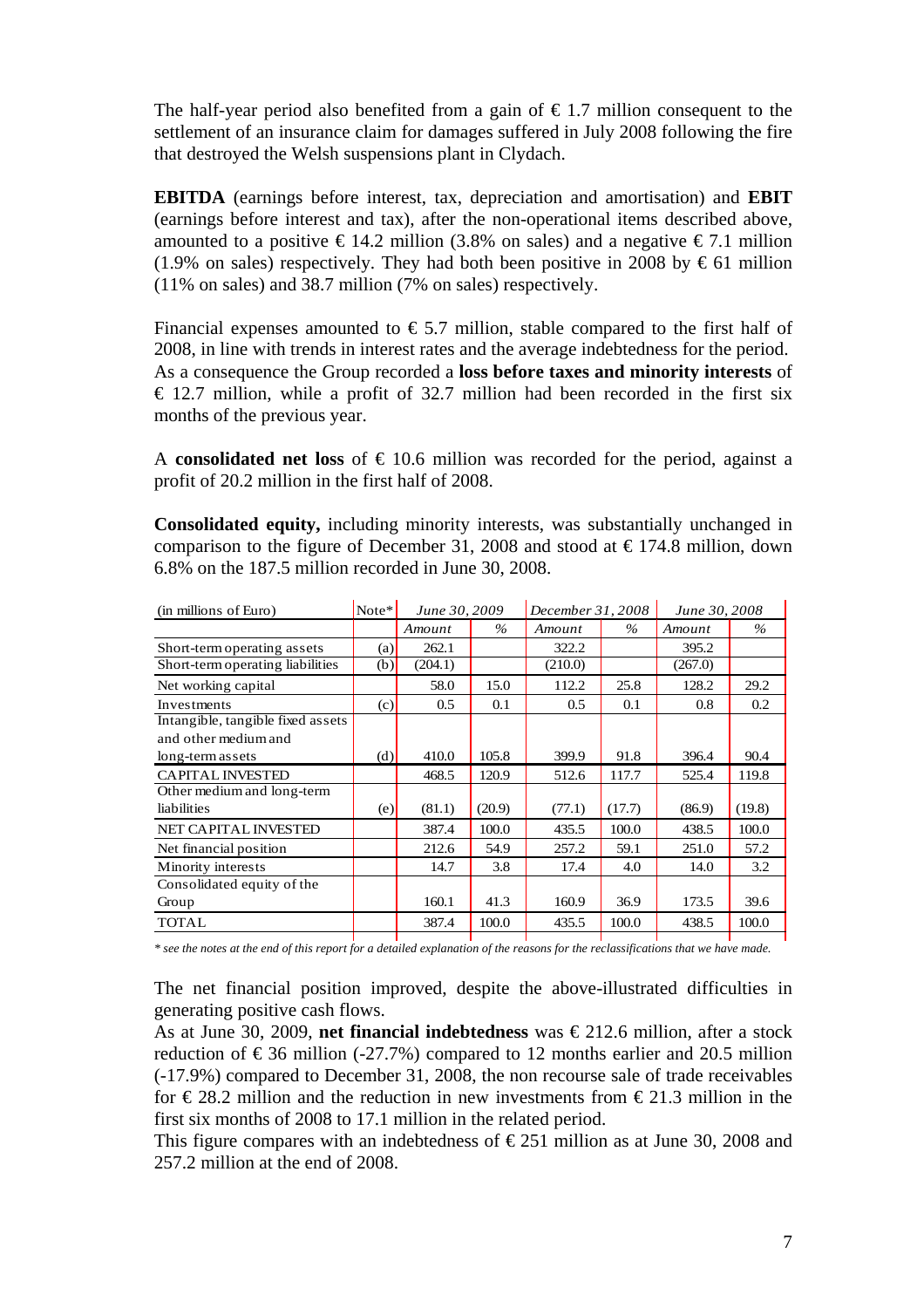| (in millions of Euro)                          | Note* | 1st half | 1st half | Year    |
|------------------------------------------------|-------|----------|----------|---------|
|                                                |       | 2009     | 2008     | 2008    |
| SELF-FINANCING                                 | (f)   | 7.1      | 40.5     | 66.3    |
| Change in net working capital                  |       | 57.2     | (20.3)   | (9.6)   |
| Other medium/long-term assets/liabilities      | (g)   | (0.6)    | 1.1      | (1.9)   |
| <b>CASH FLOW GENERATED BY</b>                  |       |          |          |         |
| <b>OPERATIONS</b>                              |       | 63.7     | 21.3     | 54.8    |
| Sale of equity investments                     | (h)   |          |          | 0.3     |
| Net decrease from sale of fixed assets         | (i)   | 0.2      | 0.1      | 0.3     |
| <b>TOTAL SOURCES</b>                           |       | 63.9     | 21.4     | 55.4    |
| Increase in intangible assets                  |       | 5.8      | 5.6      | 14.4    |
| Purchase of tangible assets                    |       | 11.3     | 15.6     | 41.1    |
| Purchase of equity investment                  |       |          | 0.2      | 4.9     |
| <b>TOTAL APPLICATION OF FUNDS</b>              |       | 17.1     | 21.4     | 60.4    |
| Net financial position of subsidiaries         |       |          |          |         |
| purchased/sold during the year                 |       |          |          | (0.2)   |
| Exchange differences on assets/liabilities and |       |          |          |         |
| equity                                         | (1)   | 0.8      | 0.3      | (1.7)   |
| <b>FREE CASH FLOW</b>                          |       | 47.6     | 0.3      | (6.9)   |
| Holding Company increases in capital           |       |          | 4.8      | 4.8     |
| Net purchase of treasury share                 |       |          | (1.2)    | (1.2)   |
| Increase in share capital of consolidated      |       |          |          |         |
| subsidiaries                                   |       |          |          | 1.0     |
| Dividends paid by the Holding Company to       |       |          |          |         |
| shareholders                                   |       |          | (159.5)  | (159.5) |
| Dividends paid by subsidiaries to minority     |       |          |          |         |
| interests                                      |       | (3.0)    | (3.0)    | (3.0)   |
| CHANGES IN SHAREHOLDERS' EQUITY                |       | (3.0)    | (158.9)  | (157.9) |
| Change in net financial position               | (m)   | 44.6     | (158.6)  | (164.8) |
| <b>Opening net financial position</b>          | (m)   | (257.2)  | (92.4)   | (92.4)  |
| <b>CLOSING NET FINANCIAL POSITION</b>          | (m)   | (212.6)  | (251.0)  | (257.2) |

A cash flow statement for the period is provided in the following table with comparative figures for the same period of 2008 and the whole of last year.

*\* see the notes at the end of this report for a detailed explanation of the reasons for the reclassifications that we have made.*

The breakdown of **the net financial indebtedness** shows a decrease in long-term debts. The preference for the use of short-term debts and cash increase is better analyzed in the table below:

| (in millions of Euro)              | June 30, 2009 | December 31, 2008 | June 30, 2008 |
|------------------------------------|---------------|-------------------|---------------|
| Cash, banks, financial receivables |               |                   |               |
| and securities held for trading    | 80.7          | 50.3              | 52.4          |
| Medium/long-term financial         |               |                   |               |
| receivables                        |               |                   | 0.8           |
| Short-term financial debts $(*)$   | (101.8)       | (55.9)            | (132.5)       |
| Medium/long-term financial debts   | (191.5)       | (251.6)           | (171.7        |
| <b>NET FINANCIAL POSITION</b>      | (212.6)       | (257.2)           | (251.0)       |
|                                    |               |                   |               |

*(\*) including current portions of medium and long-term financial debts.* 

With reference to the loan obtained by the Holding Company Sogefi S.p.A., whose original amount was  $\epsilon$  50 million (the residual amount at June 30, 2009 was  $\epsilon$ 47.1 million), an agreement to change covenants envisaged in the contract has been finalised.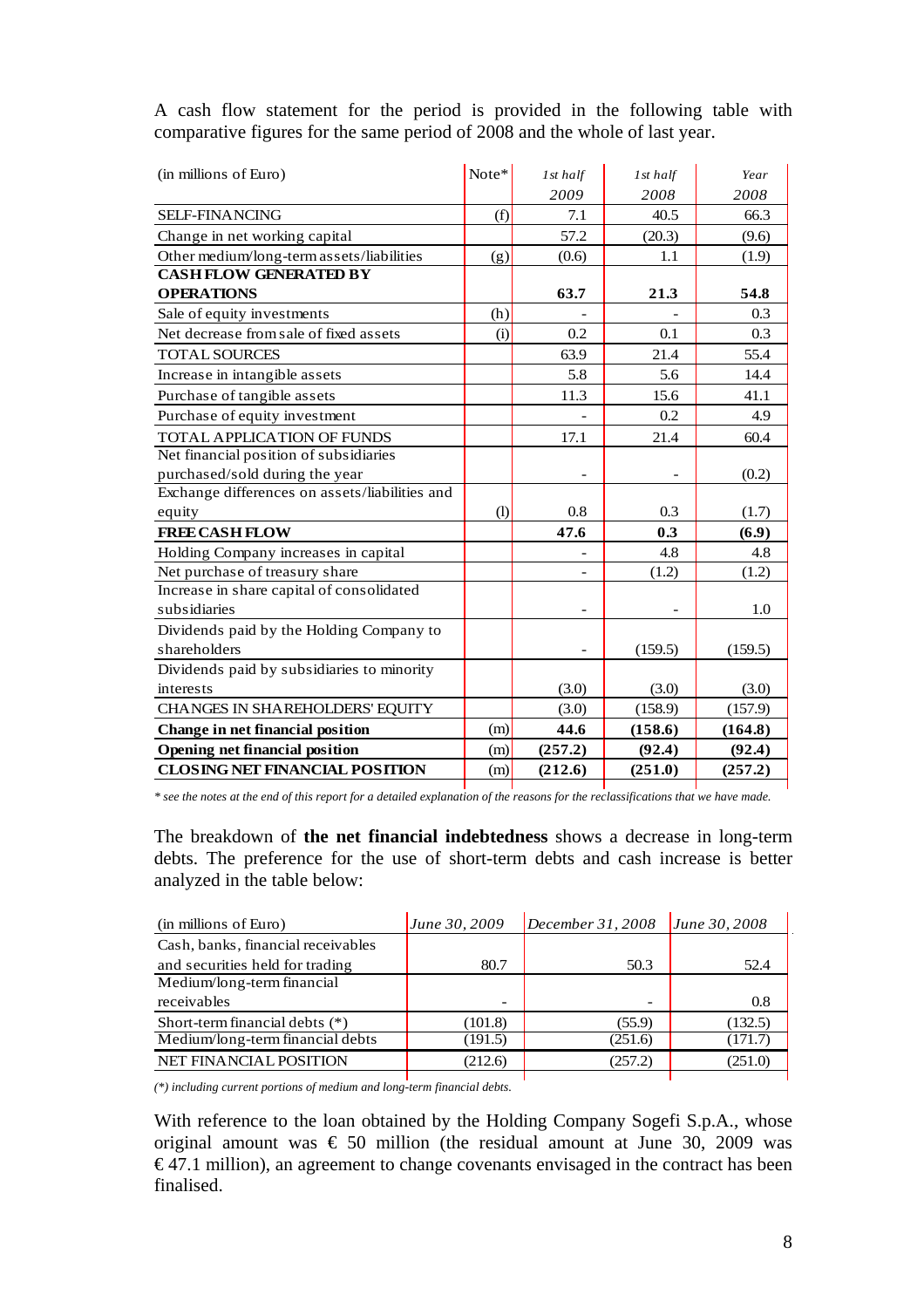The changes agreed to the loan are as follows:

- after a payment of a commission and an increase of the spreads, with reference to the measurement of the covenants on June 30, 2009 and December 31, 2009, the maximum ratio of the consolidated net financial position to EBITDA has been increased and, for the purposes of EBITDA calculation, costs resulting from nonordinary operations will be excluded for the entire duration of the loan.

Lastly, a six-month remediation period has been confirmed in the event that the covenants are exceeded.

The drastic fall in sales has forced the Group to immediately reduce the number of employees, eliminating almost all employees with time-definite and temporary contracts and reducing the number of clerical staff and managers, with the objective of transforming the organisational structure from *lean* to *basic*.

The following table shows the fall in the number of employees by category.

|                     |        | June 30, 2009 |               | December 31, 2008 | June 30, 2008 |       |
|---------------------|--------|---------------|---------------|-------------------|---------------|-------|
|                     | Number | $\%$          | <b>Number</b> | $\%$              | Number        | $\%$  |
| Managers            | 86     | 1.5           | 87            | 1.4               | 90            | 1.4   |
| Clerical staff      | 1,369  | 23.2          | 1.434         | 23.5              | 1,399         | 22.2  |
| Blue collar workers | 4.438  | 75.3          | 4.579         | 75.1              | 4.819         | 76.4  |
| <b>TOTAL</b>        | 5.893  | 100.0         | 6.100         | 100.0             | 6,308         | 100.0 |
|                     |        |               |               |                   |               |       |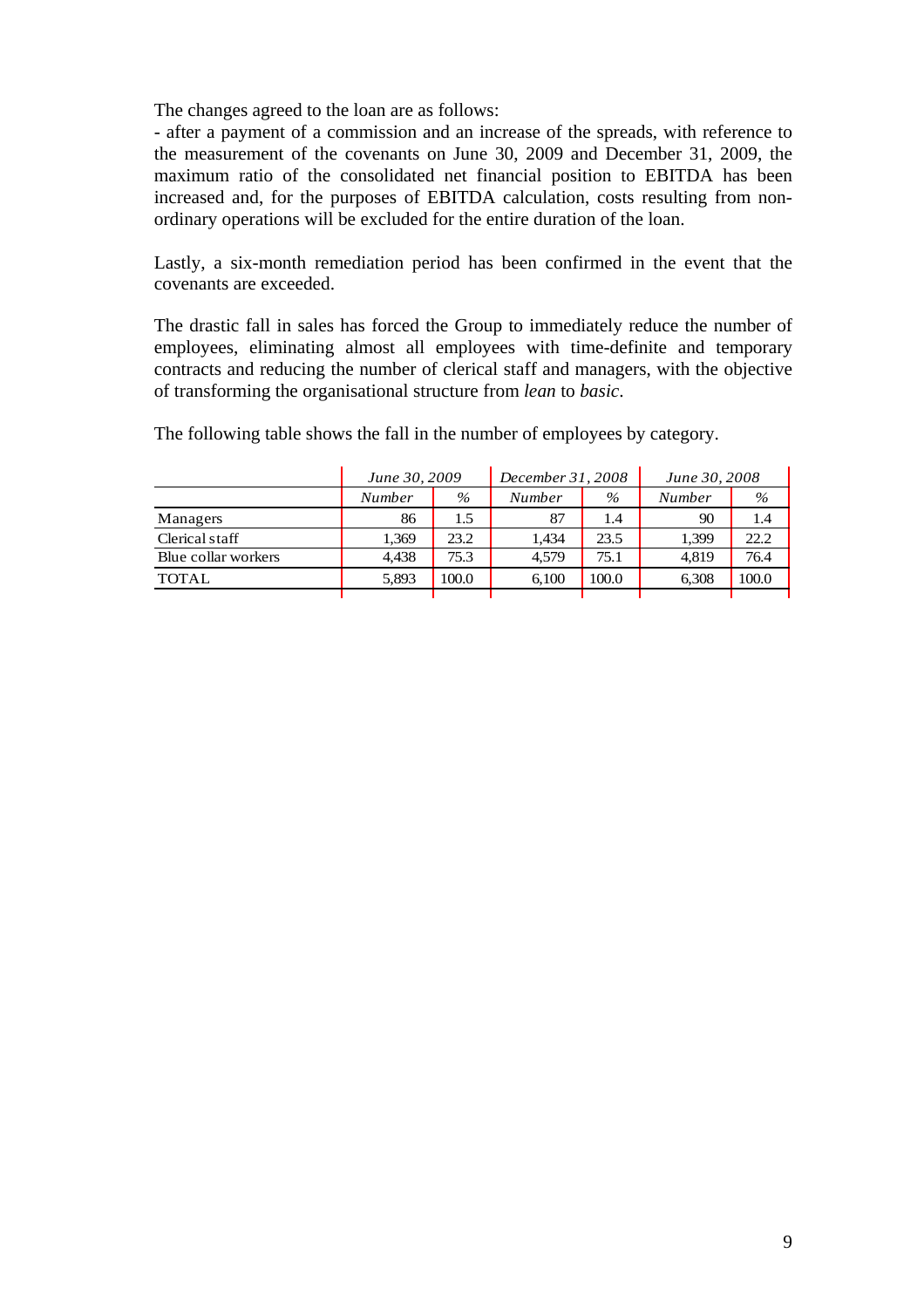# **RECONCILIATION BETWEEN THE HOLDING COMPANY'S STATUTORY FINANCIAL STATEMENTS AND THE CONSOLIDATED FINANCIAL STATEMENTS**

The following is a reconciliation of the Group's net profit and equity at the end of the period with the equivalent figures for the Holding Company.

## **Net result for the period**

| (in millions of Euro)                                                | 1st half | 1st half |
|----------------------------------------------------------------------|----------|----------|
|                                                                      | 2009     | 2008     |
| Net profit per Sogefi S.p.A. financial statements                    | 32.8     | 35.0     |
| Group share of results of subsidiary companies included in the       |          |          |
| consolidated financial statements                                    | (7.0)    | 22.6     |
| Writedowns of equity investments in Sogefi S.p.A.                    |          | 2.0      |
| Elimination of intercompany dividends received by Sogefi S.p.A.      | (36.4)   | (40.8)   |
| Elimination of unrealized gains deriving from intercompany           |          |          |
| transactions and other consolidation adjustments, net of the related |          |          |
| deferred taxation                                                    |          | 1.4      |
| NET RESULT PER CONSOLIDATED FINANCIAL STATEMENTS                     | (10.6)   | 20.2     |

# **Shareholders' equity**

| (in millions of Euro)                                                | <i>June 30,</i> | Dec. 31. |
|----------------------------------------------------------------------|-----------------|----------|
|                                                                      | 2009            | 2008     |
| Shareholders' equity per Sogefi S.p.A. financial statements          | 162.6           | 130.3    |
| Group share of excess equity value of investments in consolidated    |                 |          |
| companies over carrying value in Sogefi S.p.A. financial statements  | 16.1            | 49.2     |
| Elimination of unrealized gains deriving from intercompany           |                 |          |
| transactions and other consolidation adjustments, net of the related |                 |          |
| deferred taxation                                                    | (18.6)          | (18.6)   |
| SHAREHOLDERS' EQUITY PER CONSOLIDATED FINANCIAL                      |                 |          |
| <b>STATEMENTS</b>                                                    | 160.1           | 160.9    |
|                                                                      |                 |          |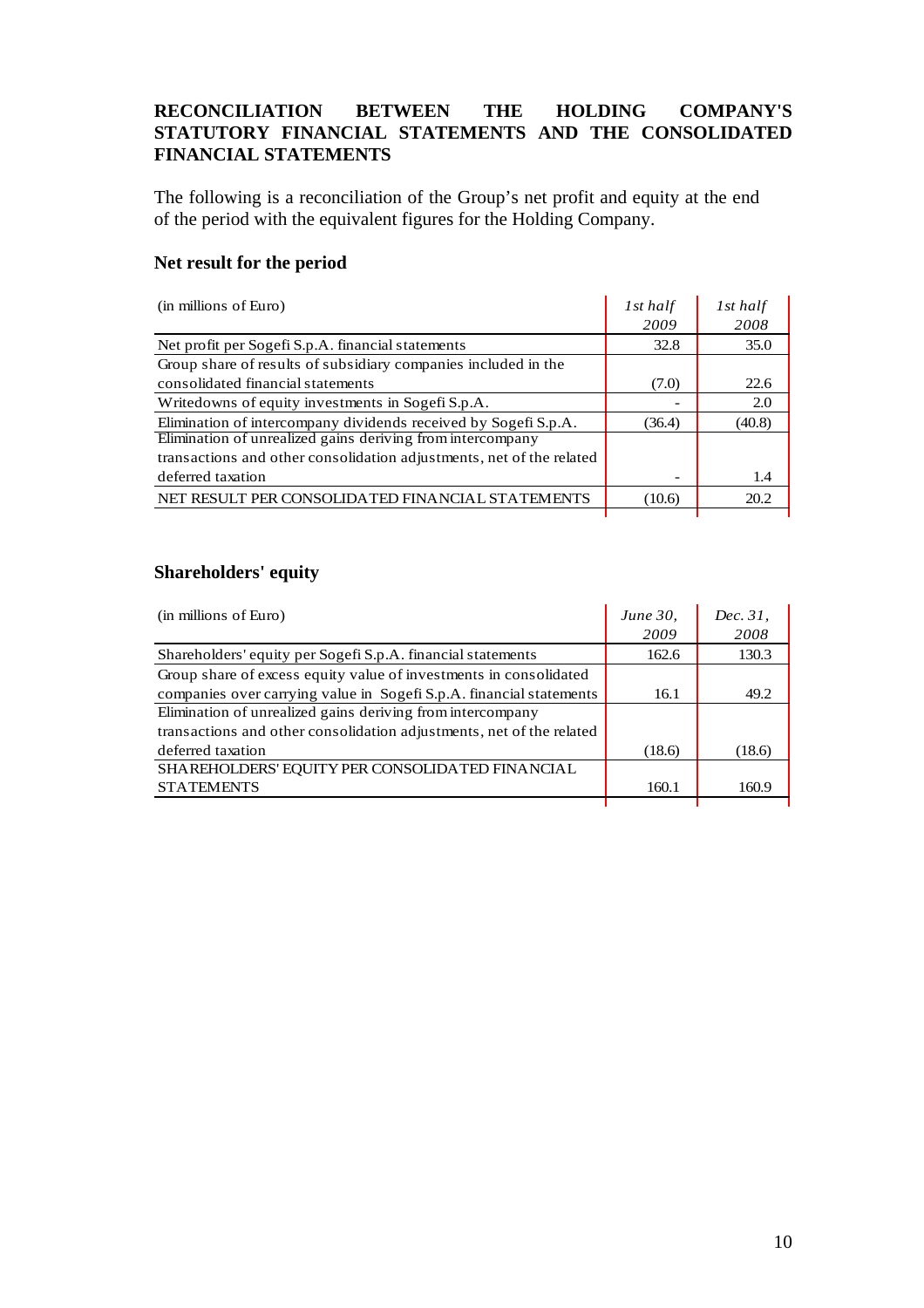## **PERFORMANCE OF THE HOLDING COMPANY SOGEFI S.p.A.**

The holding company recorded a net profit of  $\epsilon$ 32.8 million in the first half of 2009, down 6.4% compared to  $\epsilon$  35 million recorded in the corresponding period of the previous year.

The deterioration was mainly due to lower dividends from subsidiaries of  $\epsilon$  4.4 million and higher net financial expenses of  $\epsilon$ 0.8 million. In the first half of 2008, the income statement was penalised by a write-down of  $\epsilon$ 2 million of the subsidiary Allevard Sogefi U.S.A. Inc..

| (in millions of Euro)                   | 1st half 2009            | 1st half 2008 | Year 2008 |
|-----------------------------------------|--------------------------|---------------|-----------|
| Financial income/expenses and dividends | 33.9                     | 39.1          | 35.5      |
| Adjustments to financial assets         | $\overline{\phantom{0}}$ | (2.0)         | (4.6)     |
| Other operating revenues                | 5.0                      | 4.3           | 10.4      |
| Operating costs                         | (6.6)                    | (6.5)         | (13.4)    |
| Other non-operating income (expenses)   | $\overline{\phantom{a}}$ | (0.4)         | (0.4)     |
| PROFIT BEFORE TAXES                     | 32.3                     | 34.5          | 27.5      |
| Income taxes                            | (0.5)                    | (0.5)         | (1.7)     |
| <b>NET PROFIT</b>                       | 32.8                     | 35.0          | 29.2      |

Shareholders' equity has increased significantly, totalling  $\epsilon$ 162.6 million, up 17.7% on the  $\epsilon$  138.2 million recorded as at June 30, 2008, and 24.8% on the  $\epsilon$  130.3 million recorded as at December 31, 2008.

This increase is mainly attributable to the Shareholders' resolution regarding the 2008 profit allocation to Reserves and Retained earnings without distributing the dividends.

This resolution, together with cash on hand in the first six months of 2009, contributed to improving the net financial position by  $\epsilon$ 34.3 million, with a positive variation of 21.1% compared to the corresponding value as at December 31, 2008.

| (in millions of Euro)                  | Note <sup>*</sup> | <i>June 30,</i> | $December 31$ , | <i>June 30,</i> |
|----------------------------------------|-------------------|-----------------|-----------------|-----------------|
|                                        |                   | 2009            | 2008            | 2008            |
| Short-term assets                      | (n)               | 4.7             | 6.3             | 4.7             |
| Short-term liabilities                 | $\circ$           | (5.0)           | (4.1)           | (6.4)           |
| Net working capital                    |                   | (0.3)           | 2.2             | (1.7)           |
| Investments                            | (p)               | 264.5           | 264.3           | 258.8           |
| Other fixed assets                     | (q)               | 28.7            | 28.2            | 27.6            |
| <b>CAPITAL INVESTED</b>                |                   | 292.9           | 294.7           | 284.7           |
| Other medium and long-term liabilities | (r)               | (1.7)           | (1.5)           | (2.0)           |
| <b>NET CAPITAL INVESTED</b>            |                   | 291.2           | 293.2           | 282.7           |
| Net financial position                 |                   | 128.6           | 162.9           | 144.5           |
| Shareholders' equity                   |                   | 162.6           | 130.3           | 138.2           |
| <b>TOTAL</b>                           |                   | 291.2           | 293.2           | 282.7           |

*\* see the notes at the end of this report for a detailed explanation of the reasons for the reclassifications that we have made.*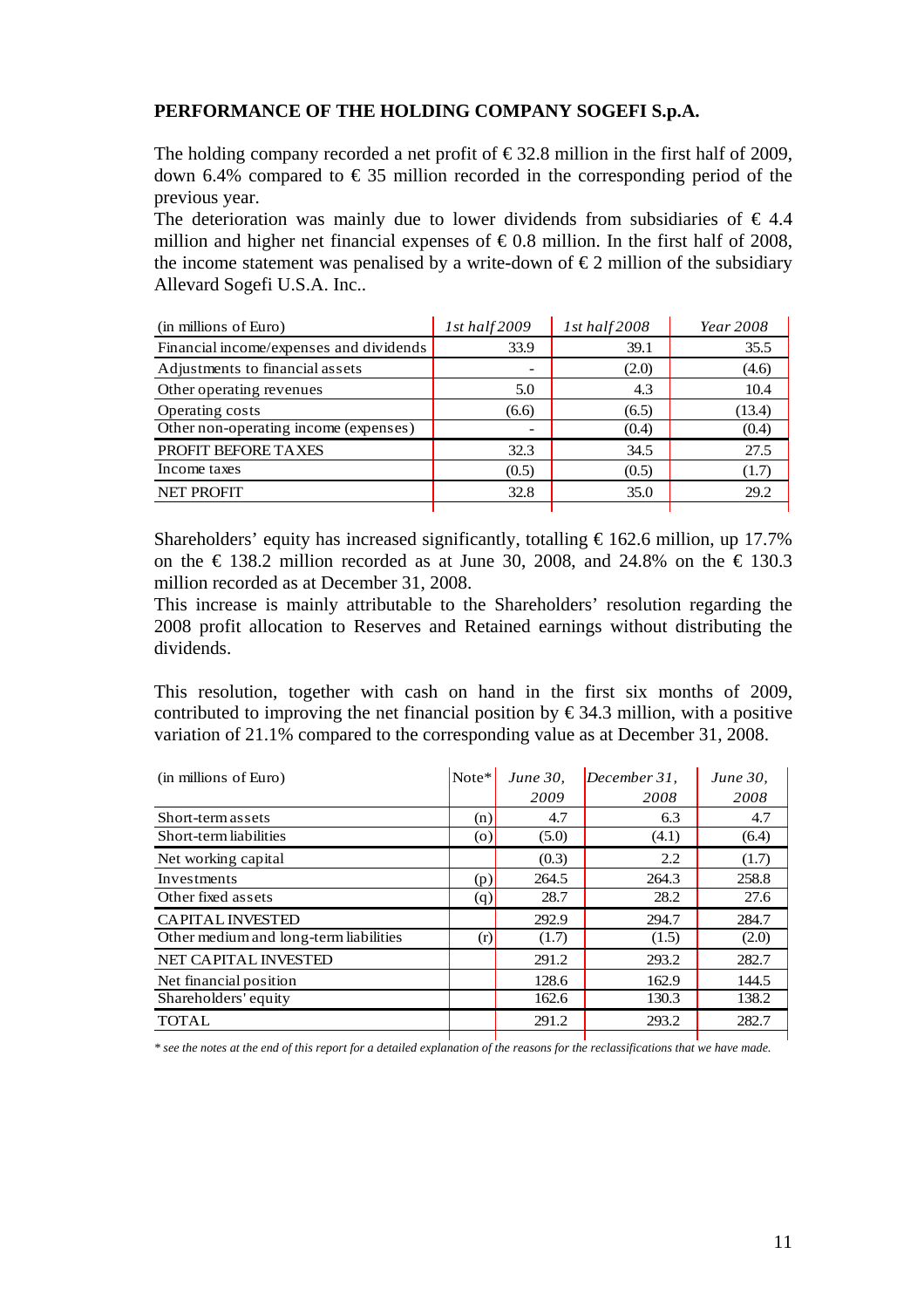| (in millions of Euro)                     | Note* | 1st half | 1st half | Year    |
|-------------------------------------------|-------|----------|----------|---------|
|                                           |       | 2009     | 2008     | 2008    |
| <b>SELF-FINANCING</b>                     | (s)   | 32.9     | 38.0     | 33.7    |
| Change in net working capital             |       | 2.5      | 2.7      | (1.2)   |
| Other medium/long term assets/liabilities | (t)   | (0.7)    | 0.5      | (1.4)   |
| <b>CASH FLOW GENERATED BY</b>             |       |          |          |         |
| <b>OPERATIONS</b>                         |       | 34.7     | 41.2     | 31.1    |
| Sale of equity investments                |       |          |          | 0.2     |
| <b>TOTAL SOURCES</b>                      |       | 34.7     | 41.2     | 31.3    |
| Increase in intangible assets             |       |          | 0.1      |         |
| Purchase of tangible assets               |       | 0.2      |          | 0.3     |
| Purchase of equity investments            |       | 0.2      | 0.2      | 8.5     |
| TOTAL APPLICATION OF FUNDS                |       | 0.4      | 0.3      | 8.8     |
| <b>FREE CASH FLOW</b>                     |       | 34.3     | 40.9     | 22.5    |
| Holding Company increases in capital      |       |          | 4.8      | 4.8     |
| Net purchase of treasury share            |       |          | (1.2)    | (1.2)   |
| Dividends paid by the Holding Company     |       |          | (159.5)  | (159.5) |
| CHANGES IN SHAREHOLDERS' EQUITY           |       |          | (155.9)  | (155.9) |
| Change in net financial position          | (u)   | 34.3     | (115.0)  | (133.4) |
| <b>Opening net financial position</b>     | (u)   | (162.9)  | (29.5)   | (29.5)  |
| <b>CLOSING NET FINANCIAL POSITION</b>     | (u)   | (128.6)  | (144.5)  | (162.9) |

The table below shows a breakdown of the main components of the company's cash flow:

*\* see the notes at the end of this report for a detailed explanation of the reasons for the reclassifications that we have made.* 

In the first six months of the current year, the Free Cash Flow generated was  $\epsilon$  34.3 million, with a 15.9% reduction on the same period of the previous year. This decrease was mainly due to lower profitability and to a fall in other medium/long term assets/liabilities.

The components of the net financial position are shown below:

| (in millions of Euro)                  | June 30, 2009 | $\vert$ December 31, 2008 | June 30, 2008 |
|----------------------------------------|---------------|---------------------------|---------------|
| Cash, banks, financial receivables and |               |                           |               |
| securities held for trading            | 70.6          | 6.9                       | 7.1           |
| Medium/long-term financial             |               |                           |               |
| receivables                            | 103.1         | 125.5                     | 146.8         |
| Short-term financial debts $(*)$       | (125.2)       | (62.3)                    | (150.0)       |
| Medium/long-term financial debts       | (177.1)       | (233.0)                   | (148.4)       |
| <b>NET FINANCIAL POSITION</b>          | (128.6)       | (162.9)                   | (144.5)       |
|                                        |               |                           |               |

*(\*) including current portions of medium and long-term financial debts.* 

Note that "Short-term financial debts" item includes an amount of  $\epsilon$  40 million regarding a part of the 2008 syndicated loan with lead banks Ing Bank N.V. and Intesa Sanpaolo S.p.A., repaid on July 2, 2009, utilising the temporary short-term liquidity as at June 30, 2009.

At the end of the period, the Holding Company had 29 employees, unchanged with respect to June 30, 2008.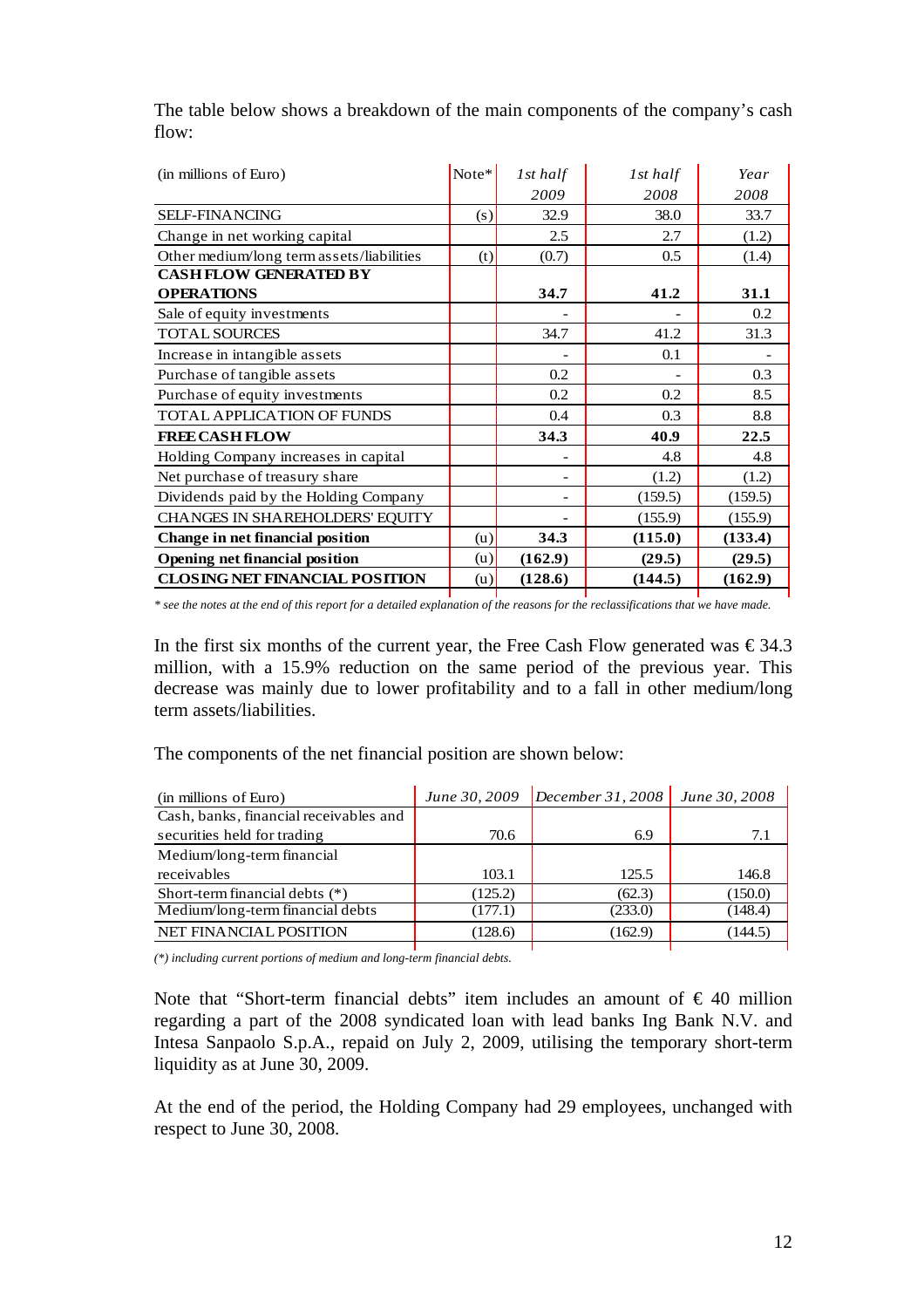## **PERFORMANCE OF THE FILTRATION DIVISION**

The Filtration Division suffered a fall in sales, recording **revenues** of  $\epsilon$  197.6 million, 27.2% lower than those of the first half of 2008, which amounted to  $\epsilon$ 271.3 million.

In Europe, the fall in revenues was 30.7%, while in South America it was limited to 16%, also as a result of unfavourable exchange rates.

In the *original equipment* segment*,* the production of vehicles with small-medium sized engines and the huge stocks of engines held by manufacturers led to a 40.3% fall in sales, while the *independent aftermarket* recorded a reduction of 15.7% and the *original equipment spares* segment of 26.3%.

From January 2009, the joint venture set up at the end of 2008 in the Indian market has been included in the Division's scope of consolidation. In the six-month period, the joint venture recorded sales of  $\epsilon$ 2.4 million, in line with forecasts.

The Division implemented a wide-ranging and drastic reorganisation in order to cut down its operating structure, as well as bringing variable costs in line with the lower level of sales.

In the half-year period it recorded an **operating profit** of  $\epsilon$ 7.5 million (3.8% on sales) against 26.3 million (9.7% on sales) in the first half of 2008.

After having recorded  $\epsilon$ 5 million in restructuring costs (6.5 million in 2008, when two production sites were closed), the Division achieved a positive **EBITDA** of 7 million (3.6% on sales) and a negative **EBIT** of 1.3 million (0.7% of sales), while in the first half of 2008, both figures had been positive by  $\epsilon$ 25 million (9.2% on sales) and 15.9 million (5.9% on sales) respectively.

In the first six months of 2009, the Division made a **net loss** of  $\epsilon$  1.8 million, while it had recorded a net profit of 9.7 million in the first six months of 2008.

New investments were made in the period for an amount of  $\epsilon$ 8.2 million (9.4 million in 2008), mainly to complete the production plants in the USA, where the start-up is planned for the autumn, and in China, where production will be up and running by the end of the year.

The total number of employees (including temporary workers and excluding employees with flexible arrangements such as ordinary and extraordinary temporary redundancy benefits in Italy or similar in other countries) fell by 16.5%, with 3,285 people at work at June 30, 2009 compared to 3,935 twelve months earlier and 3,386 as at December 31, 2008.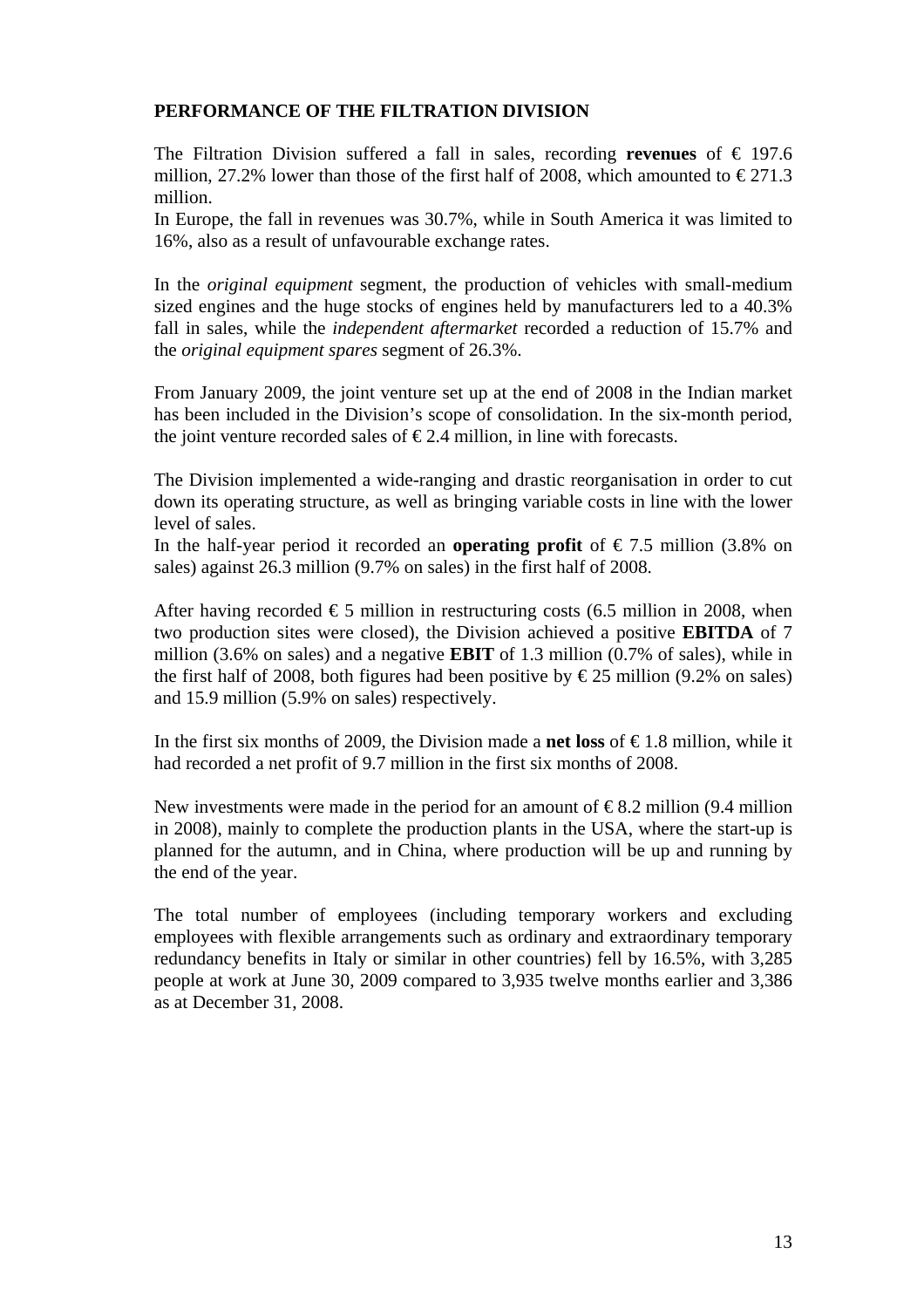# **PERFORMANCE OF THE SUSPENSION COMPONENTS AND PRECISION SPRINGS DIVISION**

Sogefi Group operates principally as a first-tier supplier of world vehicle manufacturers in the suspension components business.

The significant fall in demand and a cheaper product mix resulted in a 37.9% reduction in sales with respect to the first half of 2008.

The sales performance of LP-DN, focusing on the *industrial vehicles* sector, was particularly poor (-49.3%) as was that of companies operating in the *precision springs* sector (-44.9%).

Sales fell by 35.3% in Europe, 29.4% in South America, also as a result of exchange rates, 46.7% in the USA and 15.7% in China.

The deflationary trend in steel prices and the stability of sales prices led to an improvement in percentage represented by materials cost on revenues, however, despite a  $\in$  11.2 million reduction in overhead costs, **operating profit** fell to  $\in$  1.7 million (1% on sales) from the previous  $\epsilon$ 29.6 million (10.3% on sales).

EBITDA and EBIT were affected by reorganisation expenses (amongst which the closure, within the autumn, of the torsion bar production plant in Custines, France) for  $\epsilon$ 4.9 million against 0.4 million in the same period of 2008.

However, they did benefit from the afore-mentioned insurance settlement of  $\epsilon$ 18.5 million for the damages caused by the fire at the Clydach site in 2008.

**EBITDA** therefore amounted to  $\epsilon$ 8.7 million (4.9% on sales) against the previous 38.6 million (13.5% on sales), while **EBIT** recorded a loss of 3.8 million (2.2% on sales), whereas in the first half of 2008 it had been positive for  $\epsilon$ 25.6 million (8.9%) on sales).

The Division recorded a **net loss** of  $\epsilon$ 5.2 million, against a net profit of 13 million in the first half of the previous year.

New investments for the period amounted to  $\epsilon$ 8.6 million against 11.7 million in the first half of 2008, and were mainly directed towards completing the Chinese stabiliser bar production plant, which will be operational by the end of the year, and the implementation of a new divisional ERP system.

The total number of employees (including temporary workers and excluding employees with flexible arrangements such as ordinary and extraordinary temporary redundancy benefits in Italy or similar in other countries) fell by 569 over the twelve month period (-19.2%), with 2,402 people at work against 2,971 as at June 30, 2008 and 2,513 as at December 31, 2008.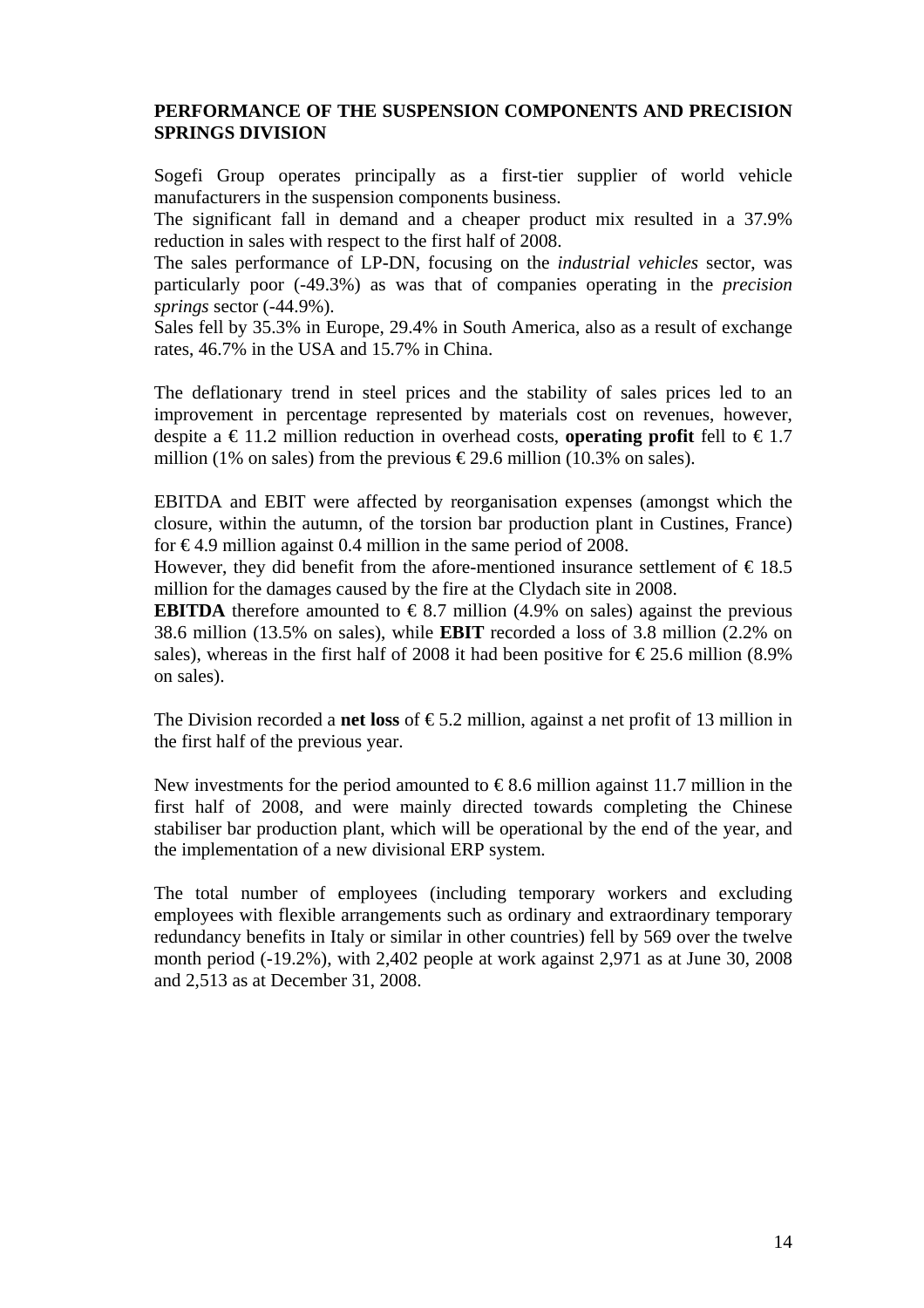# **PERFORMANCE IN THE SECOND QUARTER OF 2009**

Although sales recovered in June 2009 (-23.9% compared to June 2008), revenues for the second quarter were down 29.8% on the same period of the previous year (a fall of 35.6% was recorded in the first quarter).

**Consolidated sales** for the period amounted to  $\in$  199.6 million against 284.6 million in the second quarter of 2008.

Performance for the quarter marked a net improvement due to reorganisation and cost cutting measures, undertaken from the end of 2008 and stepped up in the first months of the current year, as is better shown in the table below.

| (in millions of Euro)                  | Period            | Period        |                   |       |        |         |
|----------------------------------------|-------------------|---------------|-------------------|-------|--------|---------|
|                                        | $4.1 - 6.30.2009$ |               | $4.1 - 6.30.2008$ |       | Change |         |
|                                        | Amount            | $\%$          | Amount            | $\%$  | Amount | $\%$    |
| Sales revenues                         | 199.6             | 100.0         | 284.6             | 100.0 | (85.0) | (29.8)  |
| Variable cost of sales                 | 134.1             | 67.2          | 187.3             | 65.8  | (53.2) | (28.4)  |
| <b>CONTRIBUTION MARGIN</b>             | 65.5              | 32.8          | 97.3              | 34.2  | (31.8) | (32.7)  |
| Manufacturing and R&D overheads        | 23.1              | 11.6          | 29.4              | 10.3  | (6.3)  | (21.5)  |
| Depreciation and amortization          | 10.7              | 5.3           | 11.2              | 3.9   | (0.5)  | (4.7)   |
| Distribution and sales fixed expenses  | 7.9               | 3.9           | 9.6               | 3.4   | (1.7)  | (18.0)  |
| Administrative and general expenses    | 11.9              | 6.0           | 16.8              | 6.0   | (4.9)  | (28.7)  |
| <b>OPERATING RESULT</b>                | 11.9              | 6.0           | 30.3              | 10.6  | (18.4) | (60.8)  |
| Restructuring costs                    | 8.6               | 4.3           | 5.8               | 2.1   | 2.8    | 47.9    |
| Losses (gains) on disposal             |                   |               |                   |       |        |         |
| Exchange (gains) losses                | 0.7               | 0.4           |                   |       | 0.7    |         |
| Other non-operating expenses (income)  | 1.3               | 0.7           | 3.8               | 1.2   | (2.5)  | (67.4)  |
| <b>EBIT</b>                            | 1.3               | $0.6^{\circ}$ | 20.7              | 7.3   | (19.4) | (93.8)  |
| Financial expenses (income), net       | 2.5               | 1.2           | 3.5               | 1.2   | (1.0)  | (29.3)  |
| Losses (gains) from equity investments | (0.1)             |               | 0.2               | 0.1   | (0.3)  | (145.8) |
| RESULT BEFORE TAXES AND                |                   |               |                   |       |        |         |
| <b>MINORITY INTERESTS</b>              | (1.1)             | (0.6)         | 17.0              | 6.0   | (18.2) | (106.7) |
| Income taxes                           | 0.4               | 0.2           | 5.0               | 1.7   | (4.6)  | (91.7)  |
| NET RESULT BEFORE MINORITY             |                   |               |                   |       |        |         |
| <b>INTERESTS</b>                       | (1.5)             | (0.8)         | 12.0              | 4.3   | (13.5) | (112.9) |
| Loss (income) attributable to minority |                   |               |                   |       |        |         |
| interests                              | (0.3)             | (0.1)         | (0.8)             | (0.4) | 0.5    | 66.7    |
| <b>GROUP NET RESULT</b>                | (1.8)             | (0.9)         | 11.2              | 3.9   | (13.0) | (116.2) |
|                                        |                   |               |                   |       |        |         |

Both sales prices and cost of raw materials and components were stable compared to the first quarter, however the effectiveness of measures to cut personnel costs and overheads led to an improvement in **operating profit**, which was  $\in$ 11.9 million (6%) on sales), against a negative result of  $\epsilon$ 3.9 million in the first quarter of 2009.

Operating profit was 30.3 million (10.6% on sales) in the corresponding period of the previous year.

Although costs and provisions for restructuring of  $\epsilon$ 8.6 million were recorded (5.8) million in 2008), **EBITDA** and **EBIT** were both positive, standing at  $\epsilon$ 11.9 million (6% on sales) and 1.3 million (0.6% on sales) respectively, and compare with an EBITDA of  $\epsilon$ 2.2 million and a negative EBIT of 8.4 million in the first quarter of the current year, while in the second quarter of 2008, they totalled  $\epsilon$ 31.9 million (11.2%) on sales) and 20.7 million (7.3% on sales).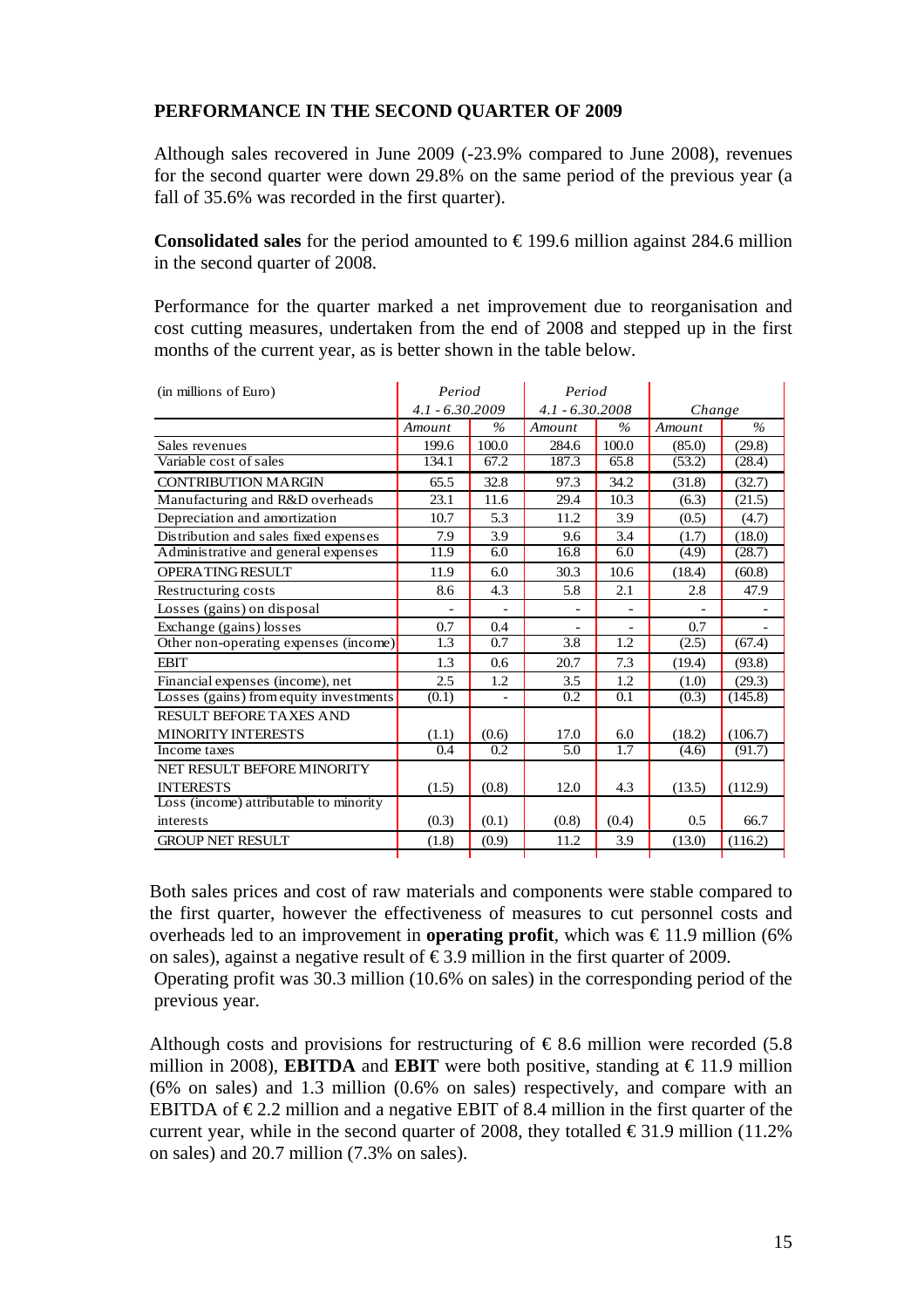The **net result** of the period April-June 2009 showed a slight improvement, albeit remaining negative for  $\epsilon$  1.8 million, compared to  $\epsilon$  8.8 million in the first quarter 2009. A net profit of  $\text{\textsterling}11.2$  million was recorded in the second quarter of 2008.

## **INVESTMENT AND RESEARCH & DEVELOPMENT**

New investments in tangible and intangible assets, as well as research and development activities were also the focus of measures to cut costs and cash outflows during the first part of a difficult 2009, while at the same time ensuring the continuation of all projects that are strategic for business development in future years (investments for filters in the USA and in both divisions in China) or regard product and process innovation (development of suspension products in innovative materials).

In the six-month period, new investments of  $\epsilon$ 17.1 million were made (21.3 million in 2008) and research and development costs of  $\text{\textsterling}10.1$  million were incurred (11.7 million in 2008).

# **TREASURY SHARES**

In the first half of 2009, the Holding Company did not conduct any new transactions in treasury shares. As at June 30, 2009, the Company held 1,956,000 treasury shares in its portfolio, corresponding to 1.68% of its share capital, at an average price of  $\epsilon$ 2.56 each.

# **INTERCOMPANY AND RELATED PARTY TRANSACTIONS**

Further information on the most important transactions and balances with related parties is provided in the explanatory notes to the consolidated financial statements, in the section entitled "Related Party Transactions", as well as in the notes to the statutory financial statements.

Dealings between Group companies are conducted at arm's length, taking into account the quality and type of services rendered.

We point out that no transactions have been carried out with related parties which, according to the definition used by Consob, are atypical or unusual, do not relate to the normal business activity or are such as to have a significant impact on the Group's results, balance sheet or financial position.

In accordance with art. 2497 bis of the Italian Civil Code, we point out that Sogefi S.p.A. is subject to policy guidance and coordination by its parent company CIR S.p.A..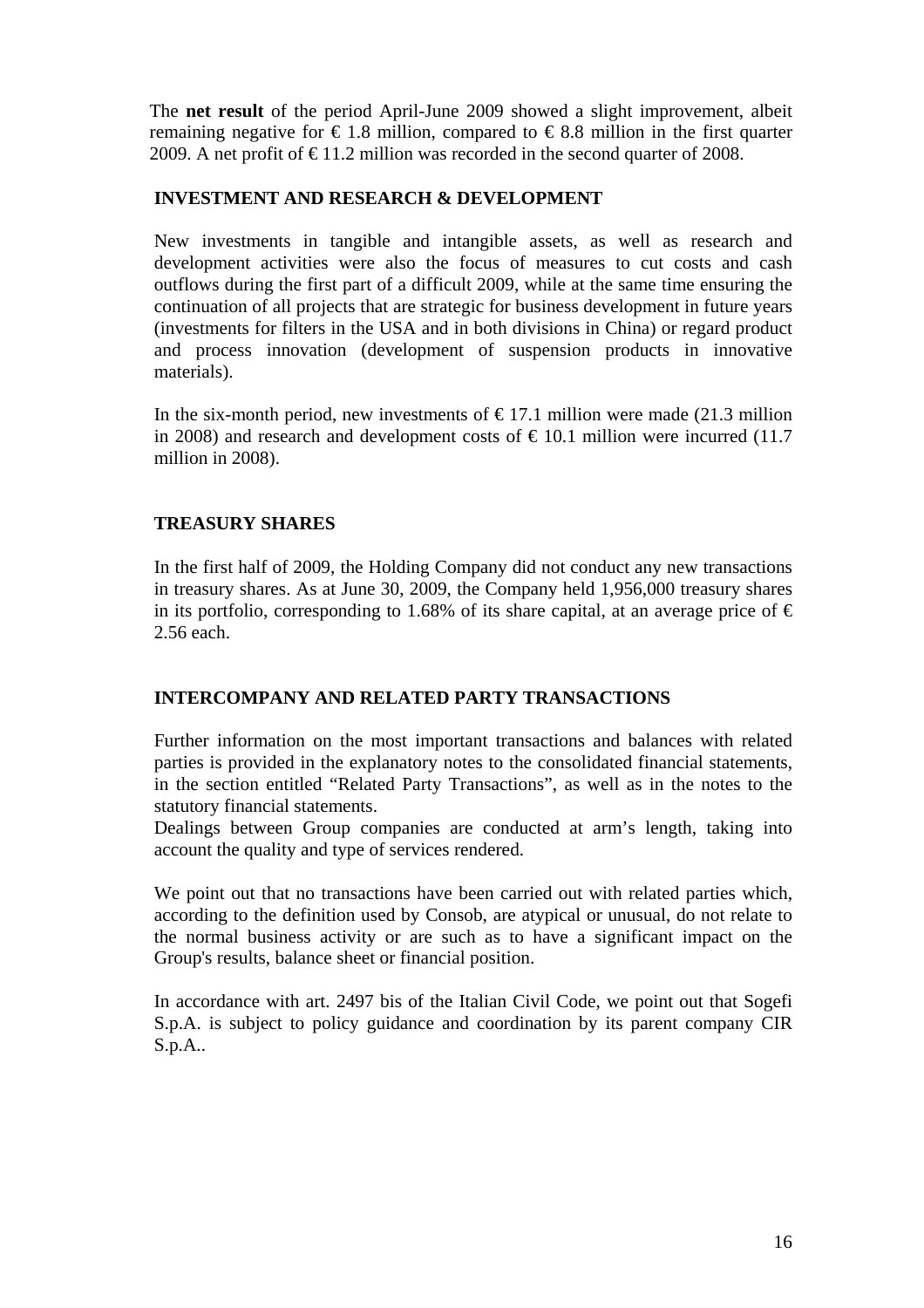## **SIGNIFICANT SUBSEQUENT EVENTS AFTER JUNE 30, 2009**

No significant events took place after June 30, 2009.

# **OUTLOOK FOR OPERATIONS**

The second half of the year should see a slow but steady recovery in demand, though much lower over the year than 2008.

Since it is unlikely that there will be a return to record 2007 sales level in the next two years, Sogefi Group will continue, over the coming months, its reorganisation efforts aimed at achieving increased efficiency, cutting surplus production capacity in Europe, containing all variable and overhead costs and improving the net financial position.

These measures will entail further extraordinary costs, which do not allow us to predict a net positive result for entire financial year.

Milan, July 24, 2009

THE BOARD OF DIRECTORS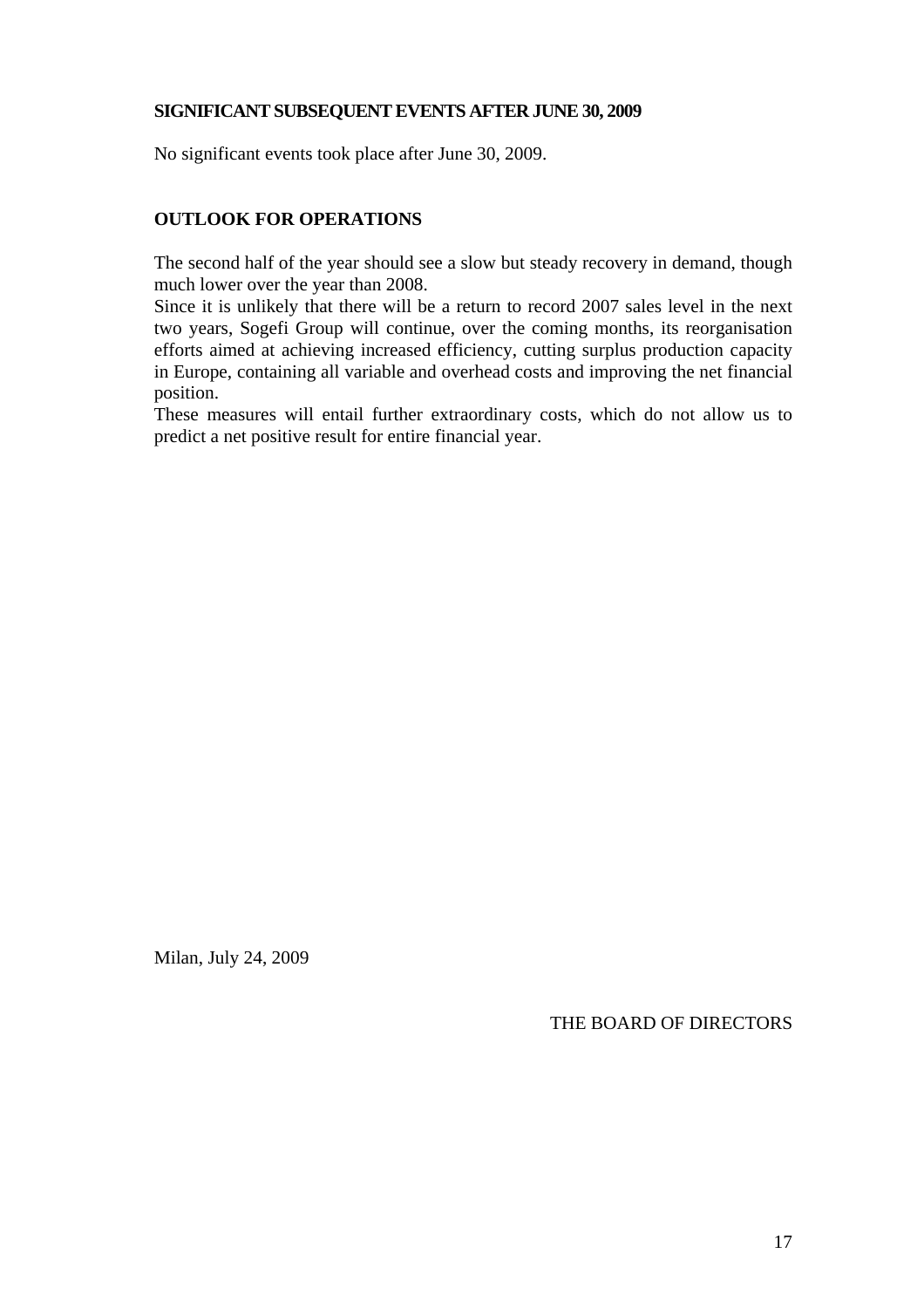#### ATTACHMENT: NOTES RECONCILING THE FINANCIAL STATEMENTS SHOWN IN THE DIRECTORS' REPORT AND THE FINANCIAL STATEMENTS CONTAINED IN THE NOTES TO THE CONSOLIDATED FINANCIAL STATEMENTS AND THE HOLDING COMPANY'S STATUTORY FINANCIAL STATEMENTS PREPARED IN ACCORDANCE WITH IFRS/IAS **Notes relating to the Consolidated Financial Statements**

(a) the heading agrees with "Total working capital" in the consolidated statement of financial position;

- (b) the heading agrees with the sum of the line items "Trade and other payables", "Tax payables" and "Other current liabilities" in the consolidated statement of financial position;
- (c) the heading agrees with the sum of the line items "Equity investments in associated companies" and "Other financial assets available for sale" in the consolidated statement of financial position;
- (d) the heading agrees with the sum of the line items "Total fixed assets", "Other receivables", "Deferred tax assets" and "Non-current assets held for sale" in the consolidated statement of financial position;
- (e) the heading agrees with the line item "Total other long-term liabilities" in the consolidated statement of financial position;
- (f) the heading agrees with the sum of the line items "Net result", "Minority interests", "Depreciation, amortisation and writedowns", "Accrued costs for stock options", "Provisions for risks, restructuring and deferred taxes" and "Post-retirement and other employee benefits" in the consolidated cash flow statement;
- (g) the heading agrees with the sum of the line items "Other medium/long-term assets/liabilities" and "Other equity movements" in the consolidated cash flow statement, excluding movements relating to financial receivables;
- (h) the heading agrees with the sum of the line items "Losses/(gains) on disposal of equity investments in associated companies" and "Sale of subsidiaries (net of cash and cash equivalents) and associated" in the consolidated cash flow statement;
- (i) the heading agrees with the sum of the line items "Losses/(gains) on disposal of fixed assets and noncurrent assets held for sale", "Sale of property, plant and equipment" and "Sale of intangible assets" in the consolidated cash flow statement;
- (l) the heading agrees with the sum of the line items "Exchange differences on assets/liabilities" and "Exchange differences on equity/minority interests" in the consolidated cash flow statement, excluding exchange differences on medium/long-term financial receivables and payables;
- (m) these headings differ from those shown in the consolidated cash flow statement as they refer to the total net financial position and not just to cash and cash equivalents.

#### **Notes relating to the Holding Company's Statutory Financial Statements**

- (n) the heading agrees with "Total working capital" in the Holding Company's statutory statement of financial position;
- (o) the heading agrees with the sum of the line items "Trade and other payables", "Tax payables" and "Other current liabilities" in the Holding Company's statutory statement of financial position;
- (p) the heading agrees with the sum of the line items "Equity investments in subsidiaries", "Equity investments in associated companies" and "Other financial assets available for sale" in the Holding Company's statutory statement of financial position;
- (q) the heading agrees with the sum of the line items "Total fixed assets", "Other receivables", and "Deferred tax assets" in the Holding Company's statutory statement of financial position;
- (r) the heading agrees with the line item "Total other long-term liabilities" in the Holding Company's statutory statement of financial position;
- (s) the heading agrees with the sum of the line items "Net profit", "Writedowns of equity investments", "Depreciation, amortisation", "Adjustment to fair value of investments properties", "Fair value adjustment booked to income statement", "Accrued costs for stock options", "Adjustment to provision for Phantom Stock Options" and "Net adjustment to provision for employment termination indemnities" as well as the change in deferred tax assets/liabilities included on the line "Other assets/liabilities" in the Holding Company's statutory cash flow statement;
- (t) the heading is included in the line item "Other assets/liabilities" in the Holding Company's statutory cash flow statement, excluding movements relating to financial receivables/payables;
- (u) these headings differ from those shown in the Holding Company's statutory cash flow statement as they refer to the total net financial position and not just to cash and cash equivalents.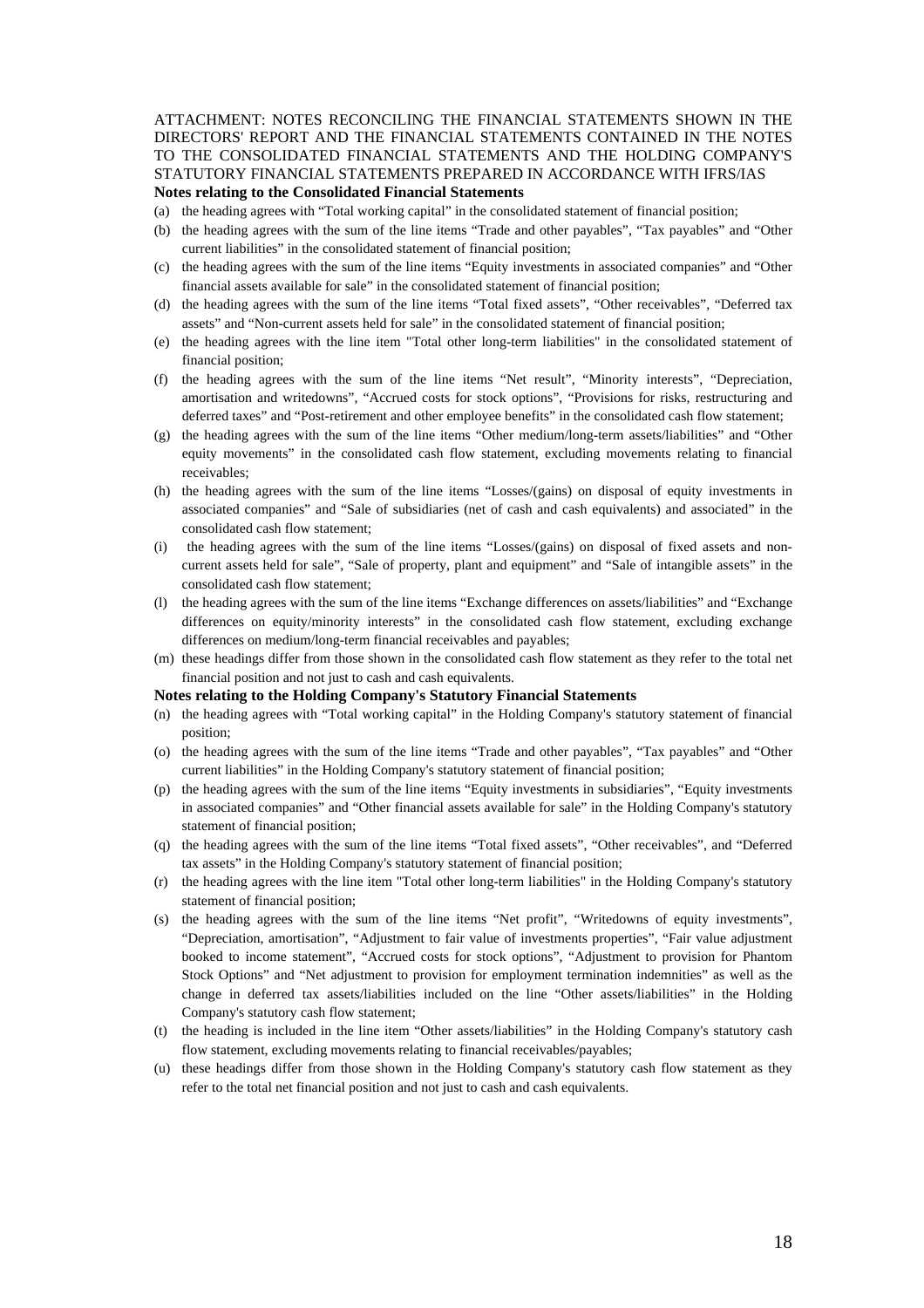# **CONSOLIDATED FINANCIAL STATEMENTS**

# CONSOLIDATED STATEMENT OF FINANCIAL POSITION

(in thousands of Euro)

|                                            |                | <i>June 30,</i> | December 31, |
|--------------------------------------------|----------------|-----------------|--------------|
| <b>ASSETS</b>                              |                |                 |              |
|                                            |                | 2009            | 2008         |
| <b>CURRENT ASSETS</b>                      |                |                 |              |
| Cash and cash equivalents                  | $\overline{4}$ | 80,472          | 49,456       |
| Other financial assets                     | 5              | 187             | 841          |
| Working capital                            |                |                 |              |
| Inventories                                | 6              | 94,006          | 114,492      |
| Trade receivables                          | 7              | 146,528         | 169,973      |
| Other receivables                          | 7              | 6,905           | 19,019       |
| Tax receivables                            | 7              | 9,871           | 14,934       |
| Other assets                               | 7              | 4,791           | 3,801        |
| TOTAL WORKING CAPITAL                      |                | 262,101         | 322,219      |
| <b>TOTAL CURRENT ASSETS</b>                |                | 342,760         | 372,516      |
| NON-CURRENT ASSETS                         |                |                 |              |
| <b>FIXED ASSETS</b>                        |                |                 |              |
| Land                                       | 8              | 14,085          | 13,929       |
| Property, plant and equipment              | 8              | 218,749         | 218,069      |
| Other tangible fixed assets                | 8              | 4,344           | 4,583        |
| Of which: leases                           |                | 12,828          | 11,779       |
| Intangible assets                          | 9              | 129,547         | 127,255      |
| <b>TOTAL FIXED ASSETS</b>                  |                | 366,725         | 363,836      |
| OTHER NON-CURRENT ASSETS                   |                |                 |              |
| Equity investments in associated companies | 10             | 101             | 101          |
| Other financial assets available for sale  | 11             | 442             | 442          |
| Financial receivables                      | 12             | 50              | 22           |
| Other receivables                          | 12             | 9,317           | 8,772        |
| Deferred tax assets                        | 13             | 33,202          | 26,688       |
| TOTAL OTHER NON-CURRENT ASSETS             |                | 43,112          | 36,025       |
| TOTAL NON-CURRENT ASSETS                   |                | 409,837         | 399,861      |
|                                            |                |                 |              |
| NON-CURRENT ASSETS HELD FOR SALE           | 14             | 730             | 653          |
|                                            |                |                 |              |
| <b>TOTAL ASSETS</b>                        |                | 753,327         | 773,030      |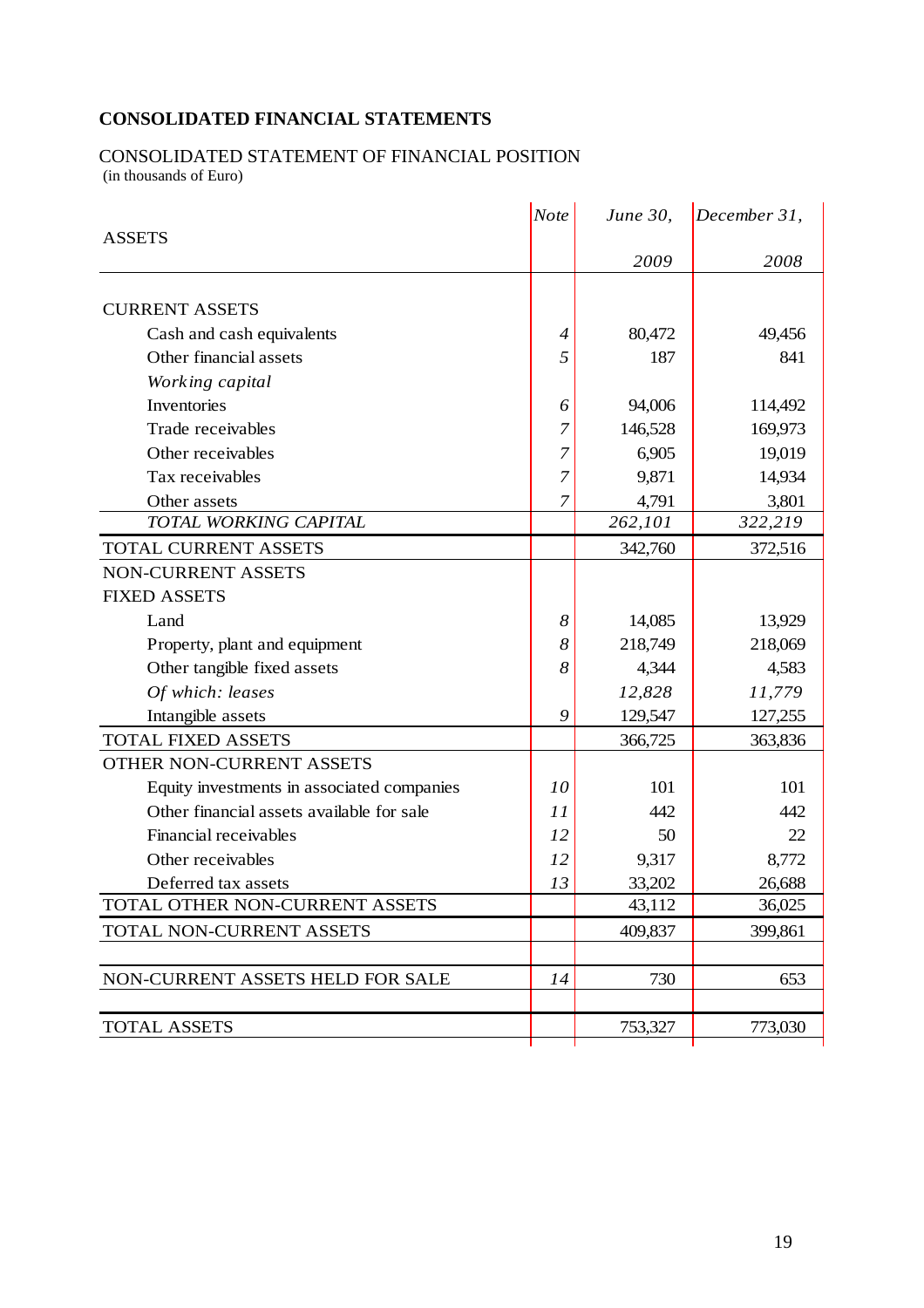| <b>LIABILITIES</b>                                          | <b>Note</b> | June 30,<br>2009 | December 31,<br>2008 |
|-------------------------------------------------------------|-------------|------------------|----------------------|
|                                                             |             |                  |                      |
| <b>CURRENT LIABILITIES</b>                                  |             |                  |                      |
| Bank overdrafts and short-term loans                        | 15          | 12,928           | 19,750               |
| Current portion of medium/long-term financial debts         |             |                  |                      |
| and other loans                                             | 15          | 88,683           | 35,733               |
| Of which: leases                                            |             | 1,527            | 1,385                |
| TOTAL SHORT-TERM FINANCIAL DEBTS                            |             | 101,611          | 55,483               |
| Other short-term liabilities for derivative                 |             |                  |                      |
| financial instruments                                       | 15          | 235              | 473                  |
| TOTAL SHORT-TERM FINANCIAL DEBTS                            |             |                  |                      |
| AND DERIVATIVE FIN. INSTRUMENTS                             |             | 101,846          | 55,956               |
| Trade and other payables                                    | 16          | 198,119          | 204,094              |
| Tax payables                                                | 16          | 3,491            | 4,181                |
| Other current liabilities                                   | 17          | 2,446            | 1,770                |
| <b>TOTAL CURRENT LIABILITIES</b>                            |             | 305,902          | 266,001              |
| NON-CURRENT LIABILITIES                                     |             |                  |                      |
| MEDIUM/LONG-TERM FINANCIAL DEBTS                            |             |                  |                      |
| AND DERIVATIVE FIN. INSTRUMENTS                             |             |                  |                      |
| Financial debts to bank                                     | 15          | 177,187          | 238,612              |
| Other medium/long-term financial debts                      | 15          | 10,763           | 10,723               |
| Of which: leases                                            |             | 7,801            | 7,206                |
| TOTAL MEDIUM/LONG-TERM FINANCIAL DEBTS                      |             | 187,950          | 249,335              |
| Other medium/long-term financial liabilities for derivative |             |                  |                      |
| financial instruments                                       | 15          | 3,484            | 2,263                |
| TOTAL MEDIUM/LONG-TERM FINANCIAL DEBTS                      |             |                  |                      |
| AND DERIVATIVE FINANCIAL INSTRUMENTS                        |             | 191,434          | 251,598              |
| <b>OTHER LONG-TERM LIABILITIES</b>                          |             |                  |                      |
| Long-term provisions                                        | 18          | 52,270           | 48,883               |
| Other payables                                              | 18          | 382              | 384                  |
| Deferred tax liabilities                                    | 19          | 28,474           | 27,849               |
| TOTAL OTHER LONG-TERM LIABILITIES                           |             | 81,126           | 77,116               |
| TOTAL NON-CURRENT LIABILITIES                               |             | 272,560          | 328,714              |
| <b>SHAREHOLDERS' EQUITY</b>                                 |             |                  |                      |
| Share capital                                               | 20          | 60,397           | 60,397               |
| Reserves and retained earnings (accumulated losses)         | 20          | 110,358          | 72,013               |
| Group net profit (loss) for the period                      | 20          | (10,607)         | 28,495               |
| TOTAL SHAREHOLDERS' EQUITY                                  |             |                  |                      |
| ATTRIBUTABLE TO THE HOLDING COMPANY                         |             | 160,148          | 160,905              |
| Minority interests                                          | 20          | 14,717           | 17,410               |
| TOTAL SHAREHOLDERS' EQUITY                                  |             | 174,865          | 178,315              |
| TOTAL LIABILITIES AND EQUITY                                |             | 753,327          | 773,030              |
|                                                             |             |                  |                      |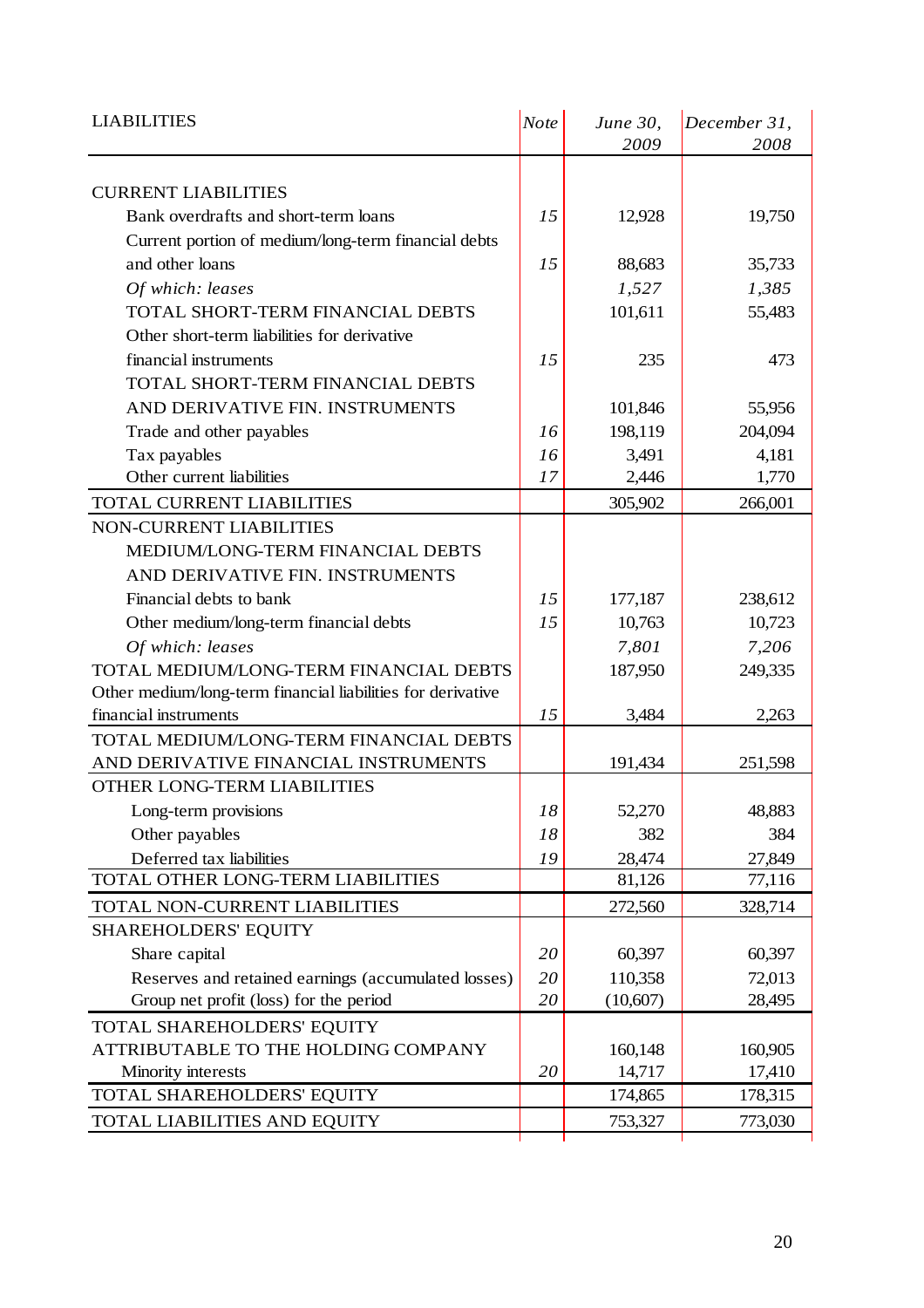# CONSOLIDATED INCOME STATEMENT

(in thousands of Euro)

|                                                  | <b>Note</b> | 1st half 2009 |               | 1st half 2008 |               |
|--------------------------------------------------|-------------|---------------|---------------|---------------|---------------|
|                                                  |             | Amount        | $\frac{0}{0}$ | Amount        | $\frac{0}{0}$ |
| Sales revenues                                   | 22          | 374,502       | 100.0         | 556,286       | 100.0         |
| Variable cost of sales                           | 24          | 257,205       | 68.7          | 368,287       | 66.2          |
| <b>CONTRIBUTION MARGIN</b>                       |             | 117,297       | 31.3          | 187,999       | 33.8          |
| Manufacturing and R&D overheads                  | 25          | 45,703        | 12.2          | 59,057        | 10.6          |
| Depreciation and amortization                    | 26          | 21,244        | 5.7           | 22,320        | 4.0           |
| Distribution and sales fixed expenses            | 27          | 15,585        | 4.2           | 19,029        | 3.4           |
| Administrative and general expenses              | 28          | 26,809        | 7.1           | 33,839        | 6.1           |
| OPERATING RESULT                                 |             | 7,956         | 2.1           | 53,754        | 9.7           |
| Restructuring costs                              | 30          | 9,940         | 2.7           | 6,887         | 1.2           |
| Losses (gains) on disposal                       | 31          | 17            |               | (133)         |               |
| Exchange losses (gains)                          | 32          | 1,139         | 0.3           | 1,108         | 0.2           |
| Other non-operating expenses (income)            | 33          | 3,924         | 1.0           | 7,221         | 1.3           |
| - of which non-recurring                         |             | (1,718)       |               | 659           |               |
| <b>EBIT</b>                                      |             | (7,064)       | (1.9)         | 38,671        | 7.0           |
| Financial expenses (income), net                 | 34          | 5,706         | 1.5           | 5,768         | 1.0           |
| Losses (gains) from equity investments           | 35          | (75)          |               | 164           | 0.1           |
| RESULT BEFORE TAXES AND MINORITY                 |             |               |               |               |               |
| <b>INTERESTS</b>                                 |             | (12,695)      | (3.4)         | 32,739        | 5.9           |
| Income taxes                                     | 36          | (2,424)       | (0.7)         | 11,034        | 2.0           |
| NET RESULT BEFORE MINORITY INTERESTS             |             | (10,271)      | (2.7)         | 21,705        | 3.9           |
| Loss (income) attributable to minority interests |             | (336)         | (0.1)         | (1,509)       | (0.3)         |
| <b>GROUP NET RESULT</b>                          |             | (10,607)      | (2.8)         | 20,196        | 3.6           |
| Earnings (Losses) per share (EPS) (Euro):        | 38          |               |               |               |               |
| <b>Basic</b>                                     |             | (0.093)       |               | 0.178         |               |
| Diluted                                          |             | (0.093)       |               | 0.178         |               |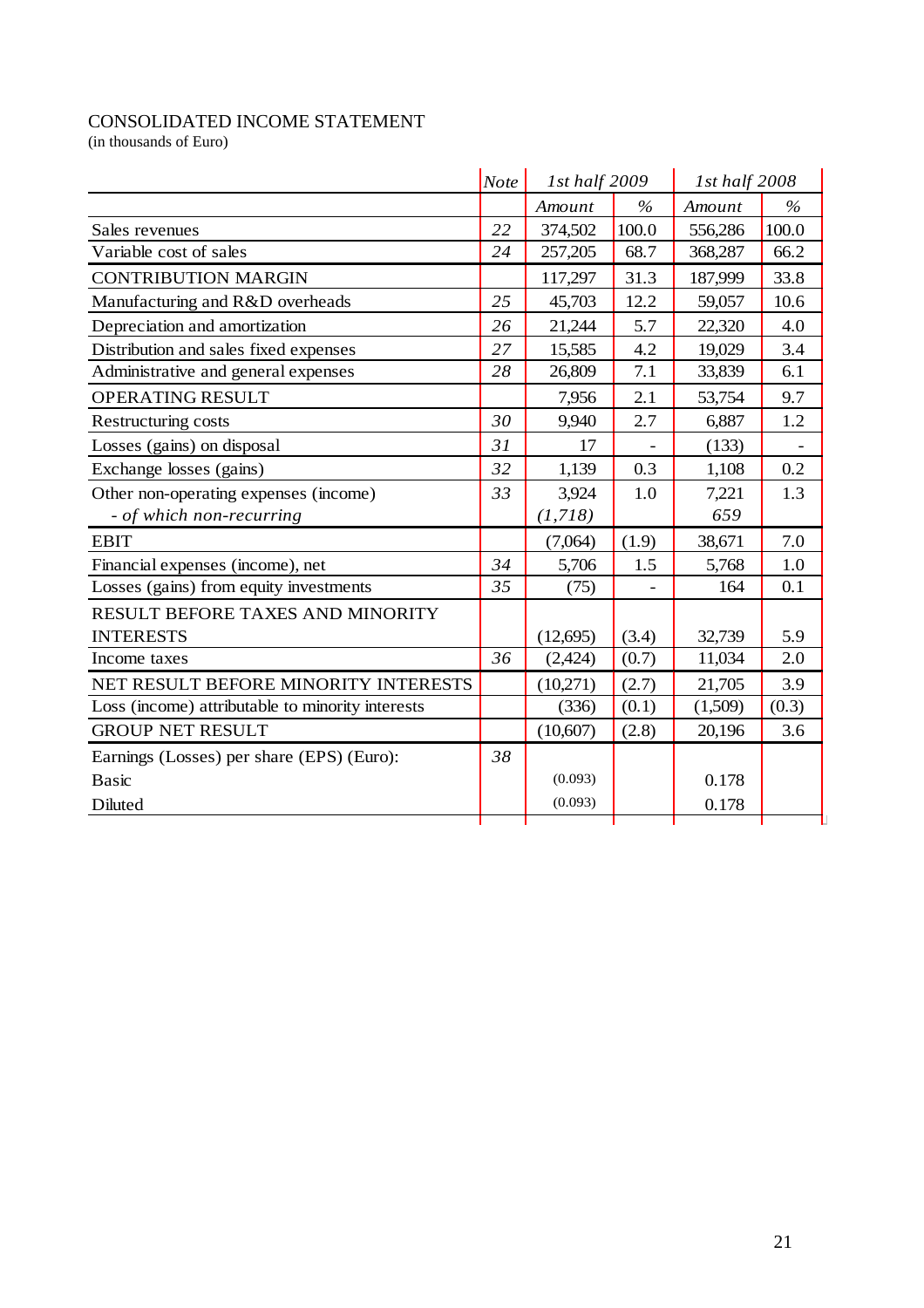# STATEMENT OF COMPREHENSIVE INCOME

(in thousands of Euro)

|                                                                                 | 1st half 2009 | 1st half 2008 |
|---------------------------------------------------------------------------------|---------------|---------------|
| Net result before minority interests                                            | (10,271)      | 21,705        |
| Profit (loss) booked directly to equity                                         |               |               |
| - Profit (loss) booked to cash flow hedging reserve                             | (1,143)       | 754           |
| - Profit (loss) booked to fair value reserve for financial assets held for sale | (1)           | (4)           |
| - Tax on items booked directly to equity                                        | 314           | (207)         |
| - Profit (loss) booked to translation reserve                                   | 10,373        | (2,476)       |
| Profit (loss) booked directly to equity                                         | 9,543         | (1, 933)      |
| Total comprehensive income (loss) for the period                                | (728)         | 19,772        |
| Attributable to:                                                                |               |               |
| - Shareholders of the Holding Company                                           | (1,035)       | 18,269        |
| - Minority interests                                                            | 307           | 1,503         |
|                                                                                 |               |               |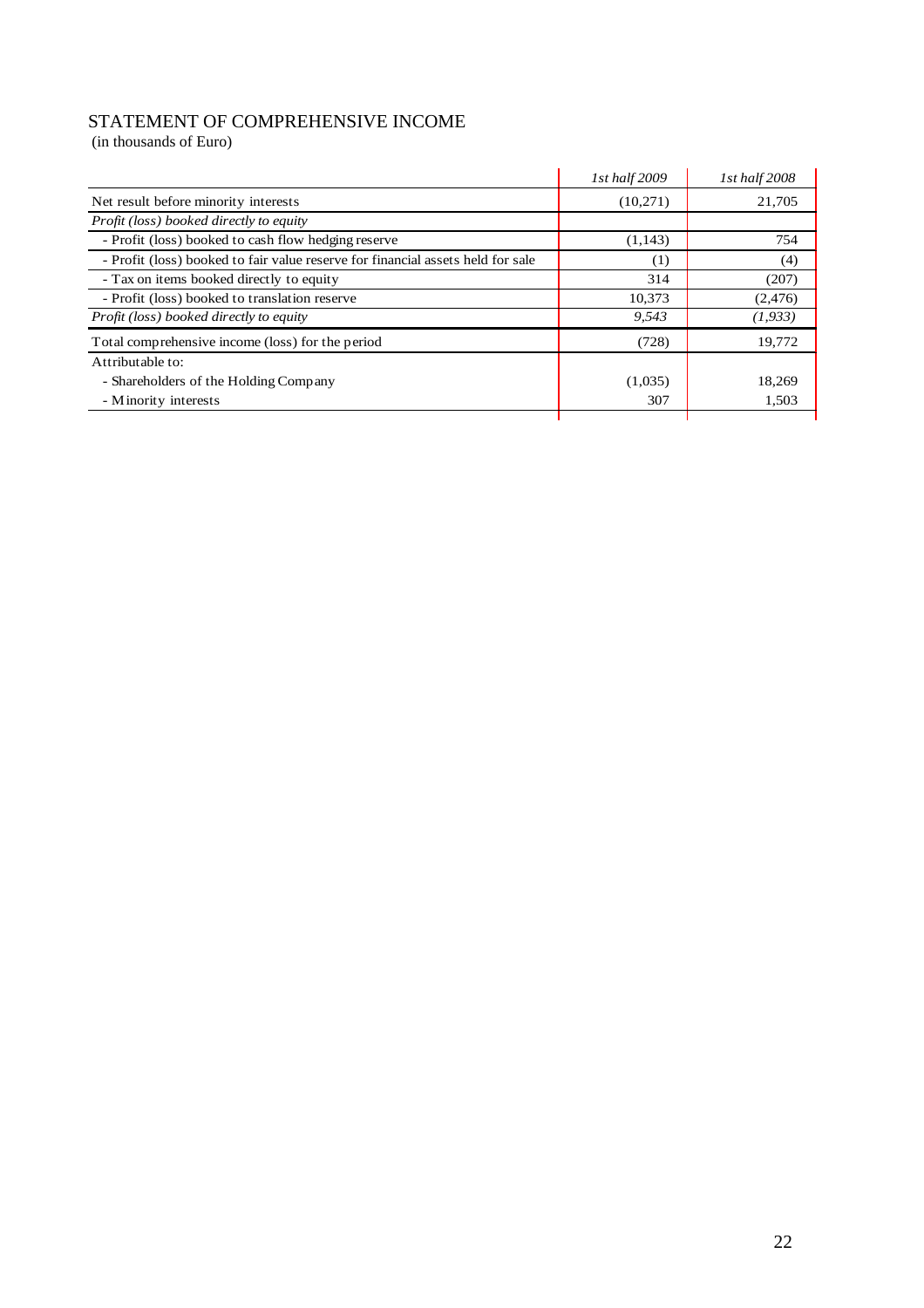# CONSOLIDATED CASH FLOW STATEMENT

(in thousands of Euro)

|                                                                                   | 1st half 2009 | 1st half2008 |
|-----------------------------------------------------------------------------------|---------------|--------------|
| Cash flows from operating activities                                              |               |              |
| Net result                                                                        | (10,607)      | 20,196       |
| Adjustments:                                                                      |               |              |
| - minority interests                                                              | 336           | 1,509        |
| - depreciation, amortization and writedowns                                       | 21,244        | 22,466       |
| - accrued costs for stock options                                                 | 278           | 255          |
| - losses/(gains) on disposal of fixed assets and non-current assets held for sale | 17            | (133)        |
| - dividends collected                                                             | (75)          | (127)        |
| - provisions for risks, restructuring and deferred taxes                          | (1,197)       | 725          |
| - post-retirement and other employee benefits                                     | (2,982)       | (4,637)      |
| - change in net working capital                                                   | 57,242        | (20, 312)    |
| - other medium/long-term assets/liabilities                                       | 1,875         | 1,066        |
| - exchange differences on assets/liabilities                                      | (9, 431)      | 2,597        |
| CASH FLOWS FROM OPERATING ACTIVITIES                                              | 56,700        | 23,605       |
| of which: taxes paid                                                              | 1,129         | (15,402)     |
| Net interest paid                                                                 | (5,583)       | (5, 847)     |
| <b>INVESTING ACTIVITIES</b>                                                       |               |              |
| Purchase of property, plant and equipment                                         | (11, 332)     | (15,629)     |
| Purchase of intangible assets                                                     | (5,809)       | (5,623)      |
| Net change in other securities                                                    | 40            | (208)        |
| Sale of property, plant and equipment                                             | 224           | 199          |
| Sale of intangible assets                                                         |               |              |
| Dividends collected                                                               | 75            | 127          |
| NET CASH FLOWS FROM INVESTING ACTIVITIES                                          | (16,802)      | (21, 134)    |
| <b>FINANCING ACTIVITIES</b>                                                       |               |              |
| Capital increase in subsidiaries from third parties                               |               |              |
| Net change in capital                                                             |               | 4,851        |
| Net purchase of treasury shares                                                   |               | (1,245)      |
| Dividends paid to Holding Company shareholders and minority interests             | (3,000)       | (162, 529)   |
| Exchange differences on equity/minority interests                                 | 10,373        | (2,476)      |
| New (repayment of) long-term loans                                                | (9,109)       | 105,526      |
| New (repayment of) finance leases                                                 | 506           | (440)        |
| Other equity movements                                                            | (830)         | 282          |
| NET CASH FLOWS FROM FINANCING ACTIVITIES                                          | (2,060)       | (56,031)     |
| (DECREASE) INCREASE IN CASH AND CASH EQUIVALENTS                                  | 37,838        | (53,560)     |
| Balance at the beginning of the period                                            | 29,706        | 51,335       |
| (Decrease) increase in cash and cash equivalents                                  | 37,838        | (53,560)     |
| <b>BALANCE AT THE END OF THE PERIOD</b>                                           | 67,544        | (2,225)      |
|                                                                                   |               |              |

 NB: this table shows the elements that bring about the change in cash and cash equivalents, as expressly required by IAS 7. The cash flow statement included in the Report on operations shows the various operational components of cash flow, thereby explaining all of the changes in the overall net financial position.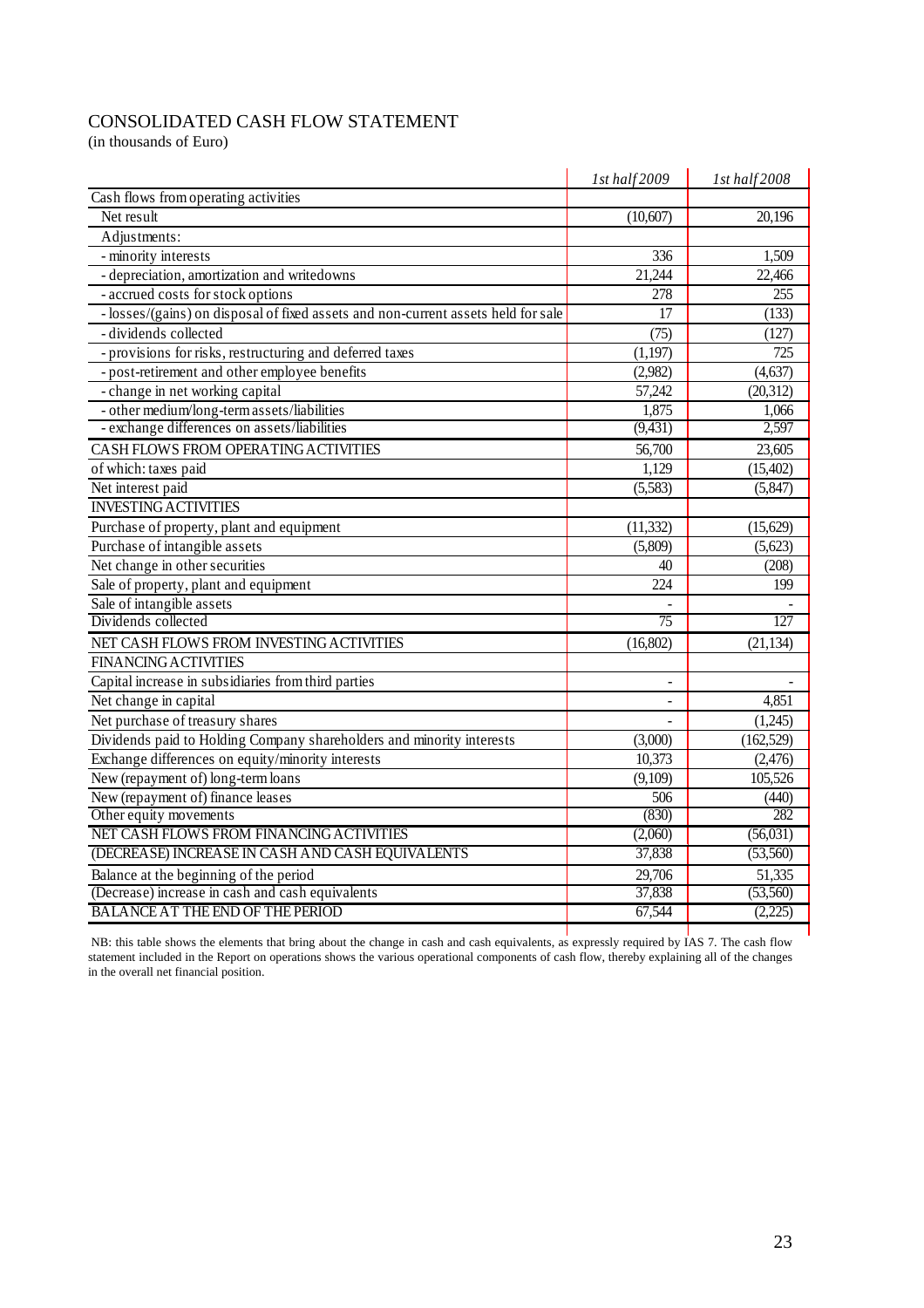# STATEMENT OF CHANGES IN CONSOLIDATED EQUITY

| (in thousands of Euro)<br>Attributable to the shareholders of the parent company |                          |                      |                              |            | Minority<br>interests | Total      |
|----------------------------------------------------------------------------------|--------------------------|----------------------|------------------------------|------------|-----------------------|------------|
|                                                                                  | Share                    | Reserves             | Net result                   | Total      |                       |            |
|                                                                                  | capital                  | and                  | for the                      |            |                       |            |
|                                                                                  |                          | retained<br>earnings | period                       |            |                       |            |
|                                                                                  |                          | (accumula-           |                              |            |                       |            |
|                                                                                  |                          | ted losses)          |                              |            |                       |            |
|                                                                                  |                          |                      |                              |            |                       |            |
|                                                                                  |                          |                      |                              |            |                       |            |
| Balance at December 31, 2007                                                     | 59,595                   | 199,093              | 52,200                       | 310,888    | 15,826                | 326,714    |
| Paid share capital increase                                                      | 802                      | 4,049                |                              | 4,851      |                       | 4,851      |
| Allocation of 2007 net profit:                                                   |                          |                      |                              |            |                       |            |
| Legal reserve                                                                    | -                        | 300                  | (300)                        |            |                       |            |
| Dividends                                                                        |                          | (133,793)            | (25, 734)                    | (159, 527) | (3,002)               | (162, 529) |
| Retained earnings                                                                |                          | 26,166               | (26, 166)                    |            |                       |            |
| Fair value measurement of cash flow                                              |                          |                      |                              |            |                       |            |
| hedging instruments                                                              |                          | 754                  | $\qquad \qquad \blacksquare$ | 754        |                       | 754        |
| Net purchase of treasury shares                                                  | ÷.                       | (1,245)              | $\overline{\phantom{0}}$     | (1,245)    |                       | (1,245)    |
| Other changes                                                                    | $\overline{\phantom{0}}$ | 52                   | ۰                            | 52         | (317)                 | (265)      |
| Tax on items booked directly to equity                                           | $\overline{\phantom{0}}$ | (207)                |                              | (207)      |                       | (207)      |
| Imputed cost of stock options                                                    |                          | 255                  |                              | 255        |                       | 255        |
| Currency translation differences                                                 | $\overline{\phantom{0}}$ | (2,470)              |                              | (2,470)    | (6)                   | (2,476)    |
| Net result for the period                                                        |                          |                      | 20,196                       | 20,196     | 1,509                 | 21,705     |
| Balance at June 30, 2008                                                         | 60,397                   | 92,954               | 20,196                       | 173,547    | 14,010                | 187,557    |

| (in thousands of Euro)                 | Attributable to the shareholders of the parent company |                                                                      |                                 |                          | Minority<br>interests | Total    |
|----------------------------------------|--------------------------------------------------------|----------------------------------------------------------------------|---------------------------------|--------------------------|-----------------------|----------|
|                                        | Share<br>capital                                       | Reserves<br>and<br>retained<br>earnings<br>(accumula-<br>ted losses) | Net result<br>for the<br>period | Total                    |                       |          |
| Balance at December 31, 2008           | 60,397                                                 | 72,013                                                               | 28,495                          | 160,905                  | 17,410                | 178,315  |
| Paid share capital increase            |                                                        |                                                                      |                                 | $\overline{\phantom{a}}$ |                       |          |
| Allocation of 2008 net profit:         |                                                        |                                                                      |                                 |                          |                       |          |
| Legal reserve                          |                                                        | 140                                                                  | (140)                           |                          |                       |          |
| <b>Dividends</b>                       |                                                        |                                                                      |                                 |                          | (3,000)               | (3,000)  |
| Retained earnings                      |                                                        | 28,355                                                               | (28, 355)                       |                          |                       |          |
| Fair value measurement of cash flow    |                                                        |                                                                      |                                 |                          |                       |          |
| hedging instruments                    |                                                        | (1,143)                                                              |                                 | (1,143)                  |                       | (1,143)  |
| Net purchase of treasury shares        | ٠                                                      |                                                                      | $\blacksquare$                  |                          | ۰                     |          |
| Other changes                          | ÷                                                      | (1)                                                                  | $\blacksquare$                  | (1)                      | ٠                     | (1)      |
| Tax on items booked directly to equity |                                                        | 314                                                                  | ۰                               | 314                      | $\blacksquare$        | 314      |
| Imputed cost of stock options          |                                                        | 278                                                                  |                                 | 278                      |                       | 278      |
| Currency translation differences       | ÷                                                      | 10,402                                                               |                                 | 10,402                   | (29)                  | 10,373   |
| Net result for the period              |                                                        |                                                                      | (10,607)                        | (10,607)                 | 336                   | (10,271) |
| Balance at June 30, 2009               | 60,397                                                 | 110,358                                                              | (10,607)                        | 160,148                  | 14,717                | 174,865  |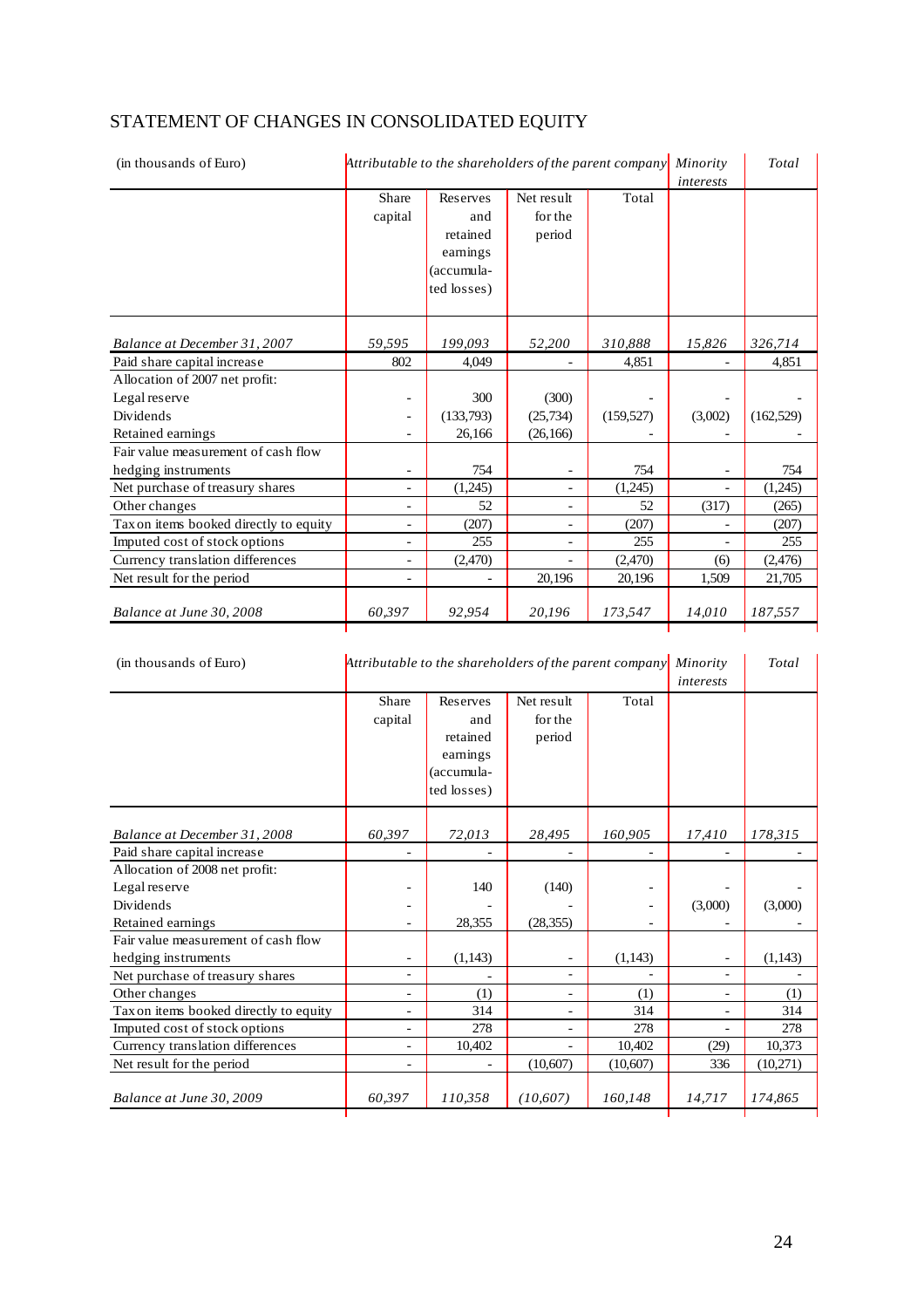#### **EXPLANATORY NOTES TO THE CONSOLIDATED FINANCIAL STATEMENTS: CONTENTS**

| Chapter   | Note no. | Description                                                 |
|-----------|----------|-------------------------------------------------------------|
| A         |          | <b>GENERAL ASPECTS</b>                                      |
|           | 1        | Content and format of the consolidated financial statements |
|           | 2        | Consolidation principles and accounting policies            |
| B         |          | <b>SEGMENT INFORMATION</b>                                  |
|           | 3        | Operating segment                                           |
| C         |          | NOTES ON THE MAIN STATEMENT OF FINANCIAL POSITION ITEMS     |
| Сl        |          | <b>ASSETS</b>                                               |
|           | 4        | Cash and cash equivalents                                   |
|           | 5        | Other financial assets                                      |
|           | 6        | Inventories                                                 |
|           | 7        | Trade and other receivables                                 |
|           | 8        | Tangible fixed assets                                       |
|           | 9        | Intangible assets                                           |
|           | 10       | Equity investments in associated companies                  |
|           | 11       | Other financial assets available for sale                   |
|           | 12       | Financial receivables and other receivables                 |
|           | 13       | Deferred tax assets                                         |
|           | 14       | Non-current assets held for sale                            |
| C2        |          | <b>LIABILITIES AND EQUITY</b>                               |
|           | 15       | Financial debts to banks and other financing creditors      |
|           | 16       | Trade and other current payables                            |
|           | 17       | Other current liabilities                                   |
|           | 18       | Long-term provisions and other payables                     |
|           | 19       | Deferred tax liabilities                                    |
|           | 20       | Share capital and reserves                                  |
|           | 21       | Analysis of the net financial position                      |
| D         |          | NOTES ON THE MAIN INCOME STATEMENT ITEMS                    |
|           | 22       | Sales revenues                                              |
|           | 23       | Seasonal nature of sales                                    |
|           | 24       | Variable cost of sales                                      |
|           | 25       | Manufacturing and R&D overheads                             |
|           | 26       | Depreciation and amortisation                               |
|           | 27       | Distribution and sales fixed expenses                       |
|           | 28       | Administrative and general expenses                         |
|           | 29       | Personnel costs                                             |
|           | 30       | Restructuring costs                                         |
|           | 31       | Losses (gains) on disposal                                  |
|           | 32       | Exchange losses (gains)                                     |
|           | 33       | Other non-operating expenses (income)                       |
|           | 34       | Financial expenses (income), net                            |
|           | 35       | Losses (gains) from equity investments                      |
|           | 36       | Income taxes                                                |
|           | 37       | Dividends paid                                              |
|           | 38       | Earnings (Losses) per share (EPS)                           |
| Е         | 39       | <b>RELATED PARTY TRANSACTIONS</b>                           |
| F         |          | Commitments and risks                                       |
|           | 40       | Operating leases                                            |
|           | 41       | Investment commitments                                      |
|           | 42       | Guarantees given                                            |
|           | 43       | Other risks                                                 |
|           | 44       | Subsequent events                                           |
| G         | 45       | FINANCIAL INSTRUMENTS                                       |
| $H_{\rm}$ |          | <b>GROUP COMPANIES</b>                                      |
|           | 46       | List of Group companies                                     |
|           |          |                                                             |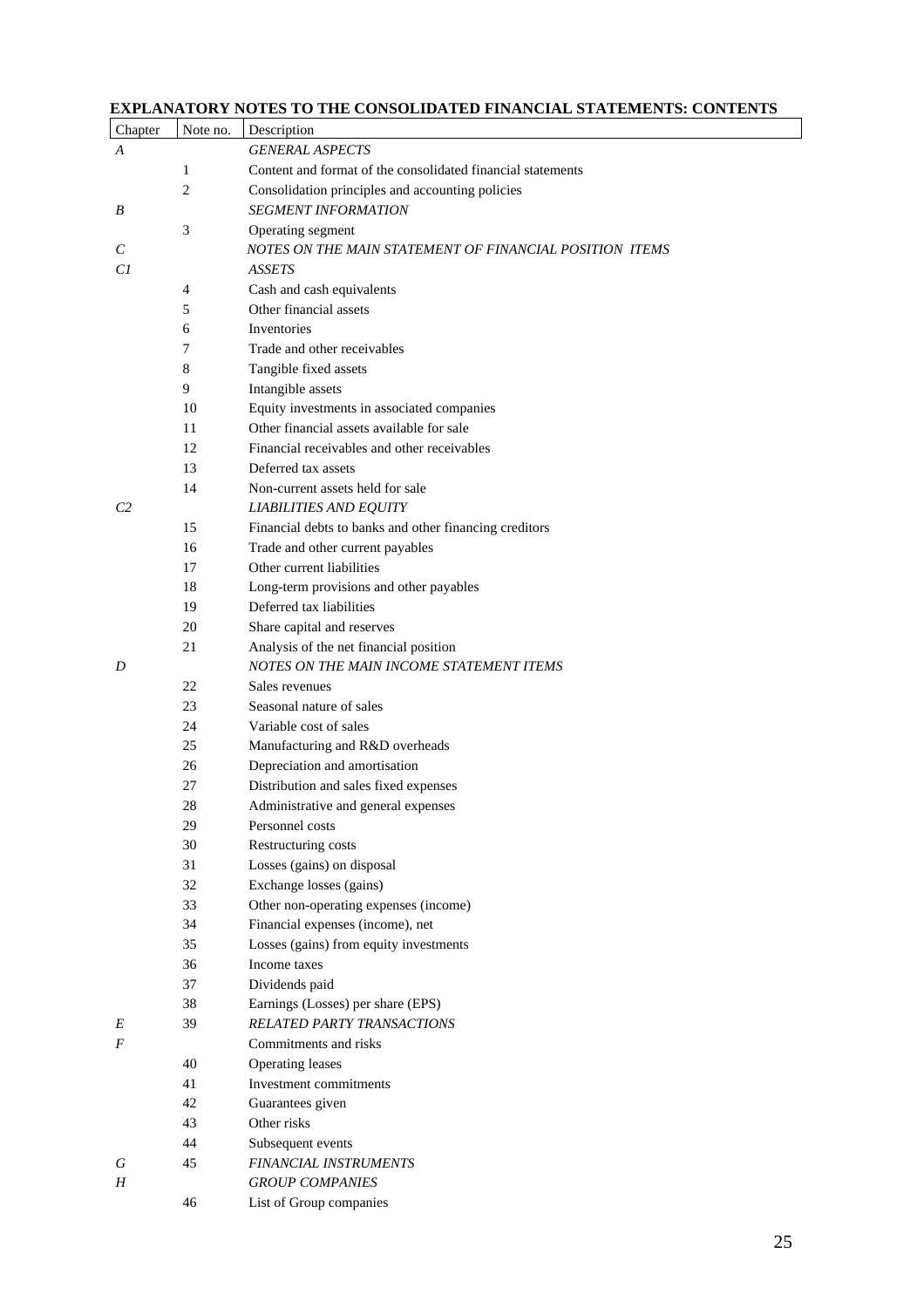## *A) GENERAL ASPECTS*

### *1. CONTENT AND FORMAT OF THE CONSOLIDATED FINANCIAL STATEMENTS*

The interim consolidated financial statements for the period January 1 - June 30, 2009 have been prepared in accordance with IAS/IFRS (International Accounting Standards/International Financial Reporting Standards) and to this end the financial statements of the consolidated group companies have been appropriately reclassified and adjusted.

These interim financial statements and explanatory notes have been prepared in accordance with the recommendations contained in IAS 34 "Interim Financial Reporting". As a partial exception to IAS 34, these interim financial statements provide detailed as opposed to summary schedules in order to provide a better and clearer overview of the changes that have taken place in the Group's assets and liabilities, financial position and results during the half-year.

They also contain the disclosures required by IAS 34 with the supplementary information considered useful for a clearer understanding of these half-yearly financial statements.

The interim financial statements as of June 30, 2009 should be read in conjunction with the annual financial statements as of December 31, 2008.

The interim financial statements as of June 30, 2009 were approved by the Board of Directors on July 24, 2009.

## *1.1 Format of the consolidated financial statements*

The accounting schedules at June 30, 2009 are consistent with those used for the annual report at December 31, 2008.

### *1.2 Content of the consolidated financial statements*

The interim consolidated financial statements for the period ending June 30, 2009 include the Holding Company Sogefi S.p.A. and of its subsidiaries.

Chapter H of these notes gives a list of the companies included in the scope of consolidation and the percentages held.

These financial statements are expressed in Euro  $(\theta)$  and all figures are rounded up or down to the nearest thousand Euro, unless specifically stated otherwise.

The consolidated financial statements (prepared on a line-by-line basis) include the financial statements of Sogefi S.p.A., the Holding Company, and of all the Italian and foreign companies in which, directly or indirectly, it holds a majority of the voting rights.

It should be noted that the consolidated income statement at June 30, 2009 includes for the first time figures regarding the Indian subsidiaries Sogefi M.N.R. Filtration India Private Ltd and EMW Environmental Technologies Private Ltd, while the assets and liabilities of the same were already consolidated in the balance sheet at December 31, 2008.

No further changes were made to the scope of consolidation during the period.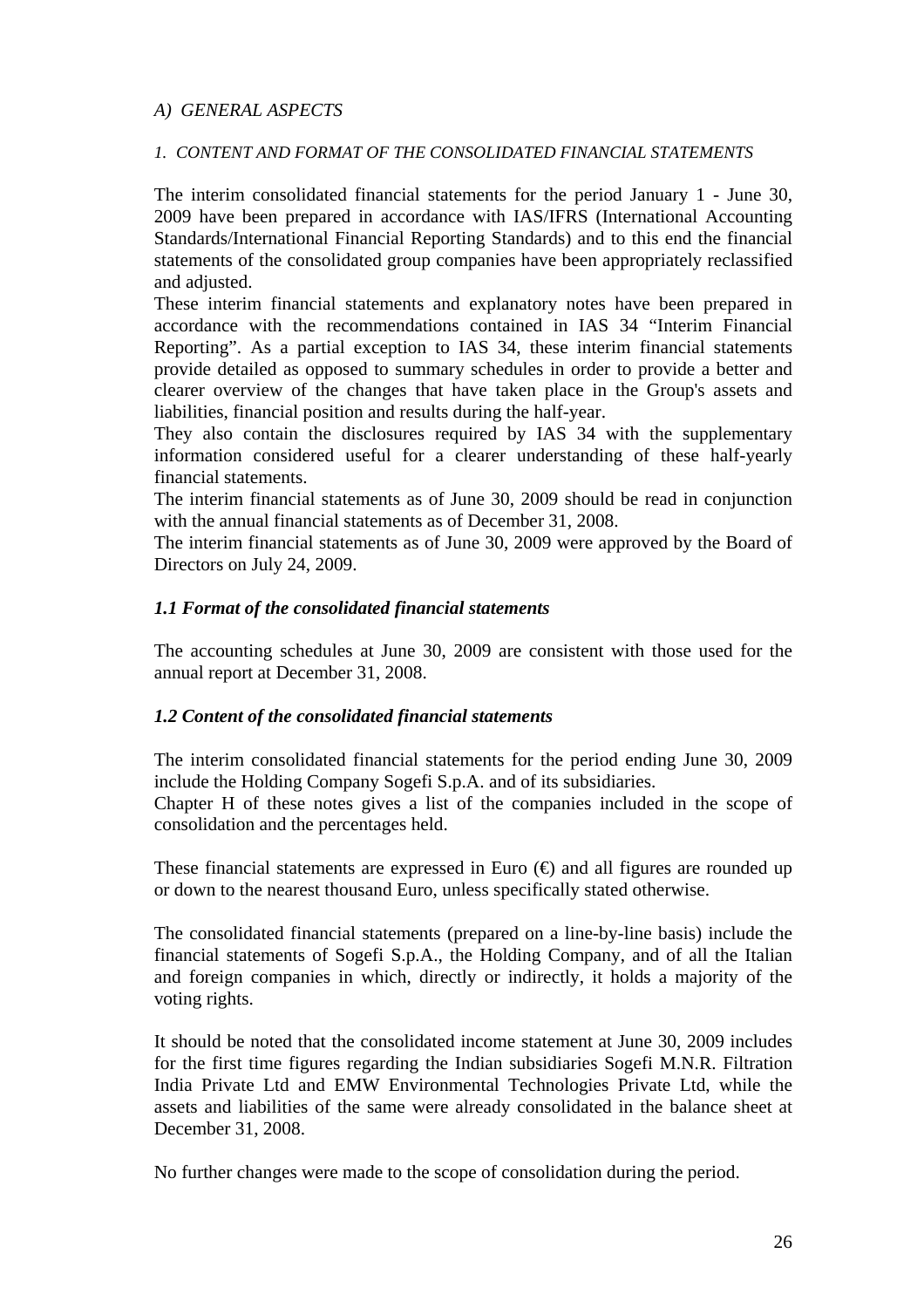## *2. CONSOLIDATION PRINCIPLES AND ACCOUNTING POLICIES*

The consolidation and accounting polices applied in preparing the financial statements for the six-month period ended June 30, 2009 are consistent with those used for the annual financial statements as of December 31, 2008 to which readers should refer.

In the first half of 2009, the Group has taken note of and, where applicable, adopted the following Standards, Interpretations and Revisions to existing accounting standards:

- IAS 1 (revised) – *Presentation of financial statements*. The new version of the standard requires that all changes to equity resulting from transactions other than those performed by shareholders must be reported in a single income statement schedule or in a separate schedule called "Statement of comprehensive income". The Group has opted for the second option;

IFRS 8 – *Operating segments*. This standard replaces IAS 14 (Segment Reporting) and introduces a new approach, according to which segments have to be identified in the same way as for the purposes of internal reporting to top management. The adoption of this standard has not had any significant impact on the information provided by the Group;

- IAS 23 (revised) – *Borrowing costs*. This revised statement is not significant to the Group;

- IAS 32 (revision regarding "Puttable instruments and obligations arising on liquidation") – *Financial instruments: Presentation*. This revised statement is not significant to the Group;

- IAS 39 (revised) – *Financial instruments: Recognition and measurement*. This revised statement is not significant to the Group;

- IFRIC 13 – *Customer loyalty programmes*. This interpretation is not significant to the Group;

Furthermore, the Group has not opted for early adoption of the following Standards, Interpretations and Revisions to the existing standards endorsed by the European Union, which will become obligatory in future periods:

- IFRS 3 (revised) – *Business combinations*. This standard will become effective for financial years beginning on or after January 1, 2010.

|                  |         | 1st half2009 | 1st half2008 | <i>F.Y.</i> 2008         |         |
|------------------|---------|--------------|--------------|--------------------------|---------|
|                  | Average | 06.30        | Average      | 06.30                    | 12.31   |
| US dollar        | 1.3310  | 1.4134       | 1.5298       | 1.5764                   | 1.3917  |
| Pound sterling   | 0.8934  | 0.8521       | 0.7748       | 0.7922                   | 0.9525  |
| Swedish krona    | 10.8542 | 10.8120      | 9.3756       | 9.4706                   | 10.8696 |
| Brazilian real   | 2.9173  | 2.7469       | 2.5938       | 2.5112                   | 3.2436  |
| Argentine peso   | 4.8305  | 5.3585       | 4.7982       | 4.7660                   | 4.8045  |
| Chinese renminbi | 9.0950  | 9.6544       | 10.7991      | 10.8050                  | 9.4958  |
| Indian rupee     | 65.5308 | 67.5219      |              | $\overline{\phantom{a}}$ | 67.6133 |
|                  |         |              |              |                          |         |

The following exchange rates have been used for translation purposes: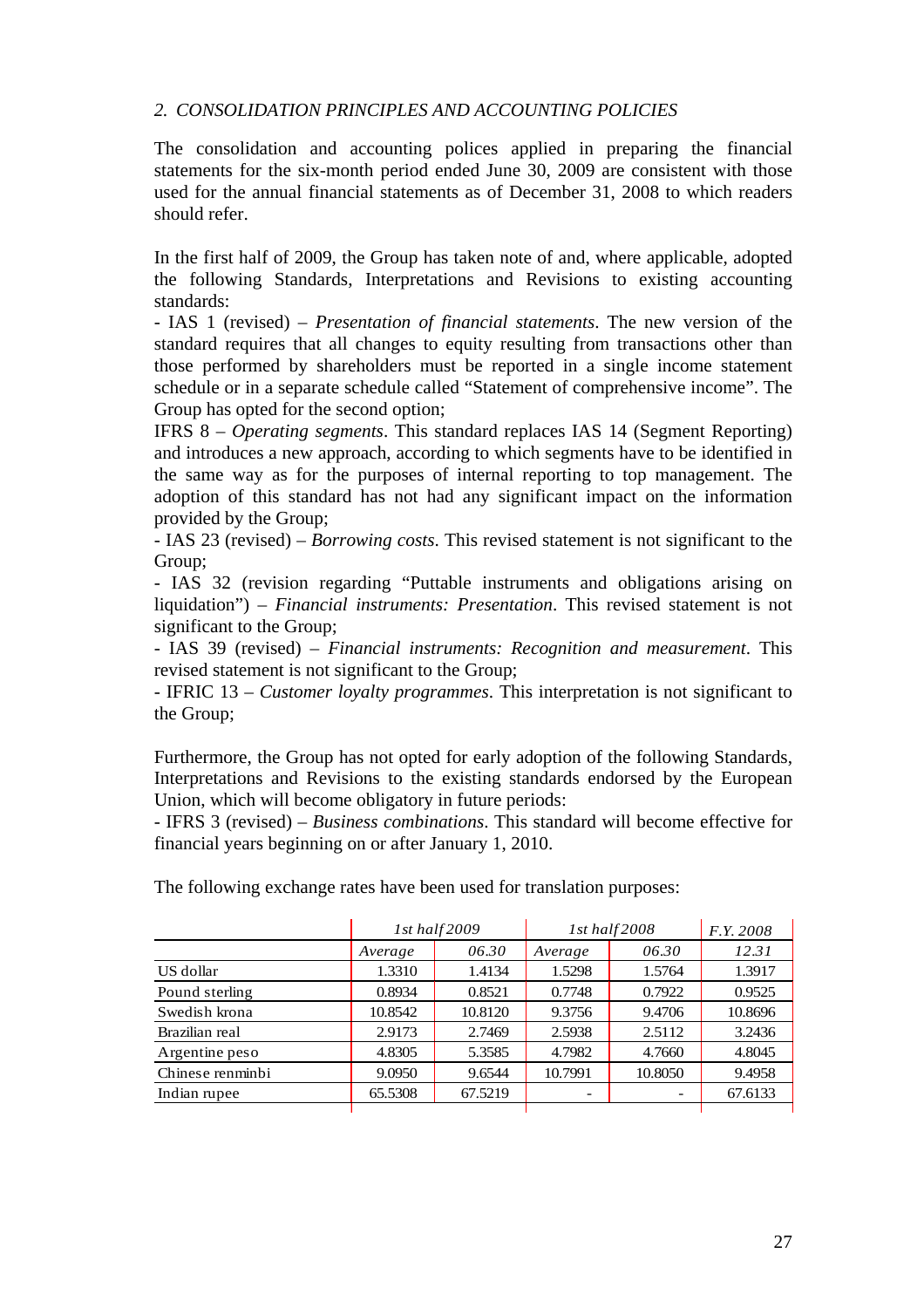## *B) SEGMENT INFORMATION*

# *3*. *OPERATING SEGMENTS*

Information on the Group's business segments and geographical areas is provided below in compliance with IFRS8.

Information by business segments is also provided for the two divisions, Filtration and Suspension Components, as well as for the Holding Company, Sogefi S.p.A., and the subsidiary Sogefi Purchasing S.a.S..

### **Business segments**

The following tables give key figures for the Group's two divisions relating to the first half of 2008 and 2009:

| (in thousands of Euro)        |                 |                 | June 30, 2008 |            |            |
|-------------------------------|-----------------|-----------------|---------------|------------|------------|
|                               | Filtration      | Suspension      | Sogefi        | Adjust-    | Sogefi     |
|                               | <b>Division</b> | Components      | SpA/          | ments      | Group      |
|                               |                 | <b>Division</b> | Sogefi        |            | consolida- |
|                               |                 |                 | Purch. SaS    |            | tion       |
| <b>REVENUES</b>               |                 |                 |               |            |            |
| Sales to third parties        | 270,685         | 285,541         |               |            | 556,226    |
| Intersegment sales            | 622             | 625             | 4,073         | (5,260)    | 60         |
| <b>TOTAL REVENUES</b>         | 271,307         | 286,166         | 4,073         | (5,260)    | 556,286    |
| <b>RESULTS</b>                |                 |                 |               |            |            |
| <b>EBIT</b>                   | 15,938          | 25,556          | (2,691)       | (132)      | 38,671     |
| Financial expenses, net       |                 |                 |               |            | (5,768)    |
| Income from                   |                 |                 |               |            |            |
| equity investments            |                 |                 |               |            | 127        |
| Losses from                   |                 |                 |               |            |            |
| equity investments            |                 |                 |               |            | (291)      |
| Result before taxes           |                 |                 |               |            | 32,739     |
| Income taxes                  |                 |                 |               |            | (11,034)   |
| Loss (profit) attributable to |                 |                 |               |            |            |
| minority interests            |                 |                 |               |            | (1,509)    |
| <b>NET RESULT</b>             |                 |                 |               |            | 20,196     |
| <b>BALANCE SHEET</b>          |                 |                 |               |            |            |
| <b>ASSETS</b>                 |                 |                 |               |            |            |
| Segment assets                | 353,437         | 460,144         | 413,774       | (474, 183) | 753,172    |
| Equity investments in         |                 |                 |               |            |            |
| associated companies          |                 | 101             |               |            | 101        |
| Unallocated assets            |                 |                 |               | 92,399     | 92,399     |
| <b>TOTAL ASSETS</b>           | 353,437         | 460,245         | 413,774       | (381, 784) | 845,672    |
| <b>LIABILITIES</b>            |                 |                 |               |            |            |
| Segment liabilities           | 224,092         | 299,214         | 306,363       | (171, 553) | 658,116    |
| <b>TOTAL LIABILITIES</b>      | 224,092         | 299,214         | 306,363       | (171, 553) | 658,116    |
| <b>OTHER INFORMATION</b>      |                 |                 |               |            |            |
| Increase in tangible and      |                 |                 |               |            |            |
| intangible fixed assets       | 9,419           | 11,732          | 101           |            | 21,252     |
| Depreciation, amortization    |                 |                 |               |            |            |
| and writedowns                | 9,069           | 13,181          | 2,081         | (1,865)    | 22,466     |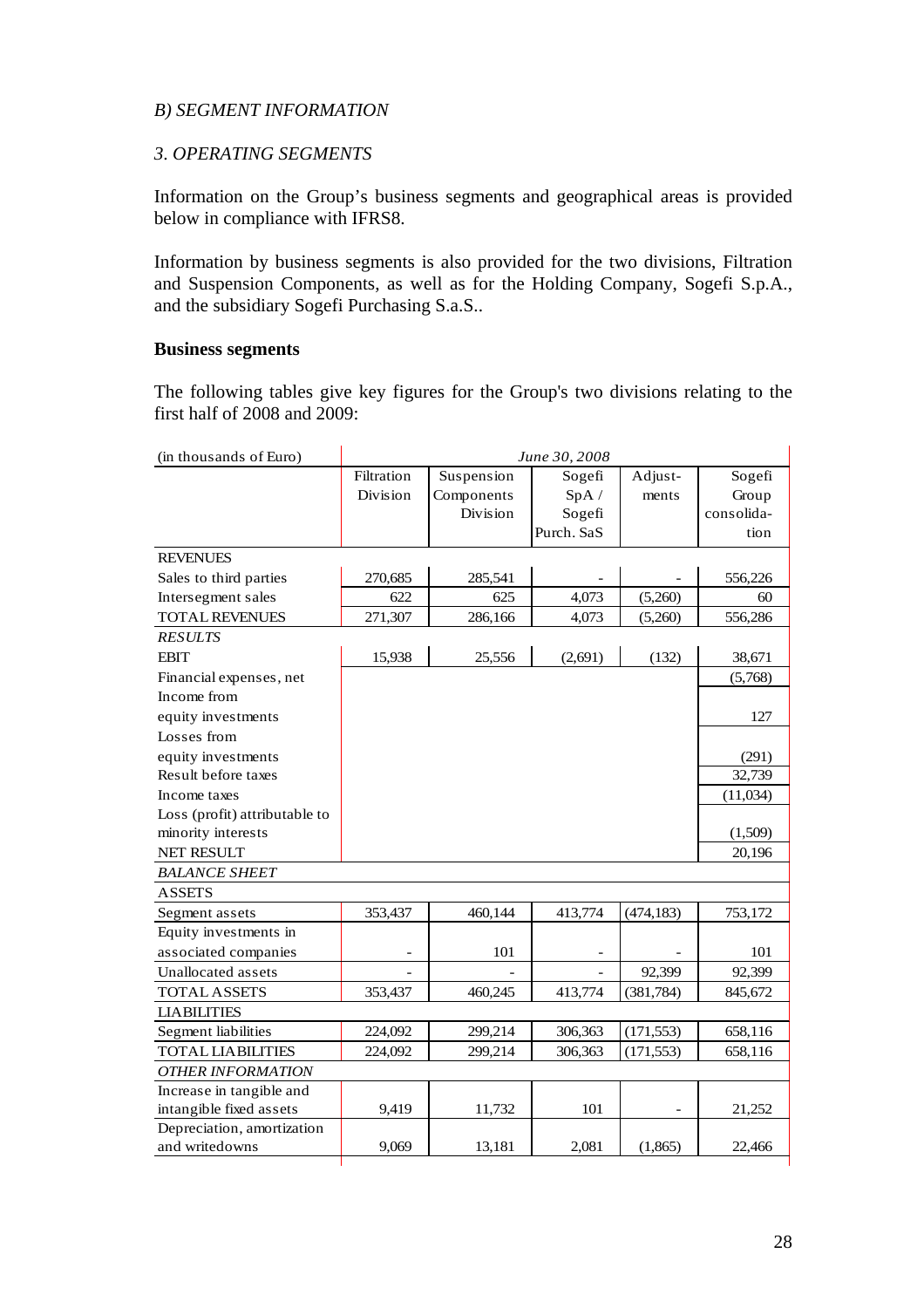| (in thousands of Euro)        |            |            | June 30, 2009 |            |            |  |
|-------------------------------|------------|------------|---------------|------------|------------|--|
|                               | Filtration | Suspension | Sogefi        | Adjust-    | Sogefi     |  |
|                               | Division   | Components | SpA /         | ments      | Group      |  |
|                               |            | Division   | Sogefi        |            | consolida- |  |
|                               |            |            | Purch. SaS    |            | tion       |  |
| <b>REVENUES</b>               |            |            |               |            |            |  |
| Sales to third parties        | 197,202    | 177,300    |               |            | 374,502    |  |
| Intersegment sales            | 425        | 426        | 6,961         | (7, 812)   |            |  |
| <b>TOTAL REVENUES</b>         | 197,627    | 177,726    | 6,961         | (7, 812)   | 374,502    |  |
| <b>RESULTS</b>                |            |            |               |            |            |  |
| <b>EBIT</b>                   | (1, 341)   | (3,829)    | (1,763)       | (131)      | (7,064)    |  |
| Financial expenses, net       |            |            |               |            | (5,706)    |  |
| Income from                   |            |            |               |            |            |  |
| equity investments            |            |            |               |            | 75         |  |
| Losses from                   |            |            |               |            |            |  |
| equity investments            |            |            |               |            |            |  |
| Result before taxes           |            |            |               |            | (12, 695)  |  |
| Income taxes                  |            |            |               |            | 2,424      |  |
| Loss (profit) attributable to |            |            |               |            |            |  |
| minority interests            |            |            |               |            | (336)      |  |
| NET RESULT                    |            |            |               |            | (10,607)   |  |
| <b>BALANCE SHEET</b>          |            |            |               |            |            |  |
| <b>ASSETS</b>                 |            |            |               |            |            |  |
| Segment assets                | 297,728    | 404,725    | 441,594       | (486, 322) | 657,725    |  |
| Equity investments in         |            |            |               |            |            |  |
| associated companies          |            | 101        |               |            | 101        |  |
| Unallocated assets            |            |            |               | 95,501     | 95,501     |  |
| <b>TOTAL ASSETS</b>           | 297,728    | 404,826    | 441,594       | (390, 821) | 753,327    |  |
| <b>LIABILITIES</b>            |            |            |               |            |            |  |
| Segment liabilities           | 188,827    | 257,419    | 310,618       | (178, 402) | 578,462    |  |
| <b>TOTAL LIABILITIES</b>      | 188,827    | 257,419    | 310,618       | (178, 402) | 578,462    |  |
| <b>OTHER INFORMATION</b>      |            |            |               |            |            |  |
| Increase in tangible and      |            |            |               |            |            |  |
| intangible fixed assets       | 8,231      | 8,566      | 348           | (4)        | 17,141     |  |
| Depreciation, amortization    |            |            |               |            |            |  |
| and writedowns                | 8,374      | 12,540     | 200           | 130        | 21,244     |  |

The adjustments to "Total revenues" mainly refer to services provided by Sogefi S.p.A. and the subsidiary Sogefi Purchasing S.a.S. to other Group companies. This item also includes intersegment sales between the Filtration division and the Suspension components divisions.

Adjustments to "EBIT" refer principally to depreciation on the fixed assets revaluations that arose on the acquisition of 40% of Sogefi Filtration S.p.A. in the year 2000.

On the balance sheet, the adjustments to "Segment assets" refer to the elimination of equity investments and intercompany receivables.

The adjustments to "Unallocated assets" are mainly goodwill and the revaluations of fixed assets that took place at the time of the acquisitions of the Allevard Ressorts Automobile group, of 40% of Sogefi Filtration S.p.A., the Filtrauto group and 60% of Sogefi M.N.R. Filtration India Private Ltd and EMW Environmental Technologies Private Ltd.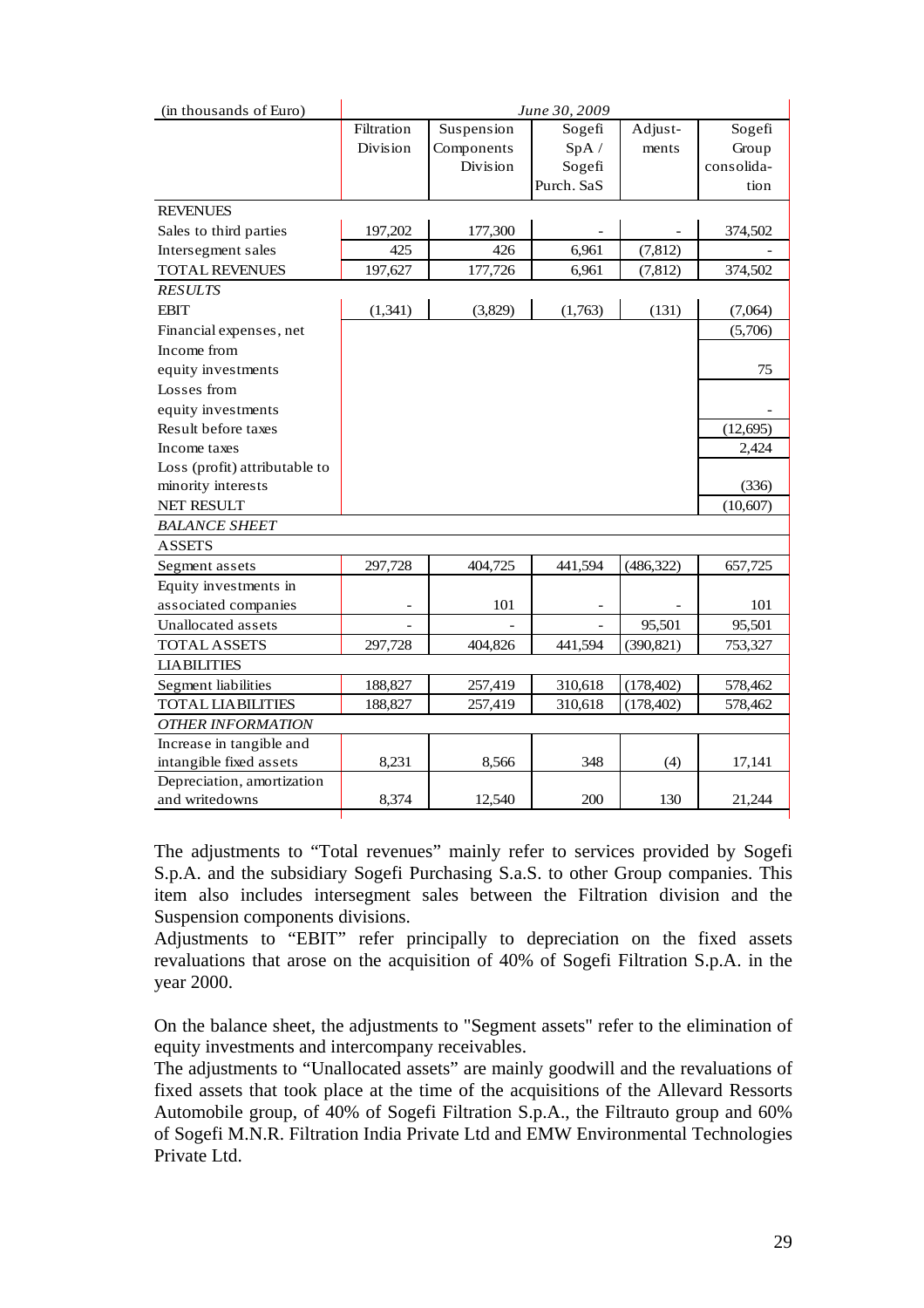# **Geographical areas**

The following tables give a breakdown of the Group's income statement and balance sheet figures by geographical area "of origin" during the first half 2008 and 2009, based on the country of the company which made the sales or which owns the assets. A breakdown of revenues by geographical area "of destination", in other words with regard to the nationality of the customer, is analyzed in the Interim report on operations and in the notes to the income statement.

| (in thousands of Euro)     |           |         | June 30, 2008 |            |              |
|----------------------------|-----------|---------|---------------|------------|--------------|
|                            | Europe    | South   | Others        | Adjust-    | Sogefi Group |
|                            |           | America |               | ments      | consolida-   |
|                            |           |         |               |            | tion         |
| <b>REVENUES</b>            |           |         |               |            |              |
| Sales to third parties     | 461,510   | 86,258  | 8,458         |            | 556,226      |
| Intersegment sales         | 7,840     | 463     | 69            | (8,312)    | 60           |
| <b>TOTAL REVENUES</b>      | 469,350   | 86,721  | 8,527         | (8,312)    | 556,286      |
| <b>BALANCE SHEET</b>       |           |         |               |            |              |
| <b>ASSETS</b>              |           |         |               |            |              |
| Segment assets             | 1,223,765 | 103,923 | 31,929        | (606, 445) | 753,172      |
| Equity investments in      |           |         |               |            |              |
| associated companies       | 101       |         |               |            | 101          |
| Unallocated assets         |           | -       |               | 92,399     | 92,399       |
| <b>TOTAL ASSETS</b>        | 1,223,866 | 103,923 | 31,929        | (514,046)  | 845,672      |
| <b>OTHER INFORMATION</b>   |           |         |               |            |              |
| Increase in tangible and   |           |         |               |            |              |
| intangible fixed assets    | 17,115    | 2,892   | 1,245         |            | 21,252       |
| Depreciation, amortization |           |         |               |            |              |
| and writedowns             | 21,333    | 2,323   | 693           | (1,883)    | 22,466       |

| (in thousands of Euro)                              |           |                          | June 30, 2009 |                  |                                    |
|-----------------------------------------------------|-----------|--------------------------|---------------|------------------|------------------------------------|
|                                                     | Europe    | South<br>America         | Others        | Adjust-<br>ments | Sogefi Group<br>consolida-<br>tion |
| <b>REVENUES</b>                                     |           |                          |               |                  |                                    |
| Sales to third parties                              | 297,847   | 67,369                   | 9,286         |                  | 374,502                            |
| Intersegment sales                                  | 10,463    | 351                      | 291           | (11, 105)        |                                    |
| <b>TOTAL REVENUES</b>                               | 308,310   | 67,720                   | 9,577         | (11,105)         | 374,502                            |
| <b>BALANCE SHEET</b>                                |           |                          |               |                  |                                    |
| <b>ASSETS</b>                                       |           |                          |               |                  |                                    |
| Segment assets                                      | 1,134,203 | 97,803                   | 45,455        | (619, 736)       | 657,725                            |
| Equity investments in<br>associated companies       | 101       | $\overline{\phantom{a}}$ |               |                  | 101                                |
| Unallocated assets                                  |           |                          |               | 95,501           | 95,501                             |
| <b>TOTAL ASSETS</b>                                 | 1,134,304 | 97,803                   | 45,455        | (524, 235)       | 753,327                            |
| <b>OTHER INFORMATION</b>                            |           |                          |               |                  |                                    |
| Increase in tangible and<br>intangible fixed assets | 14,390    | 1,560                    | 3,092         | (1,901)          | 17,141                             |
| Depreciation, amortization<br>and writedowns        | 17,952    | 2,436                    | 745           | 111              | 21,244                             |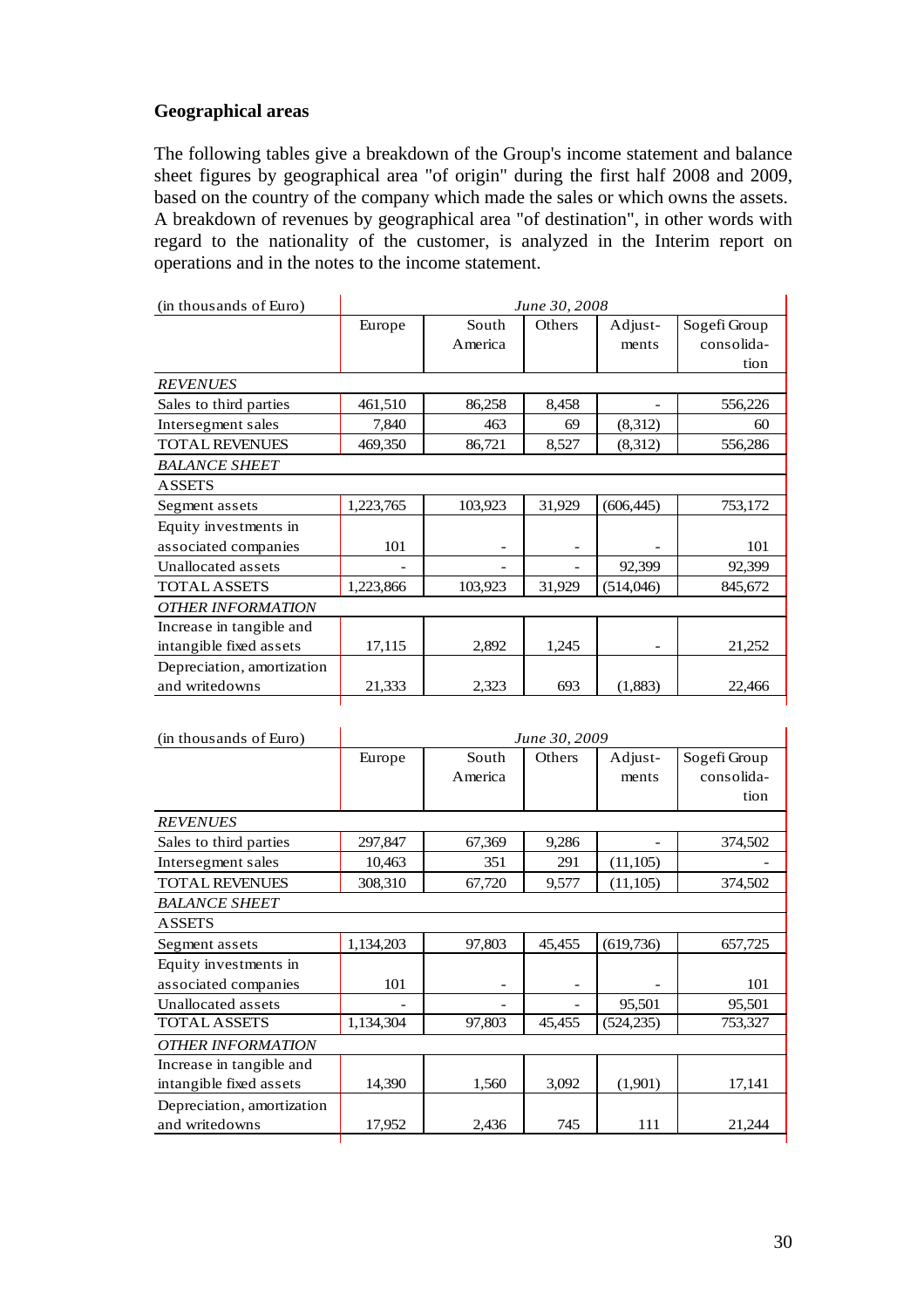# *C) NOTES ON THE MAIN STATEMENT OF FINANCIAL POSITION ITEMS*

# *C 1) ASSETS*

# *4. CASH AND CASH EQUIVALENTS*

Cash and cash equivalents amounted to  $\in$ 80,472 thousand versus  $\in$ 49,456 thousand at December 31, 2008 and break down as follows:

| (in thousands of Euro)            | June 30, 2009 | December 31, 2008 |
|-----------------------------------|---------------|-------------------|
| Bank and post office deposits     | 80,107        | 49.305            |
| Cheques                           | 287           | 66                |
| Cash and cash equivalents on hand | 78            |                   |
| TOTAL                             | 80,472        | 49.456            |
|                                   |               |                   |

Short-term bank deposits earn interest at a floating rate. Post office deposits also earn interest at a floating rate and have a maturity of less than one month.

The increase in "Bank and post office deposits" must be read in conjunction with the decrease of "Bank overdrafts and short-term loans" on the liabilities side and mainly benefits from the collection, in June, of trade receivables amounting to around  $\epsilon$ 28.2 million, resulting from the non-recourse sale of trade receivables, as well as the collection, in the first half of 2009, of an insurance settlement of  $\epsilon$  18.5 million  $(\text{\textsterling}13$  million of which was recognised as a receivable at the end of the previous year) for the damages suffered in July 2008 following the fire that destroyed the Welsh suspension production plant in Clydach.

At June 30, 2009 the Group had unused lines of credit of  $\epsilon$ 228,706 thousand. As all of the conditions have been respected, this means that these funds are available for use on demand.

# *5. OTHER FINANCIAL ASSETS*

"Other financial assets" can be broken down as follows:

| (in thousands of Euro)                      | June 30, 2009 | December 31, 2008 |
|---------------------------------------------|---------------|-------------------|
| Securities held for trading                 |               |                   |
| Assets for derivative financial instruments | 166           |                   |
| Due from financial institutions and others  | -             |                   |
| TOTAL.                                      | 187           |                   |
|                                             |               |                   |

"Assets for derivative financial instruments" amounted to  $\epsilon$ 166 thousand and related to the fair value of forward forex contracts measured in accordance with IAS 32 and 39 and IFRS 7. The decrease in this item must be read in conjunction with the trend in exchange rates at the end of the first half of 2009.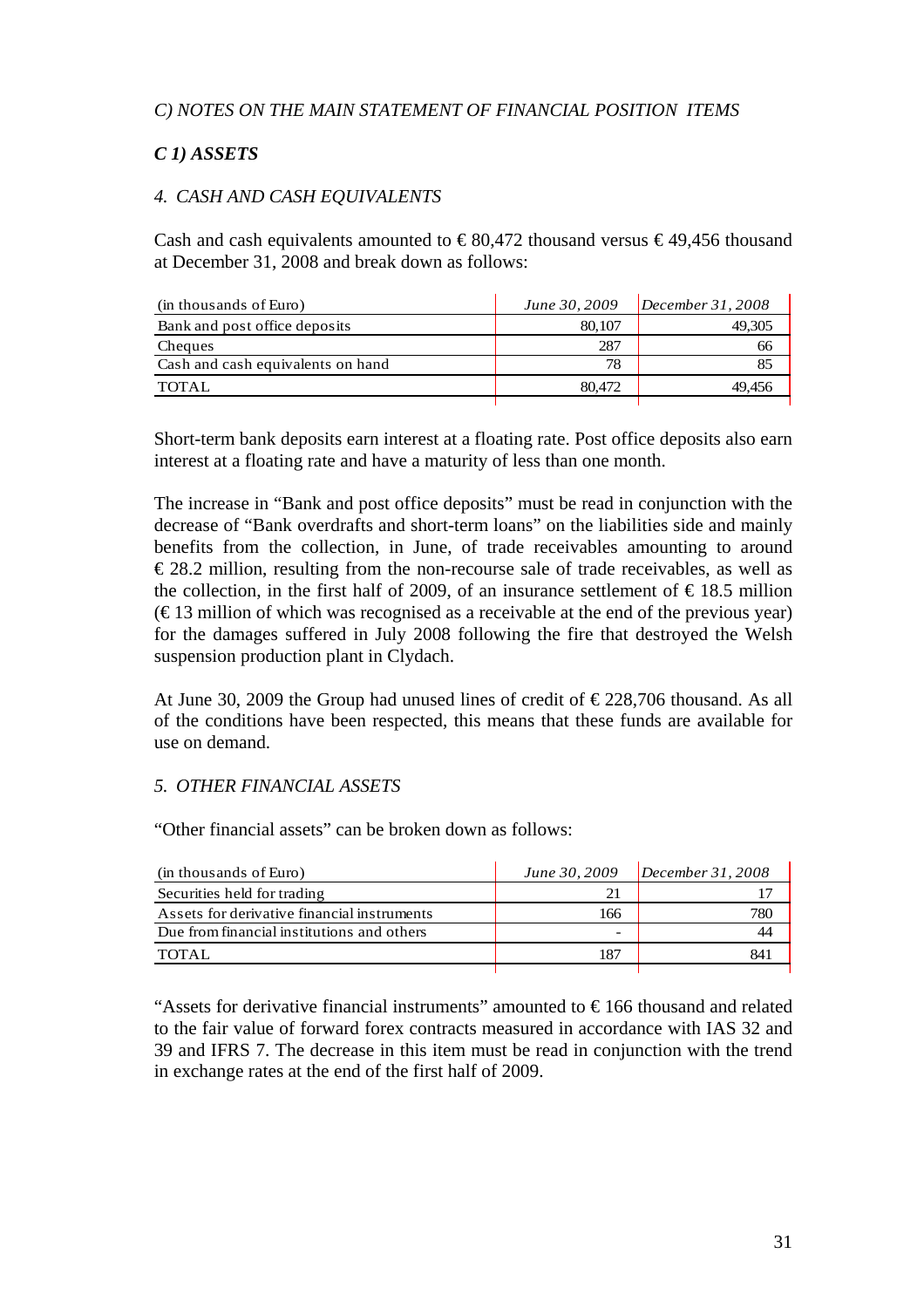## *6. INVENTORIES*

A breakdown of inventories is as follows:

| (in thousands of Euro)        |         | June 30, 2009 |            | December 31, 2008 |        |                 |
|-------------------------------|---------|---------------|------------|-------------------|--------|-----------------|
|                               |         | Write-        |            |                   | Write- |                 |
|                               | Gross   | downs         | <b>Net</b> | Gross             | downs  | Net <sub></sub> |
| Raw, ancillary and consumable |         |               |            |                   |        |                 |
| materials                     | 38,159  | 4,581         | 33,578     | 48.256            | 4.024  | 44,232          |
| Work in progress and semi-    |         |               |            |                   |        |                 |
| finished products             | 11.889  | 221           | 11,668     | 13,481            | 334    | 13,147          |
| Contract work in progress and |         |               |            |                   |        |                 |
| advances                      | 4.625   |               | 4.625      | 3.042             |        | 3,042           |
| Finished goods and goods for  |         |               |            |                   |        |                 |
| resale                        | 51.945  | 7.810         | 44,135     | 61,388            | 7.317  | 54,071          |
| <b>TOTAL</b>                  | 106,618 | 12,612        | 94,006     | 126,167           | 11,675 | 114,492         |

The fall in the net value of inventories reflects the Group's ability to align stock to the lower production levels. Furthermore, the value of inventories reflects the general reduction in the purchase costs of raw materials recorded in the first half of 2009.

## *7. TRADE AND OTHER RECEIVABLES*

Current receivables are analyzed as follows:

| (in thousands of Euro)                | June 30, 2009 | December 31, 2008 |
|---------------------------------------|---------------|-------------------|
| Trade receivables                     | 150,522       | 170,887           |
| Less: allowance for doubtful accounts | 6,055         | 5,871             |
| Trade receivables, net                | 144,467       | 165,016           |
| Due from Parent Company               | 2,001         | 4,885             |
| Due from associated companies         | 60            | 72                |
| Tax receivables                       | 9,871         | 14,934            |
| Other receivables                     | 6,905         | 19,019            |
| Other assets                          | 4,791         | 3,801             |
| <b>TOTAL</b>                          | 168,095       | 207,727           |
|                                       |               |                   |

"Trade receivables" are non-interest bearing and have an average due date of 55 days, against 68 days six months earlier.

It should be noted that in June 2009, the Group recorded a non-recourse sale of trade receivables worth around  $\epsilon$ 28.2 million. The main risks and benefits related to these receivables have been transferred to the factor; therefore these receivables have been derecognised from the balance sheet in correspondence with the amount received from the factoring companies.

If the factoring transactions ( $\epsilon$ 28.2 million) and the revaluation of receivables due to the exchange rate  $(\epsilon 3.7 \text{ million})$  are excluded, trade receivables show an increase of  $€4$  million as a result of the steady increase in the Group's business volumes in the second quarter of 2009 with respect to the previous year.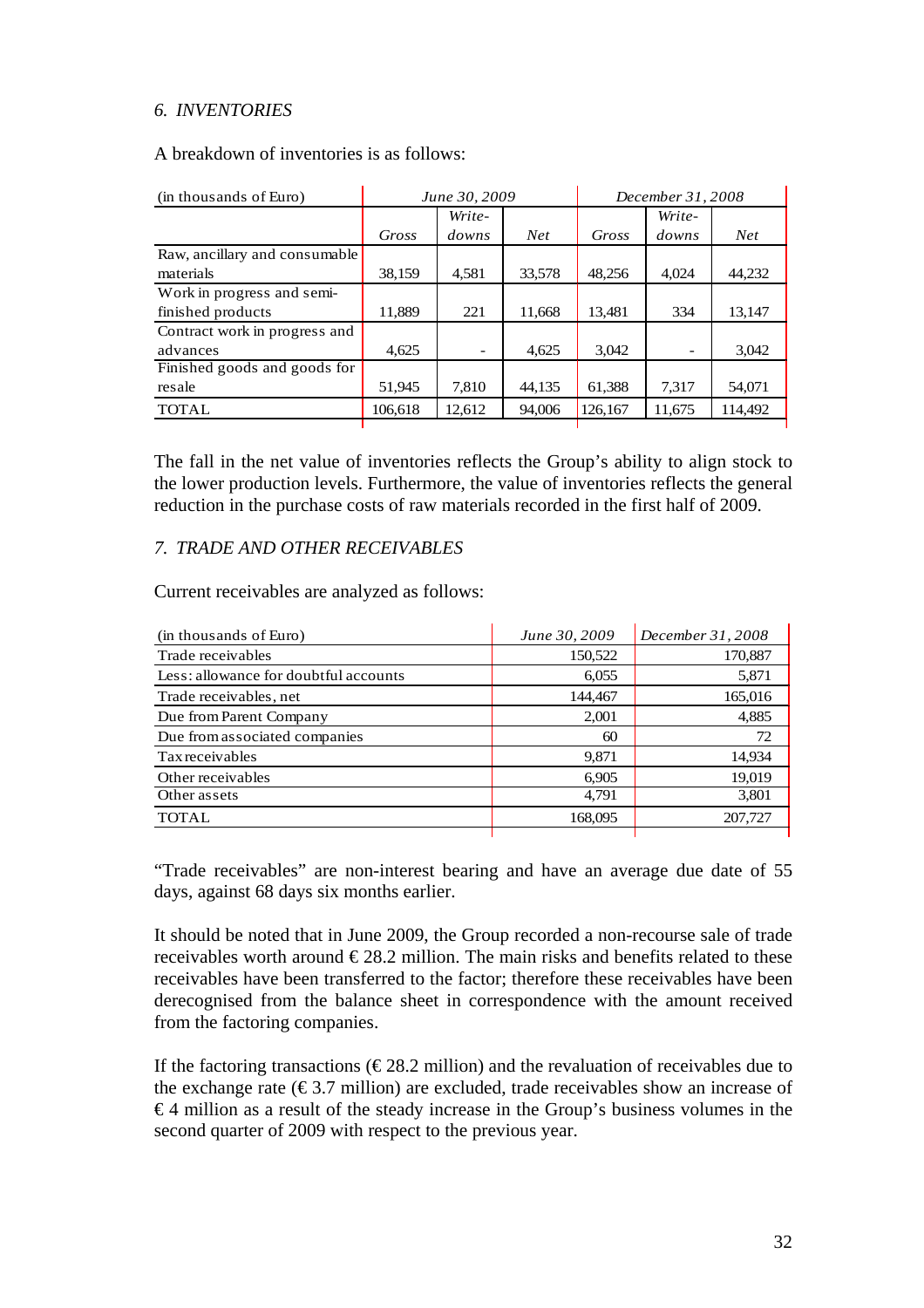The reduction in receivable "Due from Parent Company" was the result of the Italian companies collecting amounts due by the Parent Company CIR S.p.A. in connection with the Group tax filing system.

"Tax receivables" include tax credits due to Group companies in various countries. It does not include deferred taxes which are treated separately.

The decrease in this item with respect to the previous year is due to both a reduction of VAT credit (following the offsetting of existing credit at the end of the previous year and the recovery of business activities in the second quarter of 2009, which results in a higher VAT debt) and the recovery of advance payments of direct taxes made in 2008.

"Other receivables" include:

| (in thousands of Euro)                        | June 30, 2009 | December 31, 2008 |
|-----------------------------------------------|---------------|-------------------|
| Amounts due from social security institutions | 484           |                   |
| Amounts due from employees                    | 1,185         | 311               |
| Advances to suppliers                         | 547           | 388               |
| Due from others                               | 4.689         | 17.945            |
| TOTAL.                                        | 6.905         | 19.019            |
|                                               |               |                   |

The increase in "Amounts due from employees" refers mainly to advances on the thirteenth month's wages paid by the subsidiary Filtrauto S.A. to its employees.

The decrease of the item "Due from others" is mainly the result of the collection of the insurance settlement of around  $\epsilon$  13 million by the subsidiary Allevard Springs Ltd at the end of the previous year, as mentioned above.

"Other assets" mainly consist of accrued income and prepaid expenses on insurance premiums and on indirect taxes on buildings.

The increase in this item is seasonal and is mainly due to the prepaid portions of insurance premiums and indirect taxes on buildings paid in the first half of the year but relating to the whole of the year.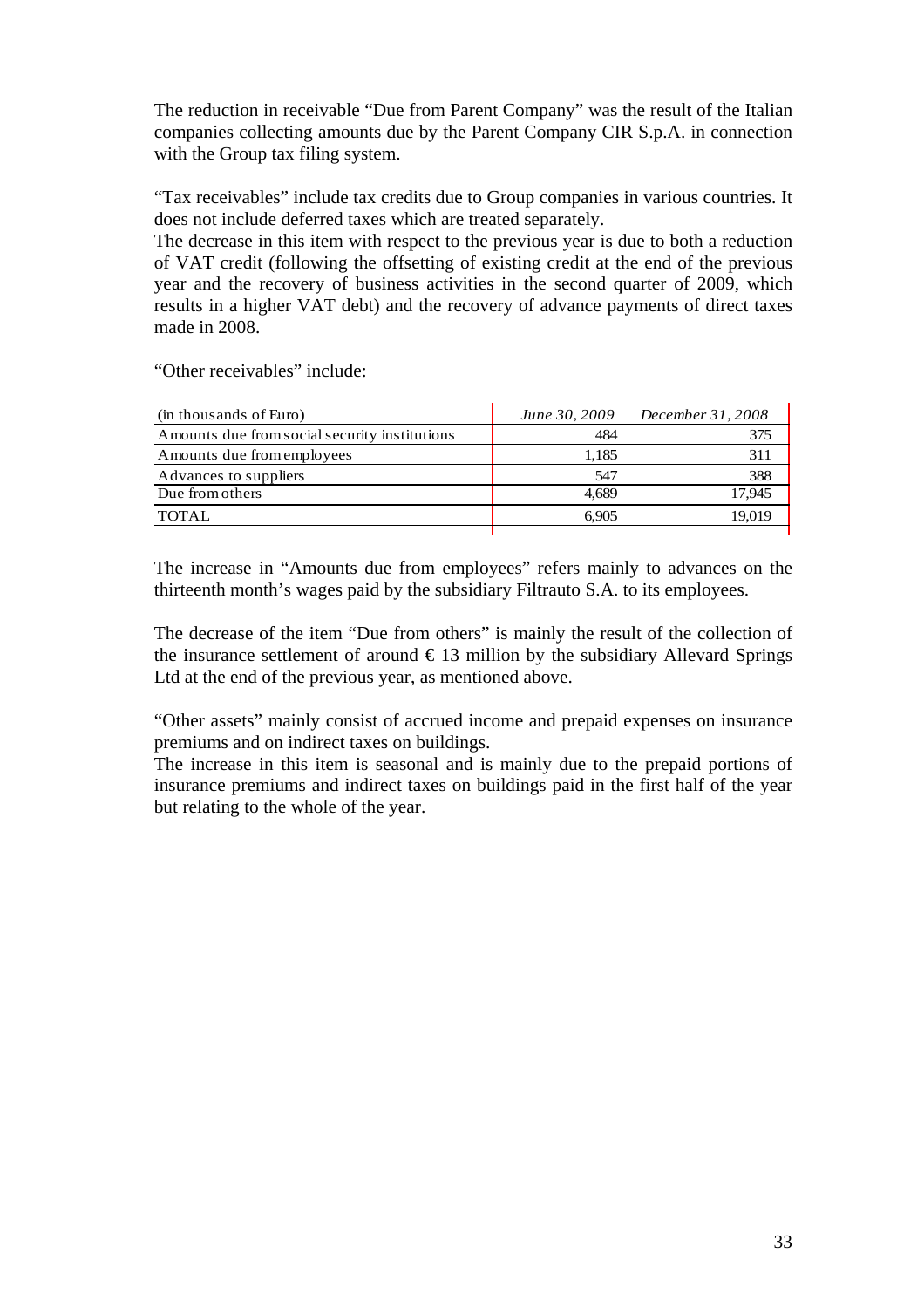## *8. TANGIBLE FIXED ASSETS*

The net value of tangible fixed assets at June 30, 2009 amounted to  $\epsilon$  237,178 thousand versus  $\epsilon$ 236,581 thousand at the end of the previous year and breaks down as follows:

| (in thousands of Euro)         |        |            |                |              |              |
|--------------------------------|--------|------------|----------------|--------------|--------------|
|                                | Land   | Buildings, | Other          | Assets       | <b>TOTAL</b> |
|                                |        | plant and  | assets         | under        |              |
|                                |        | machinery, |                | construction |              |
|                                |        | commercial |                | and          |              |
|                                |        | and        |                | payments     |              |
|                                |        | industrial |                | on account   |              |
|                                |        | equipment  |                |              |              |
| Balance at December 31, 2008   |        |            |                |              |              |
| Historical cost                | 13,929 | 682,596    | 27,146         | 28,519       | 752,190      |
| of which: leases - gross value | 1,158  | 14,611     |                |              | 15,769       |
| Accumulated depreciation       |        | 493,046    | 22,563         |              | 515,609      |
| of which: leases - accumulated |        |            |                |              |              |
| depreciation                   |        | 3,990      |                |              | 3,990        |
| Net value                      | 13,929 | 189,550    | 4,583          | 28,519       | 236,581      |
| Net value - leases             | 1,158  | 10,621     |                |              | 11,779       |
|                                |        |            |                |              |              |
| Balance at December 31, 2008   | 13,929 | 189,550    | 4,583          | 28,519       | 236,581      |
| Additions of the period        |        | 1,691      | 355            | 9,286        | 11,332       |
| Disposals during the period,   |        |            |                |              |              |
| net                            |        | (175)      | (8)            | (58)         | (241)        |
| Exchange differences           | 156    | 5,587      | 70             | 740          | 6,553        |
| Depreciation for the period    |        | (16, 221)  | (775)          |              | (16,996)     |
| Other changes                  |        | 4,349      | 119            | (4,519)      | (51)         |
| Balance at June 30, 2009       | 14,085 | 184,781    | 4,344          | 33,968       | 237,178      |
| Historical cost                | 14,085 | 698,797    | 27,448         | 33,968       | 774,298      |
| of which: leases - gross value | 1,158  | 15,600     |                | 471          | 17,229       |
| Accumulated depreciation       |        | 514,016    | 23,104         |              | 537,120      |
| of which: leases - accumulated |        |            |                |              |              |
| depreciation                   |        | 4,401      |                |              | 4,401        |
| Net value                      | 14,085 | 184,781    | 4,344          | 33,968       | 237,178      |
| Net value - leases             | 1,158  | 11,199     | $\overline{a}$ | 471          | 12,828       |

Investments during the period amounted to  $\epsilon$  11,332 thousand and mainly regard "Assets under construction and payments on account" and "Buildings, plant and machinery, commercial and industrial equipment".

With regard to "Assets under construction and payments on account", the largest investments were around  $\epsilon$ 2.6 million for the subsidiary Sogefi Filtration Ltd for the development of new projects including a new oil filter; around  $\epsilon$ 2.3 million for the subsidiary Allevard Rejna Autosuspensions S.A. for the construction of equipment for the manufacture of new products and the completion of projects that started in the previous year; around € 0.9 million for the subsidiary Shanghai Sogefi Auto Parts Co. Ltd for the completion of a new suspensions production line; around  $\epsilon$  0.7 million for the subsidiary Allevard Sogefi USA Inc. where the plant is being changed in order to produce filters.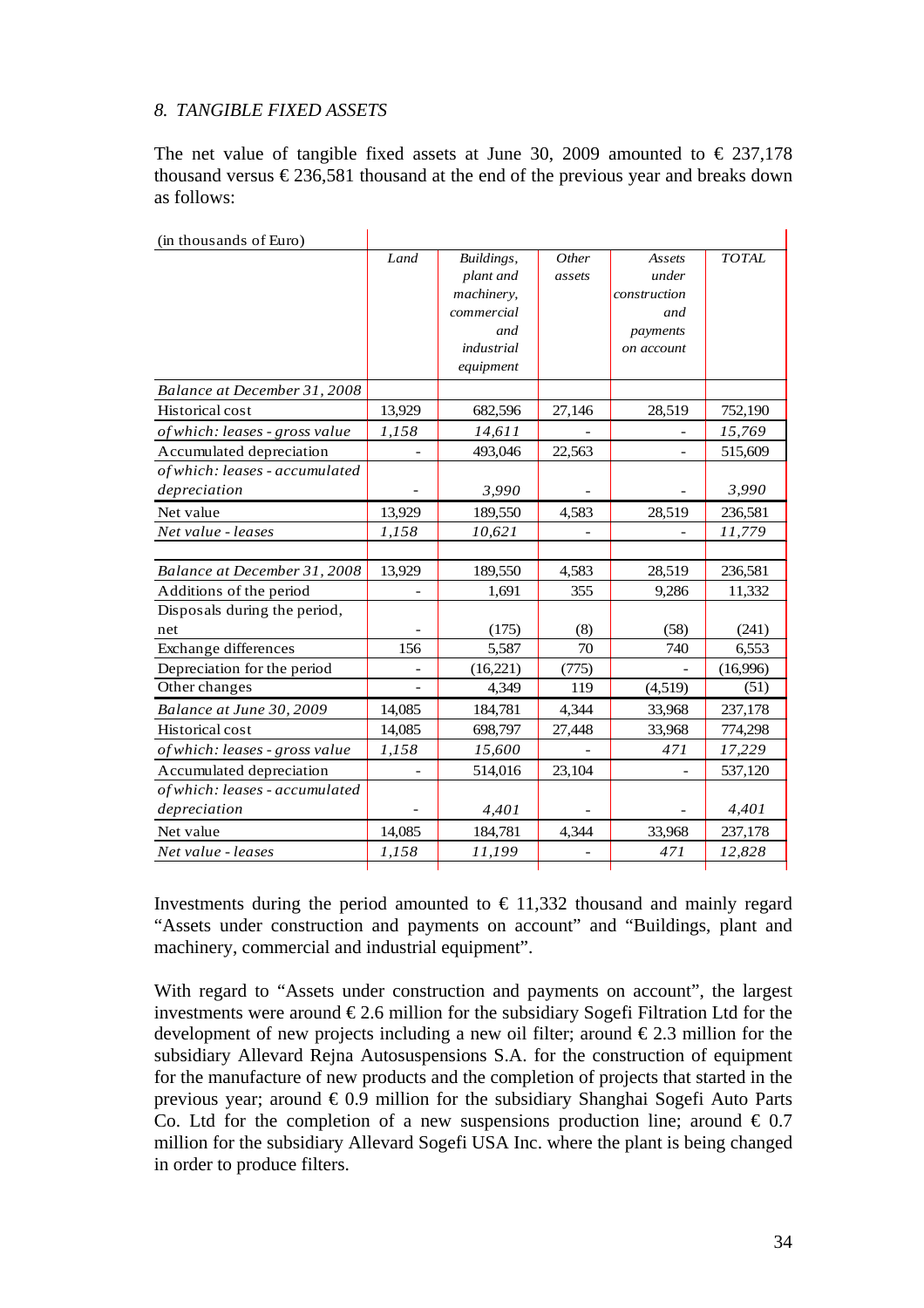Other smaller investments were made which focused on upgrading production plants and developing specific equipments for customers.

As regards the "Buildings, plant and machinery, commercial and industrial equipment" category, we would like to mention an investment of around  $\epsilon$  0.4 million for the automation and rationalisation of production processes in the subsidiary ISSA S.A.. This category also includes other smaller investments to upgrade plants.

The increase in the "Other assets" category regards almost exclusively the initial investments made in the subsidiary Sogefi Purchasing S.a.S. needed to start up business.

"Other changes" refer to completion of projects that were underway at the end of the previous year and their reclassification to the pertinent headings.

The depreciation charge for the period has been recorded in the income statement.

### *Guarantees*

Tangible fixed assets as of June 30, 2009 were encumbered by mortgages and liens with financial institutions totalling  $\epsilon$  631 thousand securing loans obtained by the Indian subsidiaries ( $\epsilon$ 640 thousand at December 31, 2008).

### *Purchase commitments*

At June 30, 2009 there were binding commitments to buy tangible fixed assets for €1,528 thousand (€1,868 thousand at December 31, 2008).

### *Leases*

The book value of assets under finance leases at June 30, 2009 was  $\epsilon$  17,229 thousand, and the related accumulated depreciation amounted to  $\epsilon$ 4.401 thousand. It should be noted that in the first half of 2009, the subsidiary Allevard Sogefi USA Inc. entered into a new finance lease agreement for an amount of \$ 1,600 thousand. The financial aspects of the lease payments and their due dates are explained in note 15.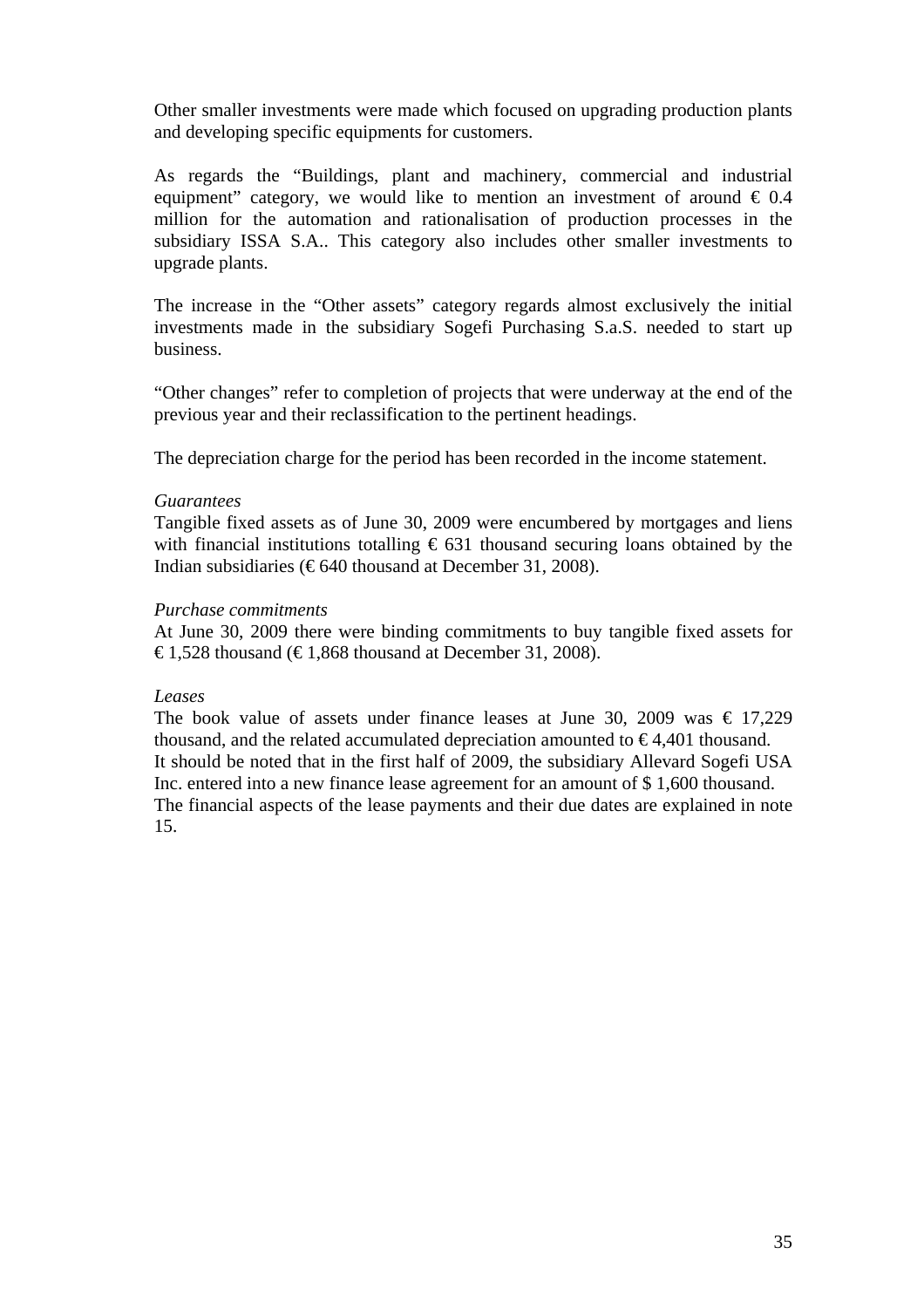# *9. INTANGIBLE ASSETS*

At June 30, 2009 intangible assets amounted to  $\text{\textsterling}129,547$  thousand versus  $\text{\textsterling}127,255$ thousand at the end of the previous year and can be broken down as follows:

| (in thousands of Euro)       |          |              |             |          |              |
|------------------------------|----------|--------------|-------------|----------|--------------|
|                              | Develop- | Industrial   | Other,      | Goodwill | <b>TOTAL</b> |
|                              | ment     | patents and  | assets      |          |              |
|                              | costs    | intellectual | under       |          |              |
|                              |          | property     | constructi- |          |              |
|                              |          | rights,      | on and      |          |              |
|                              |          | concessions  | payments    |          |              |
|                              |          | licences     | on account  |          |              |
|                              |          | and          |             |          |              |
|                              |          | trademarks   |             |          |              |
| Balance at December 31, 2008 |          |              |             |          |              |
| Historical cost              | 56,044   | 15,170       | 10,376      | 116,970  | 198,560      |
| Accumulated amortization     | 34,067   | 12,023       | 2,316       | 22,899   | 71,305       |
| Net value                    | 21,977   | 3,147        | 8,060       | 94,071   | 127,255      |
|                              |          |              |             |          |              |
| Balance at December 31, 2008 | 21,977   | 3,147        | 8,060       | 94,071   | 127,255      |
| Additions of the period      | 3,161    | 67           | 2,581       |          | 5,809        |
| Exchange differences         | 790      | (15)         | 3           |          | 778          |
| Amortization for the period  | (3,452)  | (585)        | (211)       |          | (4,248)      |
| Writedowns during the period |          |              |             |          |              |
| Other changes                | 238      | 280          | (523)       | (42)     | (47)         |
| Balance at June 30, 2009     | 22,714   | 2,894        | 9,910       | 94,029   | 129,547      |
| Historical cost              | 61,724   | 15,757       | 12,949      | 116,928  | 207,358      |
| Accumulated amortization     | 39,010   | 12,863       | 3,039       | 22,899   | 77,811       |
| Net value                    | 22,714   | 2,894        | 9,910       | 94,029   | 129,547      |
|                              |          |              |             |          |              |

Investments in the period amounted to  $\epsilon$ 5,809 thousand.

Increases in "Development costs" refer to the capitalisation of costs incurred by Group companies, mainly by the subsidiary Filtrauto S.A., to develop new products in collaboration with leading motor vehicle manufacturers.

Increases in "Other, assets under construction and payments on account" are principally due to costs for the development of products that are not yet in production and to the new information management system for the Suspension Components Division.

The decrease of "Goodwill" refers to the adjustment of the purchase cost (for the subsidiaries Sogefi M.N.R. Filtration India Private Ltd and EMW Environmental Technologies Private Ltd) in the first half of 2009 on the basis of contractual agreements. It should be noted that the analysis of the fair value of the assets and liabilities acquired from the Indian subsidiaries, which has now been completed, has not resulted in adjustments to the provisional allocation, made at the end of 2008, of the difference between the purchase cost and the relevant share of equity of said companies.

There are no intangible assets with an indefinite useful life except for goodwill.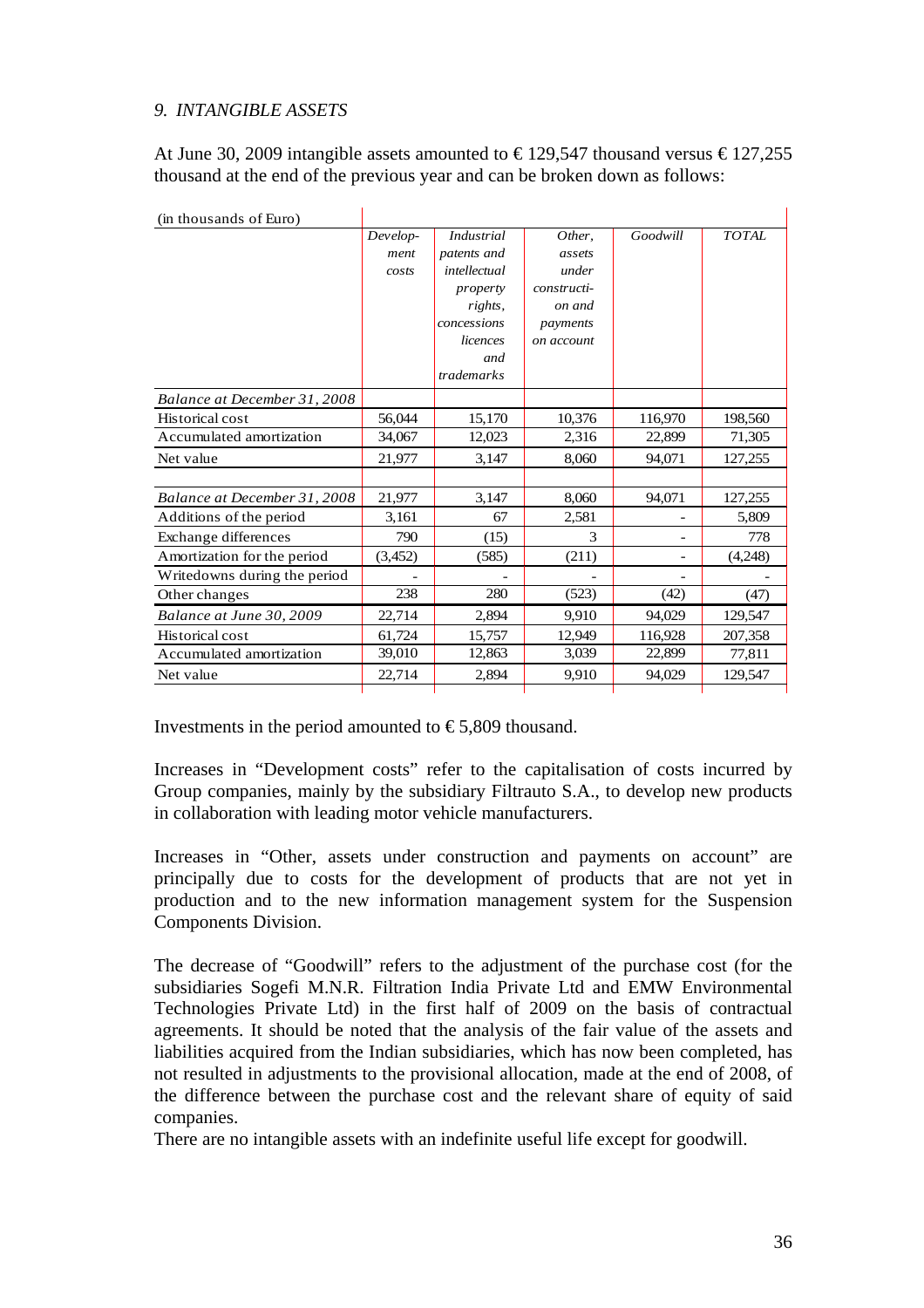Goodwill of  $\epsilon$ 77 million and  $\epsilon$ 17 million resulting from external acquisitions was recorded for the Filtration Division and the Car Suspension Components Division respectively.

The impairment test carried out as of December 31, 2008 confirmed that there was no need to make any adjustments to the values shown on the financial statements. The analysis of sales performance and of divisions' margins in the first half of 2009 and of prospects with respect to plans and to the assumptions made for the impairment test as at December 31, 2008 enable us to confirm the validity of the impairment test and that the reported amounts are appropriate.

## *10. EQUITY INVESTMENTS IN ASSOCIATED COMPANIES*

At June 30, 2009 these amounted to  $\epsilon$ 101 thousand and are carried at equity, except where the recoverable value of an equity investment is lower than its book value. These are made up as follows:

| (in thousands of Euro)       | <b>Allevard Ressorts</b><br>Composites S.a.S. |
|------------------------------|-----------------------------------------------|
| % held                       | 50.00                                         |
| Balance at December 31, 2008 | 101                                           |
| Sale                         |                                               |
| Writedowns                   |                                               |
| Share of profit              |                                               |
| Balance at June 30, 2009     |                                               |
|                              |                                               |

A list of equity investments in associated companies is provided in section H of this document.

## *11. OTHER FINANCIAL ASSETS AVAILABLE FOR SALE*

This item amounted to  $\epsilon$ 442 thousand at June 30, 2009 and is unchanged from the previous year. This item mainly includes the equity investment in AFICO FILTERS S.A.E., measured at the fair value which corresponds to its cost*.* 

## *12. FINANCIAL RECEIVABLES AND OTHER RECEIVABLES*

"Financial receivables" amounted to  $\epsilon$  50 thousand and mainly include unites of SBI funds held by the subsidiaries Sogefi M.N.R. Filtration India Private Ltd and EMW Environmental Technologies Private Ltd.

"Other receivables" break down as follows:

| (in thousands of Euro) | June 30, 2009 | December 31, 2008 |
|------------------------|---------------|-------------------|
| Substitute tax         | 576           | 576               |
| Pension fund surplus   | 6.055         | 4.048             |
| Other receivables      | 2.686         | 4.148             |
| <b>TOTAL</b>           | 9.317         |                   |
|                        |               |                   |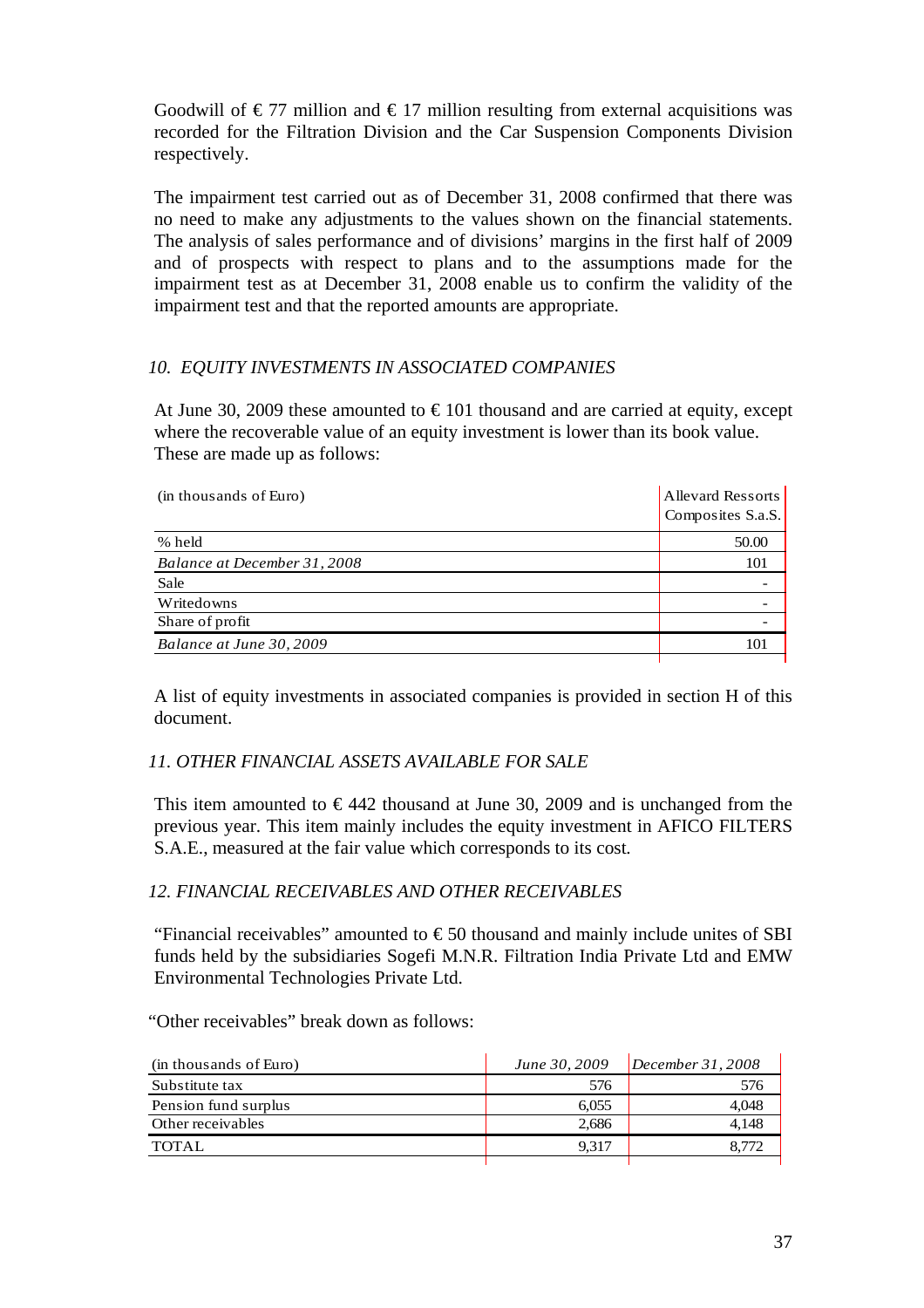"Substitute tax" refers to the amount paid by the Holding Company Sogefi S.p.A. for the revaluation of buildings at the end of 2005.

The "Pension fund surplus" concerns the subsidiary Sogefi Filtration Ltd, as explained in note 18 to which reference should be made. The increase in this item was due to contributions paid in the first half of 2009.

"Other receivables" mainly include tax credits, including those on purchases of assets made by the Brazilian subsidiaries and tax rebates for losses recorded in the previous year, grants receivable by several Group companies for their investment plans and non-interest bearing guarantee deposits paid for leased properties. These receivables will be collected over the coming years.

 $\epsilon$  1,459 of the decrease of this item is due to the reclassification of the tax effect resulting from the losses recorded in the previous year by the subsidiary Sogefi Filtration S.A. under "Deferred tax assets".

#### *13. DEFERRED TAX ASSETS*

At June 30, 2009 this item amounted to  $\epsilon$ 33,202 thousand compared with  $\epsilon$ 26,688 thousand at December 31, 2008.

This amount relates to the benefits due on deductible temporary differences, recognised to the extent that they are likely to be recovered.

The increase in this item with respect to December 31, 2008 is essentially due to deferred tax assets related to tax losses recorded in the year by the subsidiary Allevard Rejna Autosupensions S.A.. Furthermore, an increase of  $\epsilon$ 1,459 thousand is shown, resulting from the reclassification to this item of the tax effect resulting from the losses recorded in the previous year by the subsidiary Sogefi Filtration S.A. as illustrated in note 12.

#### *14. NON-CURRENT ASSETS HELD FOR SALE*

This item includes the net value of the building owned by the British subsidiary, United Springs Ltd, held for sale.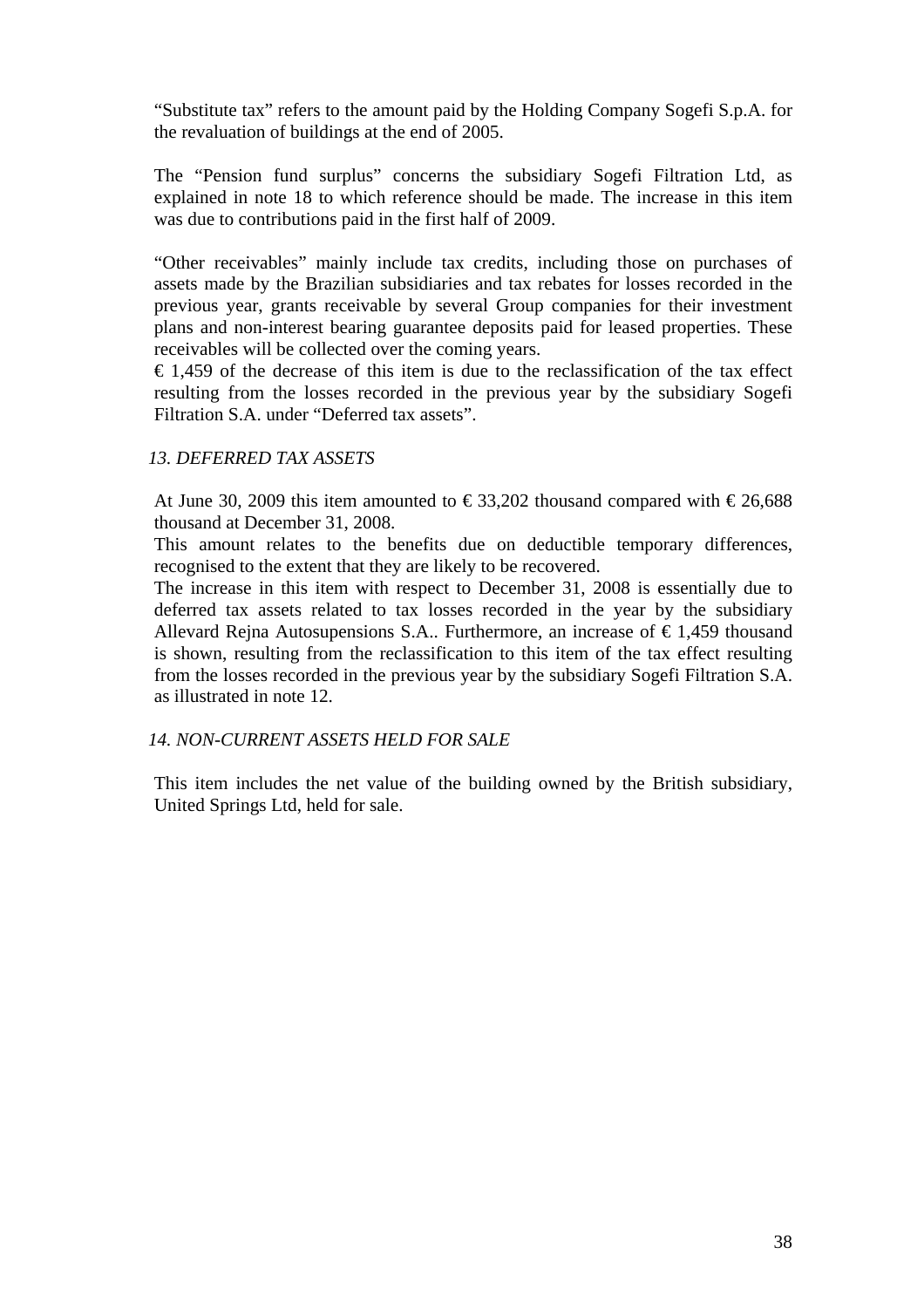## *C 2) LIABILITIES AND EQUITY*

### *15. FINANCIAL DEBTS TO BANKS AND OTHER FINANCING CREDITORS*

These break down as follows:

#### *Current portion*

| (in thousands of Euro)                                | June 30, 2009 | December 31, 2008 |
|-------------------------------------------------------|---------------|-------------------|
| Bank overdrafts and short-term loans                  | 12,928        | 19,750            |
| Current portion of medium/long-term financial debts   | 88,683        | 35,733            |
| of which: leases                                      | 1,527         | 1,385             |
| of which: purchase commitments                        |               |                   |
| Total loans maturing within one year                  | 88,683        | 35,733            |
| <b>TOTAL SHORT-TERM FINANCIAL DEBTS</b>               | 101,611       | 55,483            |
| Other short-term liabilities for derivative financial |               |                   |
| instruments                                           | 235           | 473               |
| TOTAL SHORT-TERM FINANCIAL DEBTS AND                  |               |                   |
| DERIVATIVE FINANCIAL INSTRUMENTS                      | 101,846       | 55,956            |
|                                                       |               |                   |

#### *Non-current portion*

| (in thousands of Euro)                           | June 30, 2009 | December 31, 2008 |
|--------------------------------------------------|---------------|-------------------|
| Financial debts to banks                         | 177,187       | 238,612           |
| Other medium/long-term financial debts           | 10,763        | 10,723            |
| of which: leases                                 | 7,801         | 7,206             |
| TOTAL MEDIUM/LONG-TERM FINANCIAL                 |               |                   |
| <b>DEBTS</b>                                     | 187,950       | 249,335           |
| Other medium/long-term financial liabilities for |               |                   |
| derivative financial instruments                 | 3,484         | 2.263             |
| TOTAL MEDIUM/LONG-TERM FINANCIAL                 |               |                   |
| DEBTS AND DERIVATIVE FINANCIAL                   |               |                   |
| <b>INSTRUMENTS</b>                               | 191,434       | 251,598           |
|                                                  |               |                   |

#### *Bank overdrafts and short-term loans*

The decrease in this item must be considered jointly with the increase in the asset item "Cash and cash equivalents". Please see note 4 for further details.

#### *Current portion of medium/long-term financial debts*

This item mainly includes the following loans:

- the current portion of  $\epsilon$ 40 million, repaid at the beginning of July 2009, of the syndicated loan obtained by the Holding Company Sogefi S.p.A. in 2008 for a total of  $\epsilon$ 160 million,  $\epsilon$ 100 million of which was drawn down at June 30, 2009. The loan expires in June 2013 and has a floating interest rate corresponding to the Euribor rate plus a spread, applied in the first half of 2009, of 50 basis points;
- the current portion of  $\epsilon$  22.2 million of the  $\epsilon$  100 million loan obtained by the Holding Company Sogefi S.p.A. in 2006 and fully drawn down at June 30, 2009. The loan expires in September 2013 and has a floating interest rate corresponding to the Euribor rate plus a spread of 22.5 basis points. The spread actually applied in the first half of 2009 was 30.0 basis points. The loan is not secured against any of the company's assets;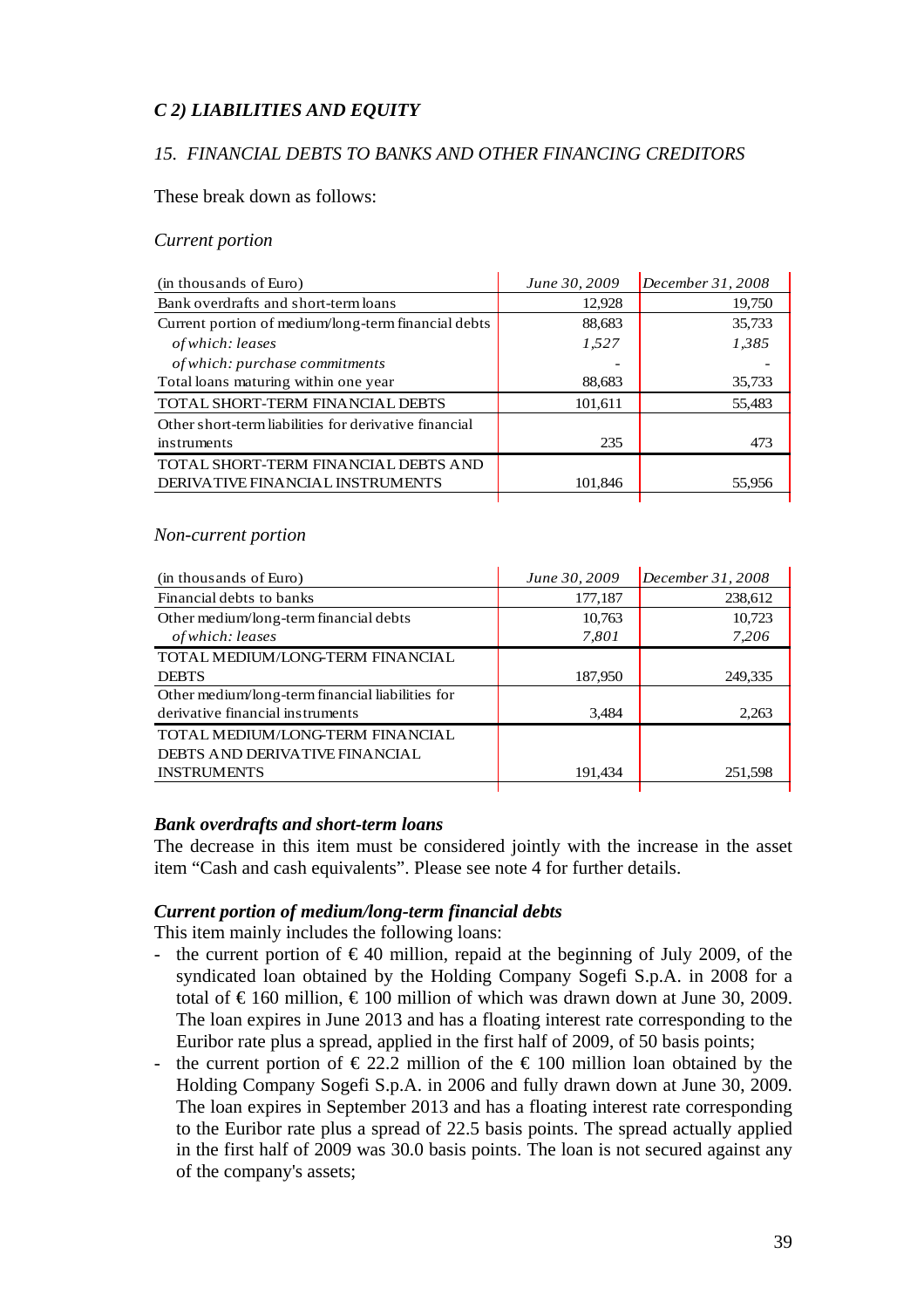- the current portion of  $\epsilon$ 11.1 million of the loan obtained by the Holding Company Sogefi S.p.A. in 2006 for an original amount of  $\epsilon$ 50 million (the residual amount at June 30, 2009 was  $\epsilon$ 47.1 million). The loan expires in September 2013 and has a floating interest rate corresponding to the Euribor rate plus a spread of 22.5 basis points. The spread actually applied in the first half of 2009 was 32.5 basis points. The loan is not secured against any of the company's assets;
- the current portion of  $\epsilon$ 6.7 million of the loan obtained by the subsidiary Allevard Federn GmbH for the original amount of  $\epsilon$ 30 million (the residual amount at June 30, 2009 was  $\epsilon$  10 million), repayable in yearly instalments ending in December 2010. This loan bears floating-rate interest corresponding to the Euribor rate plus a spread of 70 basis points. The loan is not secured against any of the subsidiary's assets;
- the current portion of  $\epsilon$ 2 million of the loan obtained by the subsidiary Sogefi Filtration S.A. for the original amount of  $\epsilon$ 8 million (the residual amount at June 30, 2009 was  $\epsilon$ 2 million), repayable in six-monthly instalments ending in January 2010. This loan bears floating-rate interest corresponding to the Euribor rate plus a spread of 45 basis points. The loan is not secured against any of the subsidiary's assets;
- the portion due within the next twelve months of other minor medium/long-term loans, including finance lease payments in accordance with IAS 17.

## *Other short-term liabilities for derivative financial instruments*

This item refers to the current portion of financial instruments in accordance with IAS 32 and 39 and IFRS 7. The latter refer to the fair value of forward forex contracts taken out to hedge exchange risk.

Reference should be made to chapter G for a further discussion of this matter.

## *Medium/long-term financial debts*

This mainly includes the following loans:

- the medium-long term portion of  $\epsilon$ 59.5 million of the syndicated loan obtained by the Holding Company Sogefi S.p.A. in 2008 for a total of  $\epsilon$ 160 million;
- the medium-long term portion of  $\epsilon$ 77.6 million of the  $\epsilon$ 100 million loan obtained by the Holding Company Sogefi S.p.A. in 2006 and fully drawn down at June 30, 2009;
- the medium-long term portion of  $\epsilon$ 36 million of the loan obtained by the Holding Company Sogefi S.p.A. in 2006 for an original amount of  $\epsilon$  50 million (the residual amount at June 30, 2009 was  $\epsilon$ 47.1 million) and fully drawn down at June 30, 2009;
- the non-current portion of the loan obtained by the subsidiary Allevard Federn GmbH.

The item "Other medium/long-term financial debts" includes other minor loans, including finance lease payments in accordance with IAS 17.

With regard to the loan obtained by the Holding Company Sogefi S.p.A. for an original amount of  $\epsilon$ 50 million (the residual at June 30, 2009 was  $\epsilon$ 47.1 million), an agreement has been reached to change the covenants envisaged in the contract.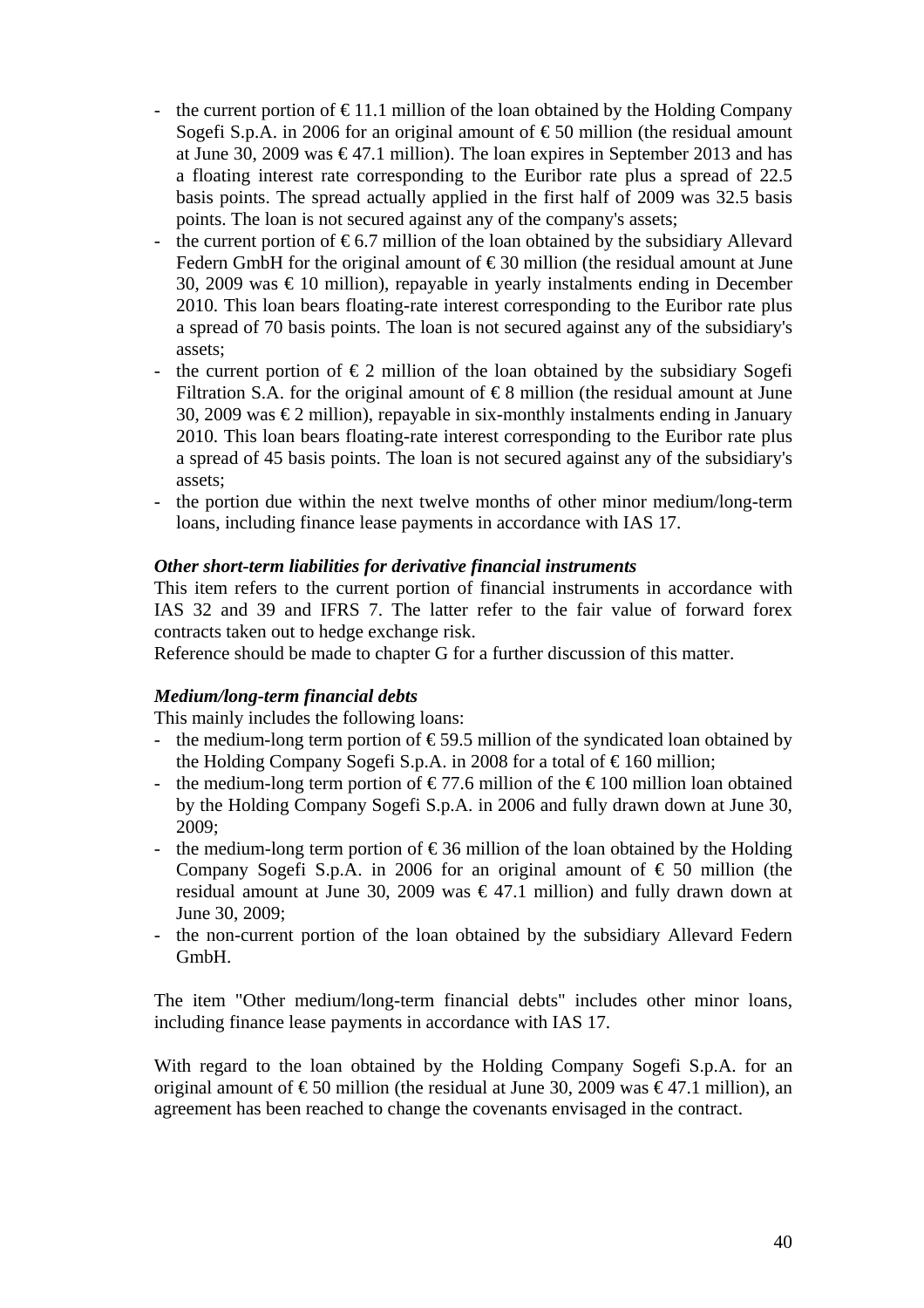The changes agreed to the loan are as follows:

- upon payment of a commission and an increase of the spreads, with reference to the measurement of the covenants on June 30, 2009 and December 31, 2009, the maximum ratio of the consolidated net financial position to EBITDA has been increased, and for the purposes of calculating EBITDA, costs resulting from nonordinary operations will be excluded for the entire duration of the loan.

Lastly, a six-month remediation period has been confirmed in the event that the covenants are exceeded.

For an analysis of the financial covenants applying to loans outstanding at the end of the period, please refer to note 21.

#### *Other medium/long-term financial liabilities for derivative financial instruments*

This item includes the medium-long term portion of financial instruments in accordance with IAS 32 and 39 and IFRS 7. The latter refer to the fair value of the derivative contracts *(*Irs, Irc and K.in forward Zero Cost) subscribed by the Holding Company Sogefi S.p.A. to transform a part of medium/long-term loans from floating interest rate to fixed interest rate.

## *Finance leases*

The Group has finance leases as well as rental and hire contracts for land and buildings that, according to their type, cover almost the entire useful life of the asset concerned. The assets held under these leases, rental and hire contracts are booked in accordance with IAS 17 as though they were fixed assets owned by the company, disclosing their historical cost, depreciation, the interest cost and the remaining liability.

Future payments deriving from these contracts can be summarized as follows:

| (in thousands of Euro)                | Lease payments | Principal |
|---------------------------------------|----------------|-----------|
| Within 12 months                      | 1,989          | 1,527     |
| Between 1 and 5 years                 | 6,195          | 4,765     |
| Beyond 5 years                        | 4,393          | 3,036     |
| Total lease payments                  | 12,577         | 9,328     |
| Interest                              | (3,249)        |           |
| TOTAL PRESENT VALUE OF LEASE PAYMENTS | 9.328          | 9.328     |
|                                       |                |           |

#### *16. TRADE AND OTHER CURRENT PAYABLES*

The amounts shown on the financial statements can be broken down into the following categories:

| (in thousands of Euro)   | June 30, 2009 | December 31, 2008 |
|--------------------------|---------------|-------------------|
| Trade and other payables | 198.119       | 204,094           |
| Tax payables             | 3.491         | 4.181             |
| TOTAL                    | 201.610       | 208,275           |
|                          |               |                   |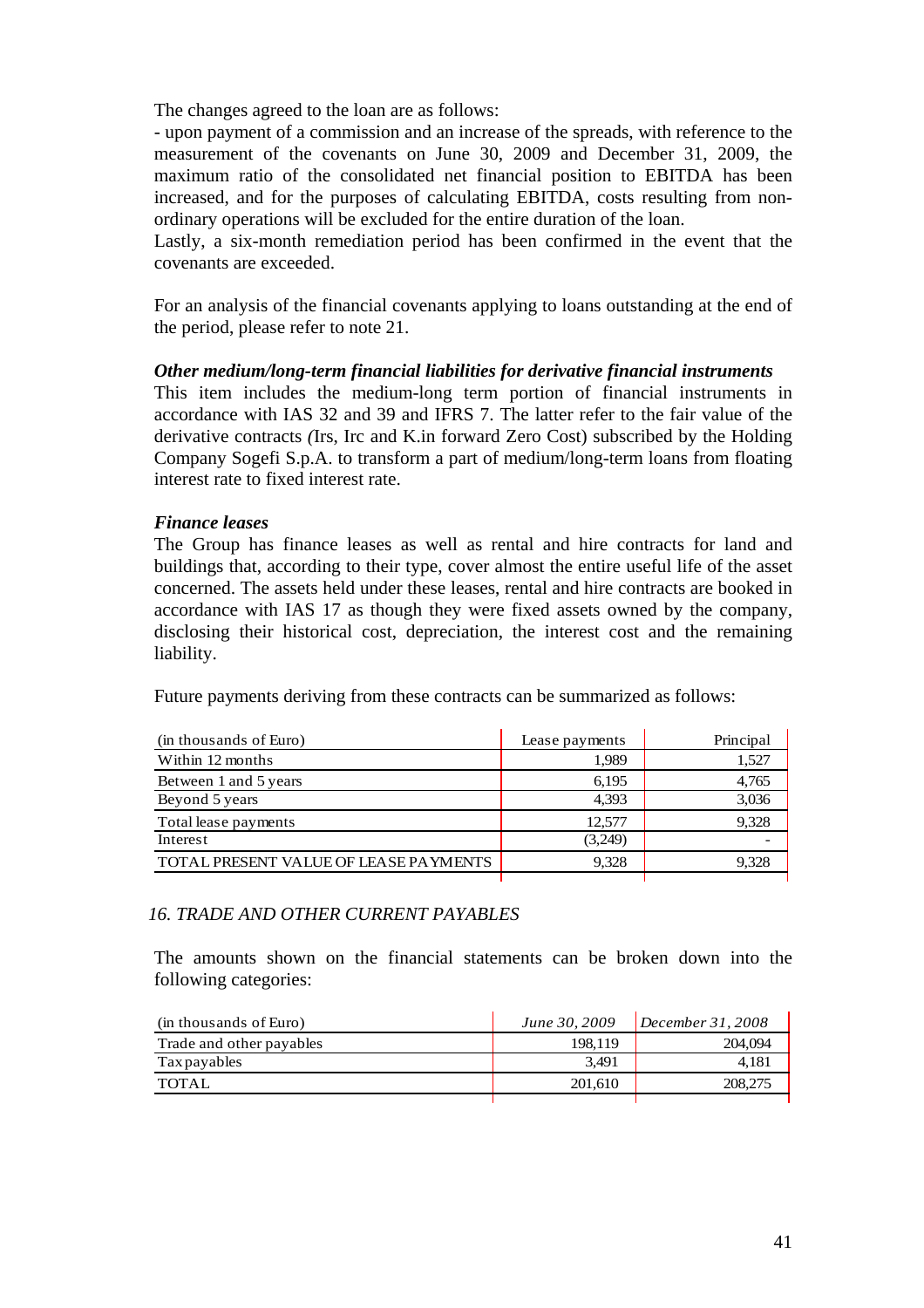Details of trade and other payables are as follows:

| (in thousands of Euro)                              | June 30, 2009 | December 31, 2008 |
|-----------------------------------------------------|---------------|-------------------|
| Due to suppliers                                    | 143,409       | 159,892           |
| Due to the Parent Company                           | 973           |                   |
| Due to tax authorities for indirect and other taxes | 8.499         | 5,128             |
| Due to social security institutions                 | 14,250        | 14,858            |
| Due to employees                                    | 25,670        | 19,554            |
| Other payables                                      | 5,318         | 4.662             |
| <b>TOTAL</b>                                        | 198.119       | 204,094           |
|                                                     |               |                   |

Amounts "Due to suppliers" are not subject to interest and on average are settled in 92 days (91 days at December 31, 2008).

The decrease in the amount "Due to suppliers" is mainly due to the use of stock held at the end of the previous period and, consequently, to the lower purchases of raw materials.

The increase in amounts "Due to tax authorities for indirect and other taxes" is essentially due to an increase in amounts due for VAT following the upturn in sales in the second quarter of 2009.

The item "Due to the Parent Company" refers to the amount owing to CIR S.p.A. for services provided in the first half of 2009.

The increase in amounts "Due to employees" is highly seasonal and is mainly due to vacation entitlements and the  $13<sup>th</sup>$  month salaries that will be paid to employees in the coming months.

## *17. OTHER CURRENT LIABILITIES*

"Other current liabilities" include adjustments to costs and sales revenues for the period so as to ensure compliance with the accrual basis of accounting (accrued expenses and deferred income) and advances received from customers for orders still to be delivered.

#### *18. LONG-TERM PROVISIONS AND OTHER PAYABLES*

| These are made up as follows:                    |               |                   |
|--------------------------------------------------|---------------|-------------------|
| (in thousands of Euro)                           | June 30, 2009 | December 31, 2008 |
| Pension funds                                    | 22,996        | 23,470            |
| Provision for employment termination indemnities | 9,272         | 10,190            |
| Provision for restructuring                      | 8,886         | 4,460             |
| Provisions for disputes with tax authorities     | 6,565         | 5,491             |
| Provision for phantom stock options              | 137           | 344               |
| Provision for product warranties                 | 843           | 936               |
| Other risks                                      | 3,027         | 3,010             |
| Agents' termination indemnities                  | 153           | 148               |
| Lawsuits                                         | 391           | 834               |
| <b>TOTAL</b>                                     | 52,270        | 48,883            |
|                                                  |               |                   |

*Long-term provisions*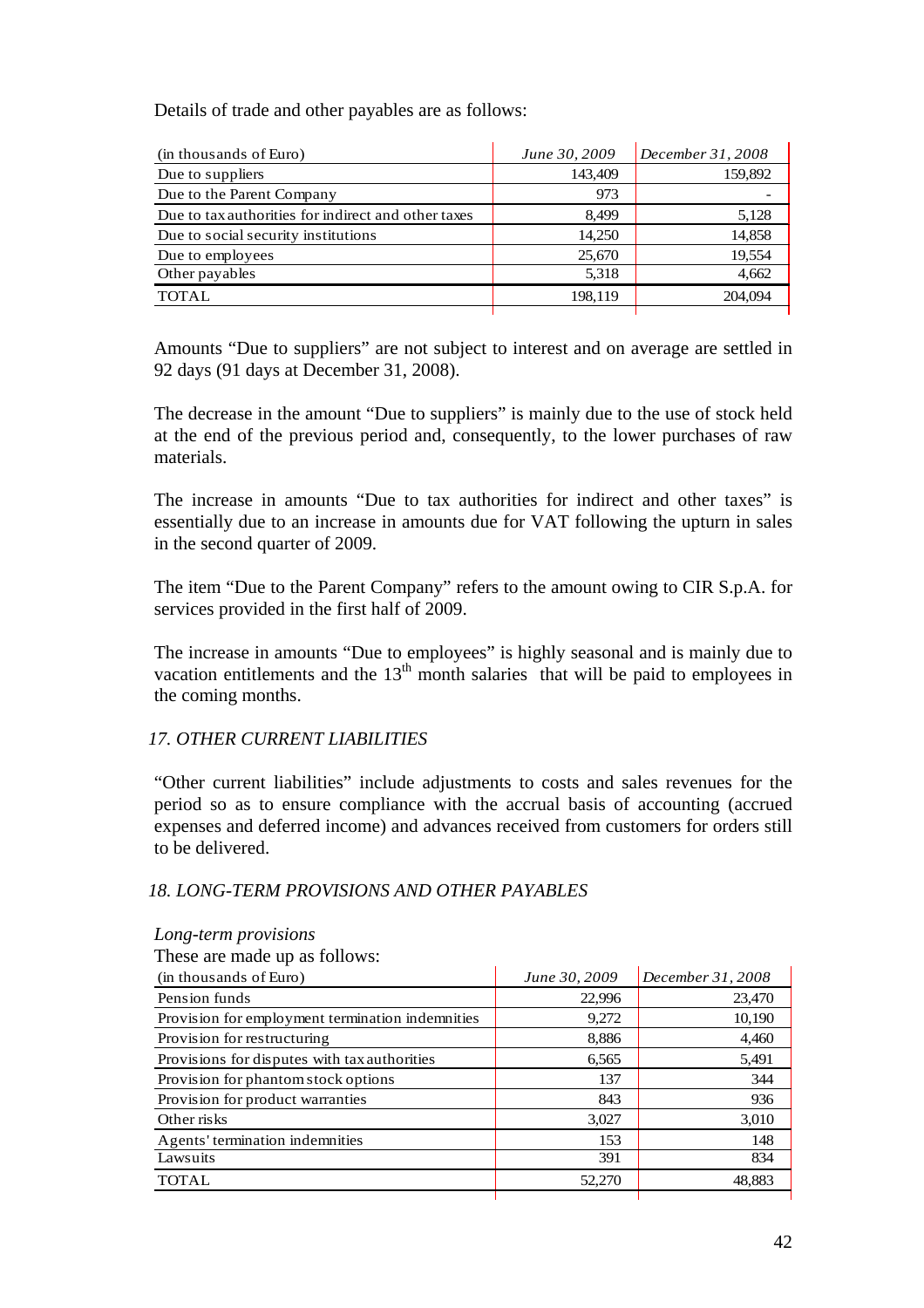Details of the main items are given below.

## *Pension funds*

Changes in this item during the period are shown below:

| (in thousands of Euro)                       | June 30, 2009            | December $31,2008$ |
|----------------------------------------------|--------------------------|--------------------|
| Opening balance                              | 19,422                   | 23,594             |
| Cost of benefits charged to income statement | (402)                    | 1,129              |
| Contributions paid                           | (1,662)                  | (5,748)            |
| Change to scope of consolidation             | $\overline{\phantom{a}}$ |                    |
| Exchange differences                         | (417)                    | 440                |
| <b>TOTAL</b>                                 | 16,941                   | 19,422             |
| of which booked to liabilities               | 22,996                   | 23,470             |
| of which booked to assets                    | (6.055)                  | (4.048)            |

The negative amount in "Cost of benefits charged to income statement" item is due to the reduction of pension funds of the French subsidiaries ( $\epsilon$  1,208 thousand) following the decrease in the number of employees after the restructuring plans currently underway.

Note that at June 30, 2009 the pension fund of the subsidiary Sogefi Filtration Ltd showed a surplus of  $\epsilon$ 6,055 thousand, booked in "Other receivables" as mentioned in note 12. The increase in the surplus compared to December 31, 2008 is due to contributions paid in the first half of 2009.

Provisions for the pension funds operating in the geographical areas of the subsidiaries concerned are as follows:

| June 30, 2009 | December 31, 2008 |
|---------------|-------------------|
| (4,844)       | (2,920)           |
| 18.511        | 19,053            |
| 3,036         | 3,072             |
| 238           | 217               |
| 16.941        | 19.422            |
|               |                   |

#### *Provision for employment termination indemnities*

The provision changed as follows during the period:

| (in thousands of Euro)  | June 30, 2009 | December 31, 2008 |
|-------------------------|---------------|-------------------|
| Opening balance         | 10.190        | 14.207            |
| Accruals for the period | 279           | 679               |
| Contributions paid      | (1,197)       | (4.696)           |
| <b>TOTAL</b>            | 9.272         | 10.190            |
|                         |               |                   |

The "Contributions paid" in the first half of 2009 mainly refer to employees of the subsidiary Sogefi Filtration S.p.A. subsequent to the restructuring plan announced last year.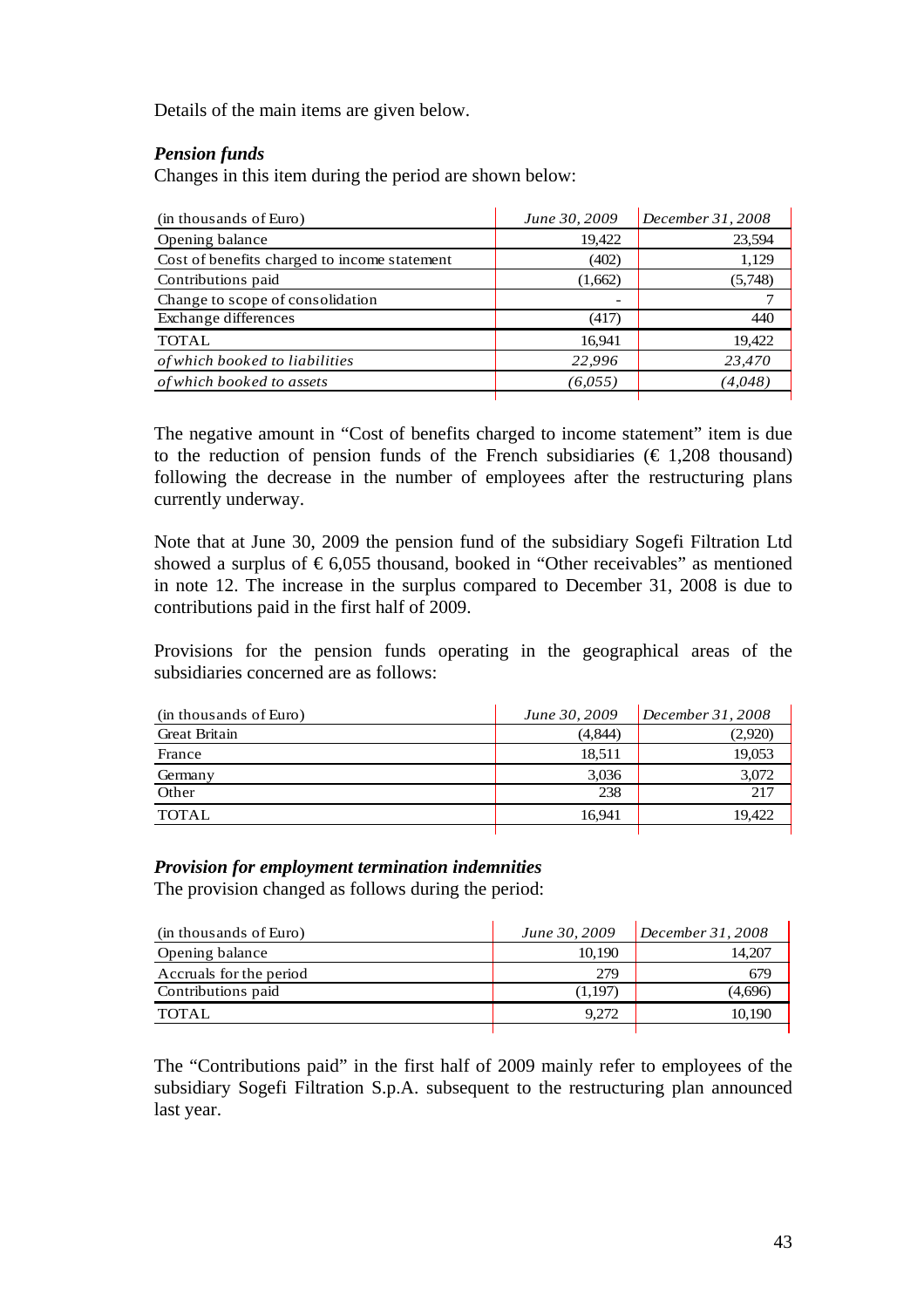## *Provision for restructuring*

These are amounts set aside for restructuring operations that have been officially announced and communicated to those concerned, as required by IAS/IFRS. The provision has changed as follows during the period:

| June 30, 2009            | December 31, 2008 |
|--------------------------|-------------------|
| 4.460                    | 6,003             |
| 5,347                    | 3,845             |
| (921)                    | (5,225)           |
| $\overline{\phantom{a}}$ | (163)             |
| $\overline{\phantom{a}}$ |                   |
| 8,886                    | 4.460             |
|                          |                   |

 "Accruals for the period" refer mainly to the reorganisation of production activities underway in the French subsidiaries.

"Utilizations" have been booked mainly as reductions of provisions previously set aside for restructuring projects planned and initiated in previous years and completed or being completed by the two divisions during the course of the current period.

Movements in "Accruals for the period" net of "Provisions not used during the period" are recorded in the income statement under "Restructuring costs".

#### *Provisions for disputes with tax authorities*

This item amounted to  $\epsilon$ 6,565 thousand ( $\epsilon$ 5,491 thousand at December 31, 2008) and refers to tax litigation underway with local tax authorities, related mainly to the subsidiaries Sogefi Filtration S.p.A. and Sogefi Filtration do Brazil Ltda, for which the appropriate provisions have been made, even though the final outcome is still not certain. The increase during the period is essentially due to exchange rate differences.

#### *Provision for phantom stock options*

This item amounted to  $\epsilon$ 137 thousand ( $\epsilon$ 344 thousand at December 31, 2008) and refers to the allowance of the fair value for incentive schemes providing for cash payment, known as "phantom stock options", for the Managing Director and managers of the Holding Company. The reduction of the provision at June 30, 2009 includes  $\epsilon$ 135 thousand for the waiver of options related to 2007 and 2008 phantom stock options plans. The beneficiaries received options of the 2009 extraordinary stock options plan, resolved upon by the Shareholders' Meeting held on April 23, 2009, to replace the waived options, as shown in note 29. The reduction of the provision and the accrual in the period for the change in fair value ( $\epsilon$ 72 thousand) have been booked to the income statement under "Personnel costs", "Administrative and general consulting" and "Directors' and statutory auditors' remuneration".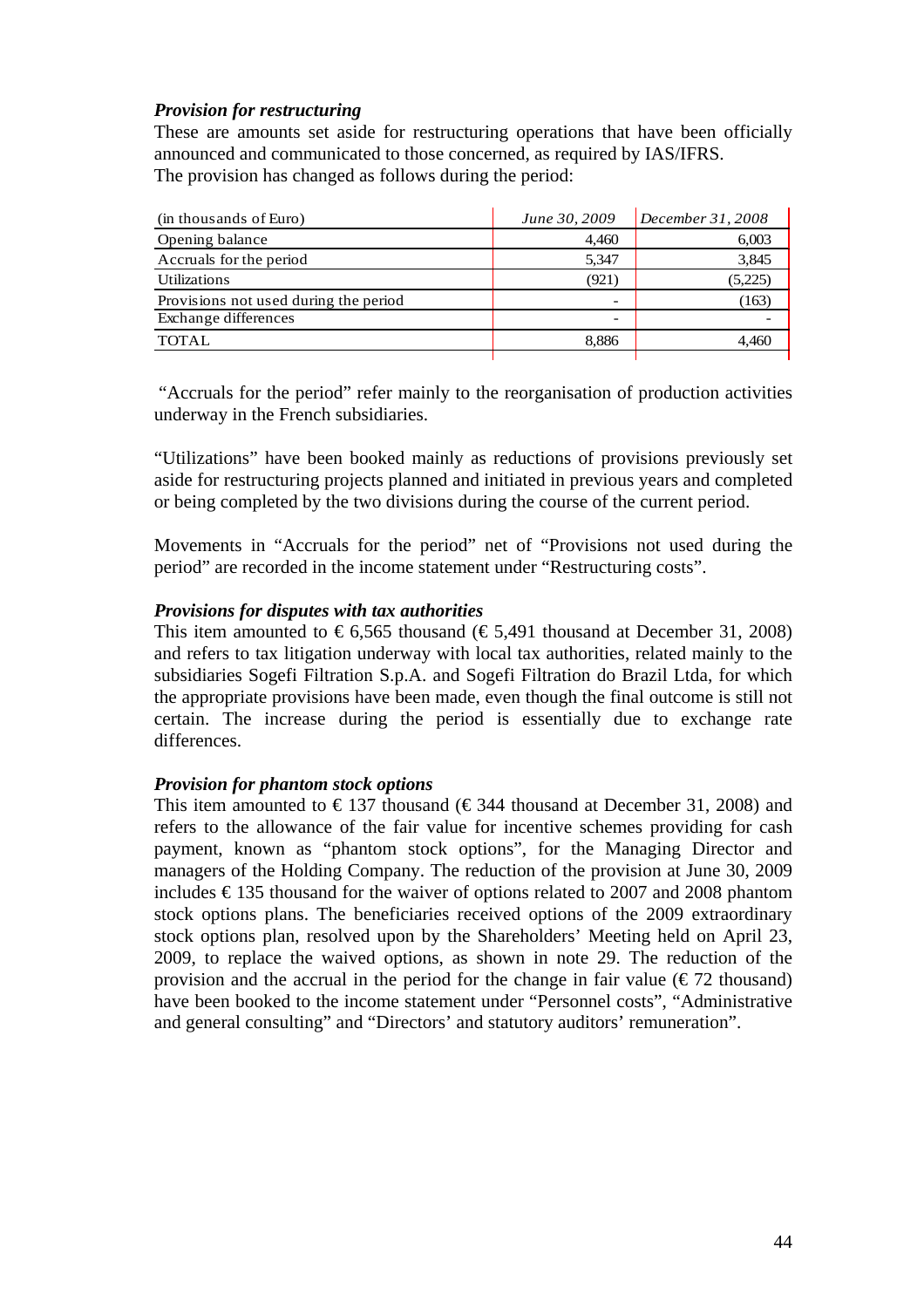## *Provision for product warranties*

This item amounted to  $\epsilon$ 843 thousand (in line with December 31, 2008) and relates to allowance made by Group companies to cover customers' contractual warranty rights. The amounts provided are calculated on a statistical basis.

#### *Other risks*

"Other risks" amounted to  $\epsilon$ 3,027 thousand, and are substantially unchanged with respect to December 31, 2008.

#### *Lawsuits*

"Lawsuits" amounted to  $\in$  391 thousand against  $\in$  834 thousand at December 31, 2008. The reduction in this item is due to the settlement of a dispute in the subsidiary Filtrauto S.A. regarding a risk associated to a patent.

#### *Other payables*

"Other payables" totalled  $\in$  382 thousand at June 30, 2009 ( $\in$  384 thousand at December 31, 2008) and refer to the subsidiary LPDN GmbH.

#### *19. DEFERRED TAX LIABILITIES*

At June 30, 2009 this item amounted to  $\epsilon$  28,474 thousand compared with  $\epsilon$ 27,849 thousand at December 31, 2008.

This amount relates to the expected taxes on taxable temporary differences.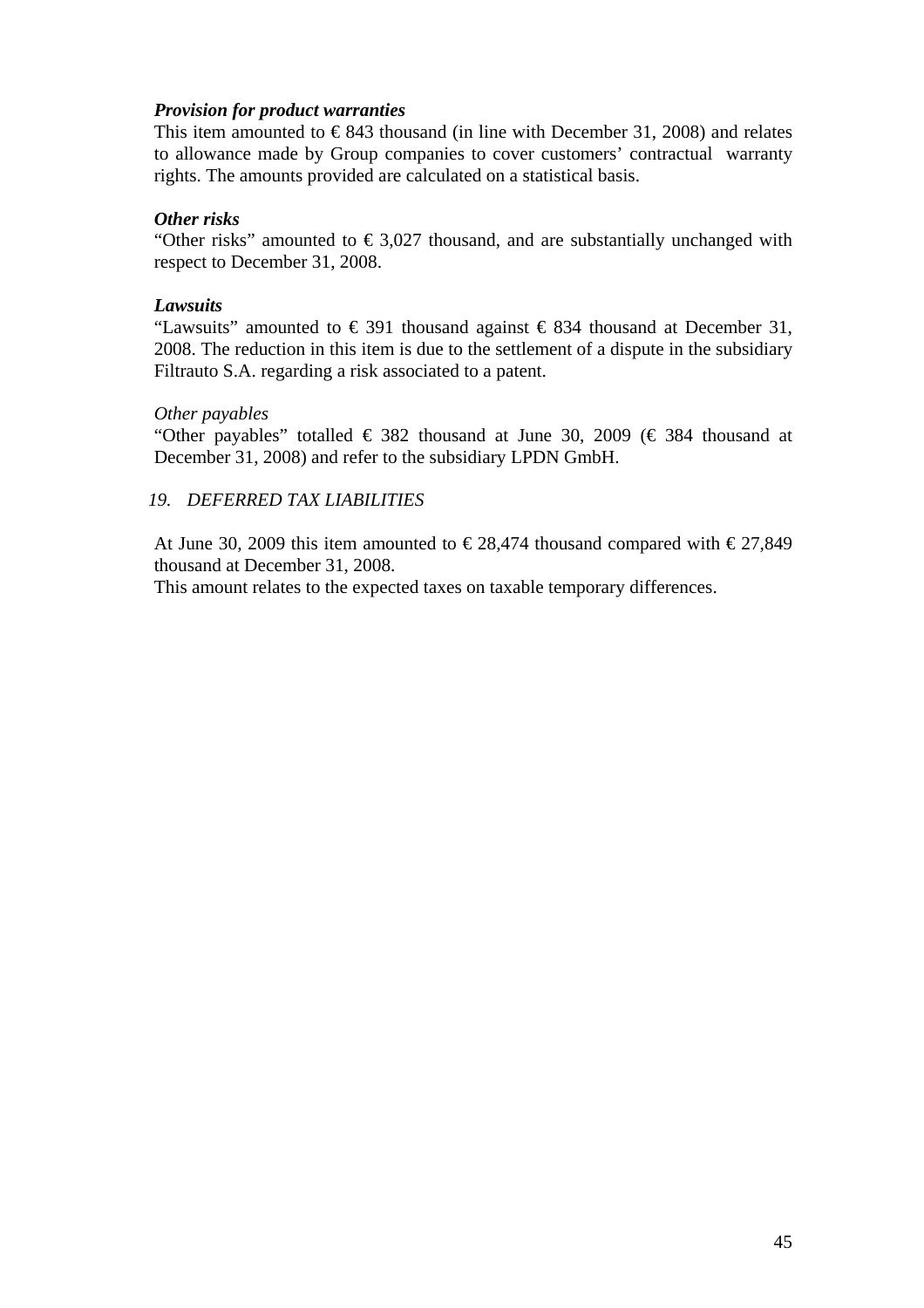### *20. SHARE CAPITAL AND RESERVES*

#### *Share capital*

The share capital of the Holding Company Sogefi S.p.A. is fully paid in and as of June 30, 2009 amounted to  $\epsilon$ 60,397 thousand (unchanged with respect to December 31, 2008), divided into 116,148,992 ordinary shares of par value  $\epsilon$ 0.52 each.

*Reserves and retained earnings (accumulated losses)*  These are made up as follows: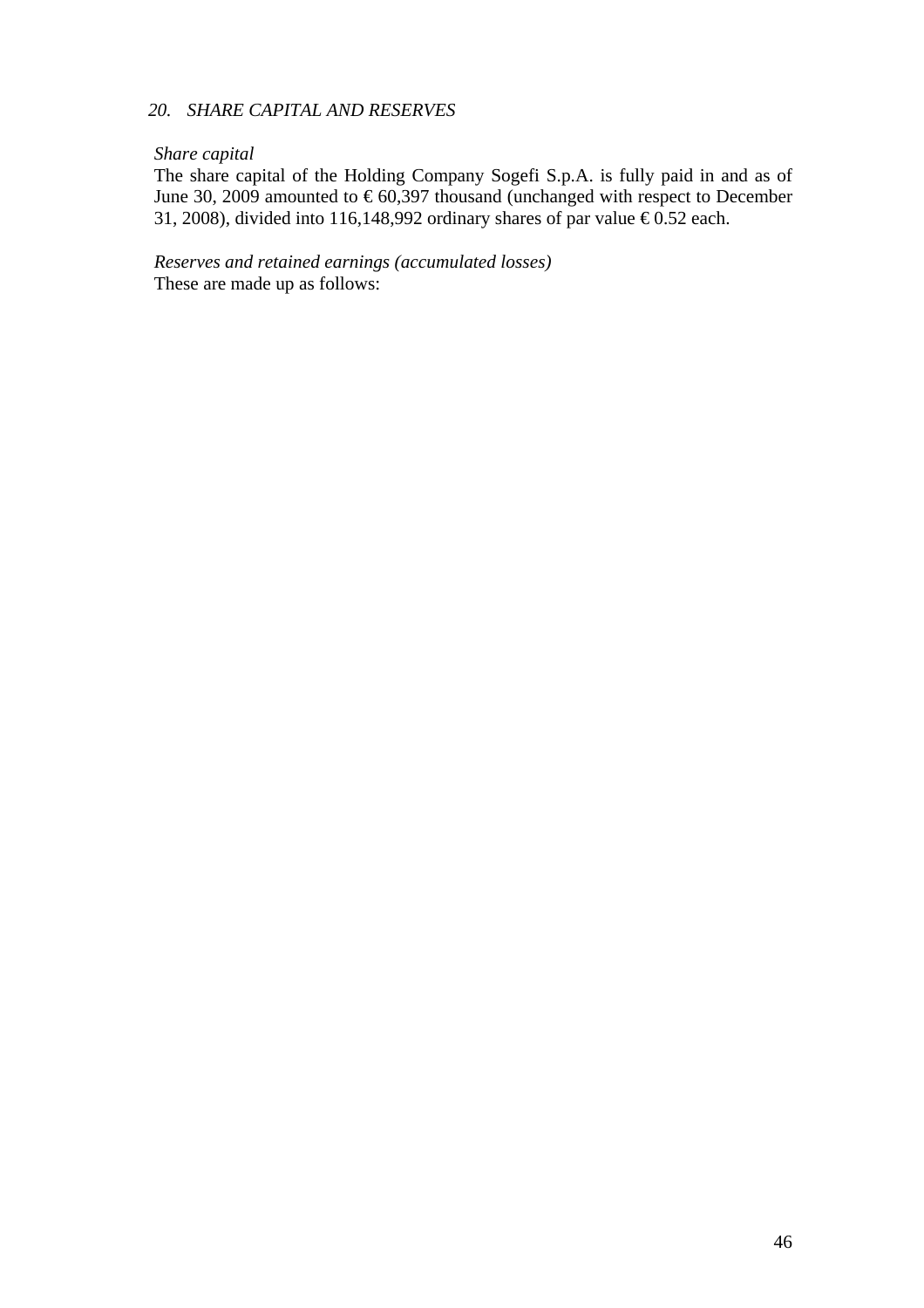| (in thousands of Euro)                                                            | Share<br>capital         | Share<br>premium<br>reserve | Reserve<br>for<br>treasury<br>shares | Reserve<br>for<br>reclassifi-<br>cation of<br>treasury<br>shares | Translation<br>reserve                  | Legal<br>reserve                          | Cash<br>flow<br>hedging<br>reserve | Reserve<br>for<br>stock<br>options | Tax on items<br>booked<br>directly to<br>equity | Other<br>reserves        | Retained<br>earnings     | Net<br>result for<br>the<br>period | Total      |
|-----------------------------------------------------------------------------------|--------------------------|-----------------------------|--------------------------------------|------------------------------------------------------------------|-----------------------------------------|-------------------------------------------|------------------------------------|------------------------------------|-------------------------------------------------|--------------------------|--------------------------|------------------------------------|------------|
| Balance at December 31, 2007                                                      | 59,595                   | 73,660                      | 3,762                                | (3,762)                                                          | 5,566                                   | 11,880                                    | 287                                | 2,363                              | (74)                                            | 5,738                    | 99,673                   | 52,200                             | 310,888    |
| Paid share capital increase                                                       | 802                      | 4,063                       | $\sim$                               | $\overline{\phantom{a}}$                                         | $\sim$                                  | $\overline{\phantom{a}}$                  | $\sim$                             | $\sim$                             | $\sim$                                          | (14)                     | $\sim$                   | $\sim$                             | 4,851      |
| Allocation of 2007 net profit:<br>Legal reserve<br>Dividends<br>Retained earnings | $\sim$<br>$\sim$         | (61,987)                    | $\sim$                               | $\overline{\phantom{a}}$                                         | ۰<br>$\overline{\phantom{a}}$<br>$\sim$ | 300<br>$\overline{\phantom{a}}$<br>$\sim$ | (287)                              | (2,363)                            | 78<br>$\sim$                                    | (2,609)                  | (66, 625)<br>26,166      | (300)<br>(25, 734)<br>(26, 166)    | (159, 527) |
| Fair value measurement of cash flow<br>hedging instruments                        | $\overline{\phantom{a}}$ |                             |                                      |                                                                  | $\sim$                                  | $\sim$                                    | 754                                | $\overline{\phantom{a}}$           |                                                 |                          | $\overline{\phantom{a}}$ |                                    | 754        |
| Net purchase of treasury shares                                                   | $\sim$                   | (1,245)                     | 1,245                                | (1,245)                                                          | $\overline{a}$                          | $\sim$                                    | $\overline{\phantom{a}}$           | $\sim$                             | $\sim$                                          | $\sim$                   | $\sim$                   | $\sim$                             | (1,245)    |
| Other changes                                                                     | $\sim$                   | $\sim$                      | $\sim$                               | $\overline{a}$                                                   | $\sim$                                  | $\sim$                                    | $\sim$                             | $\sim$                             | (4)                                             | $\mathbf{1}$             | 55                       | $\sim$                             | 52         |
| Tax on items booked directly to<br>equity                                         | $\overline{\phantom{a}}$ | ÷                           | $\overline{\phantom{a}}$             | $\overline{a}$                                                   | $\overline{\phantom{a}}$                | $\overline{a}$                            | $\overline{\phantom{a}}$           | $\overline{\phantom{a}}$           | (207)                                           | $\sim$                   | $\overline{\phantom{a}}$ | $\sim$                             | (207)      |
| Imputed cost of stock options                                                     | $\overline{\phantom{a}}$ | $\sim$                      | $\overline{\phantom{a}}$             | $\overline{\phantom{a}}$                                         | $\overline{\phantom{a}}$                | $\overline{\phantom{a}}$                  | $\overline{\phantom{a}}$           | 255                                | $\overline{\phantom{a}}$                        | $\overline{\phantom{a}}$ | $\sim$                   | $\overline{\phantom{a}}$           | 255        |
| Currency translation differences                                                  | $\sim$                   | $\overline{\phantom{a}}$    | $\sim$                               | $\sim$                                                           | (2, 470)                                | $\sim$                                    | $\overline{a}$                     | $\sim$                             | $\sim$                                          | $\overline{\phantom{a}}$ | $\sim$                   | $\sim$                             | (2,470)    |
| Net result for the period                                                         | $\sim$                   | $\overline{\phantom{a}}$    |                                      |                                                                  | $\mathcal{L}_{\mathcal{A}}$             | ÷,                                        | $\sim$                             | $\overline{\phantom{a}}$           |                                                 |                          | $\blacksquare$           | 20,196                             | 20,196     |
| Balance at June 30, 2008                                                          | 60,397                   | 14,491                      | 5,007                                | (5,007)                                                          | 3,096                                   | 12,180                                    | 754                                | 255                                | (207)                                           | 3,116                    | 59,269                   | 20,196                             | 173,547    |
|                                                                                   |                          |                             |                                      |                                                                  |                                         |                                           |                                    |                                    |                                                 |                          |                          |                                    |            |
| Balance at December 31, 2008                                                      | 60,397                   | 14,491                      | 5,007                                | (5,007)                                                          | (15, 825)                               | 12,180                                    | (2,550)                            | 635                                | 701                                             | 3, 115                   | 59,266                   | 28,495                             | 160,905    |
| Paid share capital increase                                                       |                          | $\overline{\phantom{a}}$    |                                      |                                                                  | $\overline{a}$                          |                                           |                                    |                                    |                                                 |                          |                          |                                    |            |
| Allocation of 2008 net profit:<br>Legal reserve                                   |                          | ÷,                          |                                      |                                                                  | $\overline{\phantom{a}}$                | 140                                       |                                    |                                    |                                                 |                          |                          | (140)                              |            |
| Dividends<br>Retained earnings                                                    | $\overline{\phantom{a}}$ | ٠<br>$\sim$                 | $\overline{\phantom{a}}$             | $\overline{a}$                                                   | $\sim$<br>$\mathcal{L}_{\mathcal{A}}$   | $\overline{a}$<br>$\sim$                  | $\overline{\phantom{a}}$           | $\overline{\phantom{a}}$           | $\overline{\phantom{a}}$                        |                          | 28,355                   | (28, 355)                          |            |
| Fair value measurement of cash flow<br>hedging instruments                        | $\sim$                   | $\overline{\phantom{a}}$    |                                      | $\overline{a}$                                                   | $\sim$                                  | $\overline{\phantom{a}}$                  | (1, 143)                           | $\sim$                             | $\sim$                                          | $\sim$                   | $\sim$                   | $\overline{\phantom{a}}$           | (1, 143)   |
| Net purchase of treasury shares                                                   | $\sim$                   | $\sim$                      | $\overline{\phantom{a}}$             | $\overline{\phantom{a}}$                                         | $\overline{a}$                          | $\sim$                                    | $\overline{\phantom{a}}$           | $\sim$                             | $\sim$                                          | $\sim$                   | $\overline{\phantom{a}}$ | $\sim$                             |            |
| Other changes                                                                     | $\sim$                   | $\sim$                      | $\sim$                               | ÷                                                                | $\sim$                                  | $\overline{a}$                            | $\sim$                             | $\sim$                             | $\sim$                                          | (1)                      | $\sim$                   | $\sim$                             | (1)        |
| Tax on items booked directly to<br>equity                                         | $\overline{\phantom{0}}$ | $\sim$                      |                                      |                                                                  | $\sim$                                  | $\sim$                                    | $\overline{\phantom{a}}$           |                                    | 314                                             | $\overline{\phantom{a}}$ | $\overline{\phantom{0}}$ | $\overline{\phantom{a}}$           | 314        |
| Imputed cost of stock options                                                     | $\overline{\phantom{a}}$ | $\sim$                      |                                      |                                                                  | $\overline{a}$                          | $\overline{a}$                            | $\overline{\phantom{a}}$           | 278                                | $\overline{\phantom{a}}$                        | $\sim$                   | $\overline{\phantom{a}}$ |                                    | 278        |
| Currency translation differences                                                  | $\sim$                   | $\sim$                      | $\sim$                               | $\sim$                                                           | 10,402                                  | $\sim$                                    | $\overline{\phantom{a}}$           | $\sim$                             | $\sim$                                          | $\sim$                   | $\sim$                   |                                    | 10,402     |
| Net result for the period                                                         |                          | $\blacksquare$              |                                      |                                                                  | $\sim$                                  | $\overline{a}$                            |                                    | $\overline{\phantom{a}}$           | $\overline{\phantom{a}}$                        |                          |                          | (10,607)                           | (10,607)   |
| Balance at June 30, 2009                                                          | 60,397                   | 14,491                      | 5,007                                | (5,007)                                                          | (5, 423)                                | 12,320                                    | (3,693)                            | 913                                | 1,015                                           | 3,114                    | 87,621                   | (10, 607)                          | 160,148    |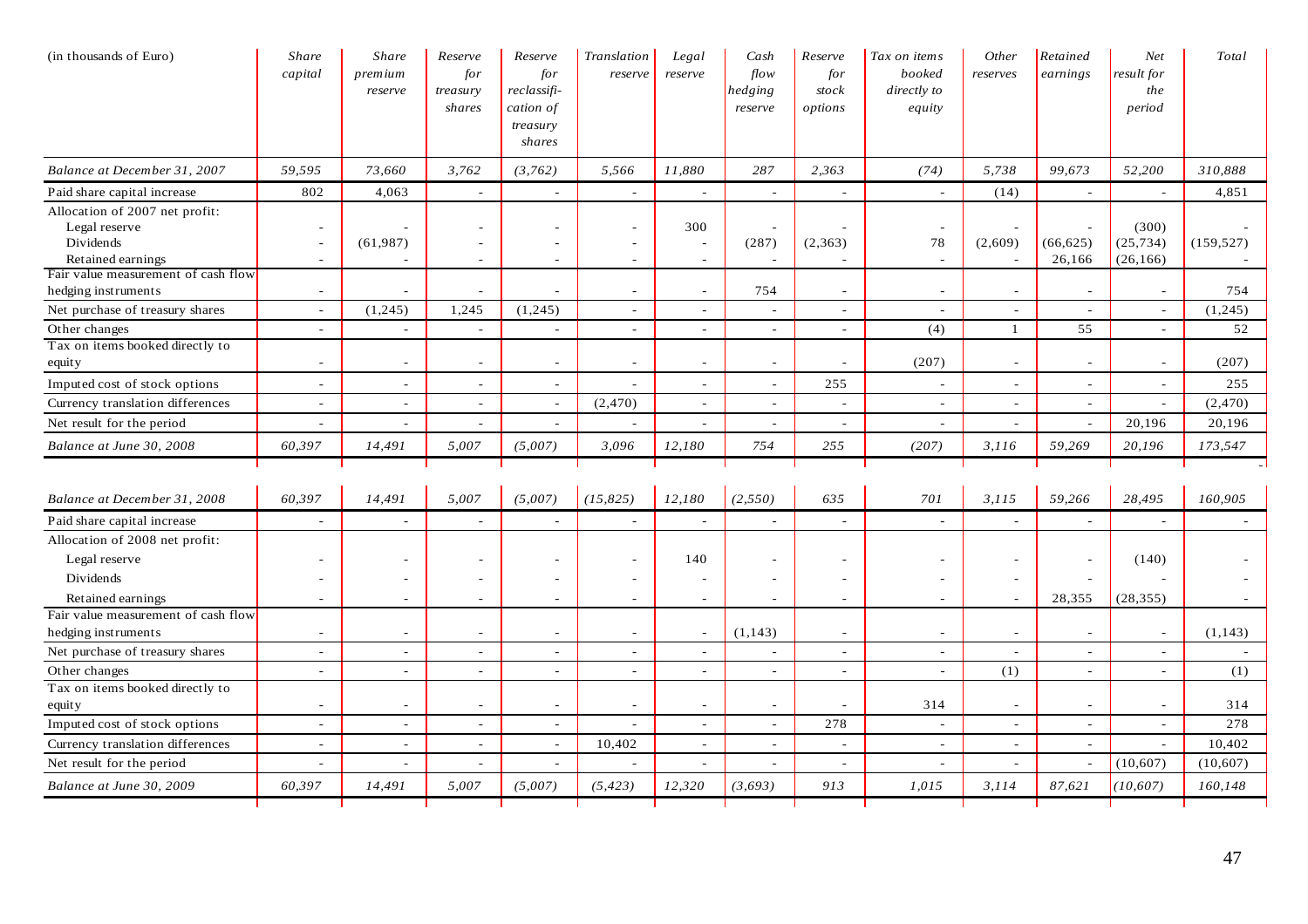### *Translation reserve*

This reserve is used to record the exchange differences arising on the translation of foreign subsidiaries' financial statements.

Changes during the period show an increase of  $\epsilon$ 10,402 thousand, mainly due to the appreciation of the Pound Sterling and the Brazilian Real against the Euro.

#### *Cash flow hedging reserve*

This reserve has changed as a result of accounting for the cash flows deriving from instruments that for IAS 39 purposes are designated as "cash flow hedges". Changes during the period show a decrease of  $\epsilon$ 1.143 thousand.

#### *Reserve for stock options*

The reserve refers to the value of the imputed cost of stock option plans assigned to employees and project workers and resolved after November 7, 2002, including the portion relating to the latest stock option plan approved in the first half of 2009.

#### *Retained earnings*

These totalled  $\epsilon$  87,621 thousand and include amounts of net profit that have not been distributed.

#### *MINORITY INTERESTS*

The balance amounted to  $\epsilon$ 14,717 thousand and refers to the portion of shareholders' equity attributable to minority interests.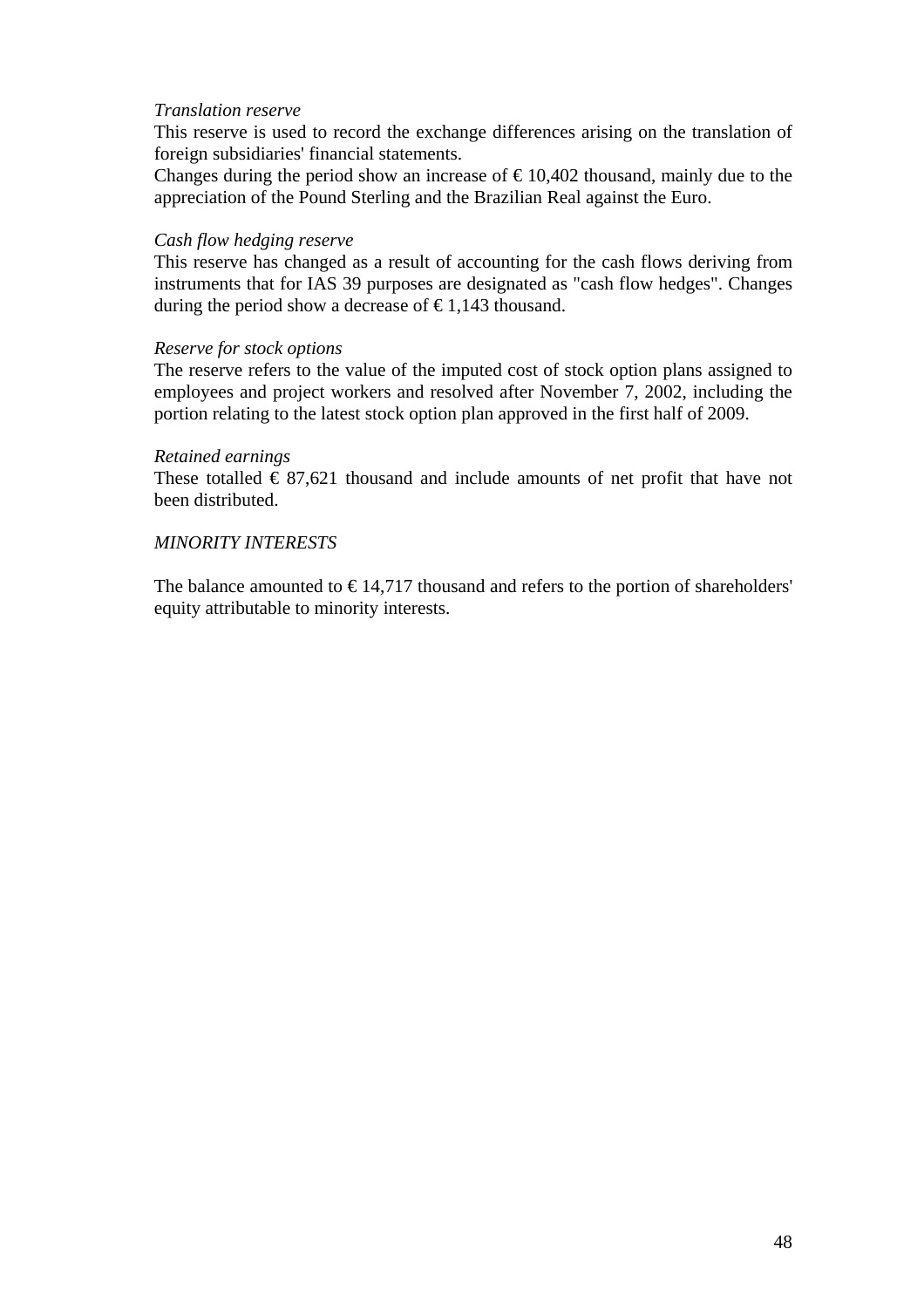## *21. ANALYSIS OF THE NET FINANCIAL POSITION*

The following table provides details of the net financial position as required by Consob in its communication no. DEM/6064293 of July 28, 2006 with a reconciliation of the net financial position included in the report on operations:

| (in thousands of Euro)                                     | June 30, 2009 | December 31, 2008 |
|------------------------------------------------------------|---------------|-------------------|
| A. Cash                                                    | 80,472        | 49,456            |
| B. Other cash at bank and on hand (details)                |               |                   |
| C. Financial instruments held for trading                  | 21            | 17                |
| D. Liquid funds $(A) + (B) + (C)$                          | 80,493        | 49,473            |
| <b>E.</b> Current financial receivables                    | 166           | 824               |
| F. Current payables to banks                               | 12,928        | 19,750            |
| G. Current portion of non-current indebtedness             | 88,683        | 35,733            |
| H. Other current financial debts                           | 235           | 473               |
| <b>I.</b> Current financial indebtedness $(F) + (G) + (H)$ | 101,846       | 55,956            |
| J. Current financial indebtedness, net (I) - (E) - (D)     | 21,187        | 5,659             |
| K. Non-current payables to banks                           | 177,187       | 238,612           |
| L. Bonds issued                                            |               |                   |
| M. Other non-current financial debts                       | 14,247        | 12,986            |
| N. Non-current financial indebtedness $(K) + (L) + (M)$    | 191,434       | 251,598           |
| O. Net indebtedness $(J) + (N)$                            | 212,621       | 257, 257          |
| Non-current financial receivables                          | 50            | 22                |
| Financial indebtedness, net including non-current          |               |                   |
| financial receivables (as per the "Net financial           |               |                   |
| position" included in the director's report on             |               |                   |
| operations)                                                | 212,571       | 257,235           |
|                                                            |               |                   |

Details of the covenants applying to loans outstanding at period end are as follows:

- −syndicated loan of  $\epsilon$  160 million obtained by the Holding Company Sogefi S.p.A.: the ratio of the consolidated net financial position to consolidated EBITDA must be less than or equal to 3.5; the ratio of EBITDA to net financial interest must not be less than 4;
- loan of  $\epsilon$ 100 million obtained by the Holding Company Sogefi S.p.A.: the ratio of the consolidated net financial position to consolidated EBITDA must be less than 4;
- loan of  $\epsilon$  50 million obtained by the Holding Company Sogefi S.p.A.: as previously described in note 15, on June 30, 2009, the Holding Company agreed to change the covenants envisaged in the loan contract with the financial institution in question. With reference to the measurement of the covenants on June 30, 2009 and December 31, 2009, the maximum ratio of the consolidated net financial position to consolidated EBITDA has been increased from 3.5 to 4.

At June 30, 2009 the Company was in full compliance with these covenants.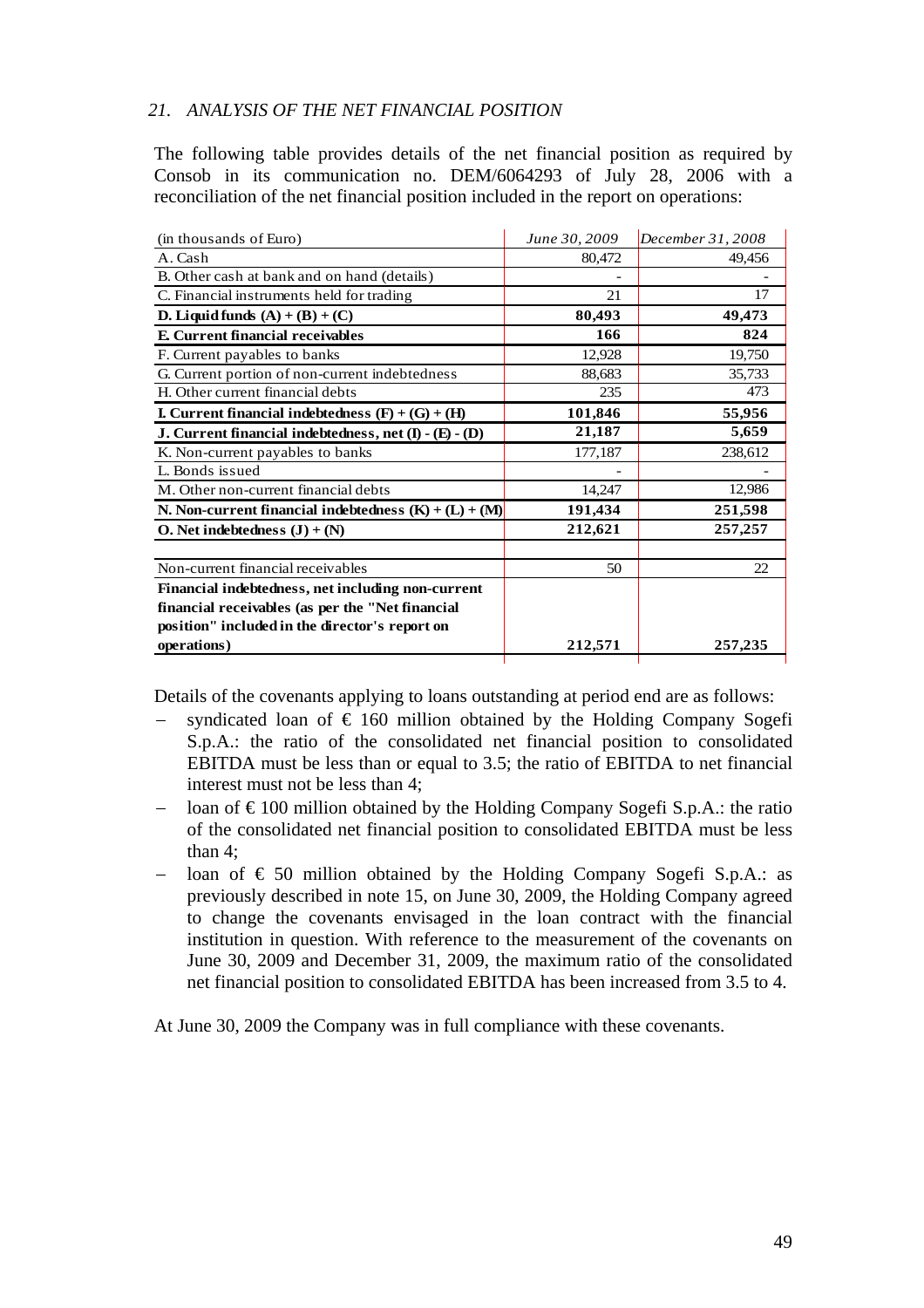#### *D) NOTES ON THE MAIN INCOME STATEMENT ITEMS*

### *22. SALES REVENUES*

#### *Revenues from the sale of goods and services*

During the period, the Sogefi Group recorded sales of  $\epsilon$ 374,502 thousand compared with  $\epsilon$  556,286 thousand the previous year (-32.7%); applying the same average exchange rates of the first half 2008, Group sales would have amounted to  $\epsilon$ 385,284 thousand (-30.7%).

Revenues from the sale of goods and services break down as follows.

#### By business sector:

| (in thousands of Euro)                      | $1st$ half $2009$ |       | $1st$ half $2008$ |       |
|---------------------------------------------|-------------------|-------|-------------------|-------|
|                                             | Amount            | $\%$  | Amount            | $\%$  |
| <b>Filters</b>                              | 197,627           | 52.8  | 271,307           | 48.8  |
| Suspension components and precision springs | 177,726           | 47.4  | 286,166           | 51.4  |
| Intercompany eliminations                   | (851)             | (0.2) | (1,187)           | (0.2) |
| <b>TOTAL</b>                                | 374,502           | 100.0 | 556,286           | 100.0 |
|                                             |                   |       |                   |       |

#### By geographical area of "destination":

| (in thousands of Euro)   | 1st half 2009 |       | 1st half 2008 |       |
|--------------------------|---------------|-------|---------------|-------|
|                          | Amount        | $\%$  | Amount        | $\%$  |
| France                   | 93,656        | 25.0  | 125,401       | 22.5  |
| Germany                  | 50,643        | 13.5  | 82,210        | 14.8  |
| Italy                    | 33,601        | 9.0   | 49,789        | 9.0   |
| <b>Great Britain</b>     | 32,123        | 8.6   | 60,976        | 11.0  |
| Benelux                  | 20,594        | 5.5   | 34,592        | 6.2   |
| Spain                    | 19,302        | 5.2   | 38,303        | 6.9   |
| Other European countries | 43,183        | 11.5  | 60.279        | 10.8  |
| Mercosur                 | 67,416        | 18.0  | 86,175        | 15.5  |
| <b>United States</b>     | 7,151         | 1.9   | 10,205        | 1.8   |
| China                    | 2,582         | 0.7   | 3,097         | 0.6   |
| Rest of the World        | 4,251         | 1.1   | 5,259         | 0.9   |
| <b>TOTAL</b>             | 374,502       | 100.0 | 556,286       | 100.0 |

Sales performance in the Group's major markets declined in all areas. The European market recorded the highest fall in sales (-35.1%),  $\epsilon$  293.1 million compared with 451.6 million the previous year. Sales in the South American market fell by 21.8% recording  $\epsilon$  67.4 million versus 86.2 million in the first half of 2008. In North America sales dropped by 29.9%.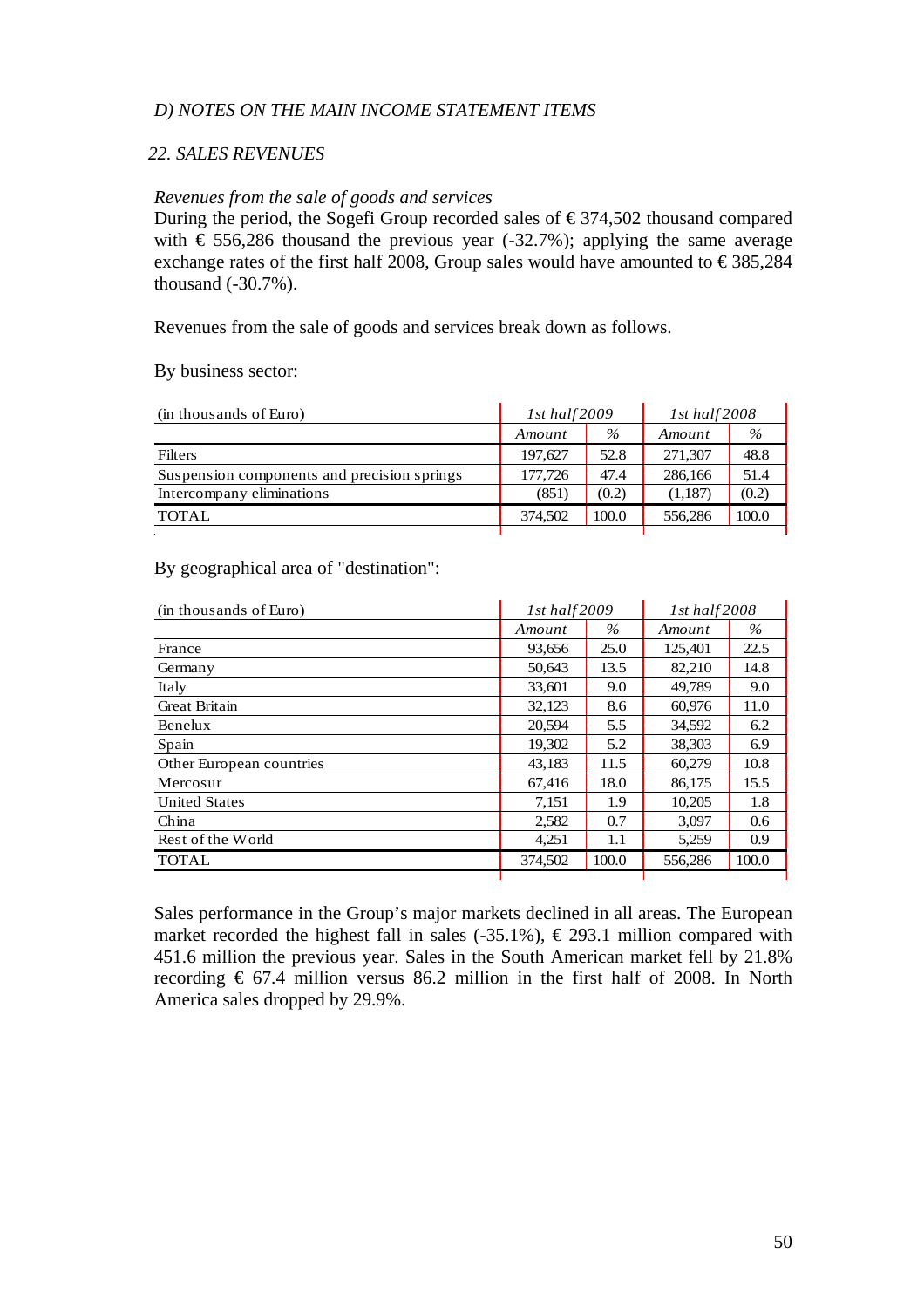### *23. SEASONAL NATURE OF SALES*

The type of products sold by the companies and the sectors in which the Group operates mean that sales in 2007 were fairly linear over the course of the year and did not suffer any particular seasonal factors assuming the same scope of consolidation. In 2008, on the other hand, a fall was recorded in the second half of the year due to the world economic crisis.

Sales by half-year period for the last two years are shown below:

| (in thousands of Euro) | 1st half | 2nd half | Total vear |
|------------------------|----------|----------|------------|
| FY 2007                | 541.725  | 530,040  | 1,071,765  |
| <b>FY 2008</b>         | 556,286  | 461.172  | 1,017,458  |

## *24. VARIABLE COST OF SALES*

Details are as follows:

| (in thousands of Euro)                   | 1st half $2009$ | 1st half 2008 |
|------------------------------------------|-----------------|---------------|
| Materials                                | 176,319         | 255,095       |
| Direct labour cost                       | 44,091          | 63,867        |
| Energy costs                             | 12,875          | 16,800        |
| Sub-contracted work                      | 2,305           | 4,218         |
| Ancillary materials                      | 6,009           | 9,501         |
| Variable sales and distribution costs    | 13.446          | 16.509        |
| Royalties paid to third parties on sales | 2,160           | 2,297         |
| <b>TOTAL</b>                             | 257,205         | 368,287       |
|                                          |                 |               |

The decrease, in absolute terms, of "Variable cost of sales" reflects the fall in sales revenues.

In percentage terms, "Variable cost of sales" represents 68.7% of sales, against 66.2% in the first half of 2008. The increase mainly refers to "Materials", 47.1% on sales at the end of the first half 2009 against 45.9% in 2008. 1.5% of this change is linked to the negative impact of the added value on finished products taken out from stock. This impact is unlikely to be repeated in the second half of the year, thus enabling the Group to recover its margins thanks to the afore-mentioned fall in the prices of the main raw materials and components, with a substantially unchanged sales price policy.

The percentage of sales represented by "Variable sales and distribution costs" increased (from 3% to 3.6%) following the change in the sales mix, namely the increase of the aftermarket segment.

The percentage of sales represented by "Direct labour cost" is substantially stable, as a result of the reduction of the average number of employees by 1,045 compared to the first half of 2008.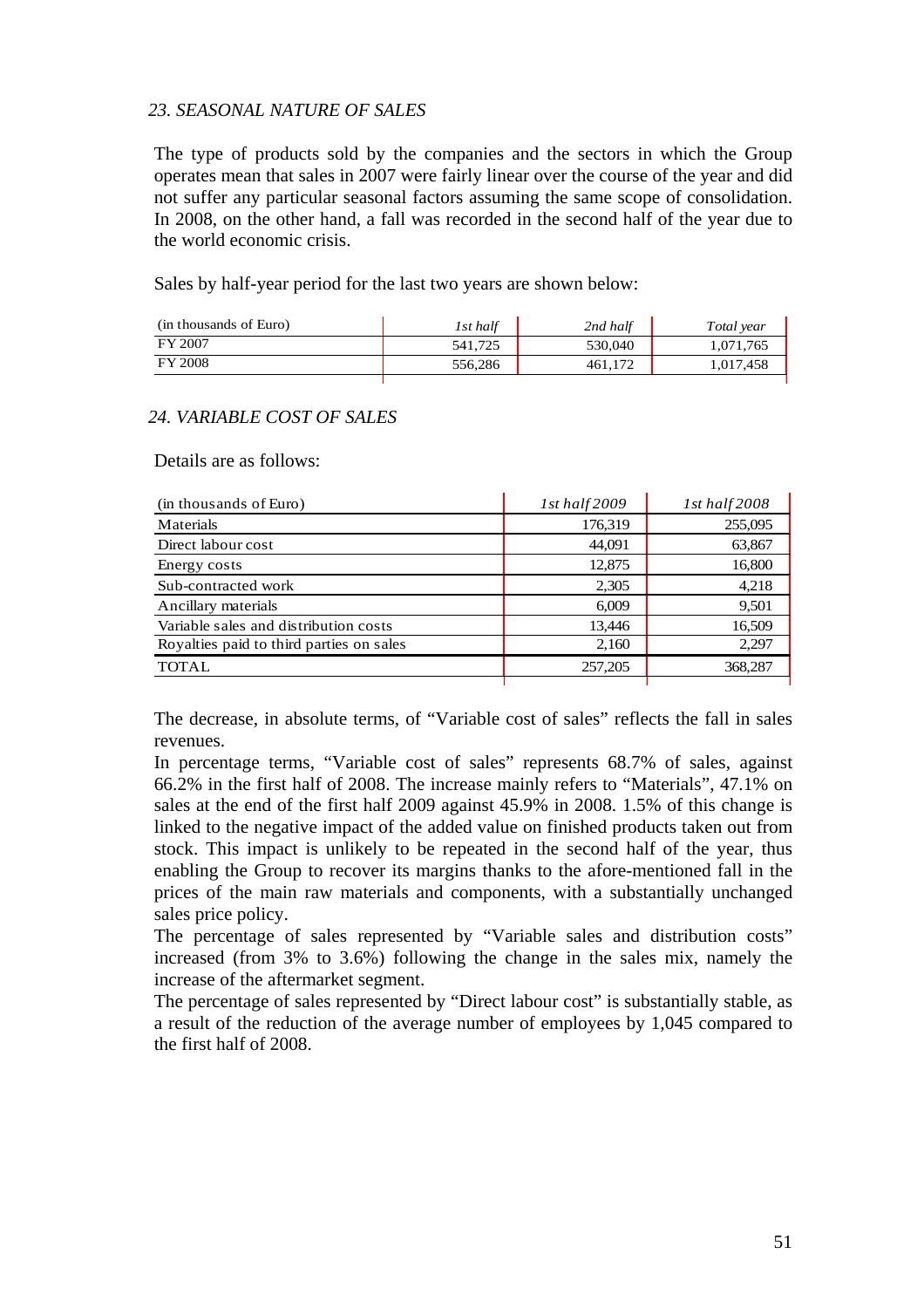## *25. MANUFACTURING AND R&D OVERHEADS*

| $1st$ half $2009$ | 1st half $2008$ |
|-------------------|-----------------|
| 36,328            | 41,024          |
| 6,609             | 11,301          |
| 2.469             | 2.479           |
| 3,030             | 4,072           |
| 1,077             | 2,161           |
| 323               | 666             |
| 925               | 876             |
| 805               | 859             |
| (6,129)           | (5,755)         |
| 266               | 1,374           |
| 45,703            | 59,057          |
|                   |                 |

"Manufacturing and R&D overheads" fell by  $\text{\textsterling}13,354$  thousand (-22.6%).

This decrease regarded almost all items, in particular "Labour cost", due to a reduction in the average number of employees, and "Materials, maintenance and repairs" due to lower levels of production.

The increase in "Capitalization of internal construction costs" is mainly attributable to the filtration business in the USA and the completion of the suspensions plant in China.

## *26. DEPRECIATION AND AMORTISATION*

Details are as follows:

| (in thousands of Euro)                | $1st$ half $2009$ | $1st$ half $2008$ |
|---------------------------------------|-------------------|-------------------|
| Depreciation of tangible fixed assets | 16.996            | 18.396            |
| of which: assets under finance leases | 300               | 243               |
| Amortization of intangible assets     | 4.248             | 3.924             |
| TOTAL                                 | 21.244            | 22,320            |
|                                       |                   |                   |

"Depreciation and Amortisation" totalled  $\in 21,244$  thousand at June 30, 2009, down against the  $\epsilon$ 22,320 thousand recorded in the same period of the previous year.

This decrease can be broken down into:  $\epsilon$  344 thousand for lower depreciation recorded by the subsidiary Allevard Springs Ltd (following the loss of part of its assets following the fire in July 2008),  $\epsilon$ 336 thousand due to the negative exchange effect and the remainder due to the completion of the depreciation process of several assets and lower investments in the period.

Industrial depreciation included in "Depreciation of tangible fixed assets" amounted to  $\epsilon$  16,227 thousand against  $\epsilon$  17,664 thousand in the same period of the previous year.

"Amortisation of intangible assets" refers principally to development costs capitalized in previous years. The increase in this item is mainly attributable to the European subsidiaries of the Filtration Division.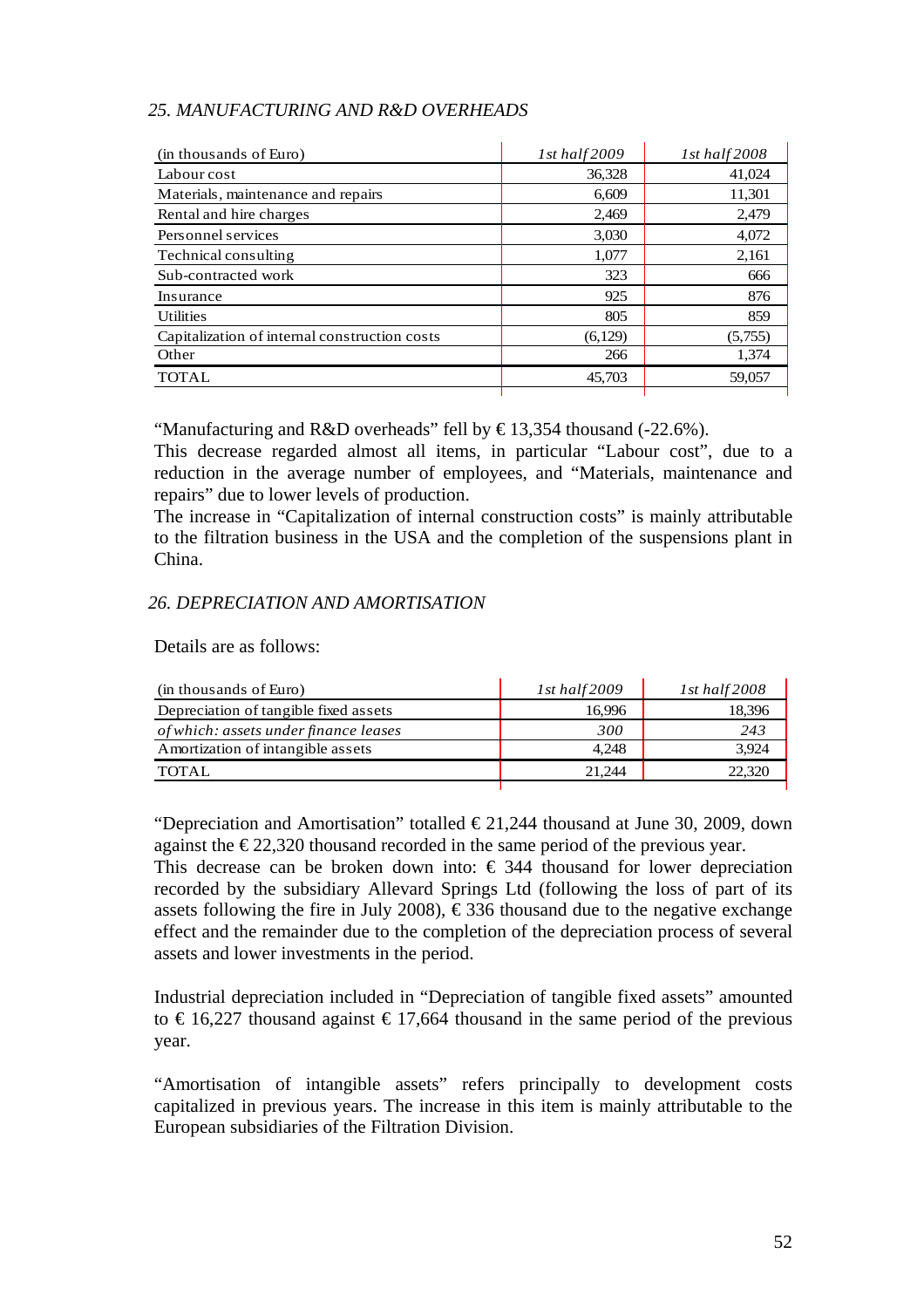## *27. DISTRIBUTION AND SALES FIXED EXPENSES*

The table below shows the main components of this item:

| (in thousands of Euro)               | $1st$ half $2009$ | 1st half $2008$ |
|--------------------------------------|-------------------|-----------------|
| Labour cost                          | 9,121             | 10,332          |
| Sub-contracted work                  | 2,565             | 3,181           |
| Advertising, publicity and promotion | 1,105             | 2,021           |
| Personnel services                   | 1,026             | 1,454           |
| Rental and hire charges              | 1,009             | 1,005           |
| Consulting                           | 395               | 487             |
| Other                                | 364               | 549             |
| <b>TOTAL</b>                         | 15,585            | 19.029          |

"Distribution and sales fixed expenses" fell by  $\epsilon$ 3,444 thousand (-18.1%).

This decrease can be mainly attributed to: "Labour cost" due to an exchange effect of  $\epsilon$  0.4 million and a different mix of the labour force; "Advertising, publicity and promotion" due to the fall in sales; "Sub-contracted work" due to lesser use of external services to manage warehouses.

#### *28. ADMINISTRATIVE AND GENERAL EXPENSES*

These can be broken down as follows:

| (in thousands of Euro)                             | 1st half2009 | $1st$ half $2008$ |
|----------------------------------------------------|--------------|-------------------|
| Labour cost                                        | 12,757       | 14,993            |
| Personnel services                                 | 1,545        | 2,180             |
| Maintenance and repairs                            | 1,551        | 2,267             |
| Cleaning and security                              | 1,324        | 1,813             |
| Consulting                                         | 2,449        | 2,789             |
| <b>Utilities</b>                                   | 1,386        | 1,585             |
| Rental and hire charges                            | 1,573        | 1,594             |
| Insurance                                          | 1,533        | 1,511             |
| Participation des salaries                         | 59           | 1,389             |
| Administrative, financial and tax-related services |              |                   |
| provided by Parent Company                         | 973          | 965               |
| Audit fees                                         | 639          | 605               |
| Directors' and statutory auditors' remuneration    | 482          | 439               |
| Sub-contracted work                                | 246          | 338               |
| Other                                              | 292          | 1,371             |
| TOTAL                                              | 26,809       | 33,839            |

"Administrative and general expenses" fell by  $\epsilon$  7,030 thousand (-20.8%). Like the other items, this decrease reflects the Group's ability to reduce overhead costs following the fall in business volumes.

The reduction in the item is mainly due to "Labour cost", as a result of lower expenses for bonuses disbursed and lower costs of employees with flexible arrangements such as ordinary and extraordinary temporary redundancy benefits in Italy or equivalent schemes in other countries.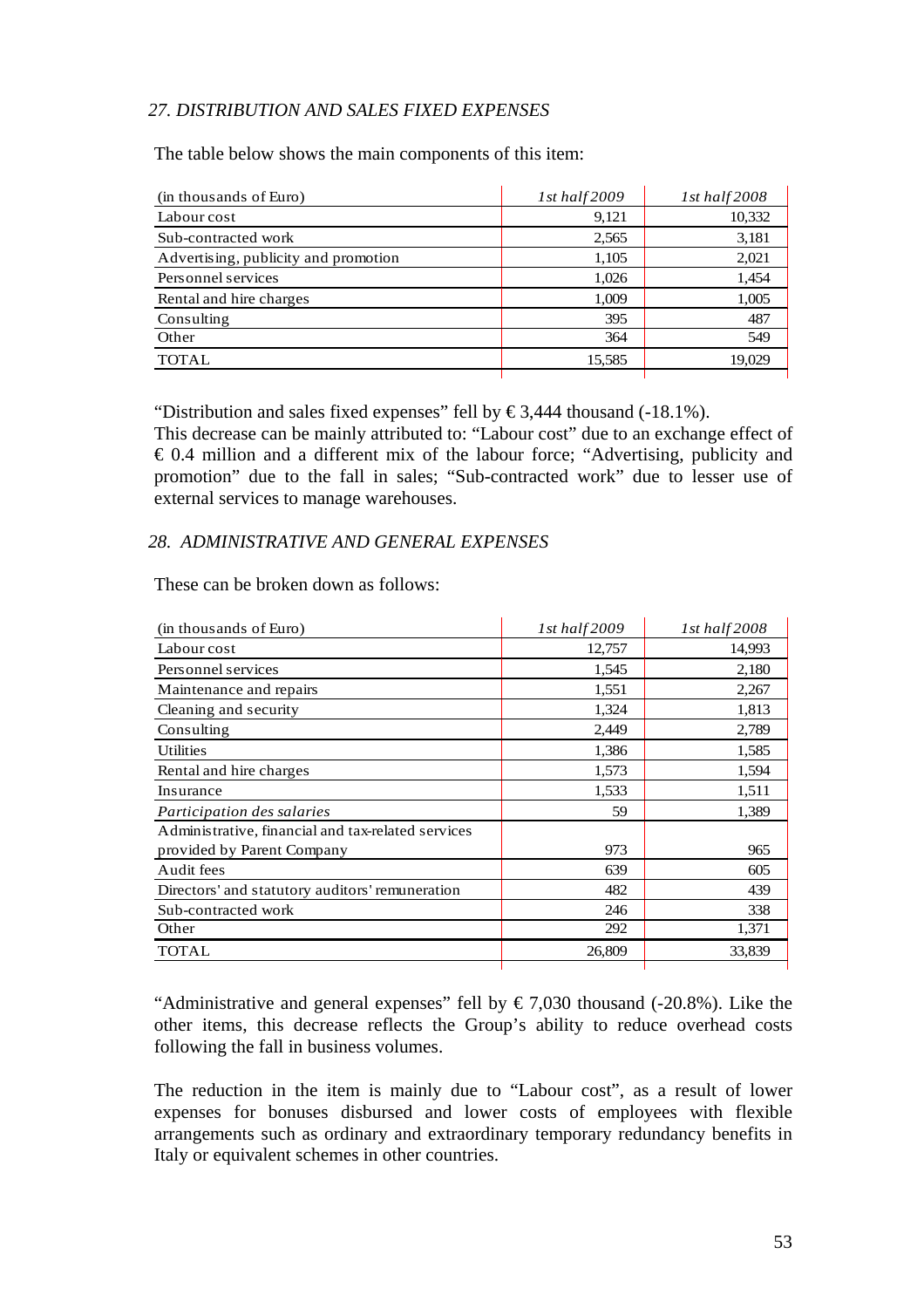The more significant changes in the other components of "Administrative and general expenses" are discussed below.

The decrease in "Personnel services" is attributable to lower costs for business trips, meals and transport.

The fall in "Maintenance and repairs" was recorded mainly by the subsidiary Filtrauto S.A. following a general optimization.

The decrease in "Consulting" was mainly due to lower costs in the IT sector as well as less legal consulting services in the Holding Company Sogefi S.p.A..

The fall in "*Participation des salaries*" reflects the deterioration of the business performance of the French subsidiaries, on which this amount is calculated.

The decrease in "Other" is mainly due to the effect of the reduction in pension funds of the French subsidiaries following the decrease in the number of employees as a result of the restructuring plans currently underway.

## *29. PERSONNEL COSTS*

## *Personnel*

Personnel costs can be broken down as follows:

| (in thousands of Euro)                    | 1st half $2009$ | 1st half $2008$ |
|-------------------------------------------|-----------------|-----------------|
| Wages, salaries and contributions         | 98,477          | 117,766         |
| Pension costs: defined benefit plans      | (289)           | 1,011           |
| Pension costs: defined contribution plans | 588             | 971             |
| Participation des salaries                | 59              | 1,389           |
| Imputed cost of stock option plans        | 278             | 255             |
| Other costs                               | 588             | 948             |
| TOTAL                                     | 99,701          | 122.340         |
|                                           |                 |                 |

"Personnel costs" fell by  $\in$  22,639 thousand (-18.5%) against the corresponding period of 2008. Despite this significant reduction, the percentage of sales represented by "Personnel costs" rose from 22% in the first half 2008 to 26.6% in the current period.

The trends of the components of "Personnel costs" have already been discussed in previous notes.

The average number of Group employees, broken down by category, is shown in the table below:

| (Number of employees) | $1st$ half $2009$ | $1st$ half $2008$ |
|-----------------------|-------------------|-------------------|
| Managers              | 86                | 89                |
| Clerical staff        | 1.398             | 1,393             |
| Blue collar workers   | 4.490             | 4.834             |
| <b>TOTAL</b>          | 5.974             | 6.316             |
|                       |                   |                   |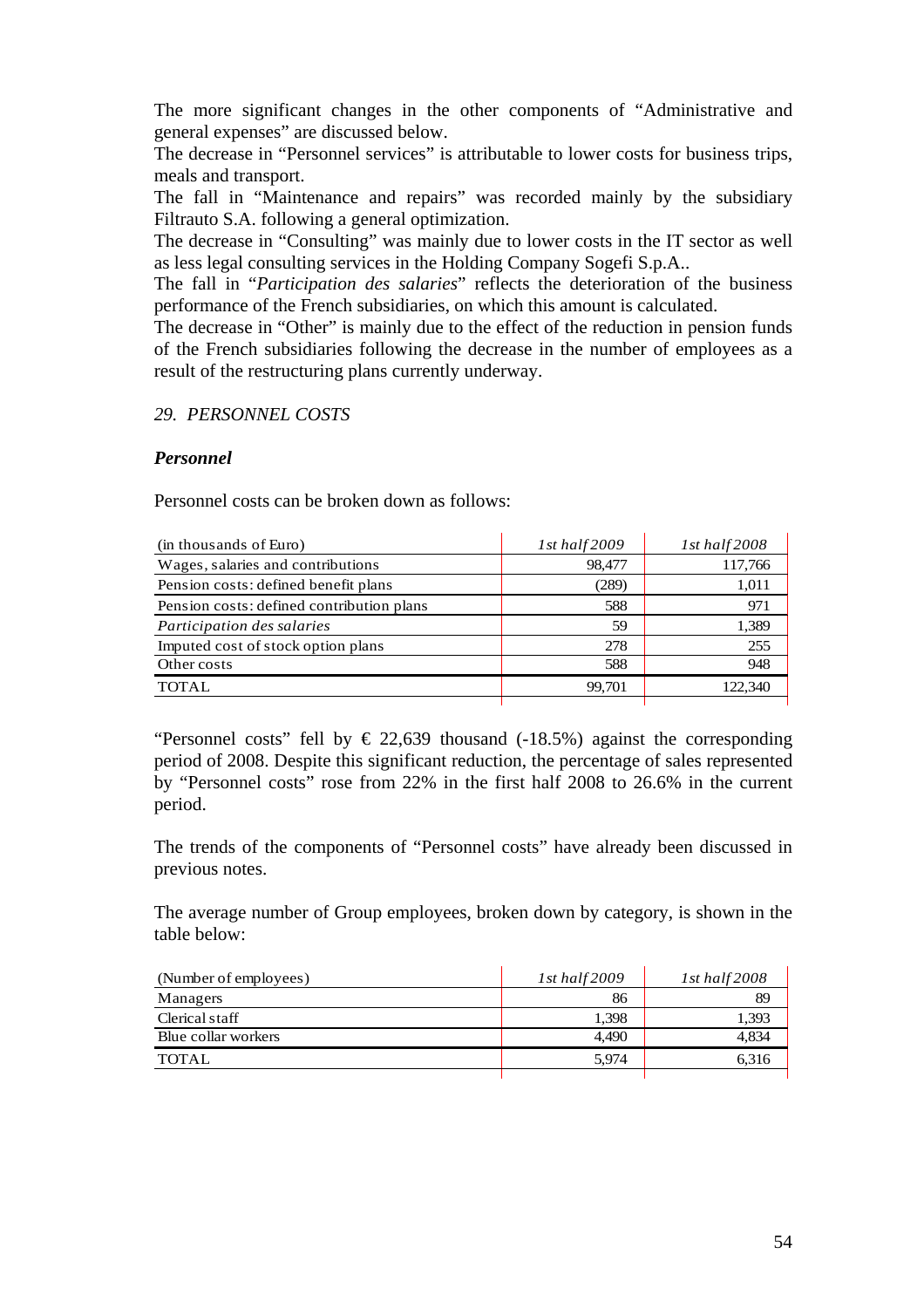## *Personnel benefits*

## *Stock option plans*

Sogefi S.p.A. implements and has implemented in previous years stock option plans for managers and project workers of the Company and its subsidiaries that hold important positions of responsibility within the Group. The purpose is to foster greater loyalty to the Company and to provide an incentive that will raise their commitment to improving the Company's performance and value generation in the long term.

Plans provide participants with the opportunity to exercise an option to subscribe to newly-issued Sogefi shares at a set price and within a particular period of time. Under the plan an essential condition for exercising the option is that the person is still employed by the Company or one of its subsidiaries at the exercise date, except in the case of retirement, permanent invalidity or death.

Stock option plans are first approved by the Shareholders' Meeting.

In the first half of 2009, the Board of Directors resolved on the following stock option plans:

- 2009 stock option plan restricted to employees of the Company and its subsidiaries for a maximum of 2,335,000 shares (2.01% of the share capital at June 30, 2009) with a subscription price of  $\epsilon$  1.0371, to be exercised between September 30, 2009 and September 30, 2019;
- 2009 extraordinary stock option plan restricted to beneficiaries of the 2007 and 2008 phantom stock option plans, still employed by the Company or by its subsidiaries, subject to the waiver by beneficiaries of the rights under the abovementioned phantom stock option plans. The 2009 extraordinary stock option plan entailed the allocation, at the same conditions of the options replaced, of 1,015,000 options (corresponding to a maximum of 1,015,000 shares, 0.87% of share capital at June 30, 2009), of which 475,000 (first "tranche" options) replace options under the 2007 phantom stock option plan and 540,000 (Second "tranche" options) replace options under the 2008 phantom stock option plan. The first "tranche" options may be exercised up until September 30, 2017; the second "tranche" options may be exercised up until September 30, 2018.

Except for the plans mentioned above and the content of the paragraph below regarding "Phantom stock option plans", the Company has not carried out any other transaction that involves the purchase of goods or services with payments based on shares or any other kind of equity instrument. As a result, it is not necessary to disclose the fair value of such goods or services.

According to the accounting standard IFRS 2, only plans that were awarded after November 7, 2002 must be considered (note that the Company does not have any plans prior to said date) and therefore, in addition to those issued in 2009, also the plans issued in 2004, 2005, 2006, 2007 and 2008 must be considered. The main characteristics of these plans are as follows:

2004 stock option plan for a maximum of  $1,880,000$  ordinary shares (1.62% of share capital at June 30, 2009) at a price of  $\epsilon$  2.64 per share, with a right to exercise them at the end of each four-month period starting on September 30, 2004 and ending on September 30, 2014;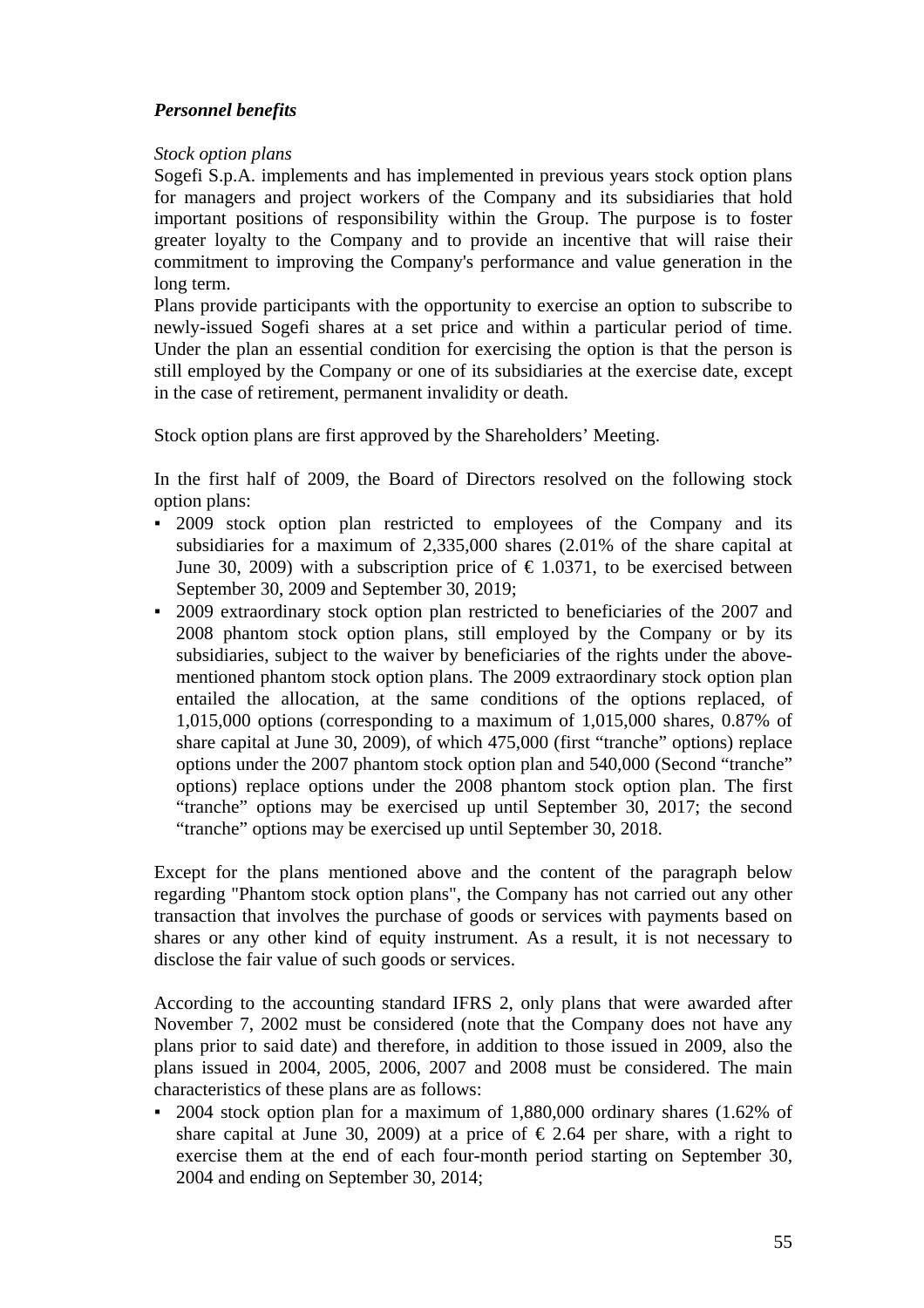- 2005 stock option plan restricted to the managers of the Company and its subsidiaries for a maximum of 1,930,000 shares (1.66% of the share capital at June 30, 2009) with a subscription price of  $\epsilon$  3.87, to be exercised between September 30, 2005 and September 30, 2015;
- 2005 extraordinary stock option plan restricted to Group employees with over 10 years of service at December 31, 2004 for a maximum of 1,445,000 shares (1.24% of share capital at June 30, 2009) at a subscription price of  $\epsilon$ 4.50 with a right to exercise them from October 1 to December 7, 2008 and from May 1 to July 7, 2009;
- 2006 stock option plan restricted to the managers of the Company and its subsidiaries for a maximum of 1,770,000 shares (1.52% of the share capital at June 30, 2009) with a subscription price of  $\epsilon$  5.87, to be exercised between September 30, 2006 and September 30, 2016;
- 2007 stock option plan restricted to managers of foreign subsidiaries for a maximum of 715,000 shares (0.62% of share capital at June 30, 2009) with an initial subscription price of  $\epsilon$  6.96, to be exercised between September 30, 2007 and September 30, 2017. On April 22, 2008, the Board of Directors, on the basis of the powers awarded to the same by the Shareholders' Meeting, changed the exercise price from  $\epsilon$ 6.96 to  $\epsilon$ 5.78 to take into account the extraordinary portion of the dividend approved by the Shareholders' Meeting on the same date;
- 2008 stock option plan reserved for managers of foreign subsidiaries for a maximum of 875,000 shares (0.75% of share capital at June 30, 2009) with a subscription price of  $\epsilon$  2.1045, to be exercised between September 30, 2008 and September 30, 2018.

The fair value of the options awarded during the course of 2009 was calculated, at the time they were granted, using the Black-Scholes method, and amounted to  $\epsilon$ 471 thousand. The imputed cost for 2009 relating to existing plans is  $\epsilon$  278 thousand, posted to the income statement under "Other non-operating expenses (income)".

|                                          | June 30, 2009 |            | December 31, 2008 |            |
|------------------------------------------|---------------|------------|-------------------|------------|
|                                          | <b>Number</b> | Average    | <b>Number</b>     | Average    |
|                                          |               | price of   |                   | price of   |
|                                          |               | the period |                   | the period |
| Not exercised/not exercisable at the     |               |            |                   |            |
| start of the year                        | 3,947,600     | 4.55       | 4,835,800         | 4.82       |
| Granted during the period                | 3,350,000     | 1.90       | 875,000           | 2.10       |
| Cancelled during the period              | (190,000)     | 4.50       | (376,000)         | 4.87       |
| Exercised during the period              |               |            | (1,387,200)       | 3.30       |
| Not exercised/not exercisable at the end |               |            |                   |            |
| of the period                            | 7,107,600     | 3.30       | 3,947,600         | 4.55       |
| Exercisable at the end of the period     | 2,825,900     | 4.77       | 1,953,400         | 4.92       |

The following table shows the overall number of existing options with regard to the 2004-2009 plans and their average exercise price:

The line "Not exercised/not exercisable at the end of the period" refers to the total number of options, net of those exercised or cancelled during the current and previous years.

The line "Exercisable at the end of the period" refers to the total amount of options vesting at the end of the period and not yet subscribed.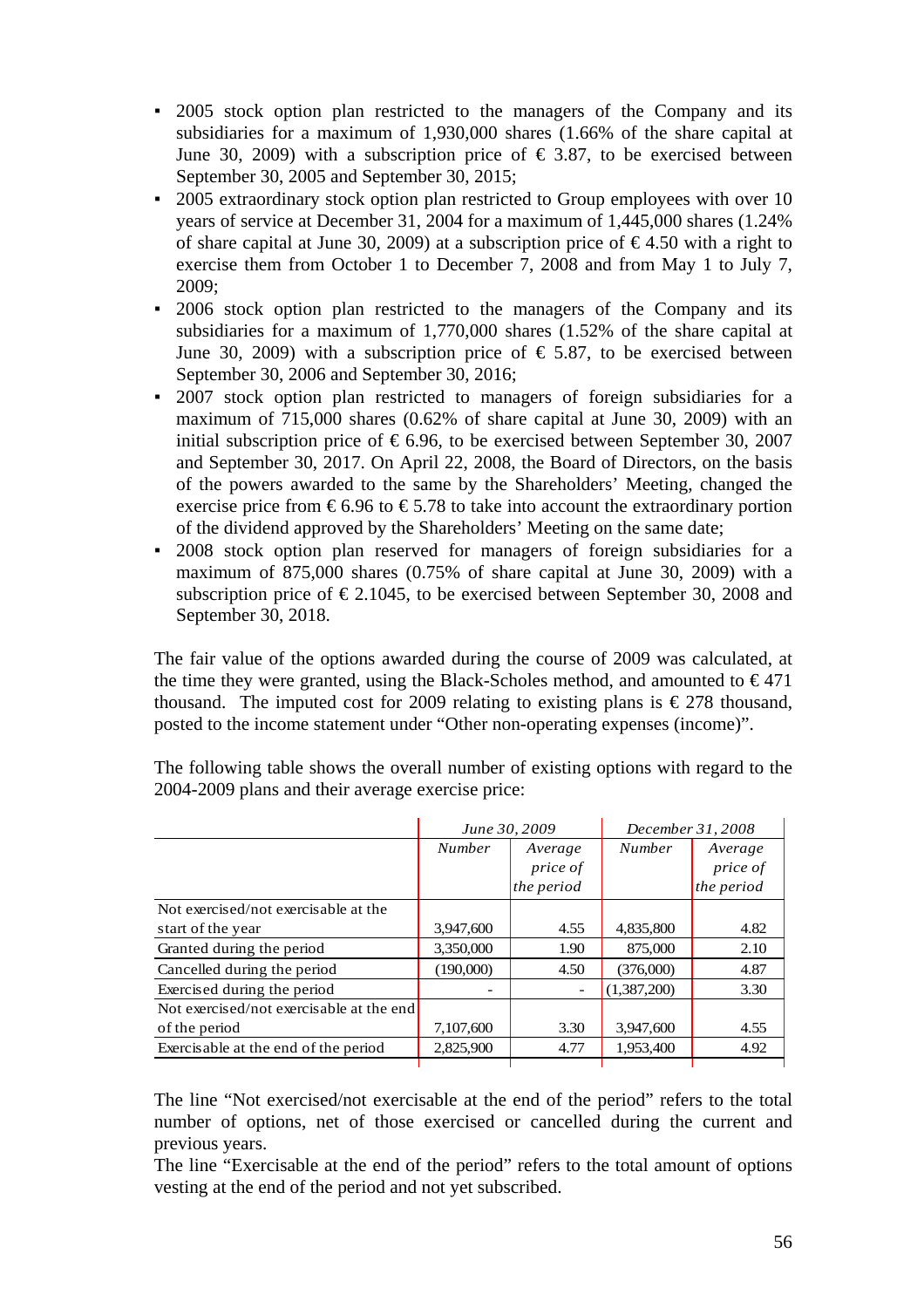Details of the number of options exercisable at June 30, 2009 are given below:

|                                                              | Total     |
|--------------------------------------------------------------|-----------|
| Number of exercisable options remaining at December 31, 2008 | 1,953,400 |
| Options matured during the period                            | 1,264,900 |
| Options cancelled during the period                          | (392,400) |
| Options exercised during the period                          |           |
| Number of exercisable options remaining at June 30, 2009     | 2,825,900 |
|                                                              |           |

### *Phantom stock option plans*

Unlike traditional stock option plans, phantom stock option plans do not envisage the allocation of a right to subscribe or purchase a share, but entail paying the beneficiaries an extraordinary variable amount in cash corresponding to the difference between the Sogefi share price in the option exercise period and the Sogefi share price at the time the option is awarded.

In the first half of 2009, as shown in the paragraph "Stock option plans", the Holding Company gave the beneficiaries of 2007 and 2008 phantom stock option plans the opportunity to waiver the options of the above-mentioned plans and to join the 2009 extraordinary stock option plan.

The main characteristics of these plans are as follows:

- 2007 phantom stock option plan restricted to the Managing Director, managers and project workers of the Holding Company and to managers of Italian subsidiaries, for a maximum of 1,760,000 options at the initial grant price of € 7.0854, amended in 2008 to € 5.9054, to be exercised between September 30, 2007 and September 30, 2017. Following the previously mentioned restructuring of the plan, 475,000 options were waived;
- 2008 phantom stock option plan restricted to the Managing Director and managers of the Holding Company and to managers of Italian subsidiaries, for a maximum of 1,700,000 options at the grant price of  $\epsilon$  2.1045, to be exercised between September 30, 2008 and September 30, 2018. Following the previously mentioned restructuring of the plan, 540,000 options were waived.

Details of the number of phantom stock options at June 30, 2009 are given below:

|                                                        | June 30, 2009 |
|--------------------------------------------------------|---------------|
| Not exercised/not exercisable at the start of the year | 2,966,800     |
| Granted during the period                              |               |
| Cancelled during the period                            | (1,045,000)   |
| Exercised during the period                            |               |
| Not exercised/not exercisable at the end of the period | 1,921,800     |
| Exercisable at the end of the period                   | 842,400       |
|                                                        |               |

The fair value at June 30, 2009 of the options awarded was calculated using the Black-Scholes method and amounts to  $\epsilon$  137 thousand. The change with respect to the previous year, corresponding to  $\epsilon$  207 thousand, has been posted to the income statement on the lines "Labour Cost", "Administrative and general consulting" and "Directors' and statutory auditors' remuneration".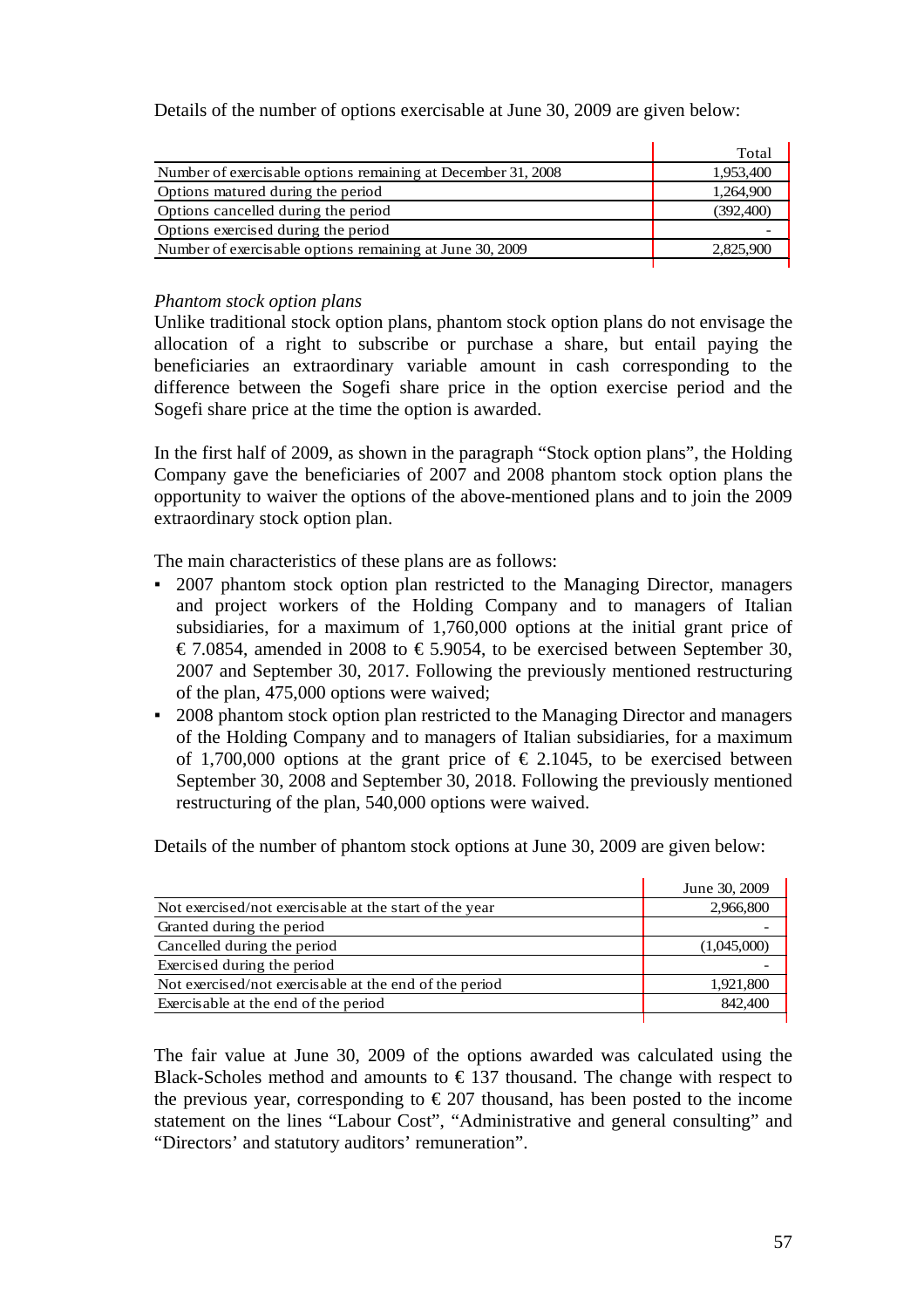## *30. RESTRUCTURING COSTS*

These amounted to  $\epsilon$ 9,940 thousand (compared with  $\epsilon$ 6,887 thousand in the first half of the previous year) and relate to restructuring plans already underway.

 $\epsilon$  5,347 thousand of this item regards the accrual to the "Provision for restructuring", net of the unused portion provided in previous years, while the remainder refers to costs incurred and paid during the half-year period.

### *31. LOSSES (GAINS) ON DISPOSAL*

Losses on disposals amounted to  $\in$  17 thousand. At June 30, 2008, gains of  $\in$  133 thousand were recorded.

## *32. EXCHANGE LOSSES (GAINS)*

At June 30, 2009 net exchange losses amounted to  $\epsilon$ 1.139 thousand against  $\epsilon$ 1.108 thousand in the first half of 2008.

## *33. OTHER NON-OPERATING EXPENSES (INCOME)*

These amounted to  $\epsilon$ 3.924 thousand (against  $\epsilon$ 7.221 thousand in the first half of last year) and mainly refer to indirect taxes and fiscal charges that are not directly related to income.

Details are as follows:

| (in thousands of Euro)                | 1st half $2009$ | $1st$ half $2008$ |
|---------------------------------------|-----------------|-------------------|
| Indirect taxes                        | 2.490           | 2,712             |
| Other fiscal charges                  | 2.349           | 2,849             |
| Imputed cost of stock options         | 278             | 255               |
| Other non-operating expenses (income) | (1,193)         | 1,405             |
| <b>TOTAL</b>                          | 3.924           | 7.221             |
|                                       |                 |                   |

"Indirect taxes" refer to indirect fiscal charges not directly linked to income generated by operating activity.

"Other fiscal charges" consist of the *taxe professionelle* paid by the French companies, which is fundamentally a capital tax.

The main components of "Other non-operating expenses (income)" are as follows:

#### *of which non-recurring:*

A) items related to the subsidiary Allevard Springs Ltd for the fire that broke out in July 2008:

- costs of  $\epsilon$ 2,646 thousand to re-start operations in the British subsidiary and in the other companies involved in the reorganisation of production;
- insurance recoveries of  $\epsilon$ 4,388 thousand;

B) other non-recurring expenses/income

 $\epsilon$   $\in$  24 thousand in other non-recurring expenses;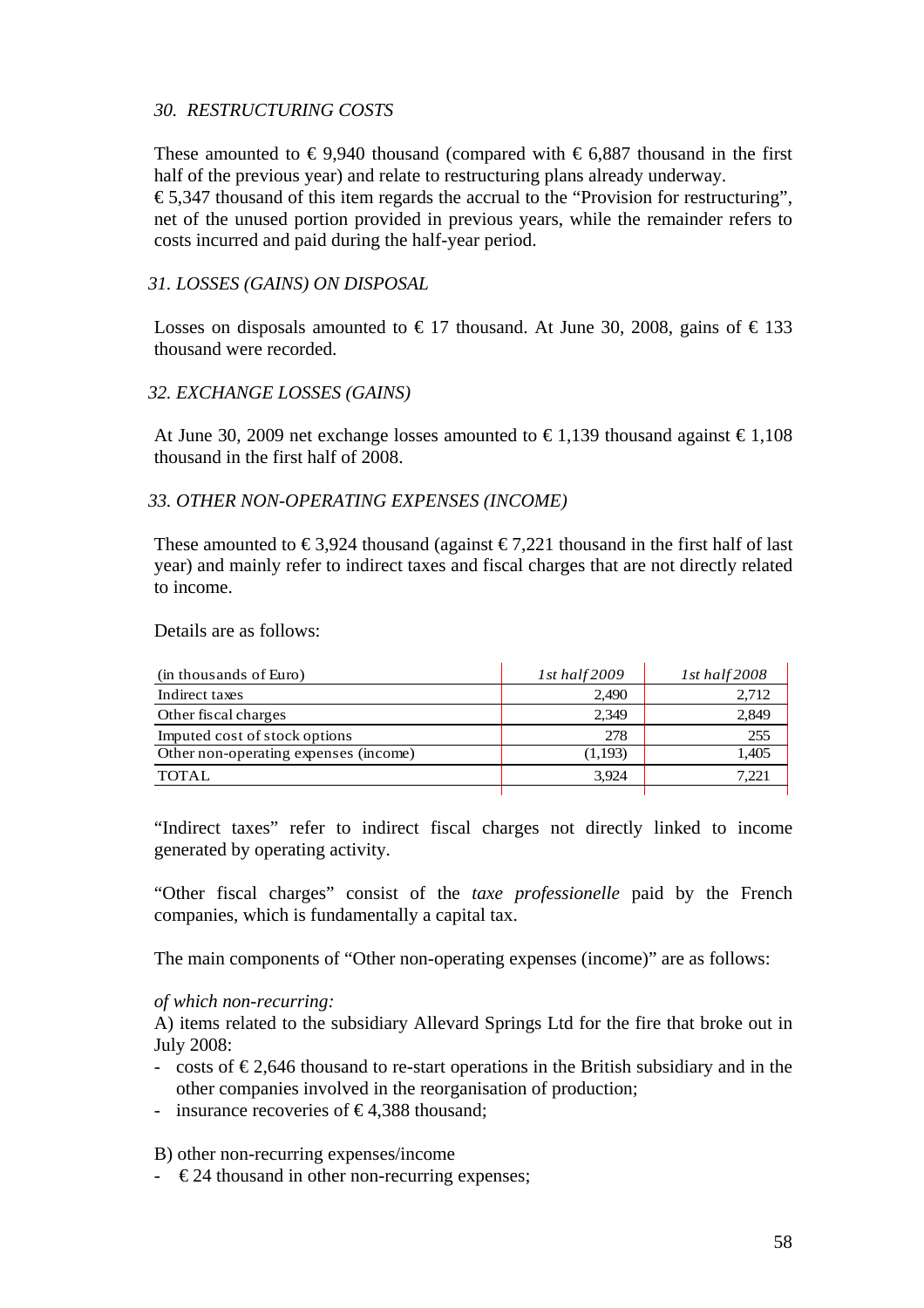### *of which recurring*

- $\epsilon$  344 thousand in provisions for legal disputes with employees and tax authorities (Sogefi Filtration do Brazil Ltda);
- $\in$  108 thousand of pension costs for employees no longer on the payroll of Allevard Federn GmbH;
- $\div$  €73 thousand in other recurring costs.

## *34. FINANCIAL EXPENSES (INCOME), NET*

Financial expenses are detailed as follows:

| (in thousands of Euro)                   | $1st$ half $2009$ | $1st$ half $2008$ |
|------------------------------------------|-------------------|-------------------|
| Interests on amounts due to banks        | 4,301             | 5,115             |
| Financial charges under lease contracts  | 266               | 383               |
| Financial component of pension funds and |                   |                   |
| termination indemnities                  | 106               | 377               |
| Costs of interest-rate hedging contracts | 690               |                   |
| Other interest and commissions           | 969               | 956               |
| <b>TOTAL FINANCIAL EXPENSES</b>          | 6.332             | 6.831             |
|                                          |                   |                   |

Financial income is detailed as follows:

| (in thousands of Euro)                      | $1st$ half $2009$ | $1st$ half $2008$ |
|---------------------------------------------|-------------------|-------------------|
| Income from interest-rate hedging contracts | 24                | 150               |
| Interests on amounts due from banks         | 513               | 804               |
| Other interest and commissions              | 89                | 109               |
| <b>TOTAL FINANCIAL INCOME</b>               | 626               | 1.063             |
|                                             |                   |                   |
| TOTAL FINANCIAL EXPENSES (INCOME), NET      | 5.706             | 5.768             |
|                                             |                   |                   |

Financial expenses were substantially unchanged with respect to the corresponding period of 2008, in line with trends in interest rates and the average indebtedness for the period.

"Financial component of pension funds and termination indemnities" refers to the financial item included in the actuarial valuation of pension funds and provision for employment termination indemnities.

#### *35. LOSSES (GAINS) FROM EQUITY INVESTMENTS*

These include the dividends received from the associated company Allevard Ressorts Composites S.A.S. of  $\epsilon$ 75 thousand ( $\epsilon$ 127 thousand at June 30, 2008). Note that in the previous half year this item also included  $\epsilon$  291 thousand posted to the income statement for the difference between the purchase cost of 30% of the subsidiary Shanghai Sogefi Auto Parts Co. Ltd and the corresponding equity value.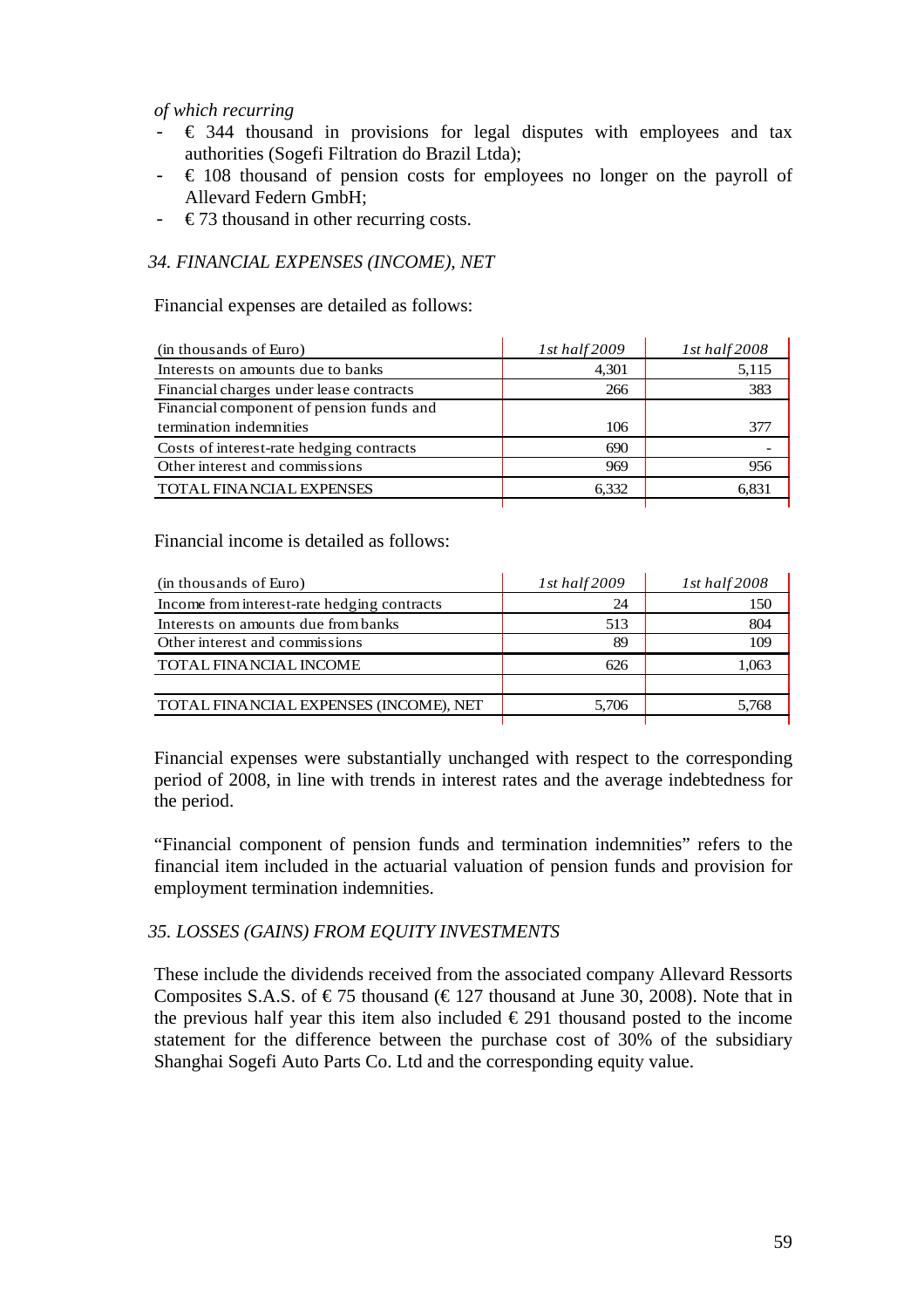## *36. INCOME TAXES*

| (in thousands of Euro)            | 1st half $2009$ | $1st$ half $2008$ |
|-----------------------------------|-----------------|-------------------|
| Current taxes                     | 2.188           | 11.515            |
| Deferred tax liabilities (assets) | (4.612)         | (481              |
| TOTAL                             | (2,424)         | 11.034            |
|                                   |                 |                   |

The first half of 2009 shows a negative tax rate corresponding to 19.1%, against a positive tax rate of 33.7% in the same period of the previous year. Note that at June 30, 2009 deferred tax assets were not recognised on losses of the subsidiaries Allevard Sogefi U.S.A. Inc. and Shanghai Sogefi Auto Parts Co. Ltd for which there was not a reasonable certainty at the end of the period that such losses would be recovered.

## *37. DIVIDENDS PAID*

Dividends were not paid in the first half of 2009.

The dividends paid in the first half of 2008 (related to the allocation of the profit for 2007 as well as a part of the reserves of profit and capital, in accordance with the resolution of the shareholders' meeting held on April 22, 2008) amounted to a total of €159,527 thousand, corresponding to €1.40 per share of which €0.22 was the ordinary dividend and  $\epsilon$ 1.18 the extraordinary dividend.

The Company only issued ordinary shares; treasury shares are always excluded from the dividend.

## *38. EARNINGS (LOSSES) PER SHARE (EPS)*

#### **Earnings (losses) per share**

*Basic EPS* 

| June 30, 2009 | June 30, 2008 |
|---------------|---------------|
|               |               |
| (10,607)      | 20.196        |
|               |               |
| 114.193       | 113.491       |
| (0.093)       | 0.178         |
|               |               |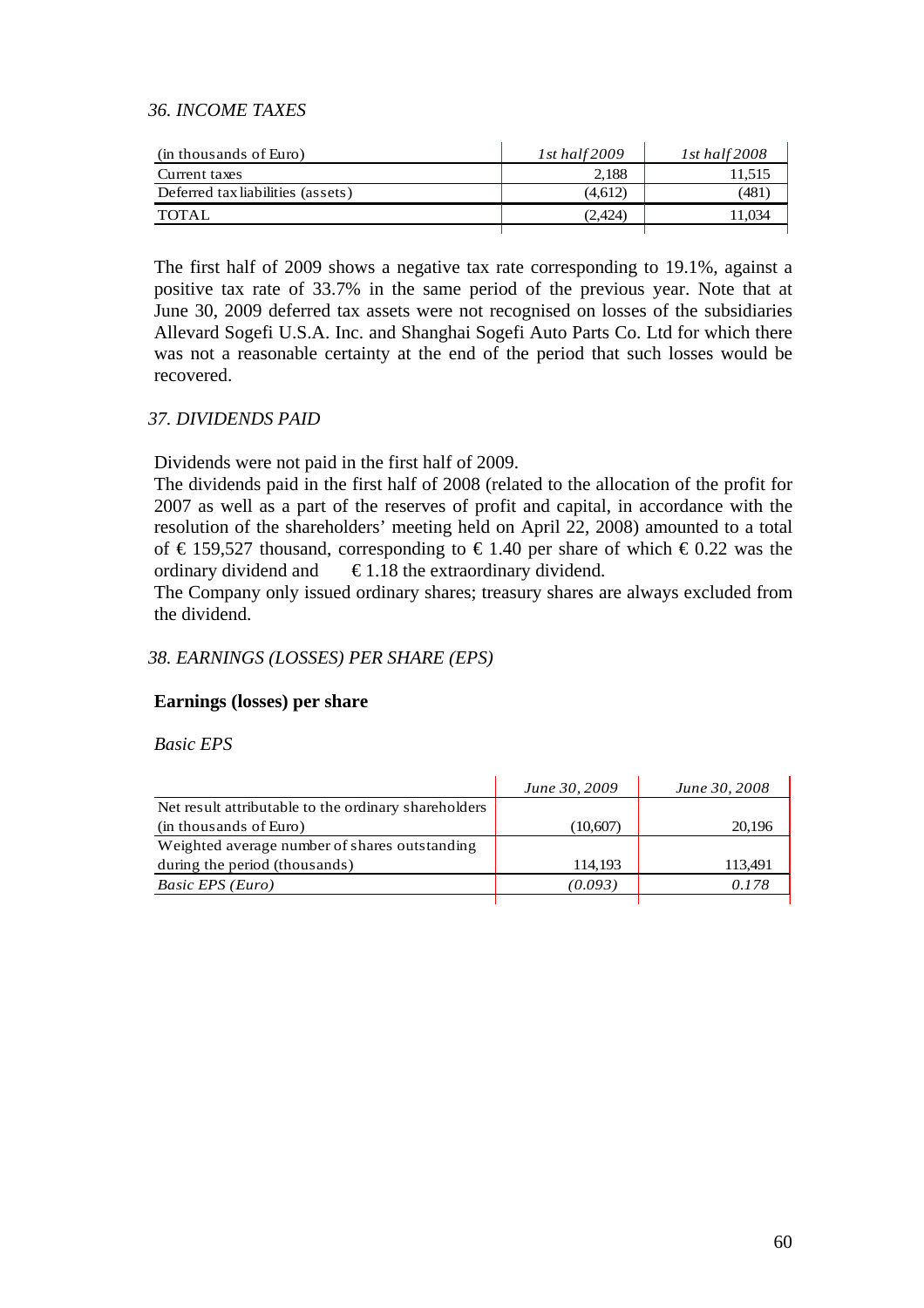## *Diluted EPS*

The Company only has one category of potentially diluitive ordinary shares, namely those deriving from the potential conversion of the stock options granted to Group employees.

|                                                      | June 30, 2009 | June 30, 2008 |
|------------------------------------------------------|---------------|---------------|
| Net result attributable to the ordinary shareholders |               |               |
| (in thousands of Euro)                               | (10,607)      | 20,196        |
| Average number of shares outstanding during the      |               |               |
| period (thousands)                                   | 114,193       | 113,491       |
| Weighted average number of shares potentially        |               |               |
| under option during the period (thousands)           | 2.084         | 1,403         |
| Number of shares that could have been issued at      |               |               |
| fair value (thousands)                               | (2,084)       | (1,403)       |
| Adjusted weighted average number of shares           |               |               |
| outstanding during the period (thousands)            | 114,193       | 113,491       |
| Diluted EPS (Euro)                                   | (0.093)       | 0.178         |

The "Weighted average number of shares potentially under option during the period" represents the average number of shares that were potentially outstanding because of stock option plans for which the subscription right had vested but had not yet been exercised as of the balance sheet date. These shares have a potentially dilutive effect on Basic EPS and are therefore taken into consideration in the calculation of Diluted EPS.

The "Number of shares that could have been issued at fair value" represents the factor of normalisation, being the number of shares that would have been issued dividing the proceeds that would have been received from subscription of the stock options by the average half-yearly fair value of the Sogefi S.p.A. ordinary shares, which in the first half of 2009 amounted to  $\text{\textsterling}1.0527$ , whereas in the first half of 2008 it was €3.7034.

In the first half of 2009, the average fair value of Sogefi shares was lower than the average exercise price of shares potentially under option. Therefore, the "Number of shares that could have been issued at fair value" corresponds to the "Weighted average number of shares potentially under option during the period" and the diluted EPS is equal to the basic EPS.

## *E) 39. RELATED PARTY TRANSACTIONS*

The Group is controlled by the Parent Company CIR S.p.A., which at June 30, 2009 held 56.6% of the outstanding shares. Sogefi S.p.A.'s shares are listed on the Milan Stock Exchange.

The Group's consolidated financial statements include the financial statements of the consolidated companies listed in chapter H along with the stake held in the same by the Group.

Dealings between Group companies are conducted at arm's length, taking into account the quality and type of the services rendered; Sogefi S.p.A., the Holding Company, charges Group companies fees for administrative, financial and management support services. The Holding Company also debits and credits interest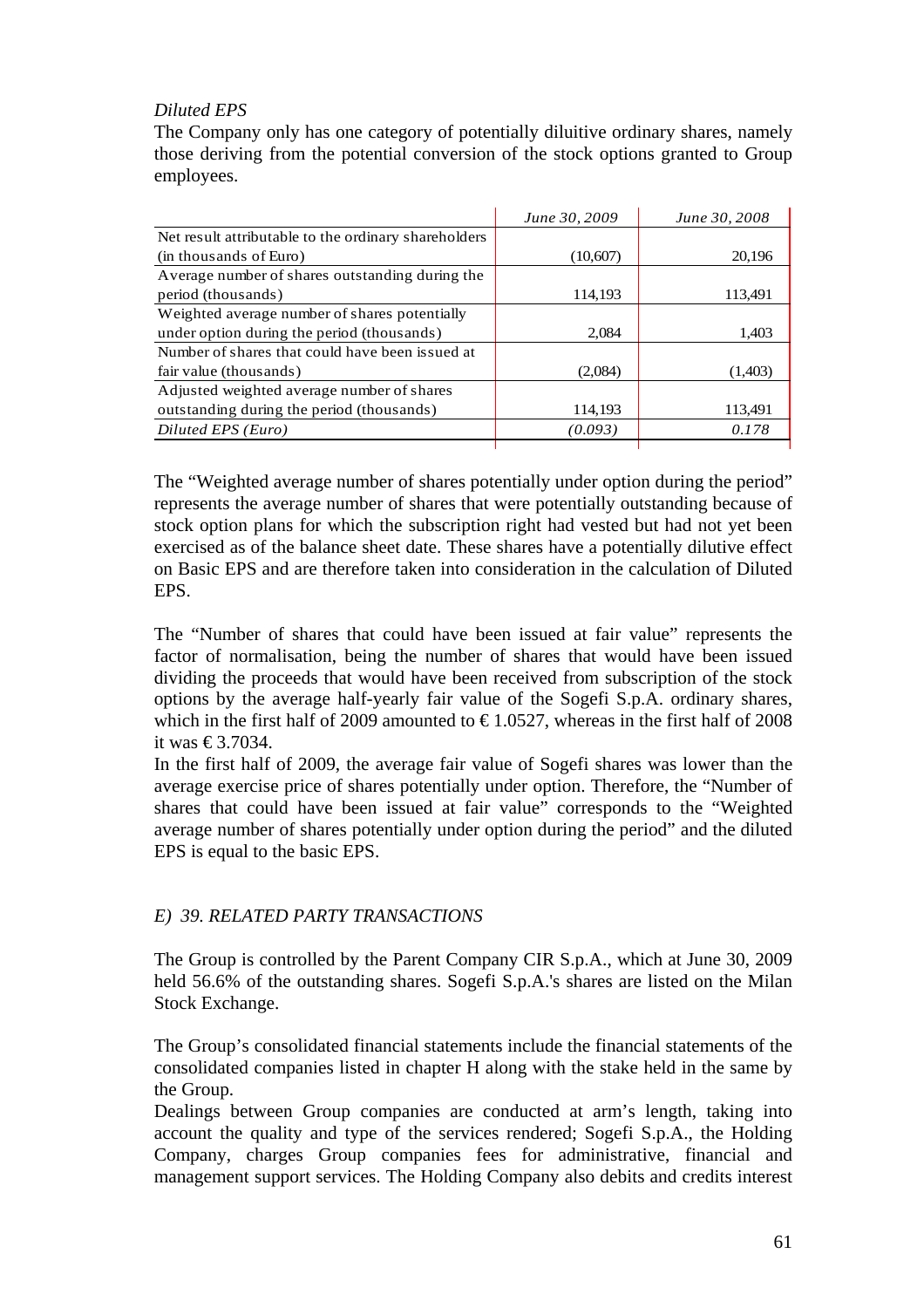at a market spread to those subsidiaries that have signed up for the Group's cash pooling function.

As part of its activity, Sogefi S.p.A. makes use of the services provided by CIR S.p.A., the Parent Company, in areas such as strategic development, disposals and acquisitions, and services of an administrative, financial, fiscal and corporate nature. This relationship is regulated by contracts at arm's length conditions and the cost is commensurate to the effective value of such services to the Sogefi Group in terms of the time devoted to them and the specific economic benefits obtained as a result.

Services provided to Sogefi S.p.A. by CIR S.p.A. in the first half of 2009 amounted to  $\in$  973 thousand (against  $\in$ 965 thousand in the first half of 2008).

At June 30, 2009 the Holding Company Sogefi S.p.A. showed payables to the Parent Company CIR S.p.A. for  $\epsilon$ 973 thousand.

At June 30, 2009 the Italian companies of the Sogefi Group had receivables of  $\epsilon$  2,001 thousand due from CIR S.p.A. in connection with the Group tax filing system. At December 31, 2008, receivables amounted to  $\epsilon$ 4,885 thousand and were collected in the first half of 2009.

Apart from those mentioned above, at the date of these interim financial statements, we are not aware of any other related party transactions.

| (in thousands of Euro)                           | June 30, 2009 | December $31,2008$ |
|--------------------------------------------------|---------------|--------------------|
| <b>Receivables</b>                               |               |                    |
| - for the Group tax filing from Cir S.p.A.       | 2.001         | 4.885              |
| <b>Pavables</b>                                  |               |                    |
| - for the Group tax filing to Cir S.p.A.         | 973           |                    |
| - for purchases of energy/gas to Sorgenia S.p.A. | 27            |                    |
|                                                  |               |                    |

The following table summarises related party transactions:

| (in thousands of Euro)                             | $1st$ half $2009$ | $1st$ half $2008$ |
|----------------------------------------------------|-------------------|-------------------|
| Costs                                              |                   |                   |
| - for services received from Cir S.p.A.            | 973               | 965               |
| - for purchases of energy/gas from Sorgenia S.p.A. |                   |                   |
| Compensation of directors and statutory auditors   |                   |                   |
| - directors                                        | 409               | 366               |
| - statutory auditors                               | 73                |                   |
|                                                    |                   |                   |

## *F) COMMITMENTS AND RISKS*

#### *40. OPERATING LEASES*

For accounting purposes, leases and rental contracts are classified as operating when:

- a significant part of the risks and benefits of ownership are retained by the lessor;
- there are no purchase options at prices that do not represent the presumable market value of the asset being leased at the end of the period;
- the duration of the contract does not reflect most of the useful life of the asset leased or rented.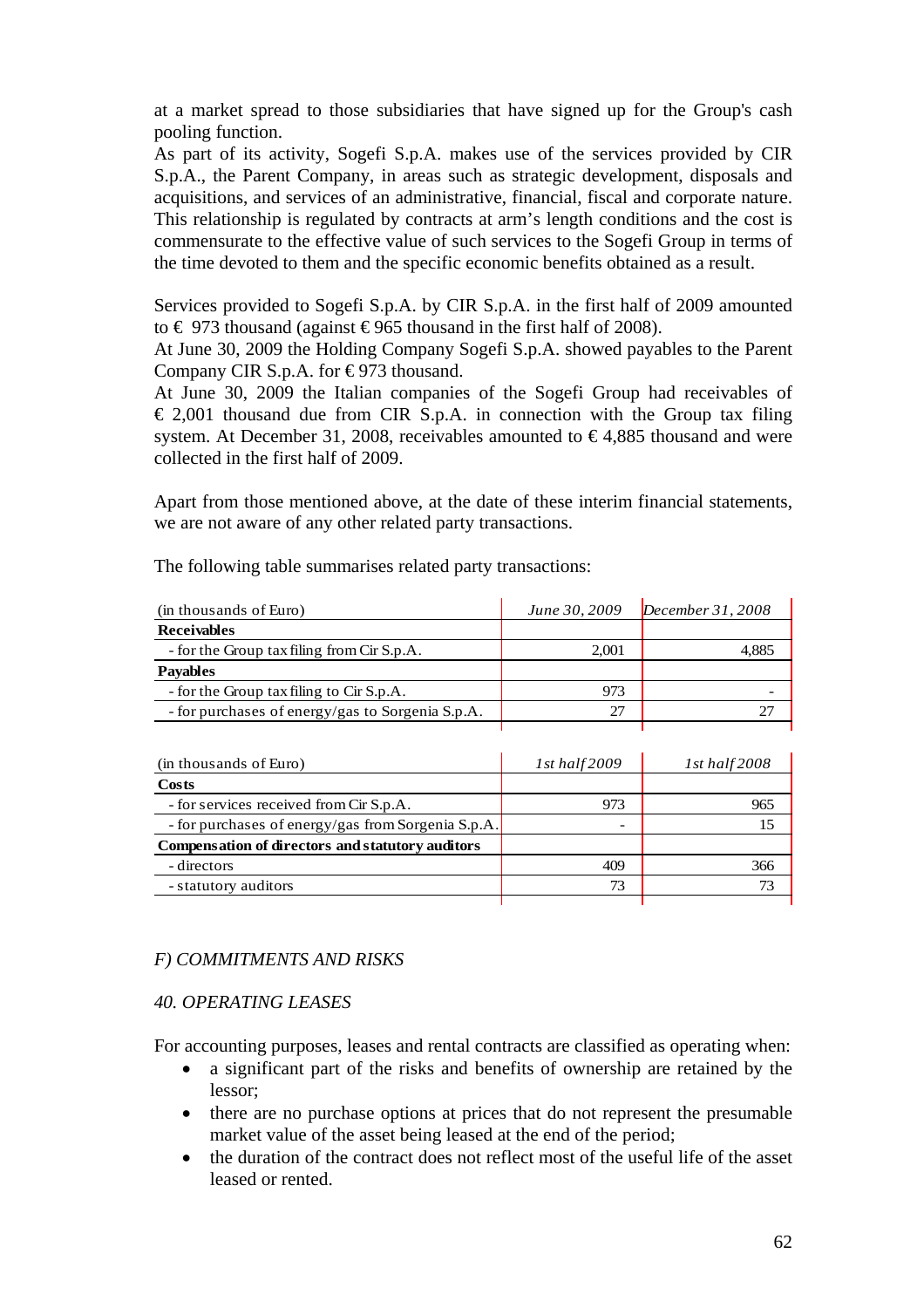Operating lease instalment payments are booked to the income statement in line with the underlying contracts.

The main operating lease is a contract made by the US subsidiary Allevard Sogefi U.S.A. Inc. for the rent of its plant in Prichard (West Virginia).

The contract expires on October 27, 2018 and the remaining payments amount to USD 3,703 thousand, of which USD 396 thousand due within 12 months.

For this contract, the Holding Company Sogefi S.p.A. has provided a guarantee that covers around 50% of the remaining lease payments; this guarantee is renewed each year end based on the residual amount due.

There are no restrictions of any kind on this type of lease and at the end of the contract the US company will be able to purchase the building at its market value.

## *41. INVESTMENT COMMITMENTS*

There are no binding commitments for capital expenditure other than those relating to the purchase of property, plant and equipment ( $\epsilon$  1,528 thousand) already disclosed in the explanatory notes regarding tangible fixed assets. At December 31, 2008 the equivalent figure amounted to  $\epsilon$ 1,868 thousand.

#### *42. GUARANTEES GIVEN*

Details of guarantees are as follows:

| (in thousands of Euro)                            | June 30, 2009 | December 31, 2008 |
|---------------------------------------------------|---------------|-------------------|
| PERSONAL GUARANTEES GIVEN                         |               |                   |
| a) Sureties to third parties                      | 974           | 974               |
| b) Other personal guarantees in favour of third   |               |                   |
| parties                                           | 9.714         | 9.714             |
| TOTAL PERSONAL GUARANTEES GIVEN                   | 10,688        | 10,688            |
| <b>REAL GUARANTEES GIVEN</b>                      |               |                   |
| a) Against liabilities shown in the balance sheet | 1,337         | 1,587             |
| <b>TOTAL REAL GUARANTEES GIVEN</b>                | 1,337         | 1,587             |
|                                                   |               |                   |

The guarantees given in favour of third parties relate to guarantees given to certain customers and under operating lease contracts; guarantees are shown at a value equal to the outstanding commitment at the balance sheet date. These accounts indicate risks, commitments and guarantees provided by Group companies to third parties.

"Other personal guarantees in favour of third parties" relate to the commitment of the subsidiary LPDN GmbH to the pension fund of employees belonging to the two business areas at the time it was acquired in 1996; this commitment is covered by the contractual obligations of the seller, a leading German business.

"Real guarantees given" refer to encumbrances or liens on corporate assets granted to banks to secure loans.

#### *43. OTHER RISKS*

At June 30, 2009 the Group had third-party goods and materials held at Group companies worth  $\epsilon$ 6,486 thousand ( $\epsilon$ 7,097 thousand at December 31, 2008).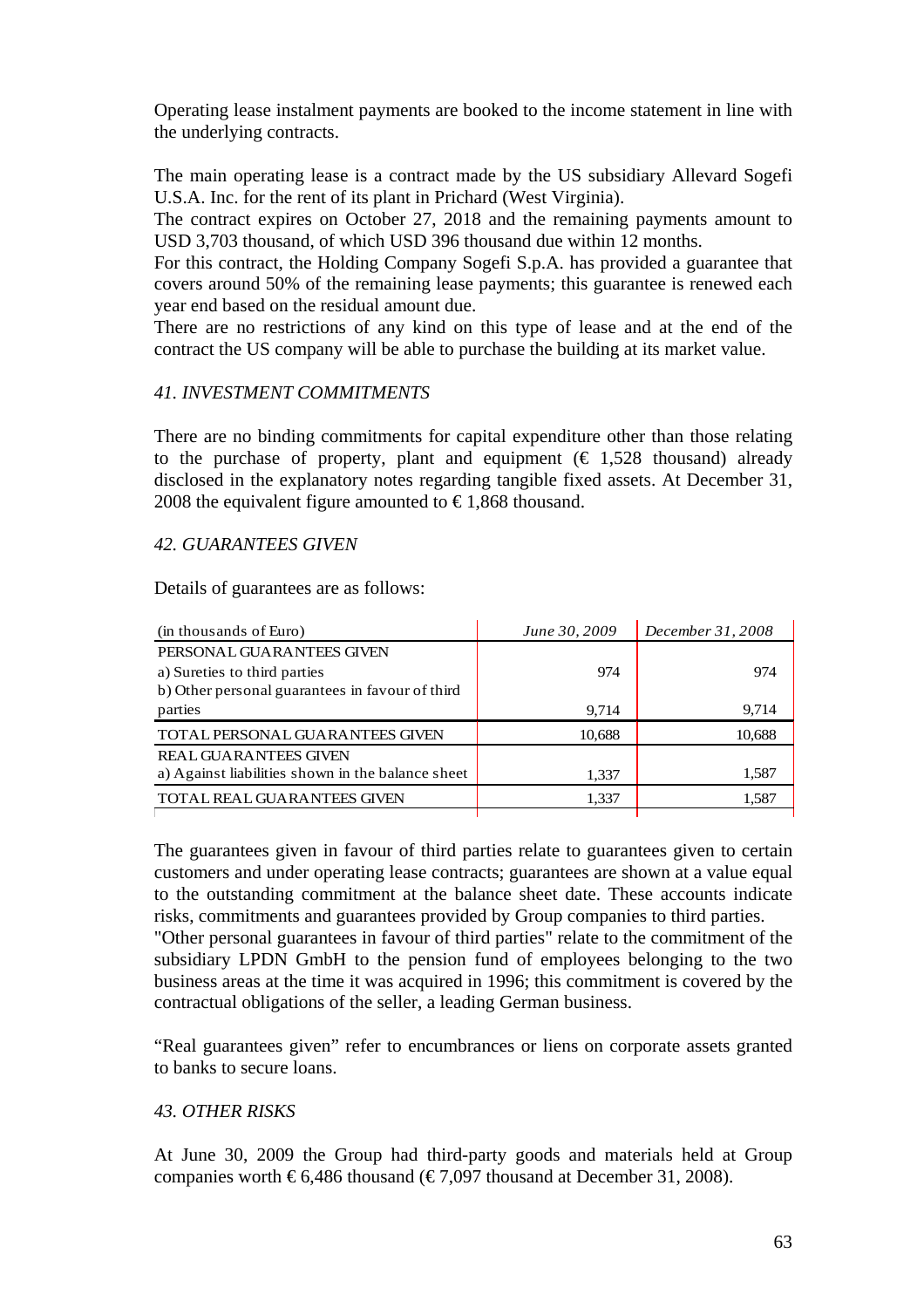#### *44. SUBSEQUENT EVENTS*

No significant events occurred subsequent to June 30, 2009.

#### *G) 45. FINANCIAL INSTRUMENTS*

#### *A) Exchange risk hedges*

At June 30, 2009, the Holding Company Sogefi S.p.A. and the subsidiary Allevard Rejna Autosuspensions S.A. had the following forward sale contracts to hedge exchange risk on intercompany financial positions:

| Forward sale  | Date opened | Spot price      | Date closed | Forward price   |
|---------------|-------------|-----------------|-------------|-----------------|
|               |             | currency/ $\in$ |             | currency/ $\in$ |
| USD 5,530,000 | 06/19/2009  | 1.38400         | 07/03/2009  | 1.38395         |
| GBP 2,000,000 | 06/19/2009  | 0.85220         | 07/03/2009  | 0.85222         |
| USD 5,500,000 | 06/19/2009  | 1.38400         | 07/03/2009  | 1.38395         |
|               |             |                 |             |                 |

At June 30, 2009 the fair value of these contracts amounted to  $\epsilon$  166 thousand and was booked to "Other financial assets – Assets for derivative financial instruments".

The subsidiaries Sogefi Filtration Ltd and Filtrauto S.A. had the following forward purchase contracts to hedge exchange risk on trade positions:

| Forward            | Date opened | Spot price          | Date closed | Forward price       |
|--------------------|-------------|---------------------|-------------|---------------------|
| purchase           |             | GBP/currency        |             | GBP/currency        |
| EUR 2,300,000      | 06/19/2009  | 0.85220             | 07/03/2009  | 0.85222             |
| EUR 500,000        | 05/08/2009  | 0.89750             | 07/01/2009  | 0.89748             |
| EUR 500,000        | 05/08/2009  | 0.89750             | 08/03/2009  | 0.89740             |
| EUR 500,000        | 05/08/2009  | 0.89750             | 09/01/2009  | 0.89735             |
| <b>USD 300,000</b> | 06/30/2009  | 1.65870             | 07/24/2009  | 1.65863             |
| <b>USD 200,000</b> | 05/11/2009  | 1.50800             | 07/27/2009  | 1.50763             |
|                    |             |                     |             |                     |
| Forward            | Date opened | Spot price          | Date closed | Forward price       |
| purchase           |             | $\epsilon$ currency |             | $\epsilon$ currency |
| <b>USD 200,000</b> | 05/08/2009  | 1.34880             | 07/15/2009  | 1.34818             |
| <b>USD 200,000</b> | 05/08/2009  | 1.34880             | 07/31/2009  | 1.34805             |
| <b>USD 300,000</b> | 06/09/2009  | 1.39400             | 07/06/2009  | 1.39362             |
|                    |             |                     |             |                     |

At June 30, 2009, the fair value of these contracts was negative for a total amount of € 111 thousand, booked to "Other short-term liabilities for derivative financial instruments".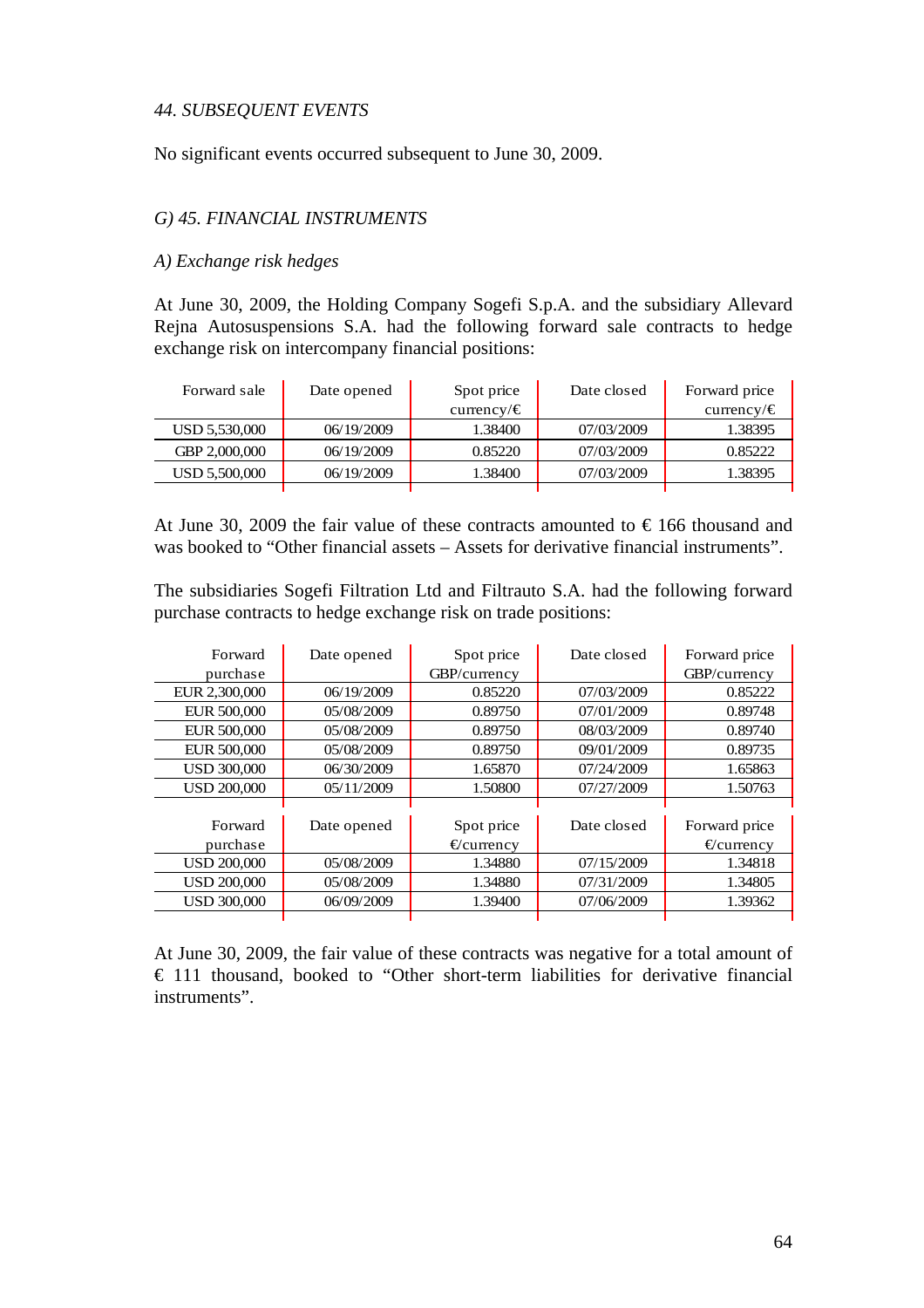At June 30, 2009 the subsidiary Allevard Molas do Brasil Ltda held the following derivative contracts to hedge exchange risk related to the debt in dollars to the subsidiary Allevard Sogefi U.S.A. Inc. for the purchase of a springs production line in 2007.

Zero cost collar:

| Forward     | Date opened | Spot price   | Date closed | Forward price |
|-------------|-------------|--------------|-------------|---------------|
| purchase    |             | BRL/currency |             | (call put)    |
|             |             |              |             | BRL/currency  |
| USD 550,000 | 06/19/2007  | 1.9047       | 08/31/2009  | 2.0940/2.1530 |
| USD 550,000 | 06/19/2007  | .9047        | 11/30/2009  | 2.1180/2.1790 |
|             |             |              |             |               |

Forward purchases:

| Forward            | Date opened | Spot price           | Date closed | Forward price        |
|--------------------|-------------|----------------------|-------------|----------------------|
| purchase           |             | BRL/currency         |             | <b>BRL</b> /currency |
| <b>USD 400,000</b> | 07/12/2007  | 1.8900               | 08/31/2009  | 2.0642               |
| <b>USD 400,000</b> | 07/12/2007  | 1.8900               | 11/30/2009  | 2.0895               |
|                    |             |                      |             |                      |
|                    |             |                      |             |                      |
| Forward            | Date opened | Spot price           | Date closed | Forward price        |
| purchase           |             | BRL/currency         |             | <b>BRL</b> /currency |
| <b>USD 400.000</b> | 07/23/2007  | 1.8606               | 08/31/2009  | 2.0425               |
| <b>USD 400,000</b> | 07/23/2007  | 1.8606               | 11/30/2009  | 2.0677               |
|                    |             |                      |             |                      |
|                    |             |                      |             |                      |
| Forward            | Date opened | Spot price           | Date closed | Forward price        |
| purchase           |             | <b>BRL</b> /currency |             | BRL/currency         |
| <b>USD 585,000</b> | 09/18/2007  | 1.9123               | 08/31/2009  | 2.0764               |
| <b>USD 385,687</b> | 09/18/2007  | 1.9123               | 11/30/2009  | 2.1016               |
|                    |             |                      |             |                      |

At June 30, 2009 the fair value of these contracts was a negative  $\epsilon$  124 thousand, booked to "Other short-term liabilities for derivative financial instruments".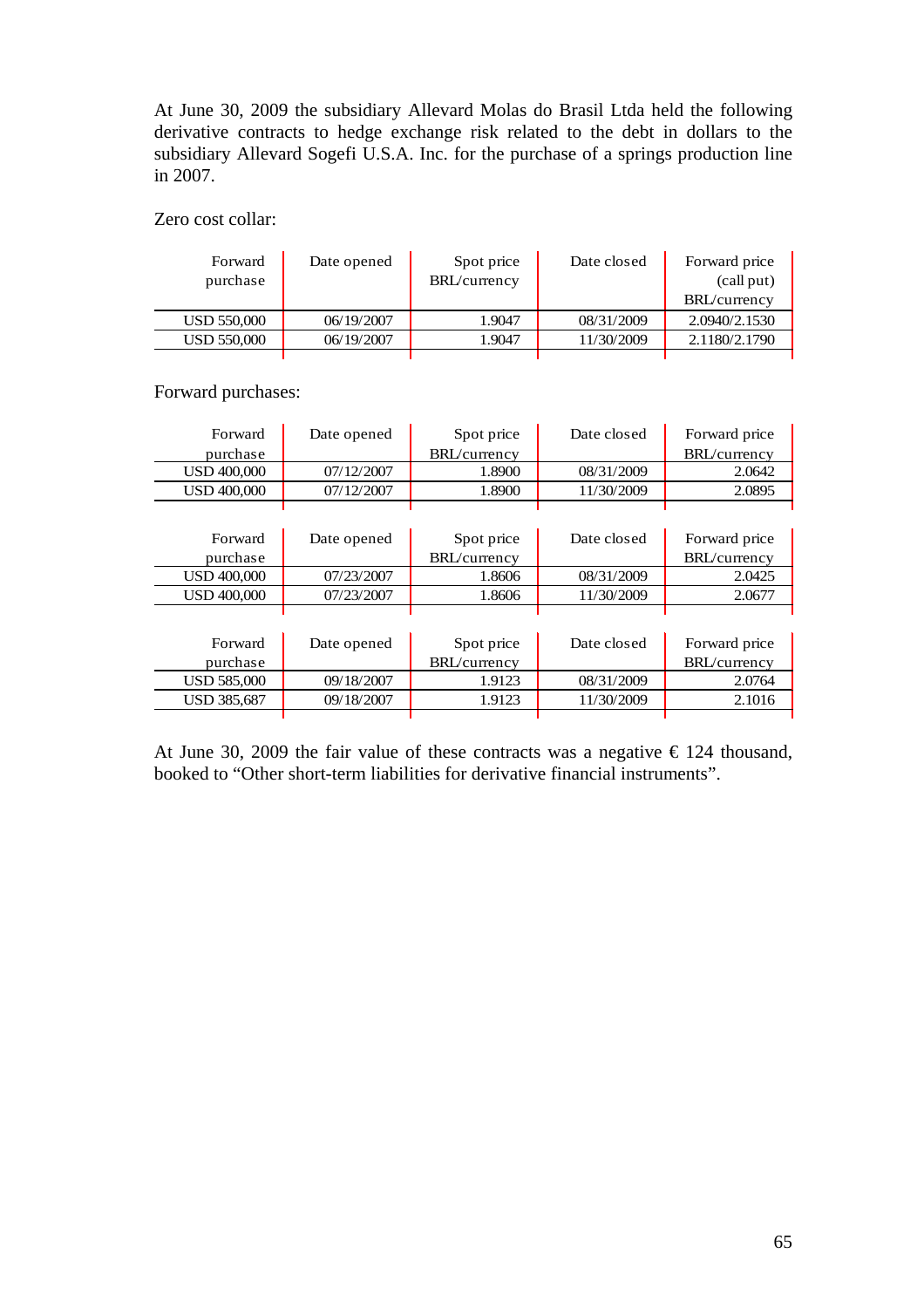## *B) Interest risk hedges*

At June 30, 2009, the Holding Company Sogefi S.p.A. held the following contracts to hedge its interest rate risk (in thousands of Euro):

| Description of IRS                                | Date       | Contract   | Notional | Fixed rate   | Fair  |
|---------------------------------------------------|------------|------------|----------|--------------|-------|
|                                                   | opened     | maturity   |          |              | value |
| Hedging of Sogefi S.p.A. loan                     |            |            |          |              |       |
| for $\text{\textsterling}50$ million (09/08/2006  |            |            |          |              |       |
| maturity 09/08/2013), rate:                       |            |            |          |              |       |
| Euribor 3 months $+22.5$ bps                      | 04/24/2008 | 09/30/2012 | 10,000   | 4.193%       | (637) |
| Hedging of Sogefi S.p.A. loan                     |            |            |          |              |       |
| for €50 million (09/08/2006                       |            |            |          |              |       |
| maturity 09/08/2013), rate:                       |            |            |          |              |       |
| Euribor 3 months $+22.5$ bps                      | 10/07/2008 | 12/31/2010 | 15,000   | 3.755%       | (535) |
| Hedging of Sogefi S.p.A. loan                     |            |            |          |              |       |
| for $\text{\textsterling}100$ million (06/04/2008 |            |            |          |              |       |
| maturity 06/04/2013), rate:                       |            |            |          |              |       |
| Euribor 3 months $+50$ bps                        | 10/07/2008 | 11/04/2010 | 10,000   | 3.860%       | (381) |
| Hedging of Sogefi S.p.A. loan                     |            |            |          |              |       |
| for $\text{\textsterling}100$ million (06/04/2008 |            |            |          |              |       |
| maturity 06/04/2013), rate:                       |            |            |          |              |       |
| Euribor 3 months $+50$ bps                        | 10/07/2008 | 11/04/2010 | 10,000   | 3.890%       | (386) |
|                                                   |            |            |          |              |       |
|                                                   |            |            |          |              |       |
| Description of IRC                                | Date       | Contract   | Notional | Cap/Floor    | Fair  |
|                                                   | opened     | maturity   |          |              | value |
| Hedging of Sogefi S.p.A. loan                     |            |            |          |              |       |
| for $\text{\textsterling}100$ million (09/29/2006 |            |            |          |              |       |
| maturity 09/29/2013), rate:                       |            |            |          | Cap: 4.50%   |       |
| Euribor 3 months $+22.5$ bps                      | 04/24/2008 | 10/31/2012 | 10,000   | Floor: 3.84% | (590) |
|                                                   |            |            |          |              |       |
| Description of K.IN                               | Date       | Contract   | Notional | Cap/Floor    | Fair  |
| FORWARD ZERO COST                                 | opened     | maturity   |          |              | value |
|                                                   |            |            |          | Cap: 4.50%   |       |
| Hedging of Sogefi S.p.A. loan                     |            |            |          | Floor: 4.20% |       |
| for €100 million (09/29/2006                      |            |            |          | Knock in     |       |
| maturity 09/29/2013), rate:                       |            |            |          | European:    |       |
|                                                   |            | 10/31/2012 |          | 3.33%        |       |
| Euribor 3 months $+22.5$ bps                      | 04/24/2008 |            | 10,000   | Cap: 4.40%   | (673) |
| Hedging of Sogefi S.p.A. loan                     |            |            |          | Floor: 4.10% |       |
| for $\text{\textsterling}100$ million (09/29/2006 |            |            |          | Knock in     |       |
|                                                   |            |            |          |              |       |
| maturity 09/29/2013), rate:                       |            |            |          | European:    |       |
| Euribor 3 months $+22.5$ bps                      | 05/09/2008 | 10/31/2011 | 5,000    | 3.10%        | (282) |

The purpose of these contracts is to limit the risk of changes in interest rates. They have been treated as hedges and the related fair value is posted to equity.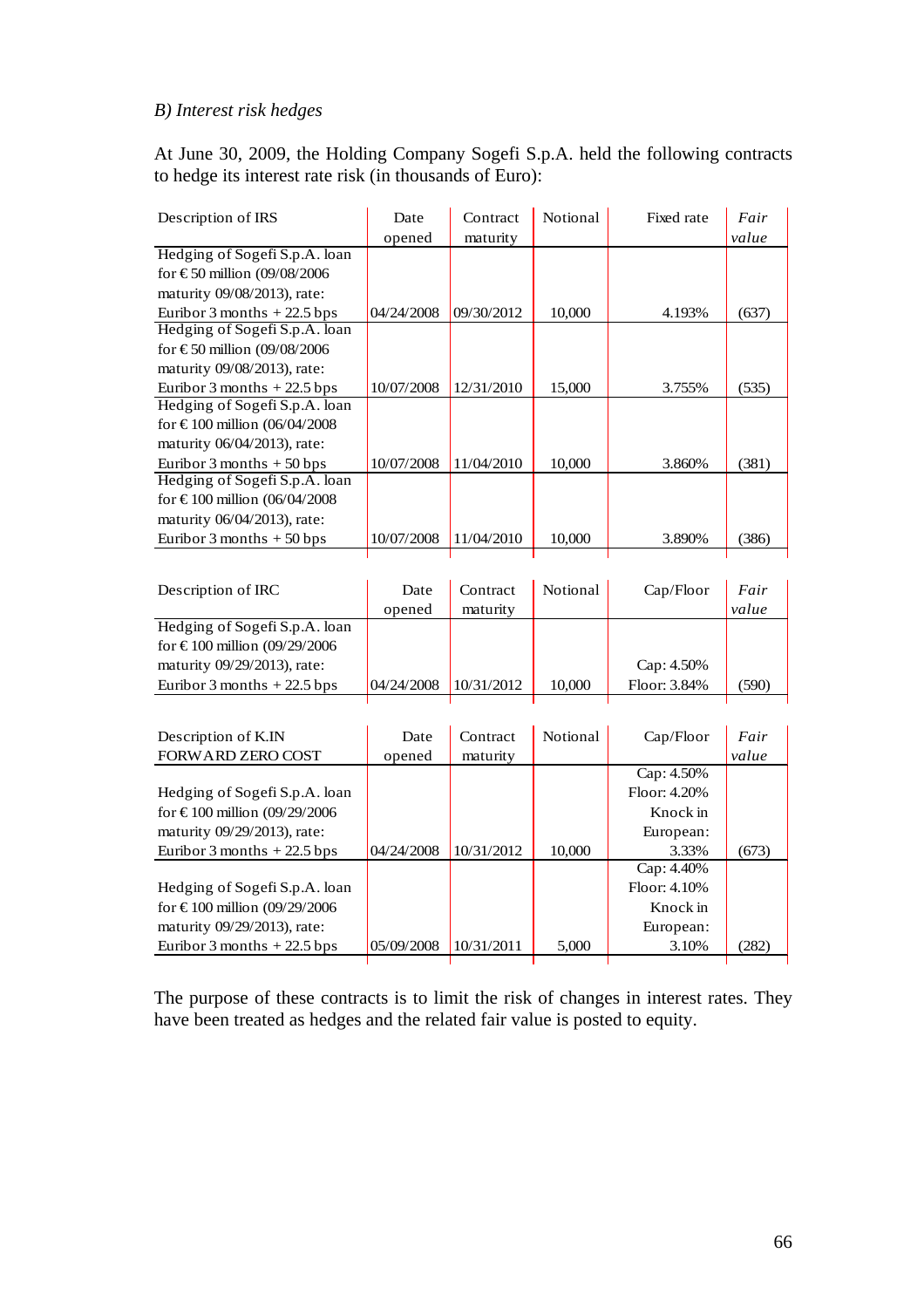## H) GROUP COMPANIES

## *46. LIST OF GROUP COMPANIES AS OF JUNE 30, 2009*

## SUBSIDIARIES CONSOLIDATED ON A LINE-BY-LINE BASIS

| <b>Direct subsidiaries</b>                                                                                              |            |                    |                     |        |                     |                                   |
|-------------------------------------------------------------------------------------------------------------------------|------------|--------------------|---------------------|--------|---------------------|-----------------------------------|
|                                                                                                                         | Currency   | Share capital      | Number of<br>shares | % held | Par value per share | Par value of the<br>interest held |
| REJNA S.p.A.<br>Settimo Torinese (Italy)                                                                                | Euro       | 5,200,000          | 7,986,992           | 99.84  | 0.65                | 5,191,544.80                      |
| <b>SOGEFI FILTRATION B.V.</b><br>Weesp (Netherlands)                                                                    | Euro       | 1,125,000          | 2,500               | 100.00 | 450                 | 1,125,000                         |
| <b>SOGEFI FILTRATION Ltd</b><br>Llantrisant (Great Britain)                                                             | <b>GBP</b> | 5,126,737          | 5,126,737           | 100.00 |                     | 5,126,737                         |
| SOGEFI FILTRATION A.B.<br>Stockholm (Sweden)                                                                            | <b>SEK</b> | 100,000            | 1,000               | 100.00 | 100                 | 100,000                           |
| <b>SOGEFI FILTRATION S.A.</b><br>Cerdnanyola (Spain)<br>Held by Sogefi S.p.A.: 86.08%<br>Held by Filtrauto S.A.: 13.92% |            | Euro 12,953,713.60 | 2,155,360           | 100.00 | 6.01                | 12,953,713.60                     |
| FILTRAUTO S.A.<br>Guyancourt (France)                                                                                   | Euro       | 5,750,000          | 287,494             | 99.99  | 20                  | 5,749,880                         |
| <b>ALLEVARD REJNA</b><br><b>AUTOSUSPENSIONS S.A.</b><br>Saint Cloud (France)                                            | Euro       | 36,000,000         | 1,999,747           | 99.987 | 18                  | 35,995,446                        |
| SOGEFI FILTRATION S.p.A.<br>Mantova (Italy)                                                                             | Euro       | 21,951,000         | 21,951,000          | 100.00 |                     | 21,951,000                        |
| ALLEVARD SOGEFI U.S.A. Inc.<br>Prichard (U.S.A.)                                                                        | <b>USD</b> | 20,055,000         | 191                 | 100.00 |                     | 20,055,000                        |
| SOGEFI FILTRATION d.o.o.<br>Medvode (Slovenia)                                                                          | Euro       | 10,291,798         |                     | 100.00 |                     | 10,291,798                        |
| SOGEFI PURCHASING S.A.S.<br>Paris (France)                                                                              | Euro       | 100,000            | 10,000              | 100.00 | 10                  | 100,000                           |
|                                                                                                                         |            |                    |                     |        |                     |                                   |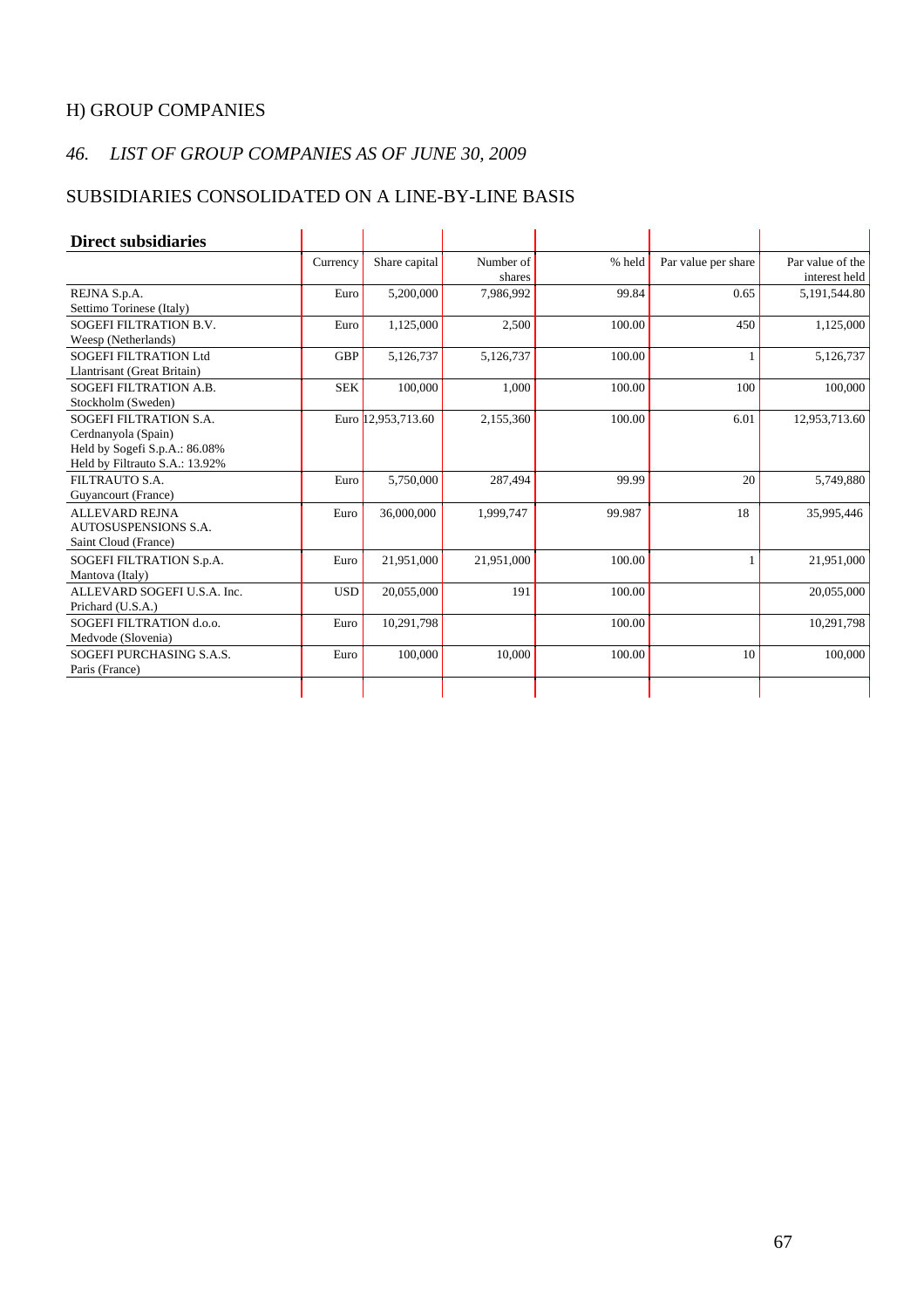| <b>Indirect subsidiaries</b>                                                                                                                                                                    | Currency   | Share capital | Number of<br>shares | % held | Par value per share | Par value of the<br>interest held |
|-------------------------------------------------------------------------------------------------------------------------------------------------------------------------------------------------|------------|---------------|---------------------|--------|---------------------|-----------------------------------|
| <b>FILTRATION DIVISION</b><br>FILTRAUTO GmbH (*)<br>Ludwigsburg (Germany)<br>Held by Sogefi Filtration B.V.                                                                                     | Euro       | 51,130        |                     | 100.00 |                     | 51,130                            |
| SOGEFI FILTRATION DO BRASIL Ltda<br>São Bernardo do Campo (Brazil)<br>Held by Sogefi Filtration S.A.                                                                                            | <b>BRL</b> | 29,857,374    | 29,857,373          | 99.99  | 1                   | 29,857,373                        |
| FILTRAUTO DO BRASIL Ltda<br>São Paulo (Brazil)<br>Held by Sogefi Filtration do Brasil Ltda:99%<br>Held by Filtrauto S.A.: 1%                                                                    | <b>BRL</b> | 354,600       | 354,600             | 100.00 |                     | 354,600                           |
| SOGEFI FILTRATION ARGENTINA S.A.<br>Buenos Aires (Argentina)<br>Held by Sogefi Filtration do Brasil Ltda:<br>91.90%<br>Held by Filtrauto S.A.: 7.28%<br>Held by Sogefi Filtration S.p.A.: 0.81% | ARP        | 10,691,607    | 10,691,605          | 99.99  | 1                   | 10,691,605                        |
| SHANGHAI SOGEFI AUTO PARTS Co.<br>Ltd<br>Shanghai (China)<br>Held by Sogefi Filtration S.p.A.                                                                                                   | <b>USD</b> | 9,980,000     | 5,480,000           | 100.00 |                     | 9,980,000                         |
| SOGEFI M.N.R. FILTRATION INDIA<br>Private Ltd<br>Bangalore (India)<br>Held by Filtrauto S.A.                                                                                                    | <b>INR</b> | 15,893,480    | 953,609             | 60.00  | 10                  | 9,536,090                         |
| <b>EMW ENVIRONMENTAL</b><br><b>TECHNOLOGIES Private Ltd</b><br>Bangalore (India)<br>Held by Filtrauto S.A.<br>$(*)$ in liquidation                                                              | <b>INR</b> | 475,000       | 28,500              | 60.00  | 10                  | 285,000                           |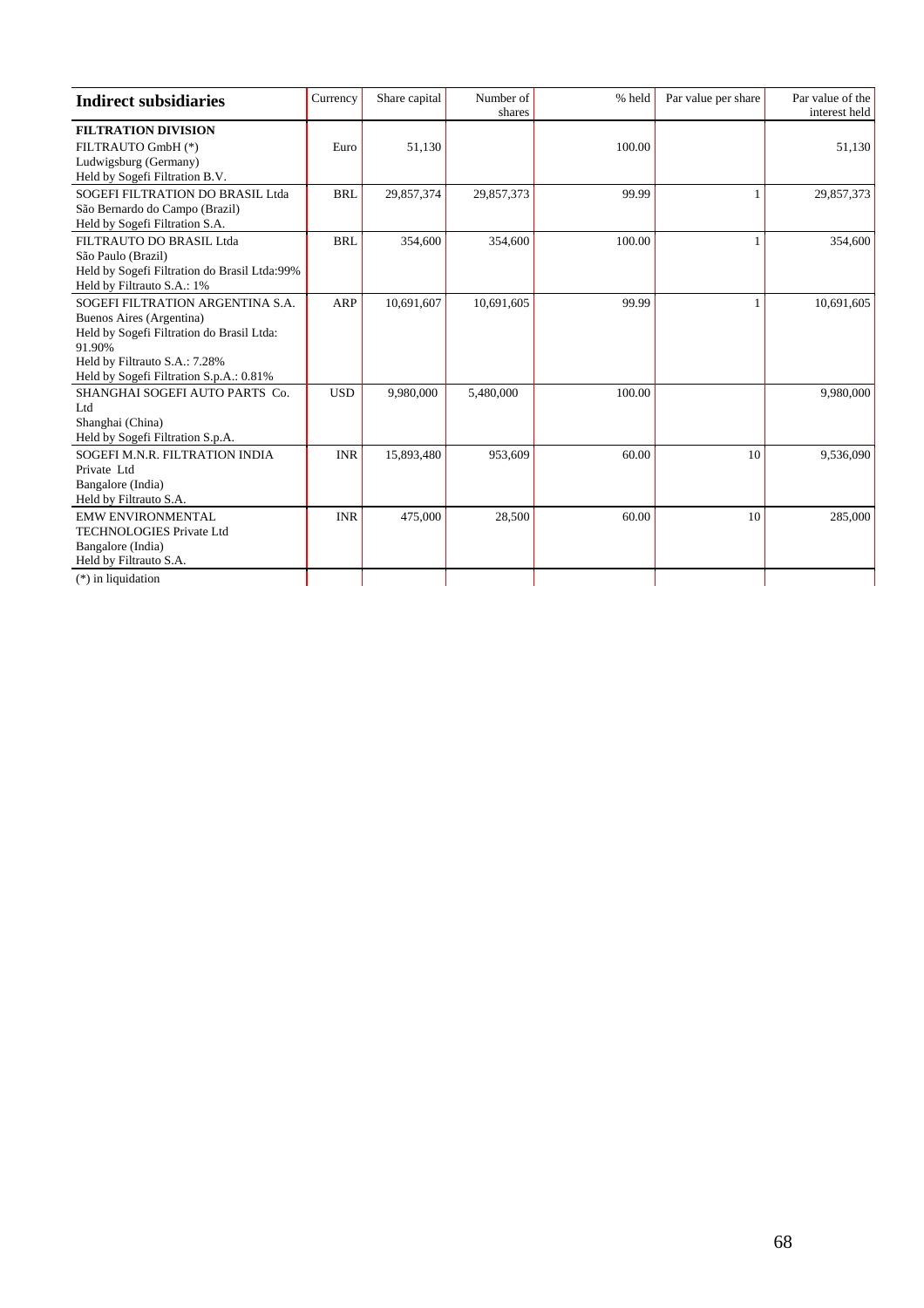| <b>Indirect subsidiaries</b>                                                                                                                           | Currency   | Share<br>capital | Number of<br>shares | % held | Par value per share | Par value of the<br>interest held |
|--------------------------------------------------------------------------------------------------------------------------------------------------------|------------|------------------|---------------------|--------|---------------------|-----------------------------------|
| <b>SUSPENSION COMPONENTS DIVISION</b><br>ALLEVARD SPRINGS Ltd<br>Mid Glamorgan (Great Britain)<br>Held by Allevard Rejna Autosuspensions S.A.          | <b>GBP</b> | 4,000,002        | 4,000,001           | 99.99  |                     | 4,000,001                         |
| ALLEVARD FEDERN GmbH<br>Volklingen (Germany)<br>Held by Allevard Rejna Autosuspensions S.A.                                                            | Euro       | 50,000           |                     | 100.00 |                     | 50,000                            |
| ALLEVARD REJNA ARGENTINA S.A.<br>Buenos Aires (Argentina)<br>Held by Allevard Rejna Autosuspensions S.A.                                               | ARP        | 600,000          | 599,827             | 99.97  |                     | 599,827                           |
| IBERICA DE SUSPENSIONES S.L. (ISSA)<br>Alsasua (Spain)<br>Held by Allevard Rejna Autosuspensions S.A.                                                  | Euro       | 10,529,668       | 5,264,834           | 50.00  | 1                   | 5,264,834                         |
| ALLEVARD MOLAS DO BRASIL Ltda<br>São Paulo (Brazil)<br>Held by Allevard Rejna Autosuspensions S.A.:<br>99.997%<br>Held by Allevard Springs Ltd: 0.003% | <b>BRL</b> | 37,161,683       | 37,161,683          | 100.00 |                     | 37,161,683                        |
| <b>UNITED SPRINGS Ltd</b><br>Rochdale (Great Britain)<br>Held by Allevard Rejna Autosuspensions S.A.                                                   | <b>GBP</b> | 6,500,000        | 6,500,000           | 100.00 |                     | 6,500,000                         |
| <b>UNITED SPRINGS B.V.</b><br>Hengelo (Netherlands)<br>Held by Allevard Rejna Autosuspensions S.A.                                                     | Euro       | 254,979          | 254,979             | 100.00 | 1                   | 254,979                           |
| SHANGHAI ALLEVARD SPRINGS Co. Ltd<br>Shanghai (China)<br>Held by Allevard Rejna Autosuspensions S.A.                                                   | Euro       | 5,335,308        |                     | 60.58  |                     | 3,231,919.16                      |
| <b>UNITED SPRINGS S.A.S.</b><br>Saint Cloud (France)<br>Held by Allevard Rejna Autosuspensions S.A.                                                    | Euro       | 10,218,000       | 2,043,599           | 99.99  | 5                   | 10,217,995                        |
| S.ARA COMPOSITE S.A.S.<br>Saint Cloud (France)<br>Held by Allevard Rejna Autosuspensions S.A.                                                          | Euro       | 2,000,000        | 1,000,000           | 50.00  |                     | 1,000,000                         |
| LUHN & PULVERMACHER -<br>DITTMANN & NEUHAUS GmbH<br>Hagen (Germany)<br>Held by Allevard Federn GmbH                                                    | Euro       | 50,000           |                     | 100.00 |                     | 50,000                            |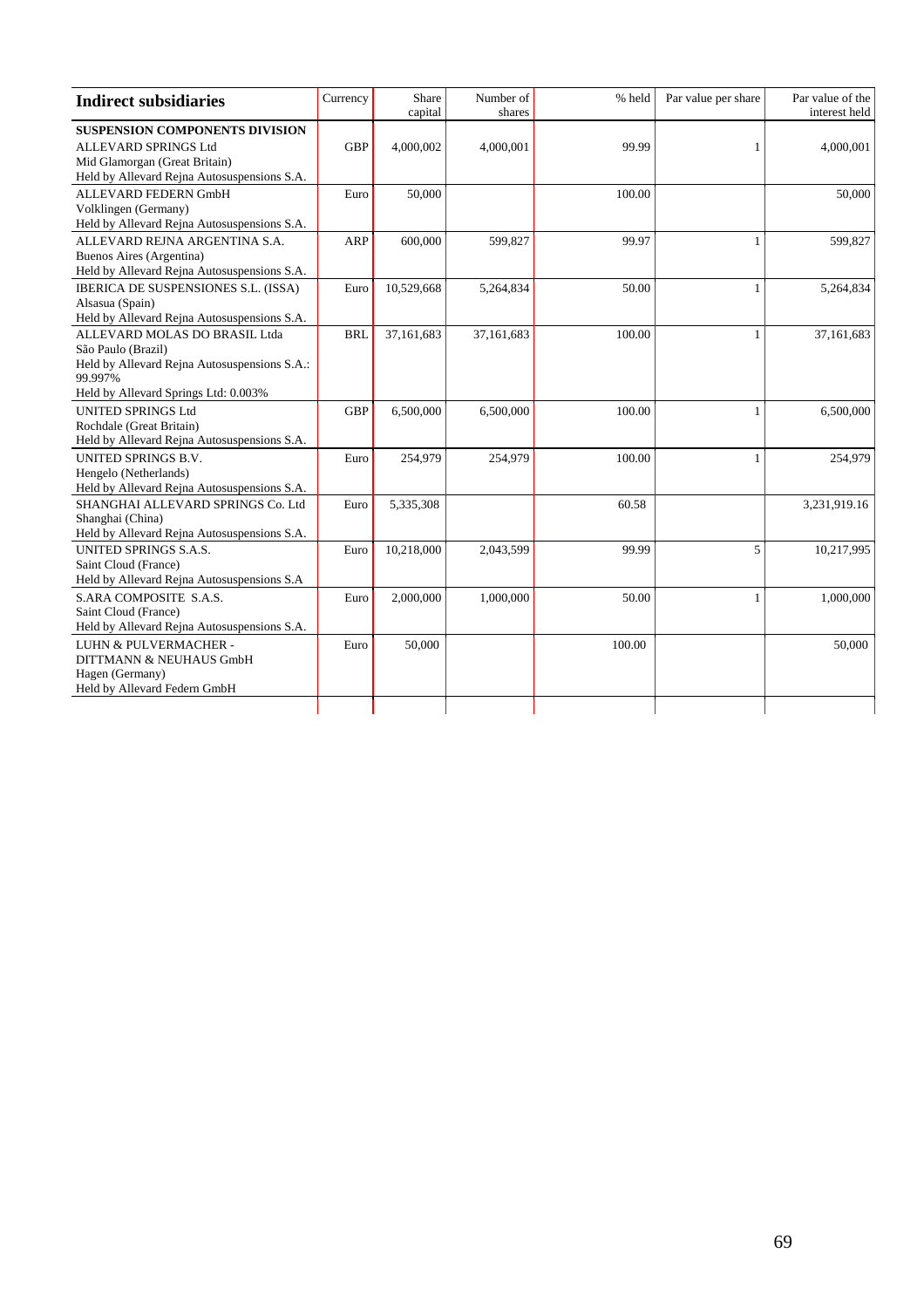## EQUITY INVESTMENTS IN NON-CONSOLIDATED SUBSIDIARIES

| <b>Indirect subsidiaries</b>                                                                                                             |          |               |                     |        |                     |                                   |
|------------------------------------------------------------------------------------------------------------------------------------------|----------|---------------|---------------------|--------|---------------------|-----------------------------------|
|                                                                                                                                          | Currency | Share capital | Number of<br>shares | % held | Par value per share | Par value of the<br>interest held |
| <b>INTEGRAL S.A.</b><br>San Luis (Argentina)<br>Held by Filtrauto S.A.: 93.50%<br>Held by Sogefi Filtration Argentina S.A.:<br>6.50%     | ARP      | 2,515,600     | 2,515,600           | 100.00 |                     | 2,515,600                         |
| <b>LES NOUVEAUX ATELIERS</b><br>MECANIQUES S.A. (*)<br>Brussels (Belgium)<br>Held by Sogefi S.p.A.: 74.9%<br>Held by Rejna S.p.A.: 25.1% | Euro     | 2.880,000     | 120,000             | 100.00 | 24                  | 2,880,000                         |
| $(*)$ being closed down                                                                                                                  |          |               |                     |        |                     |                                   |

## EQUITY INVESTMENTS IN ASSOCIATED COMPANIES CARRIED AT EQUITY

|                                                                                              | Currency | Share capital | Number of<br>shares | % held | Par value per share | Par value of the<br>interest held |
|----------------------------------------------------------------------------------------------|----------|---------------|---------------------|--------|---------------------|-----------------------------------|
| <b>ALLEVARD RESSORTS</b><br>COMPOSITES S.A.S.<br>Held by Allevard Rejna Autosuspensions S.A. | Euro     | 300,000       | 60,000              | 50.00  | 2.50                | 150,000                           |

## EQUITY INVESTMENTS IN ASSOCIATED COMPANIES CARRIED AT COST

|                                                                        | Currency   | Share capital | Number of<br>shares | % held | Par value per share | Par value of the<br>interest held |
|------------------------------------------------------------------------|------------|---------------|---------------------|--------|---------------------|-----------------------------------|
| MAKKAWI CARS & LORRIES Co.<br>Khartoum (Sudan)<br>Held by Rejna S.p.A. | <b>SDP</b> | 900,000       | 225                 | 25.00  | 1.000               | 225,000                           |

## EQUITY INVESTMENTS IN OTHER COMPANIES CARRIED AT COST

|                                  | Currency | Share capital | Number of | % held | Par value per share | Par value of the |
|----------------------------------|----------|---------------|-----------|--------|---------------------|------------------|
|                                  |          |               | shares    |        |                     | interest held    |
| AFICO FILTERS S.A.E.             | EGP      | 10,000,000    | 19,000    | 19.00  | 100                 | 000,000,1        |
| Cairo (Egypt)                    |          |               |           |        |                     |                  |
| Held by Sogefi Filtration S.p.A. |          |               |           |        |                     |                  |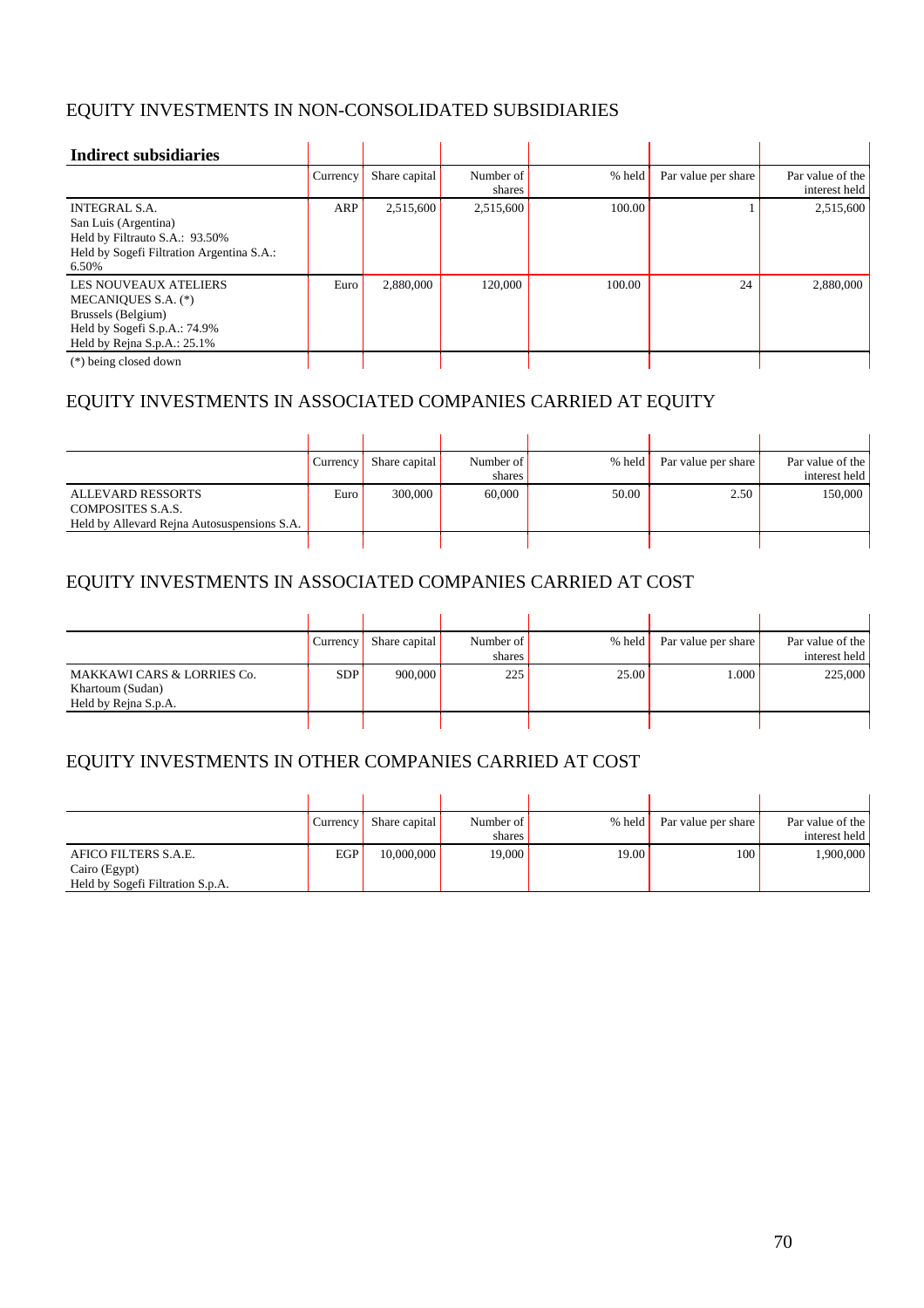# **FINANCIAL STATEMENTS OF THE HOLDING COMPANY SOGEFI S.p.A.**

STATEMENT OF FINANCIAL POSITION INCOME STATEMENT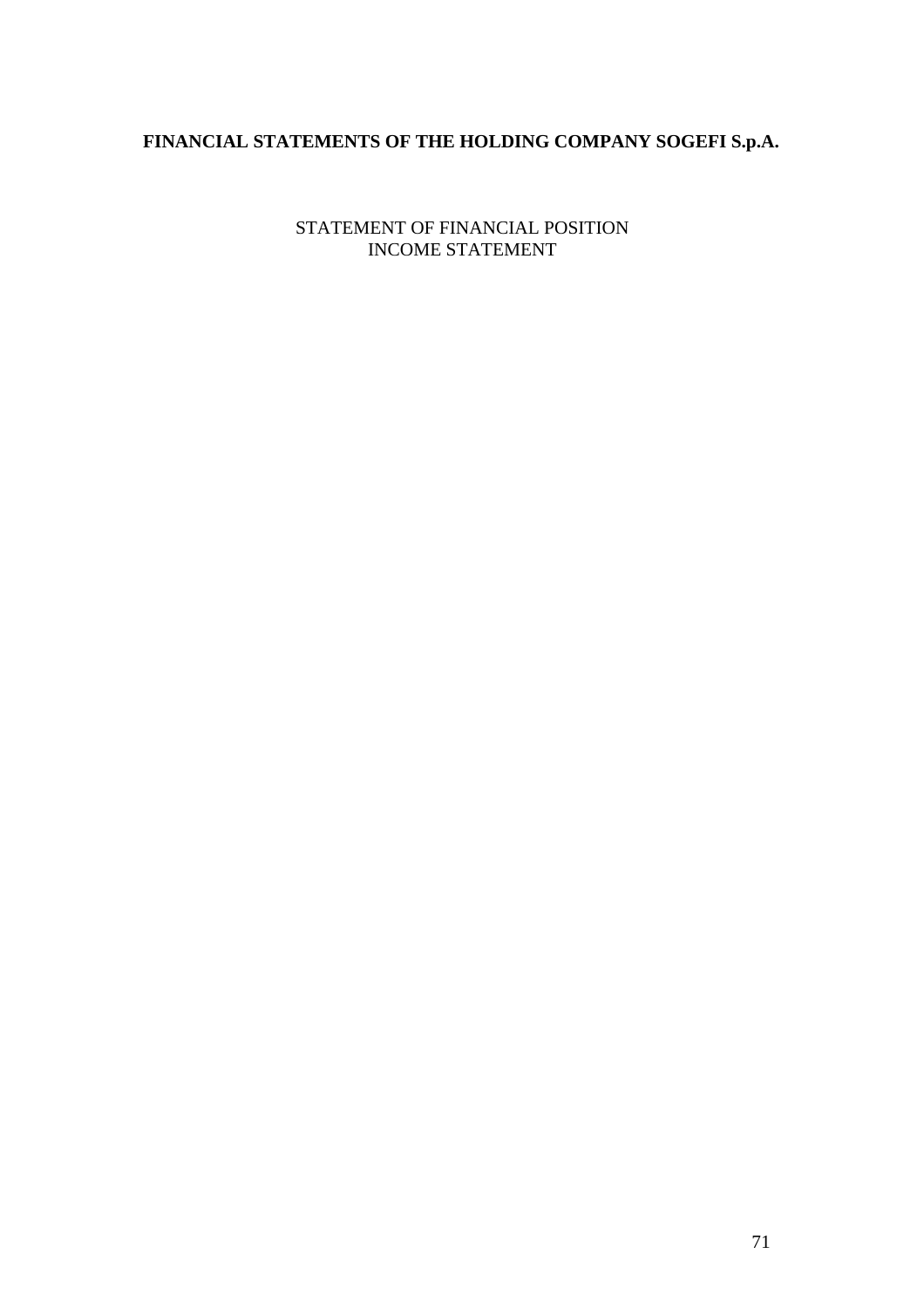## STATEMENT OF FINANCIAL POSITION

(in thousands of Euro)

| <b>ASSETS</b>                                    | <b>Note</b>              | June 30,2009 | December 31, 2008 |
|--------------------------------------------------|--------------------------|--------------|-------------------|
|                                                  |                          |              |                   |
| <b>CURRENT ASSETS</b>                            |                          |              |                   |
| Cash and cash equivalents                        | $\mathfrak{Z}$           | 36,080       | 6,872             |
| Cash pooling current accounts with subsidiaries  | $\overline{\mathcal{A}}$ | 15,990       | 24,288            |
| Other financial assets                           | 5                        | 83           |                   |
| Loans to and financial receivables similar to    |                          |              |                   |
| loans from subsidiaries                          | 6                        | 18,441       |                   |
| <b>WORKING CAPITAL</b>                           |                          |              |                   |
| Inventories                                      |                          |              |                   |
| Trade receivables                                | 7                        | 3,565        | 4,918             |
| of which from subsidiaries                       |                          | 2,676        | 2,987             |
| of which from parent company                     |                          | 887          | 1,931             |
| Other receivables                                | 7                        | 227          | 227               |
| Receivables from tax authorities                 | 7                        | 155          | 384               |
| Other assets                                     | 8                        | 751          | 792               |
| of which from subsidiaries                       |                          | 57           | 109               |
| TOTAL WORKING CAPITAL                            |                          | 4,698        | 6,321             |
| TOTAL CURRENT ASSETS                             |                          | 75,292       | 37,483            |
| NON-CURRENT ASSETS                               |                          |              |                   |
| <b>FIXED ASSETS</b>                              |                          |              |                   |
| Investment properties: land                      | 9                        | 12,154       | 12,154            |
| Investment properties: other                     | 9                        | 14,925       | 14,765            |
| Other property, plant and equipment              |                          | 56           | 65                |
| of which: leases                                 |                          |              |                   |
| Intangible assets                                | 10                       | 66           | 66                |
| <b>TOTAL FIXED ASSETS</b>                        |                          | 27,201       | 27,050            |
| OTHER NON-CURRENT ASSETS                         |                          |              |                   |
| Equity investments in subsidiaries               | 11                       | 264,463      | 264,296           |
| Equity investments in associated companies       |                          |              |                   |
| Other financial assets available for sale        | 12                       |              |                   |
| Loans and financial receivables similar to loans | 13                       | 103,144      | 101,203           |
| of which from subsidiaries                       |                          | 103,144      | 101,203           |
| of which other long-term assets for derivative   |                          |              |                   |
| financial instruments                            |                          |              |                   |
| Other receivables                                |                          | 20           | 21                |
| Deferred tax assets                              | 14                       | 1,441        | 1,146             |
| TOTAL OTHER NON-CURRENT ASSETS                   |                          | 369,070      | 366,669           |
| TOTAL NON-CURRENT ASSETS                         |                          | 396,271      | 393,719           |
|                                                  |                          |              |                   |
| <b>TOTAL ASSETS</b>                              |                          | 471,563      | 431,202           |
|                                                  |                          |              |                   |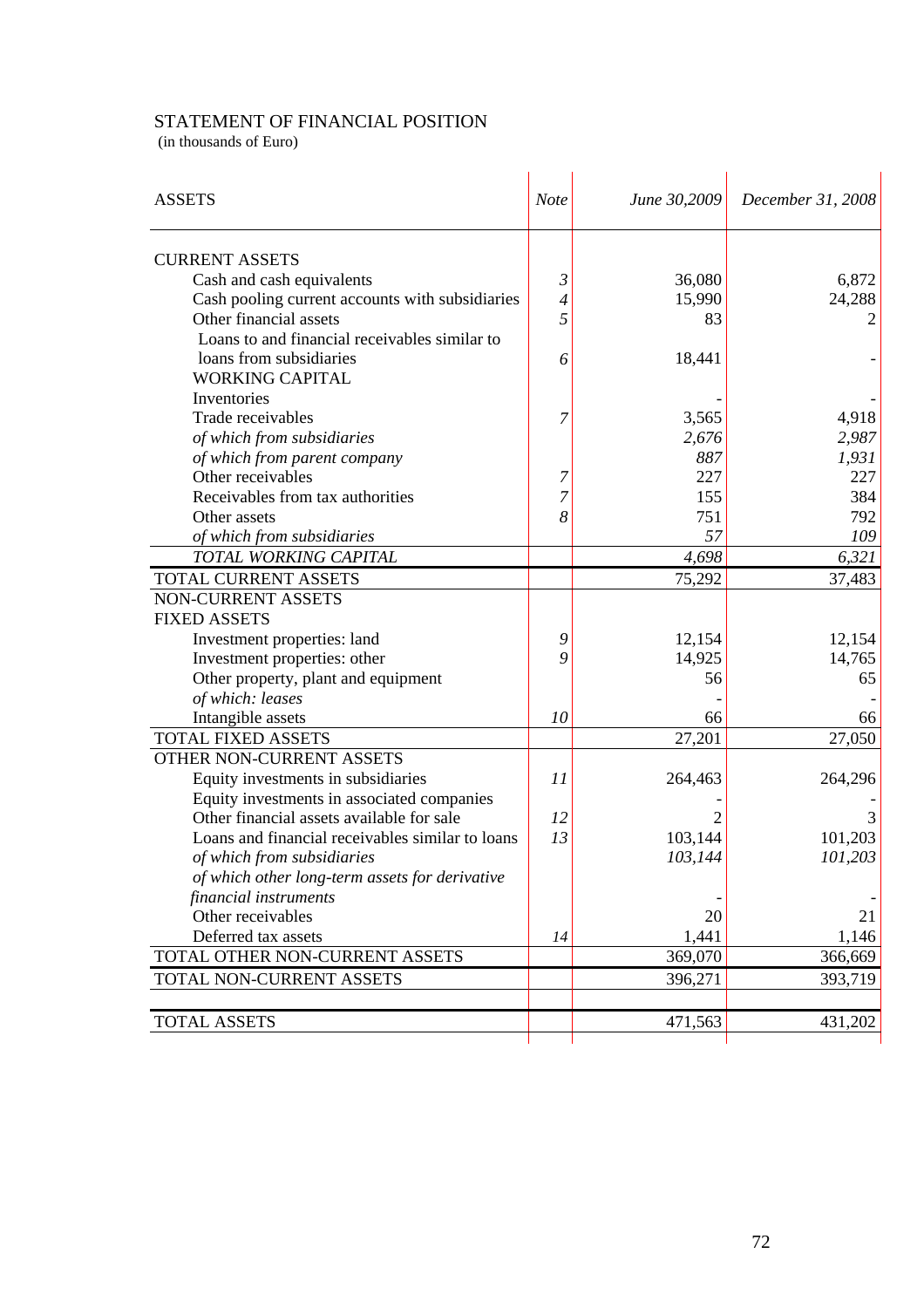| <b>LIABILITIES</b>                                                     | <b>Note</b> | June 30,2009 | December 31,2008 |
|------------------------------------------------------------------------|-------------|--------------|------------------|
|                                                                        |             |              |                  |
|                                                                        |             |              |                  |
| <b>CURRENT LIABILITIES</b><br>Bank overdrafts and short-term loans     |             | 123          |                  |
|                                                                        | 15          |              | 10,224           |
| Cash pooling current accounts with<br>subsidiaries                     | 15          | 49,803       | 29,290           |
|                                                                        |             |              |                  |
| Current portion of medium/long-term financial<br>debts and other loans | 15          | 75,243       |                  |
| of which: leases                                                       |             |              | 22,816           |
| of which: to subsidiaries                                              |             | 21           | 25               |
| TOTAL SHORT-TERM FINANCIAL DEBTS                                       |             | 125,169      | 62,330           |
| Other short-term liabilities for derivative                            |             |              |                  |
| financial instruments                                                  |             |              |                  |
| TOTAL SHORT-TERM FINANCIAL DEBTS                                       |             |              |                  |
| AND DERIVATIVE FIN. INSTRUMENTS                                        |             | 125,169      | 62,330           |
| Trade and other payables                                               | 16          | 4,752        | 3,878            |
| of which to subsidiaries                                               |             | 163          | 518              |
| of which to parent company                                             |             | 973          |                  |
| Tax payables                                                           |             | 192          | 155              |
| Other current liabilities                                              |             | 60           | 61               |
| TOTAL CURRENT LIABILITIES                                              |             | 130,173      | 66,424           |
| NON-CURRENT LIABILITIES                                                |             |              |                  |
| MEDIUM/LONG-TERM FINANCIAL DEBTS AND                                   |             |              |                  |
| DERIVATIVE FINANCIAL INSTRUMENTS                                       |             |              |                  |
| Financial debts to banks                                               | 15          | 173,642      | 230,717          |
| Other medium/long-term financial debts                                 |             |              |                  |
| of which: leases                                                       |             |              |                  |
| MEDIUM/LONG-TERM<br><b>FINANCIAL</b><br><b>TOTAL</b>                   |             |              |                  |
| <b>DEBTS</b>                                                           |             | 173,642      | 230,717          |
| Other medium/long-term financial liabilities                           |             |              |                  |
| for derivative financial instruments                                   |             | 3,484        | 2,263            |
| TOTAL MEDIUM/LONG-TERM FINANCIAL                                       |             |              |                  |
| DEBTS AND DERIVATIVE FINANCIAL                                         |             |              |                  |
| <b>INSTRUMENTS</b>                                                     |             | 177,126      | 232,980          |
| OTHER LONG-TERM LIABILITIES                                            | 17          |              |                  |
| Long-term provisions                                                   |             | 940          | 1,053            |
| Other payables                                                         |             |              |                  |
| Deferred tax liabilities                                               |             | 765          | 459              |
| TOTAL OTHER LONG-TERM LIABILITIES                                      |             | 1,705        | 1,512            |
| TOTAL NON-CURRENT LIABILITIES                                          |             | 178,831      | 234,492          |
| SHAREHOLDERS' EQUITY                                                   | 18          |              |                  |
| Share capital                                                          |             | 60,397       | 60,397           |
| Reserves and retained earnings (accumulated                            |             |              |                  |
| losses)                                                                |             | 69,338       | 40,667           |
| Net profit (loss) for the period                                       |             | 32,824       | 29,222           |
| TOTAL SHAREHOLDERS' EQUITY                                             |             | 162,559      | 130,286          |
|                                                                        |             |              |                  |
| TOTAL LIABILITIES AND EQUITY                                           |             | 471,563      | 431,202          |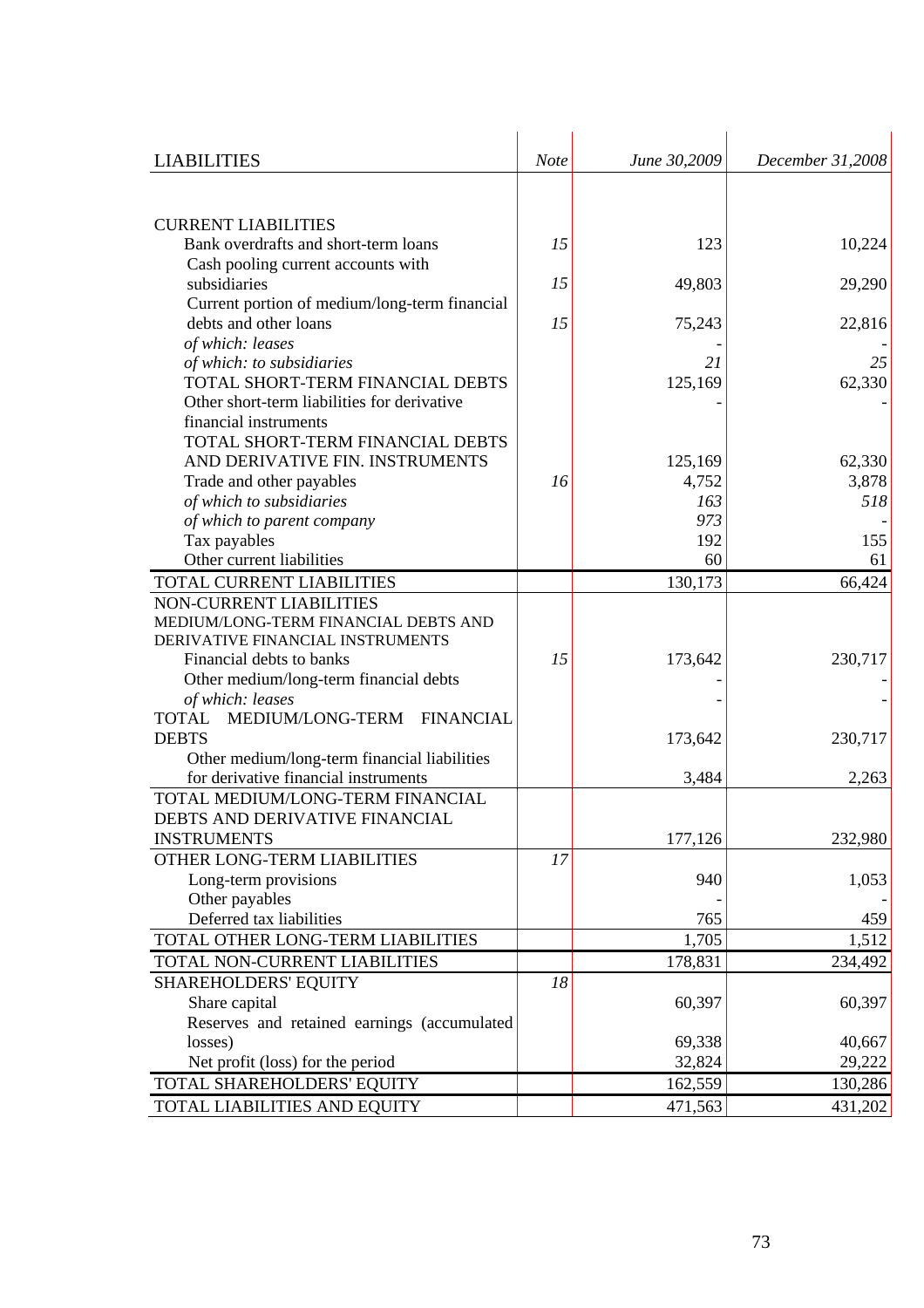#### INCOME STATEMENT

| (in thousands of Euro)                        |      | 1st half 2009 | 1st half 2008 |
|-----------------------------------------------|------|---------------|---------------|
|                                               | Note |               |               |
| FINANCIAL INCOME AND EXPENSES                 | 20   |               |               |
| 1) Income from equity investments             |      | 36,398        | 40,825        |
| 2) Other financial income                     |      | 3,638         | 4,742         |
| of which from subsidiaries                    |      | 2,421         | 3,384         |
| 3) Interest and other financial charges       |      | 6,133         | 6,467         |
| of which from subsidiaries                    |      | 263           | 917           |
| TOTAL FINANCIAL INCOME AND EXPENSES           |      | 33,903        | 39,100        |
| ADJUSTMENTS TO THE VALUE OF FINANCIAL ASSETS  |      |               |               |
| 4) Revaluations                               |      |               |               |
| 5) Writedowns                                 |      |               | 1,994         |
| TOTAL ADJUSTMENTS TO FINANCIAL ASSETS         |      |               | (1,994)       |
| 6) OTHER OPERATING INCOME                     | 21   | 4,995         | 4,349         |
| of which from subsidiaries                    |      | 4,969         | 4,326         |
| OTHER OPERATING EXPENSES                      | 22   |               |               |
| 7) Non-financial services                     |      | 2,171         | 2,685         |
| of which from subsidiaries                    |      | 52            | 297           |
| of which from parent company                  |      | 973           | 965           |
| 8) Leases and rentals                         |      | 2,081         | 222           |
| 9) Personnel costs                            |      | 1,888         | 2,873         |
| 10) Depreciation, amortization and writedowns |      | 16            | 19            |
| 11) Accruals for contingencies                |      |               |               |
| 12) Other accruals                            |      |               |               |
| 13) Other operating expenses                  |      | 481           | 720           |
| TOTAL OTHER OPERATING COSTS                   |      | 6,637         | 6,519         |
| NON-OPERATING INCOME AND EXPENSES             | 23   |               |               |
| 14) Income                                    |      | 160           |               |
| of which non-recurring                        |      |               |               |
| 15) Expenses                                  |      | 111           | 383           |
| of which non-recurring                        |      |               | 128           |
| NON-OPERATING INCOME (LOSS)                   |      | 49            | (383)         |
| <b>INCOME BEFORE TAXES</b>                    |      | 32,310        | 34,553        |
| 16) Income taxes                              | 24   | (514)         | (531)         |
| <b>NET INCOME</b>                             |      | 32,824        | 35,084        |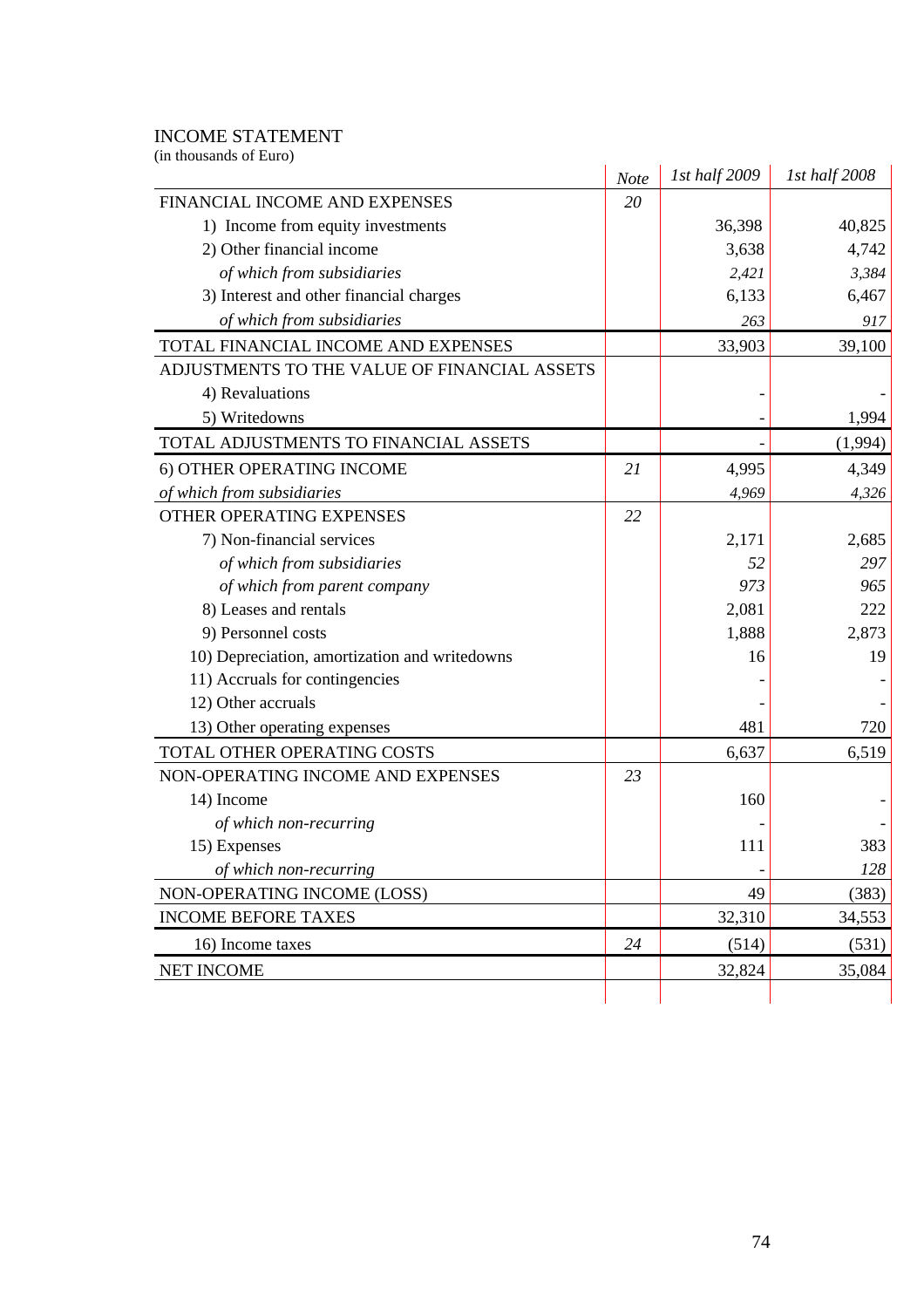# STATEMENT OF COMPREHENSIVE INCOME

| (in thousands of Euro)                                                                 | $1st$ half $2009$ | 1st half 2008 |
|----------------------------------------------------------------------------------------|-------------------|---------------|
| Profit (Loss) for the period                                                           | 32,824            | 35,084        |
| Profit (Loss) booked directly to equity                                                |                   |               |
| - Income (costs) from fair value measurement of derivatives cash flow<br>hedge         | (1,143)           | 754           |
| - Income (costs) from fair value measurement of financial assets<br>available for sale |                   | (3)           |
| - Tax on items booked directly to equity                                               | 314               | (207)         |
| Total income (loss) for the period after the tax effect                                | (829)             | 544           |
| Total comprehensive income (loss) for the period                                       | 31,995            | 35,628        |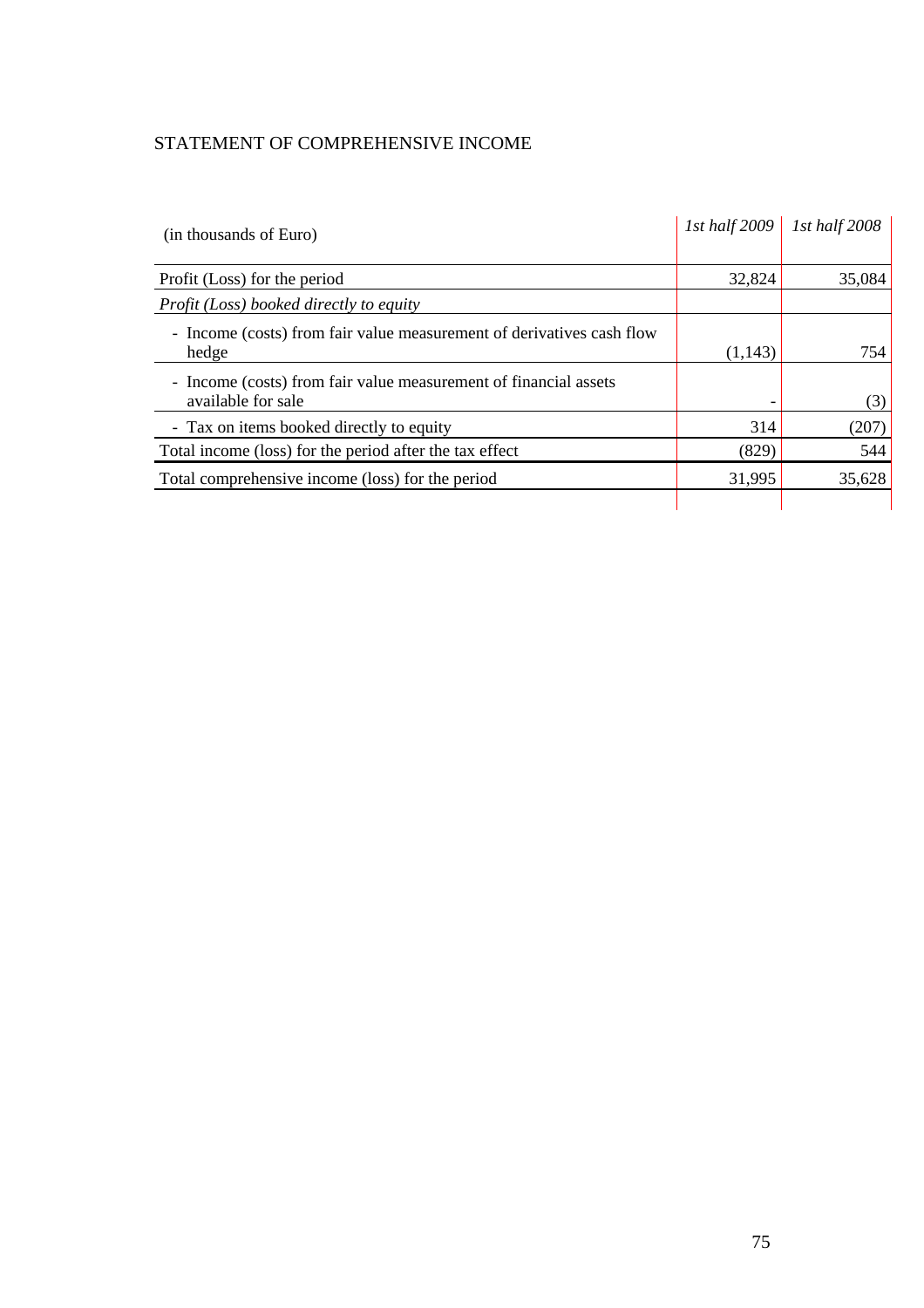# CASH FLOW STATEMENT

(in thousands of Euro)

|                                                                   | 1st half 2009 | 1st half 2008 |
|-------------------------------------------------------------------|---------------|---------------|
| CASH FLOWS FROM OPERATING ACTIVITIES                              |               |               |
| Net profit for the period                                         | 32,824        | 35,084        |
| Adjustments:                                                      |               |               |
| - writedowns of equity investments                                |               | 1,994         |
| - depreciation, amortization                                      | 16            | 19            |
| - adjustment to fair value of investment properties               | (160)         |               |
| - fair value adjustment booked to income statement                | 78            |               |
| - accrued costs for stock options                                 | 111           | 255           |
| - adjustment to provision for Phantom Stock Option                | (173)         | 62            |
| - net adjustment to provision for employment termination          |               |               |
| indemnities                                                       | 59            | 64            |
| - change in net working capital                                   | 2,267         | 2,562         |
| - change in tax receivables/payables                              | 266           | 104           |
| - other assets/liabilities                                        | 328           | 329           |
| CASH FLOWS FROM OPERATING ACTIVITIES                              | 35,616        | 40,473        |
| of which:                                                         |               |               |
| Net interest paid                                                 | (3,695)       | (271)         |
| Dividends collected                                               | 17,957        | 22,467        |
| Current income tax (payments) receipts                            | 1,884         | 3,189         |
| <b>INVESTING ACTIVITIES</b>                                       |               |               |
| Acquisition of equity investments                                 |               | (212)         |
| Net change in intangible assets and property, plant and equipment | (6)           | (101)         |
| Net change in other financial assets                              | (81)          | 38            |
| Sale of equity investments                                        |               |               |
| NET CASH FLOWS FROM INVESTING ACTIVITIES                          | (87)          | (275)         |
| <b>FINANCING ACTIVITIES</b>                                       |               |               |
| Paid share capital increase                                       |               | 4,851         |
| Net purchase of treasury shares                                   |               | (1,245)       |
| Dividends paid to shareholders                                    |               | (159, 527)    |
| New (repayment of) loans                                          | (4,649)       | 110,118       |
| Net cash pooling position                                         | 28,811        | (22, 747)     |
| Loan to subsidiaries                                              | (20, 382)     | (10, 472)     |
| NET CASH FLOWS FROM FINANCING ACTIVITIES                          | 3,780         | (79, 022)     |
| (DECREASE) INCREASE IN CASH AND CASH EQUIVALENTS                  | 39,309        | (38, 824)     |
| Balance at the beginning of the period                            | (3,352)       | 293           |
| (Decrease) increase in cash and cash equivalents                  | 39,309        | (38, 824)     |
| <b>BALANCE AT THE END OF THE PERIOD</b>                           | 35,957        | (38, 531)     |
|                                                                   |               |               |

NB: this table shows the elements that bring about the change in cash and cash equivalents, as expressly required by IAS 7. For a greater understanding of the various operating cash flows and hence the changes in the overall net financial position, reference should be made to the cash flow statement included in the Report on Operations.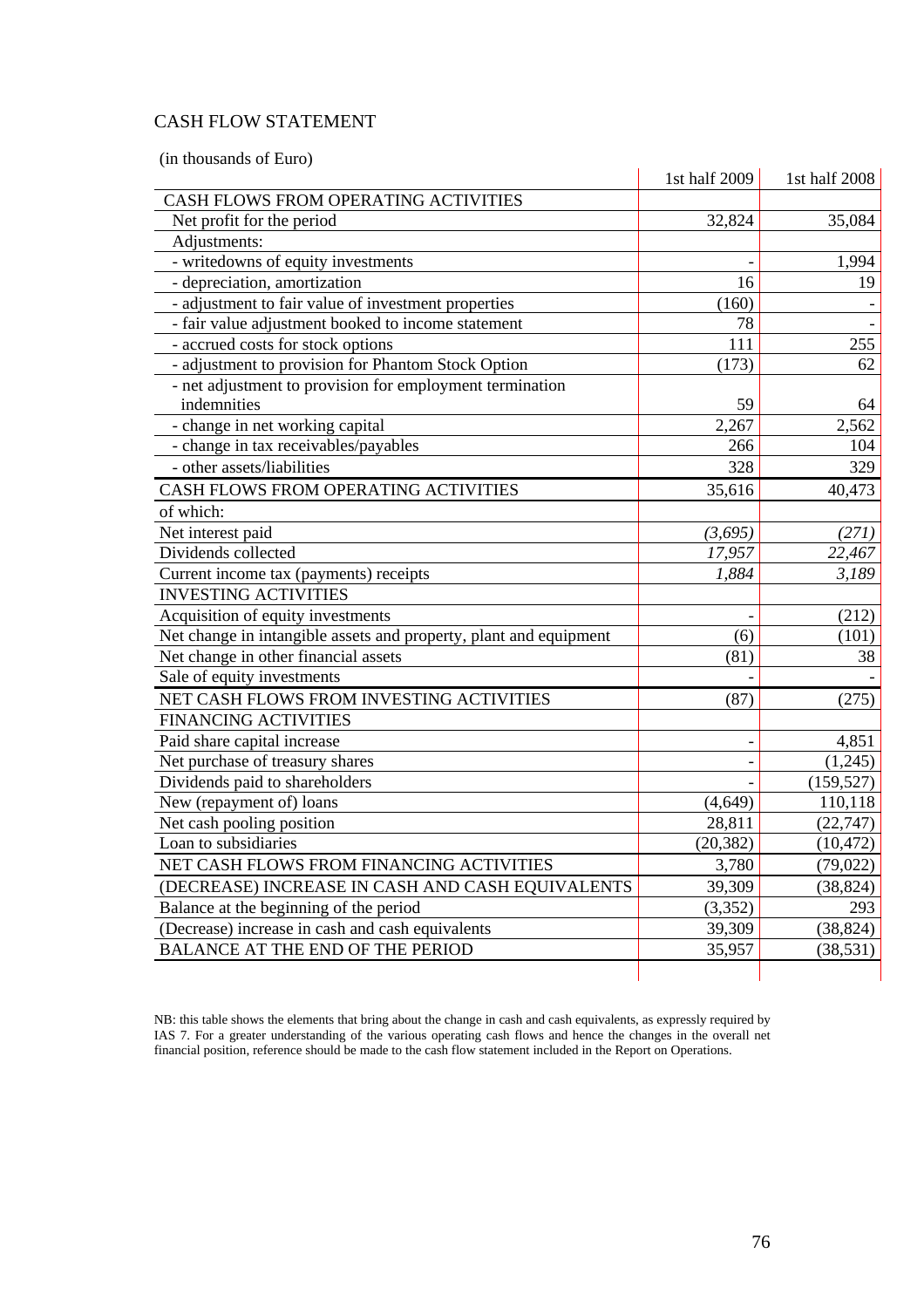# STATEMENT OF CHANGES IN EQUITY

| (in thousands of Euro)                            | Share   | Reserves and | Net profit | Total         |
|---------------------------------------------------|---------|--------------|------------|---------------|
|                                                   | capital | retained     | for the    | shareholders' |
|                                                   |         | earnings     | period     | equity        |
|                                                   |         | (accumulated |            |               |
|                                                   |         | losses)      |            |               |
|                                                   |         |              |            |               |
| Balance at December 31, 2007                      | 59,595  | 172,573      | 26,034     | 258,202       |
| Increase in share capital restricted to the       |         |              |            |               |
| employees of the Company and its subsidiaries     | 802     | 4,049        |            | 4,851         |
| Allocation of 2007 net profit:                    |         |              |            |               |
| - Legal reserve                                   |         | 300          | (300)      |               |
| - Dividends                                       |         | (133,793)    | (25, 734)  | (159, 527)    |
|                                                   |         |              |            |               |
| Net purchase treasury shares                      |         | (1,245)      |            | (1,245)       |
| Fair value measurement of cash flow hedging       |         |              |            |               |
| instruments                                       |         | 754          | ۰          | 754           |
| Fair value on financial assets available for sale |         | (3)          |            | (3)           |
| Tax on items booked directly to equity            |         | (207)        |            | (207)         |
| Imputed cost of stock options                     |         | 255          |            | 255           |
| Net profit for the period                         |         |              | 35,084     | 35,084        |
| Balance at June 30, 2008                          | 60,397  | 42,683       | 35,084     | 138,164       |
|                                                   |         |              |            |               |

| (in thousands of Euro)                            | Share   | Reserves and | Net profit | Total         |
|---------------------------------------------------|---------|--------------|------------|---------------|
|                                                   | capital | retained     | for        | shareholders' |
|                                                   |         | earnings     | the period | equity        |
|                                                   |         | (accumulated |            |               |
|                                                   |         | losses)      |            |               |
|                                                   |         |              |            |               |
| Balance at December 31, 2008                      | 60,397  | 40,667       | 29,222     | 130,286       |
|                                                   |         |              |            |               |
| Increase in share capital restricted to the       |         |              |            |               |
| employees of the Company and its subsidiaries     |         |              |            |               |
| Allocation of 2008 net profit:                    |         |              |            |               |
| - Legal reserve                                   |         | 140          | (140)      |               |
| - Dividends                                       |         | 29,082       | (29,082)   |               |
| Fair value measurement of cash flow hedging       |         |              |            |               |
| instruments                                       |         | (1,143)      |            | (1,143)       |
| Fair value on financial assets available for sale |         |              |            |               |
| Tax on items booked directly to equity            |         | 314          |            | 314           |
| Imputed cost of stock options                     |         | 278          |            | 278           |
| Net profit for the period                         |         |              | 32,824     | 32,824        |
|                                                   |         |              |            |               |
| Balance at June 30, 2009                          | 60,397  | 69,338       | 32,824     | 162,559       |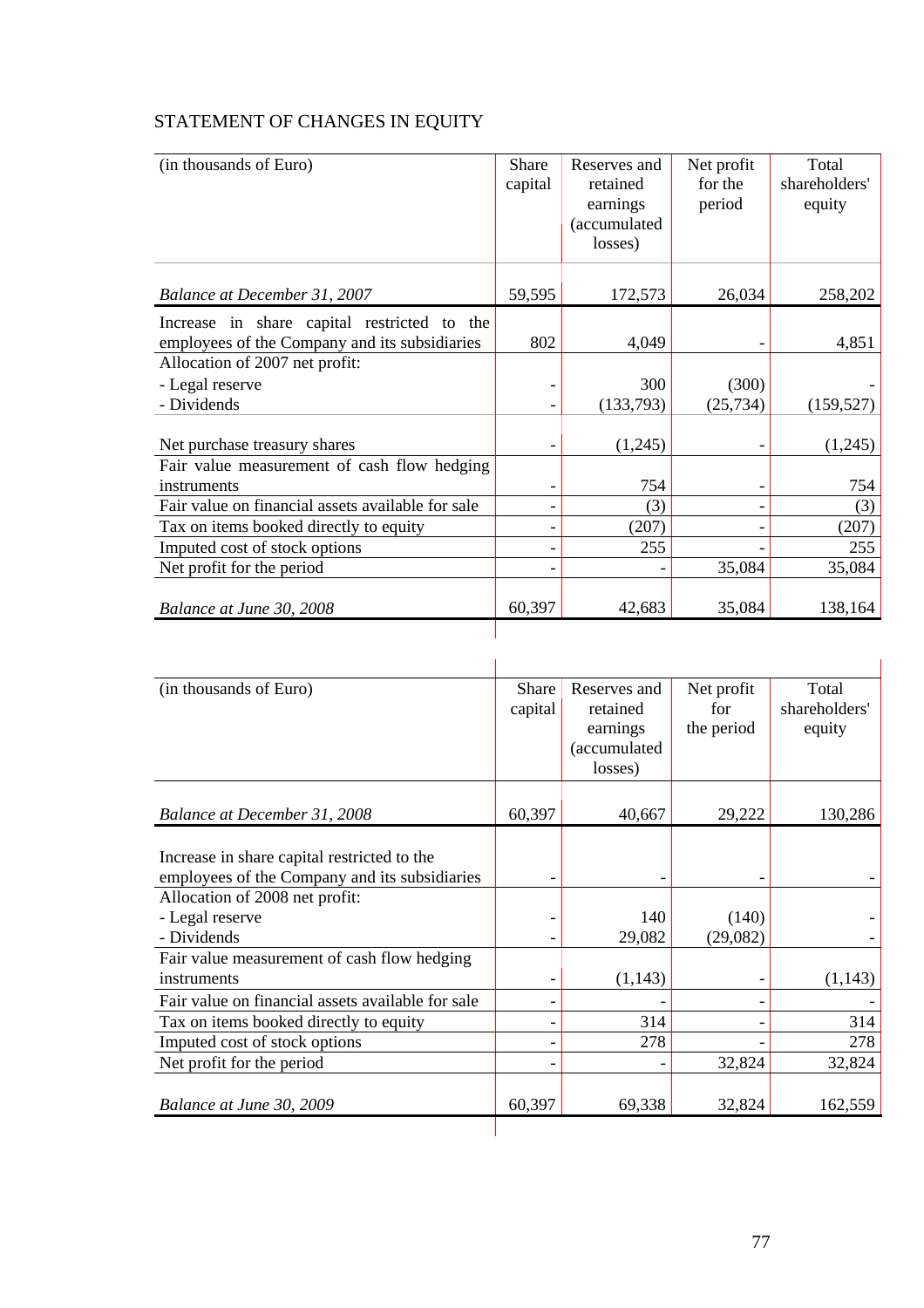# **EXPLANATORY NOTES TO THE FINANCIAL STATEMENTS: CONTENTS**

| Chapter        | Note no.       | <b>DESCRIPTION</b>                                                 |
|----------------|----------------|--------------------------------------------------------------------|
| A              |                | <b>GENERAL ASPECTS</b>                                             |
|                | 1              | Content and format of the financial statements                     |
|                | 2              | Accounting policies                                                |
| B              |                | NOTES ON THE MAIN STATEMENT OF FINANCIAL POSITION ITEMS            |
| B1             |                | <b>ASSETS</b>                                                      |
|                | 3              | Cash and cash equivalents                                          |
|                | $\overline{4}$ | Cash pooling current accounts with subsidiaries                    |
|                | 5              | Other financial assets                                             |
|                | 6              | Loans and financial receivables similar to loans from subsidiaries |
|                | $\tau$         | Trade and other receivables                                        |
|                | 8              | Other current assets                                               |
|                | 9              | Investment properties                                              |
|                | 10             | Intangible assets                                                  |
|                | 11             | Equity investments in subsidiaries                                 |
|                | 12             | Other financial assets available for sale                          |
|                | 13             | Loans and financial receivables similar to loans                   |
|                | 14             | Deferred tax assets                                                |
| B <sub>2</sub> |                | <b>LIABILITIES AND EQUITY</b>                                      |
|                | 15             | Financial debts to banks and other financing creditors             |
|                | 16             | Trade and other current payables                                   |
|                | 17             | Other long-term liabilities                                        |
|                | 18             | Shareholders' equity                                               |
|                | 19             | Analysis of the net financial position                             |
| $\mathcal{C}$  |                | NOTES ON THE MAIN INCOME STATEMENT ITEMS                           |
|                | 20             | Financial income and expenses                                      |
|                | 21             | Other operating revenues                                           |
|                | 22             | Other operating expenses                                           |
|                | 23             | Non-operating income and expenses                                  |
|                | 24             | Income taxes                                                       |
|                | 25             | Other information                                                  |
| D              | 26             | RELATED PARTY TRANSACTIONS                                         |
| E              |                | <b>COMMITMENTS AND RISKS</b>                                       |
|                | 27             | Information on commitments and risks                               |
| $\overline{F}$ | 28             | <b>FINANCIAL INSTRUMENTS</b>                                       |
|                |                |                                                                    |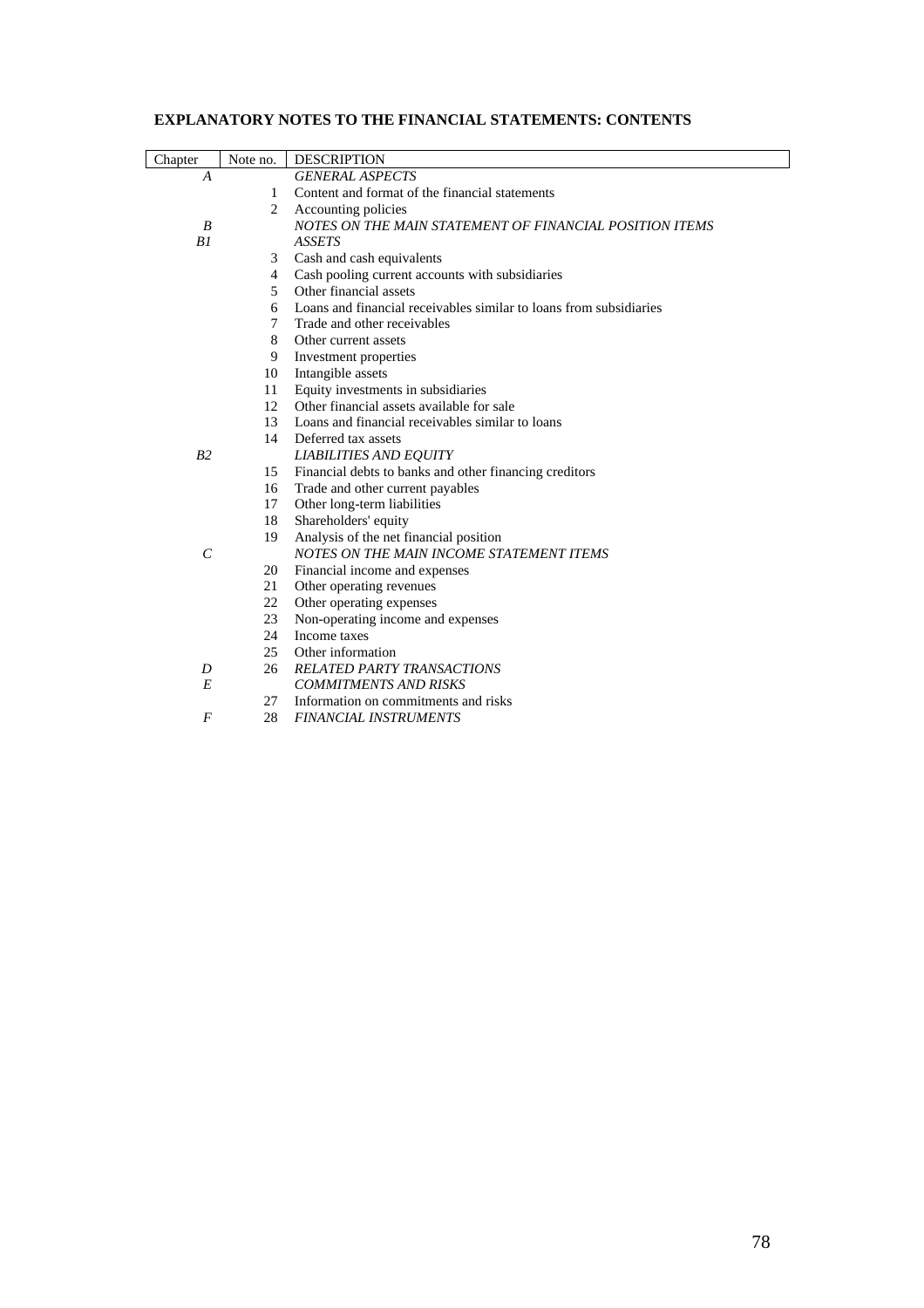#### **A) GENERAL ASPECTS**

#### **1. CONTENT AND FORMAT OF THE FINANCIAL STATEMENTS**

The interim financial statements for the period January 1 - June 30, 2009 have been prepared in accordance with IAS/IFRS (International Accounting Standards/International Financial Reporting Standards).

The interim financial statements and explanatory notes have been prepared in accordance with the recommendations contained in IAS 34.

These interim financial statements provide detailed as opposed to summary schedules in order to provide a better and clearer overview of the changes that have taken place in the Company's assets and liabilities, financial position and results during the half-year.

They also contain the disclosures required by IAS 34 with the supplementary information considered useful for a clearer understanding of these half-yearly financial statements.

The Holding Company's income statement has been drawn up, as in previous years, on the basis of the instructions contained in Consob circular no. SOC/RM 94001437 of February 23, 1994.

The enclosed financial schedules show the amounts of the corresponding items as at December 31, 2008 for the statement of financial position, and for the first half of 2008 for the income statement.

The interim financial statements as of June 30, 2009 should be read in conjunction with the annual financial statements as of December 31, 2008.

The interim financial statements as of June 30, 2009 were approved by the Board of Directors on July 24, 2009.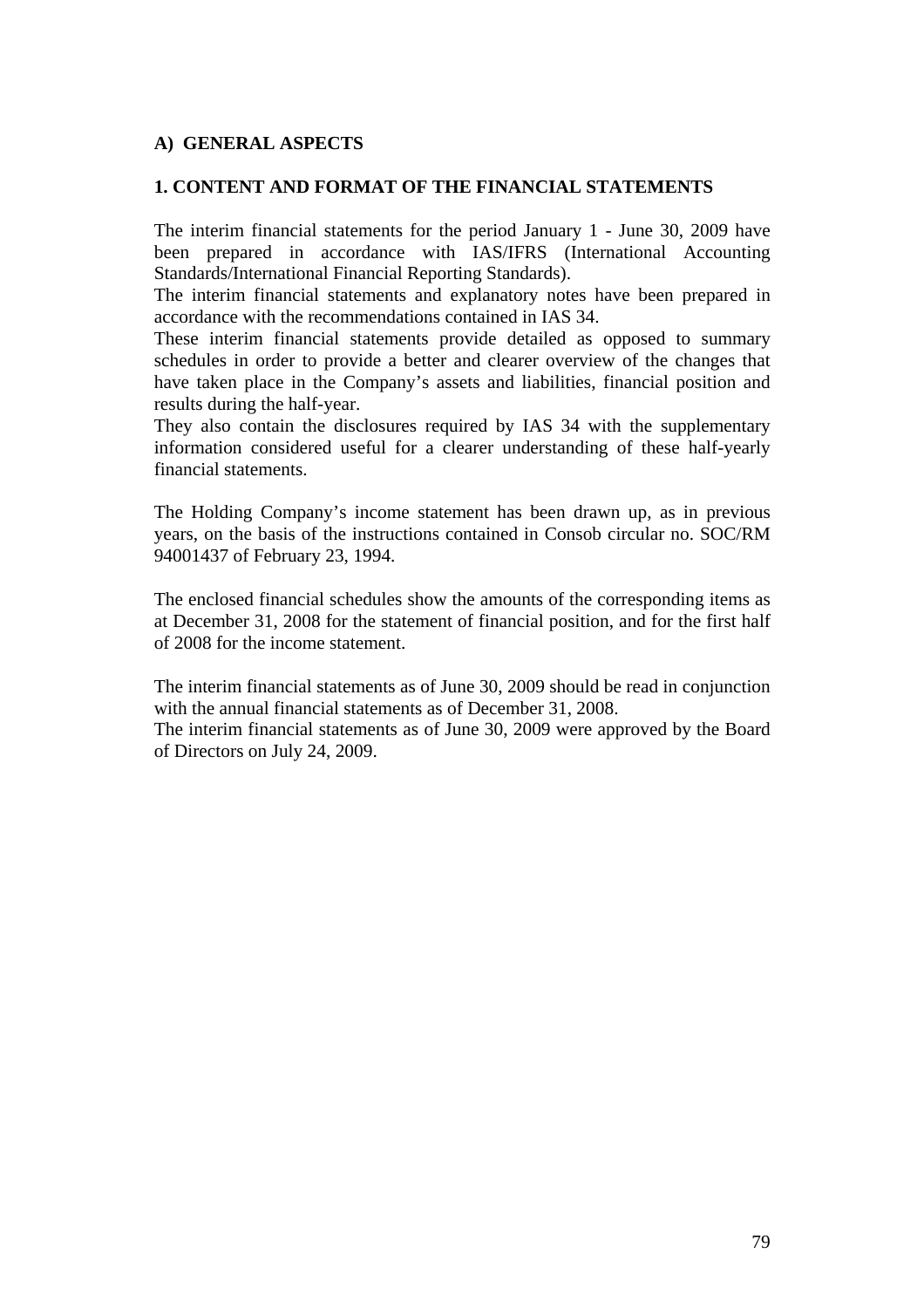#### **2. ACCOUNTING POLICIES**

In the first half of 2009, the Company has taken note of and, where applicable, adopted the following Standards, Interpretations and Revisions to existing accounting standards:

- IAS 1 (revised) – *Presentation of financial statements*. The new version of the standard requires that all changes to shareholders' equity resulting from transactions other than those performed by shareholders must be stated in a single income statement schedule or in a separate schedule called "Statement of Comprehensive Income". The Company has opted for the second option;

IFRS 8 – *Operating segments*. This standard replaces IAS 14 (Segment Reporting) and introduces a new approach, according to which segments have to be identified in the same way as for the purposes of internal reporting to top management. The adoption of this standard has not has any significant impact on the information provided by the Company;

- IAS 23 (revised) – *Borrowing costs*. This standard is not significant to the Company;

- IAS 32 (revision regarding "Puttable instruments and obligations arising on liquidation") – *Financial instruments: Presentation*. This standard is not significant to the Company;

- IAS 39 (revised) – *Financial instruments: Recognition and measurement*. This standard is not significant to the Company;

- IFRIC 13 – *Customer loyalty programmes*. This interpretation is not significant to the Company.

Furthermore, the Company has not opted for early adoption of the following Standards, Interpretations and Revisions to the existing standards ratified by the European Union, which will become obligatory in future periods:

- IFRS 3 (revised) – *Business combinations*. This standard will be effective for financial years beginning on or after January 1, 2010.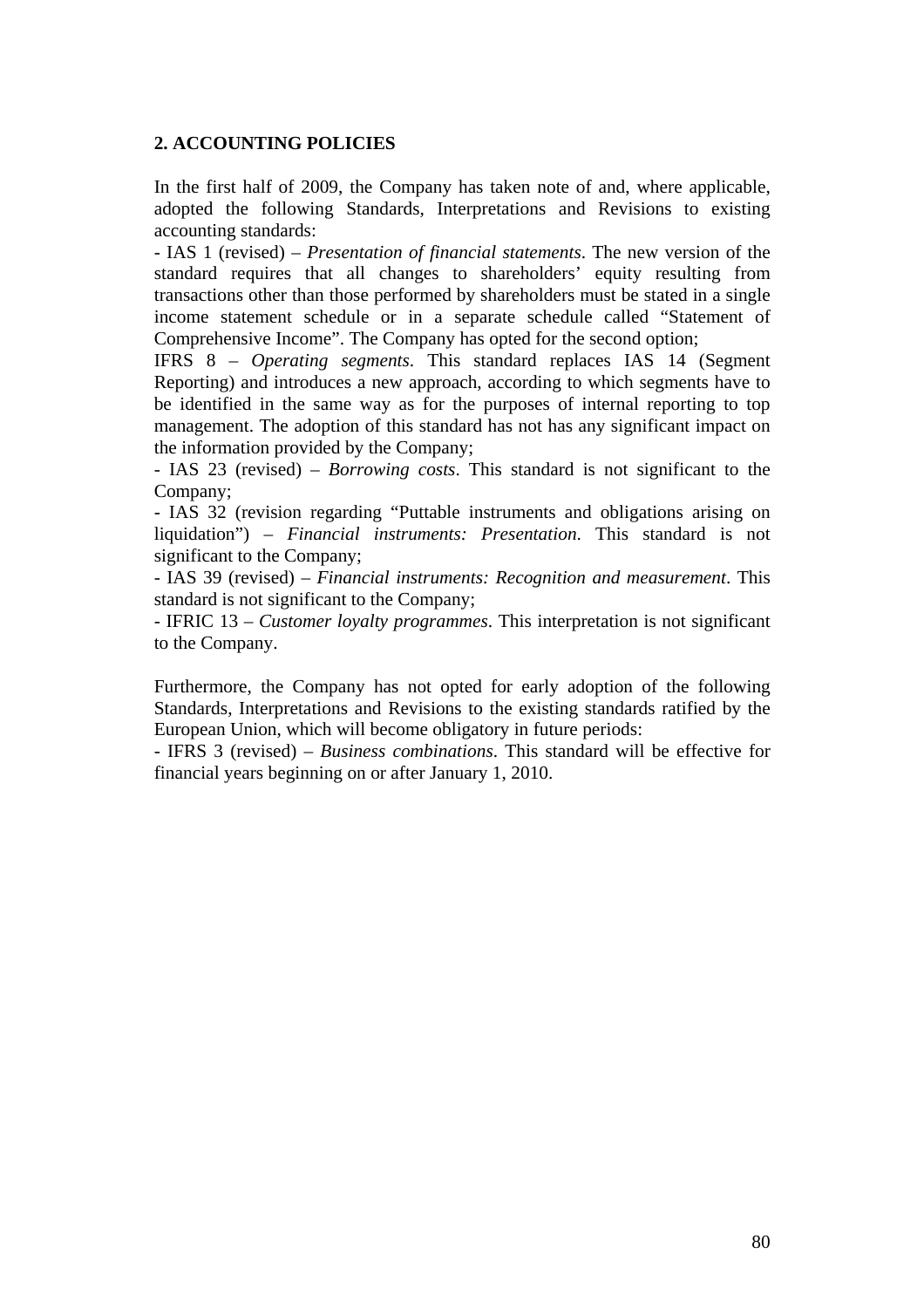# **B) NOTES ON THE MAIN STATEMENT OF FINANCIAL POSITION ITEMS**

## **B1) ASSETS**

#### *3. CASH AND CASH EQUIVALENTS*

Details are as follows:

| (in thousands of Euro)            | June 30, 2009 | December 31, 2008 |
|-----------------------------------|---------------|-------------------|
| Bank deposits                     | 36,064        | 6,851             |
| Cash and cash equivalents on hand | 16            | 21                |
| <b>TOTAL</b>                      | 36,080        | 6,872             |
|                                   |               |                   |

Short-term bank deposits earn interest at a floating rate.

Bank deposits at June 30, 2009 represent a temporary liquidity reserve. The increase in this item is due to changes in other financial items commented on below.

At June 30, 2009 the Company had unutilized lines of credit of  $\epsilon$  163,401 thousand. As all of the conditions have been respected, this means that these funds are available for use on demand.

# *4. CASH POOLING CURRENT ACCOUNTS WITH SUBSIDIARIES*

#### Details are as follows:

| (in thousands of Euro)              | June 30, 2009 | December 31, 2008 |
|-------------------------------------|---------------|-------------------|
| Allevard Rejna Autosuspensions S.A. | -             | 1,294             |
| Sogefi Filtration S.p.A.            | -             | 884               |
| Rejna S.p.A.                        | 5,831         | 6,444             |
| Sogefi Filtration Ltd               | 2,536         | 3,721             |
| Allevard Springs Ltd                | 767           | 5,184             |
| United Springs Ltd                  | -             | 14                |
| United Springs B.V.                 | 1,374         | 616               |
| Sogefi Filtration B.V.              | 3,982         | 2,558             |
| Sogefi Filtration S.A.              | 579           | 1,552             |
| Allevard Federn GmbH                |               | 2,021             |
| Sogefi Purchasing S.A.S.            | 921           |                   |
| <b>TOTAL</b>                        | 15,990        | 24,288            |
|                                     |               |                   |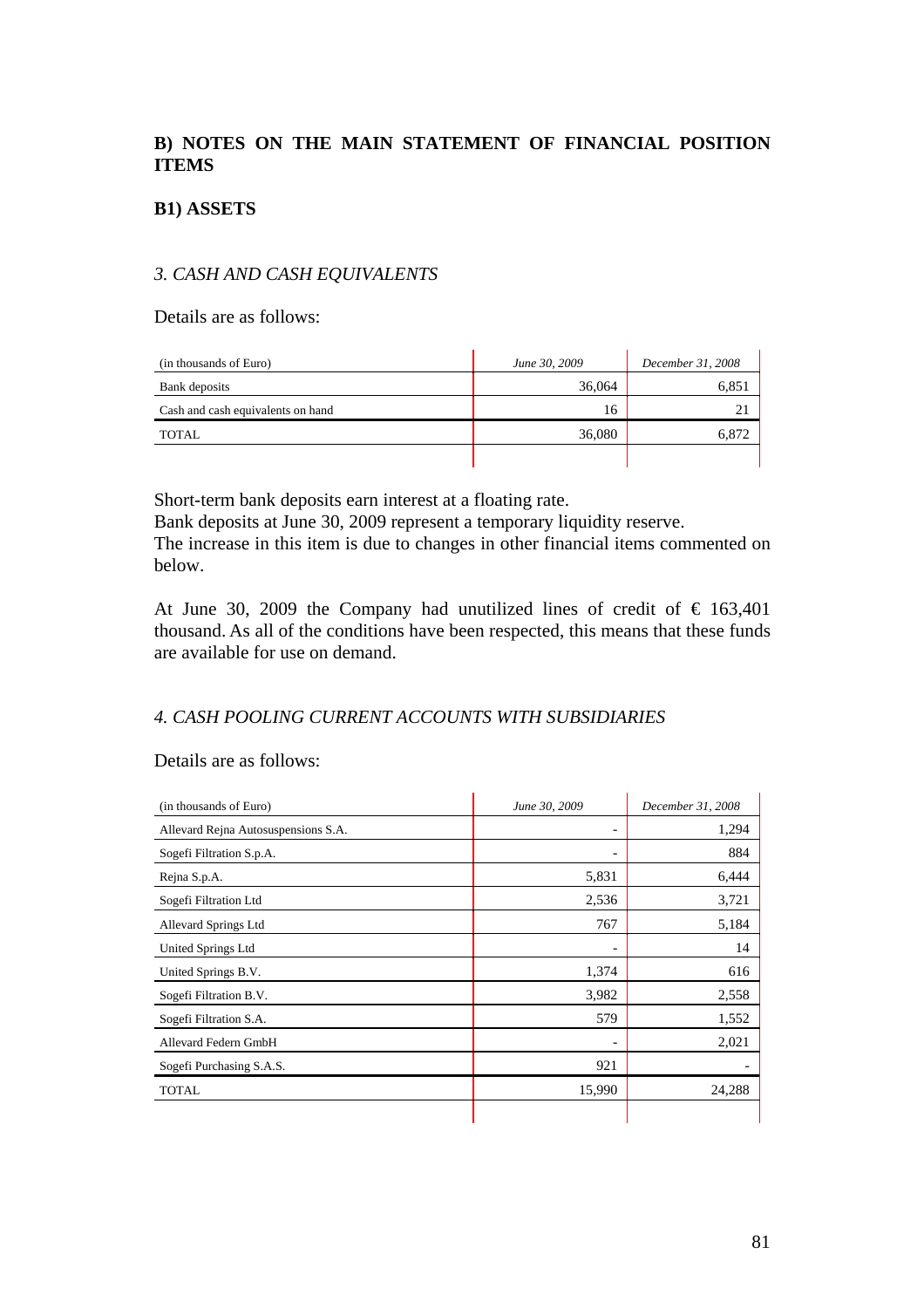# 5. *OTHER FINANCIAL ASSETS*

## Details are as follows:

| (in thousands of Euro)                      | June 30, 2009            | December 31, 2008 |  |
|---------------------------------------------|--------------------------|-------------------|--|
| Assets for derivative financial instruments | 83                       |                   |  |
| of which cash flow hedge                    | -                        |                   |  |
| of which fair value exchange rate hedges    | 83                       |                   |  |
| of which other financial assets             | $\overline{\phantom{0}}$ |                   |  |
| TOTAL.                                      | 83                       |                   |  |
|                                             |                          |                   |  |

Assets for derivative financial instruments refer to the fair value of forward forex contracts in accordance with IAS 32 and 39 and IFRS 7.

# *6. LOANS TO AND FINANCIAL RECEIVABLES SIMILAR TO LOANS FROM SUBSIDIARIES*

These are amounts due from subsidiaries Allevard Rejna Autosuspensions S.A. and Sogefi Filtration S.A., for dividends approved in the first half year but not received as of June 30, 2009, as shown below:

| (in thousands of Euro)              | June 30, 2009 | December 31, 2008 |
|-------------------------------------|---------------|-------------------|
| Allevard Rejna Autosuspensions S.A. | 14.998        |                   |
| Sogefi Filtration S.A.              | 3.443         |                   |
| <b>TOTAL</b>                        | 18.441        |                   |
|                                     |               |                   |

# *7. TRADE AND OTHER RECEIVABLES*

#### Details are as follows:

| (in thousands of Euro)           | June 30, 2009 | December 31, 2008 |
|----------------------------------|---------------|-------------------|
| Due from subsidiaries            | 2,676         | 2,987             |
| Due from parent company          | 887           | 1,931             |
| Other trade receivables          | 2             |                   |
| Other receivables                | 227           | 227               |
| Receivables from tax authorities | 155           | 384               |
| Other current assets             | 751           | 792               |
| <b>TOTAL</b>                     | 4,698         | 6,321             |
|                                  |               |                   |

The reduction of "Due from parent company" is due to the collection by the Company of receivables from the Parent Company CIR S.p.A. in connection with the Group tax filing system.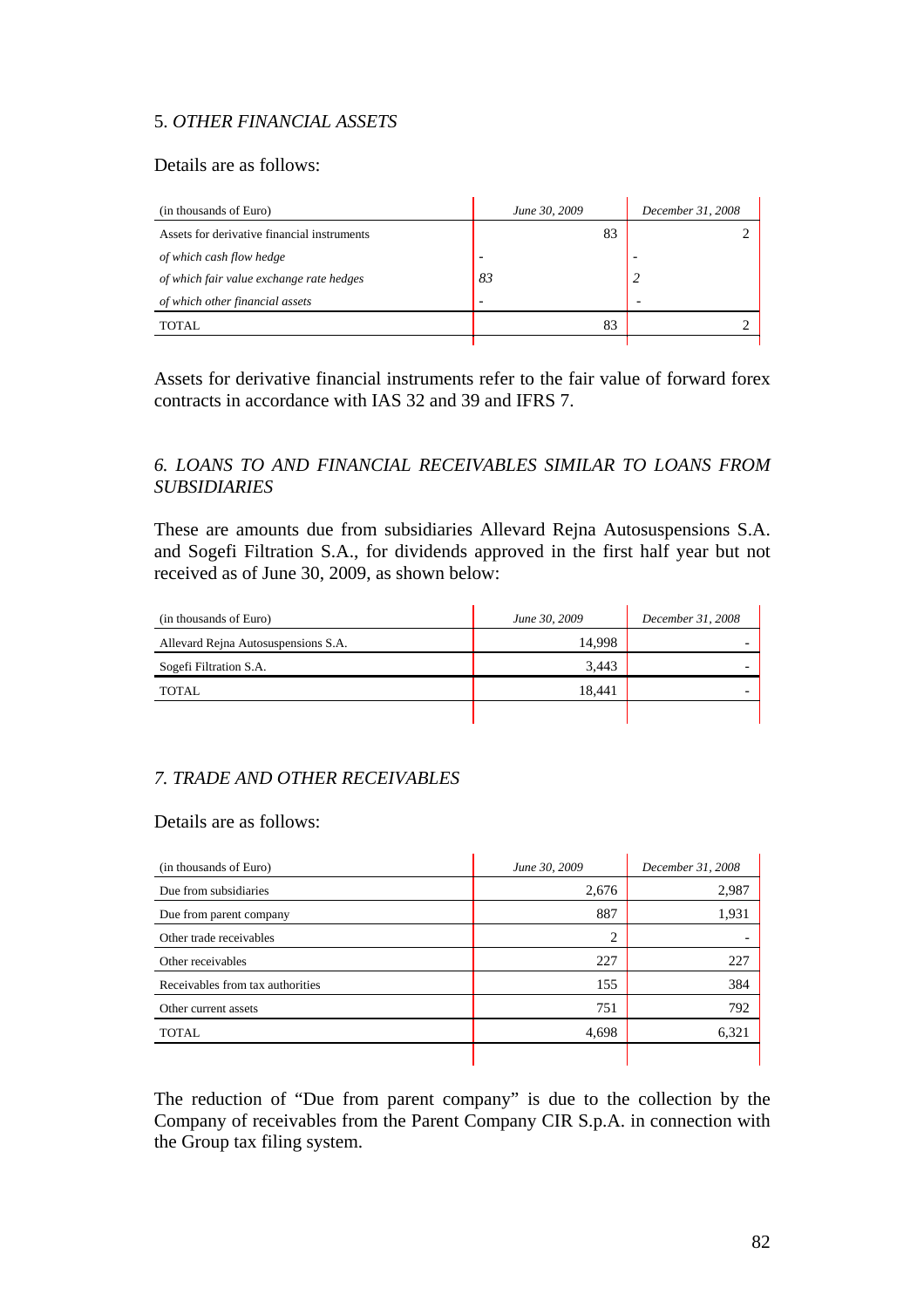#### *8. OTHER CURRENT ASSETS*

The amount of  $\epsilon$  586 thousand represents a prepayment on the renewal of the licence contract with Honeywell International Inc, for the use of the FRAM trademark by the Group's filtration division. The contract's term is from July 1, 2008 to June 30, 2021 and envisages the exclusive use of the trademark in the major European markets, in those of the former Soviet Union and in South America.

#### *9. INVESTMENT PROPERTIES*

These are land and buildings held for the purpose of earning rent or capital gains on their disposal.

At June 30, 2009 they amounted to  $\epsilon$ 27,079 thousand against  $\epsilon$ 26,919 thousand at December 31, 2008.

The increase of  $\epsilon$  160 thousand corresponds to the higher fair value of the industrial complex located in S.Felice del Benaco. A corresponding entry has been posted to the income statement under the item "Non-operating income".

The fair value at June 30, 2009 of investment properties was confirmed by an internal assessment, taking into account estimates made by external assessors in June 2009.

At June 30, 2009 investment properties were not encumbered by any restrictions or commitments.

#### *10. INTANGIBLE ASSETS*

Details are as follows:

| (in thousands of Euro)      |                                                                  | 2009                                                          |              |
|-----------------------------|------------------------------------------------------------------|---------------------------------------------------------------|--------------|
|                             | Industrial patents and<br><i>intellectual property</i><br>rights | Concessions,<br>licences.<br>trademarks and<br>similar rights | <b>TOTAL</b> |
| <b>Balance at January 1</b> | 7                                                                | 59                                                            | 66           |
| Additions of the period     |                                                                  | 5                                                             | 6            |
| Amortization for the period | (1)                                                              | (5)                                                           | (6)          |
| Balance at June 30:         | 7                                                                | 59                                                            | 66           |
| <b>Historical</b> cost      | 402                                                              | 101                                                           | 503          |
| Accumulated amortization    | (395)                                                            | (42)                                                          | (437)        |
| Net value                   | 7                                                                | 59                                                            | 66           |

# *11. EQUITY INVESTMENTS IN SUBSIDIARIES*

Changes during the first half of 2009 in equity investments in subsidiaries are illustrated in the following table: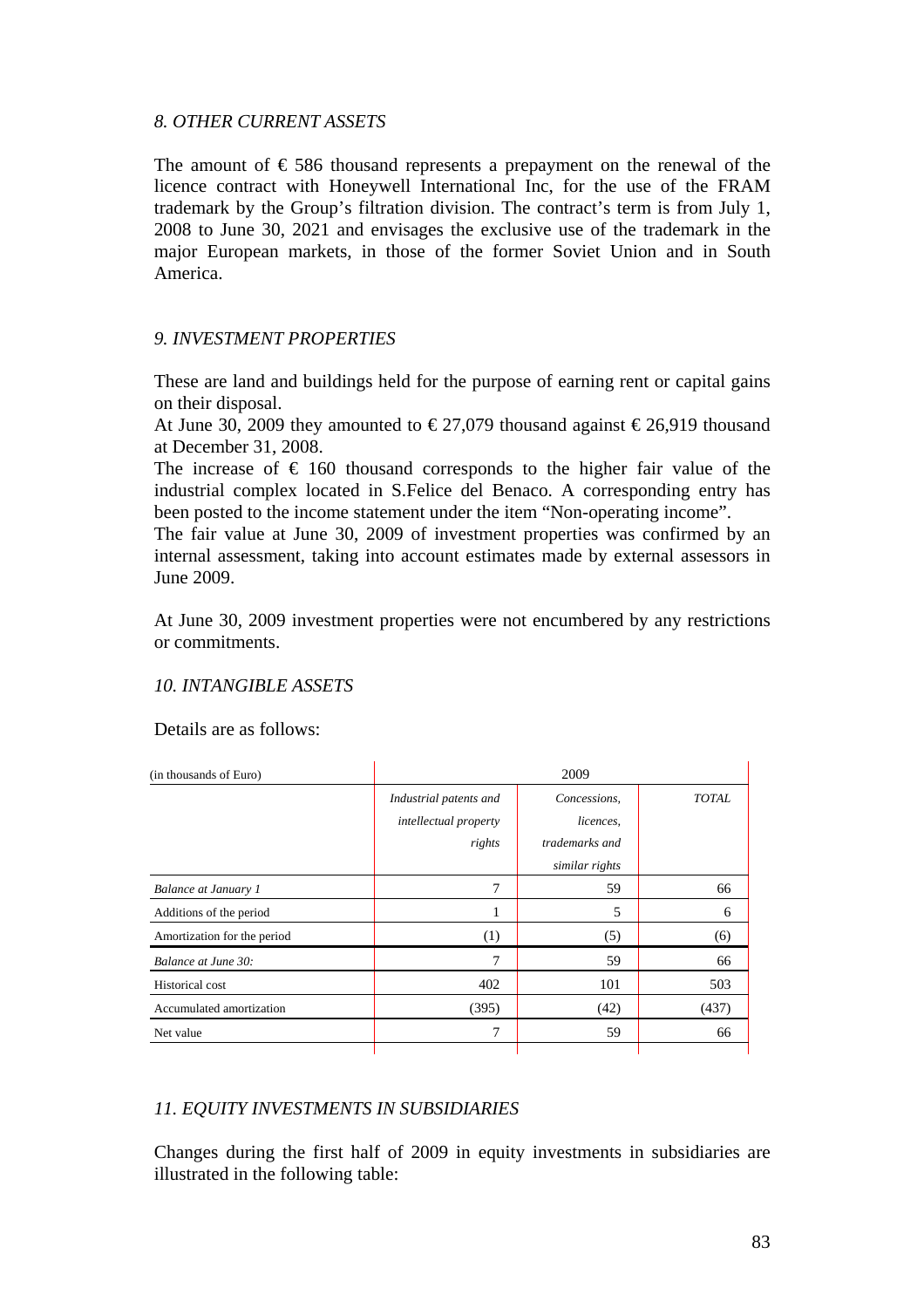# STATEMENT OF CHANGES IN EQUITY INVESTMENTS IN SUBSIDIARIES DURING THE FIRST HALF OF 2009

 *(in thousands of Euro)*

|                                  | Opening balance |            |              |                |
|----------------------------------|-----------------|------------|--------------|----------------|
|                                  | 12.31.2008      |            |              |                |
|                                  | Number          | Historical | Revaluations | <b>Balance</b> |
|                                  | of shares       | Cost       | (Writedowns) |                |
| <b>Subsidiaries</b>              |                 |            |              |                |
| REJNA S.p.A.                     | 7,986,992       | 34,775     | (2,363)      | 32,412         |
| SOGEFI FILTRATION S.p.A.         | 21,951,000      | 44,628     |              | 44,628         |
| <b>SOGEFI FILTRATION B.V.</b>    | 2,500           | 823        | 3,871        | 4,694          |
| <b>SOGEFI FILTRATION Ltd</b>     | 5,126,737       | 9,994      | 28,366       | 38,360         |
| SOGEFI FILTRATION A.B.           | 1,000           | 69         | 614          | 683            |
| SOGEFI FILTRATION S.A.           | 1,855,360       | 25,230     | 7,755        | 32,985         |
| SOGEFI FILTRATION d.o.o.         |                 | 10,717     |              | 10,717         |
| FILTRAUTO S.A.                   | 287,494         | 38,314     |              | 38,314         |
| <b>ALLEVARD REJNA</b>            |                 |            |              |                |
| <b>AUTOSUSPENSIONS S.A.</b>      | 1,999,747       | 54,071     |              | 54,071         |
| ALLEVARD SOGEFI U.S.A. Inc.      | 191             | 23,487     | (16, 155)    | 7,332          |
| SOGEFI PURCHASING S.A.S.         | 10,000          | 100        |              | 100            |
| LES NOUVEAUX ATELIERS MECANIQUES |                 |            |              |                |
| $S.A.$ $(*)$                     | 89,880          | 8.131      | (8, 131)     |                |
| Total subsidiaries               |                 | 250,339    | 13,957       | 264,296        |
|                                  |                 |            |              |                |

(\*) being closed down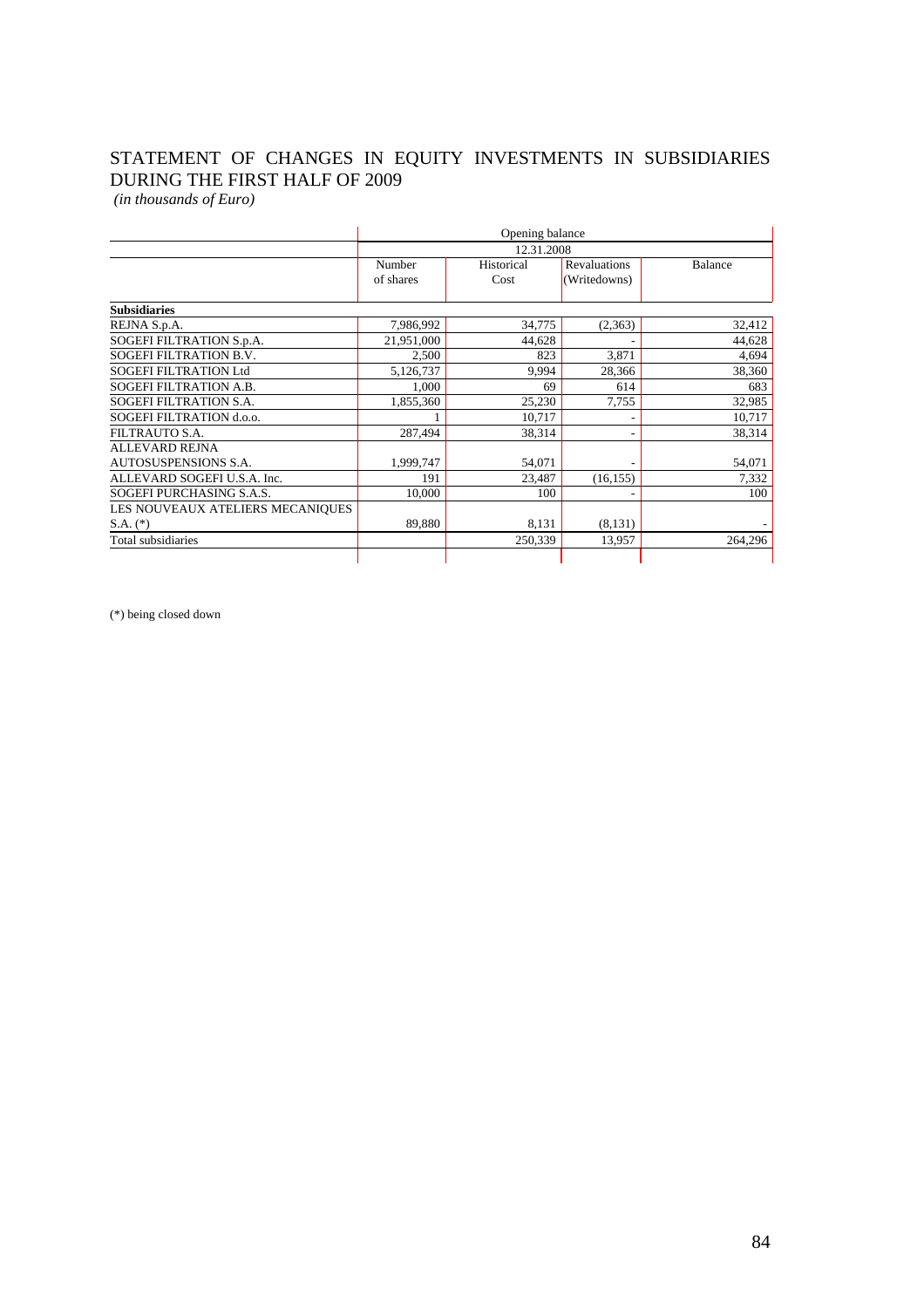| 1st half 2009                             |                  |                |                          |           | Closing balance |            |         |              |
|-------------------------------------------|------------------|----------------|--------------------------|-----------|-----------------|------------|---------|--------------|
|                                           |                  |                |                          |           |                 | 06.30.2009 |         |              |
|                                           | <b>Additions</b> |                |                          | Disposals | Writedowns      |            |         |              |
|                                           | Number           | Amount         | Number                   |           |                 | Number     | Amount  | % ownership  |
|                                           | of shares        |                | of shares                | Amount    | Amount          | of shares  |         |              |
| <b>Subsidiaries</b>                       |                  |                |                          |           |                 |            |         |              |
| REJNA S.p.A.                              |                  | ٠              | $\overline{\phantom{a}}$ |           | ٠               | 7,986,992  | 32,412  | 99.84        |
| SOGEFI FILTRATION S.p.A.                  |                  | 28             |                          |           |                 | 21,951,000 | 44,656  | 100.00       |
| SOGEFI FILTRATION B.V.                    |                  | $\mathcal{I}$  | $\overline{\phantom{a}}$ |           |                 | 2,500      | 4,701   | 100.00       |
| <b>SOGEFI FILTRATION Ltd</b>              |                  | 24             | $\overline{\phantom{a}}$ |           |                 | 5,126,737  | 38,384  | 100.00       |
| SOGEFI FILTRATION A.B.                    |                  | 5              | $\overline{\phantom{a}}$ |           |                 | 1,000      | 688     | 100.00       |
| SOGEFI FILTRATION S.A.                    |                  | 18             |                          |           |                 | 1,855,360  | 33,003  | $(*)86.08$   |
| SOGEFI FILTRATION d.o.o.                  |                  | $\overline{4}$ | $\overline{\phantom{a}}$ |           |                 |            | 10,721  | 100.00       |
| FILTRAUTO S.A.                            |                  | 21             | $\overline{\phantom{a}}$ |           |                 | 287,494    | 38,335  | 99.99        |
| <b>ALLEVARD REJNA</b>                     |                  |                |                          |           |                 |            |         |              |
| AUTOSUSPENSIONS S.A.                      |                  | 58             |                          |           |                 | 1,999,747  | 54,129  | 99.987       |
| ALLEVARD SOGEFI U.S.A. Inc.               |                  | $\overline{2}$ | $\overline{\phantom{a}}$ |           |                 | 191        | 7,334   | 100.00       |
| SOGEFI PURCHASING S.A.S.                  |                  | ٠              | $\overline{\phantom{a}}$ |           |                 | 10.000     | 100     | 100.00       |
| <b>NOUVEAUX</b><br><b>ATELIERS</b><br>LES |                  |                |                          |           |                 |            |         |              |
| MECANIOUES S.A.                           |                  |                |                          |           |                 | 89,880     |         | $(**)$ 74.90 |
| Total subsidiaries                        |                  | 167            |                          |           |                 |            | 264,463 |              |
|                                           |                  |                |                          |           |                 |            |         |              |

(\*) Ownership up to 100% through the subsidiary Filtrauto S.A.

(\*\*) Ownership up to 100% through the subsidiary Rejna S.p.A.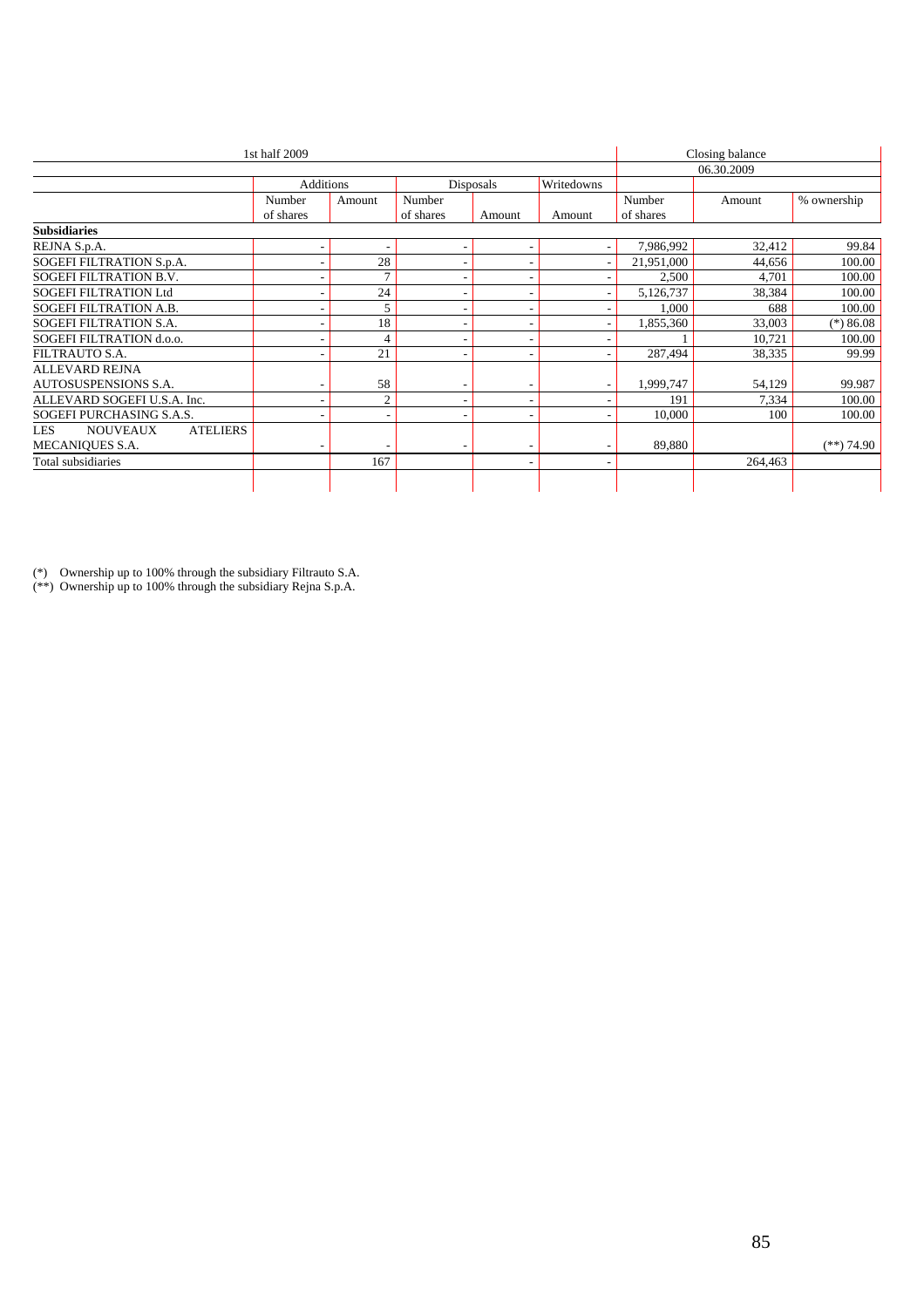The increase in the cost of equity investments of  $\epsilon$ 167 thousand corresponds to the fair value of the options related to stock option plans awarded to employees of subsidiaries.

# *12. OTHER FINANCIAL ASSETS AVAILABLE FOR SALE*

The balance corresponds to the value of Banca Monte dei Paschi Siena S.p.A. shares held in the portfolio.

# *13. LOANS AND FINANCIAL RECEIVABLES SIMILAR TO LOANS*

These are financial receivables due from subsidiaries, as a result of loans granted in arm's length transactions.

#### Details are as follows:

| (in thousands of Euro)              | June 30, 2009 | December 31, 2008 |
|-------------------------------------|---------------|-------------------|
| Allevard Rejna Autosuspensions S.A. | 82,200        | 82,200            |
| Rejna S.p.A.                        | 8,500         | 8,500             |
| Allevard Sogefi U.S.A. Inc.         | 4.544         | 2,603             |
| Sogefi Filtration S.A.              | 7,900         | 7,900             |
| <b>TOTAL</b>                        | 103,144       | 101,203           |
|                                     |               |                   |

# *14. DEFERRED TAX ASSETS*

At June 30, 2009, these amounted to  $\epsilon 1,441$  thousand, against  $\epsilon 1,146$  thousand at the end of the previous year, and relate to benefits expected at the end of the period on deductible temporary differences, to the extent that it is reasonably certain they will be recovered.

"Deferred tax liabilities" reflects the impact of deferred tax liabilities at the end of the period.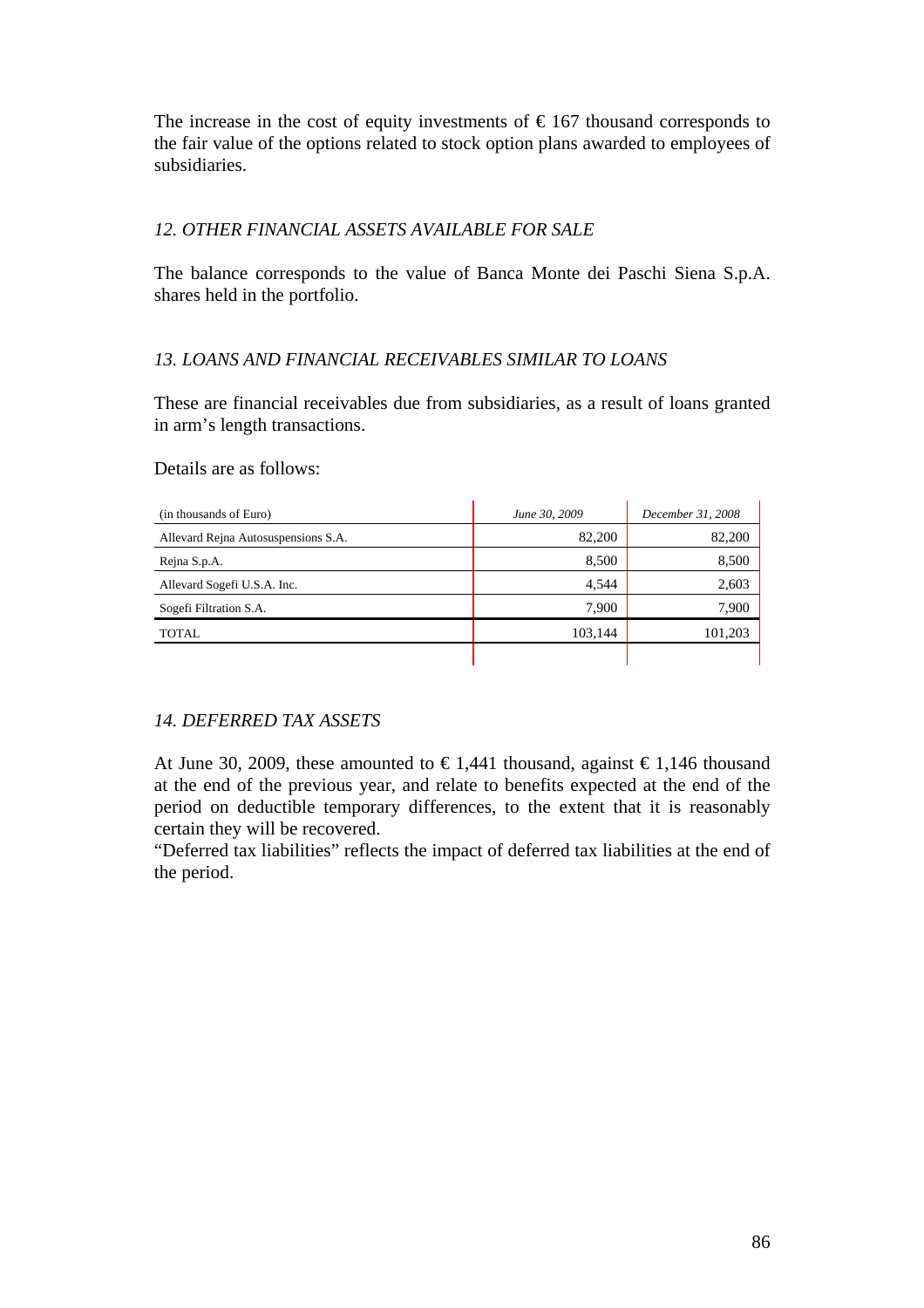# **B2) LIABILITIES AND EQUITY**

# *15. FINANCIAL DEBTS TO BANK AND OTHER FINANCING CREDITORS*

#### Details are as follows:

#### *Current portion*

| (in thousands of Euro)                              | June 30, 2009 | December 31, 2008 |
|-----------------------------------------------------|---------------|-------------------|
| Bank overdrafts and short-term loans                | 123           | 10,224            |
| Cash pooling current accounts with subsidiaries     | 49,803        | 29,290            |
| Short-term bank loans                               |               |                   |
| Current portion of medium/long-term financial debts | 75,243        | 22,816            |
| of which to subsidiaries                            | 21            | 25                |
| Total loans maturing within one year                | 125,046       | 52,106            |
| TOTAL SHORT-TERM FINANCIAL DEBTS                    | 125,169       | 62,330            |
| Other short-term liabilities for derivatives        |               |                   |
| TOTAL BANK OVERDRAFTS, OTHER CURRENT LOANS          |               |                   |
| <b>AND DERIVATIVES</b>                              | 125,169       | 62,330            |
|                                                     |               |                   |

#### *Non-current portion*

| (in thousands of Euro)                                       | June 30, 2009 | December 31, 2008 |
|--------------------------------------------------------------|---------------|-------------------|
| Medium/long-term financial debts to banks                    | 173,642       | 230,717           |
| Other medium/long-term financial debts                       |               |                   |
| TOTAL MEDIUM/LONG-TERM FINANCIAL DEBTS                       | 173,642       | 230,717           |
| Other medium/long-term financial liabilities for derivative  | 3,484         | 2,263             |
| financial instruments                                        |               |                   |
| MEDIUM/LONG-TERM<br><b>FINANCIAL</b><br><b>DEBTS</b><br>AND. |               |                   |
| DERIVATIVE FINANCIAL INSTRUMENTS                             | 177,126       | 232,980           |
|                                                              |               |                   |

#### *Bank overdrafts and short-term loans*

This figure mainly represents the amount due in terms of interest accrued at June 30, 2009 on temporary drawdowns of credit lines made in the second quarter of 2009.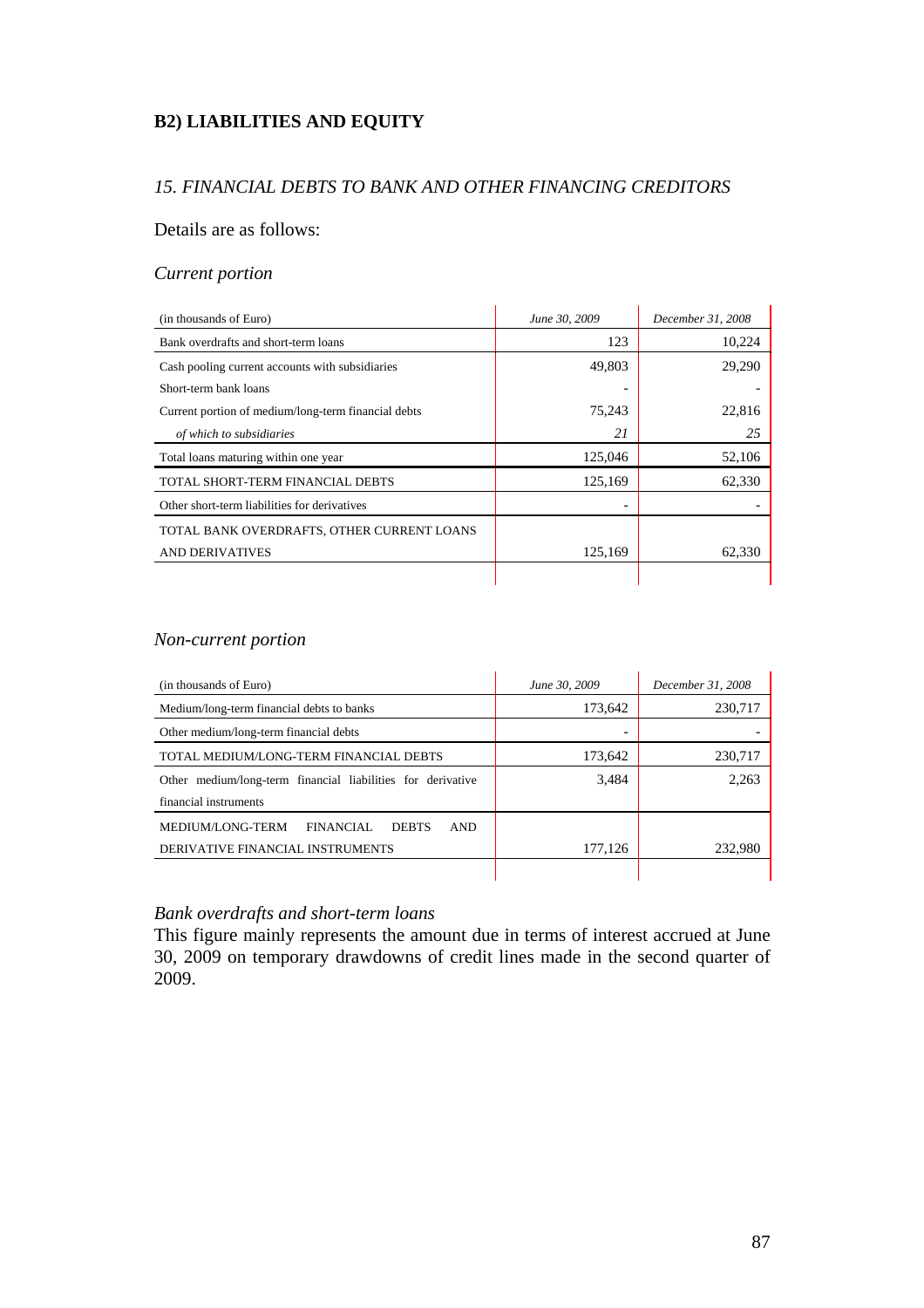# *Cash pooling current accounts with subsidiaries*  Details are as follows:

| (in thousands of Euro)                  | June 30, 2009 | December 31, 2008 |
|-----------------------------------------|---------------|-------------------|
| Filtrauto S.A.                          | 10,221        | 7,630             |
| Sogefi Filtration d.o.o.                | 1,207         | 1,819             |
| Sogefi Filtration S.p.A.                | 911           |                   |
| Pulvermacher-Dittmann<br>&<br>&<br>Luhn |               |                   |
| Neuhaus GmbH                            | 12,872        | 15,899            |
| Allevard Federn GmbH                    | 5,349         |                   |
| United Springs S.A.S.                   | 3,203         | 2,852             |
| Sogefi Filtration Ltd                   | 481           | 941               |
| Allevard Springs Ltd                    | 10,302        |                   |
| United Springs Ltd                      | 382           | 149               |
| Allevard Rejna Autosuspensions S.A.     | 4,875         |                   |
| <b>TOTAL</b>                            | 49,803        | 29,290            |
|                                         |               |                   |

# *Current portion of medium/long-term financial debts*

This principally includes:

- The current portion, corresponding to  $\epsilon$  1,020 thousand, of the loan obtained from Banca Carige S.p.A., described below;
- The current portion, corresponding to  $\epsilon$  11,111 thousand, of the loan obtained from Intesa Sanpaolo S.p.A., described below;
- The current portion, corresponding to  $\epsilon$  22,200 thousand, of the loan obtained from Unicredit Corporate Banking S.p.A., as described below;
- Drawdowns of  $\epsilon$ 40 million on the loan granted to the Company in June 2008 in the form of a syndicated loan, with lead banks ING Bank N.V. and Intesa Sanpaolo S.p.A., as described below. At December 31, 2008 said drawdown was recognised under "Medium/long term loans". At June 30, 2009, it has been reclassified under "Current portion of medium/long term loans" as a result of the payment made on July 2, 2009;
- $\epsilon$  891 thousand in net financial expenses accrued at June 30, 2009 on loans and on hedging derivatives on interest rates.

# *Medium/Long-term financial debts to banks*

This includes:

- The medium/long term portion, corresponding to  $\epsilon$  525 thousand, of the loan obtained from Banca Carige S.p.A. for a total of  $\epsilon$ 7,500 thousand, of which  $\epsilon$ 4,820 thousand has been drawn down, at an interest rate indexed to the sixmonth Euribor rate, plus 100 basis points, due to be repaid between June 30, 2006 and December 31, 2010;
- Drawdowns corresponding to  $\epsilon$ 77,581 thousand of a loan for a total of  $\epsilon$ 100 million obtained from Unicredit Corporate Banking S.p.A. in September 2006, which expires in September 2013, at a floating interest rate with a spread of 22.5 basis points on the 3-month Euribor rate. In the six-month period in question, the spread applied was 30 basis points;
- Drawdowns corresponding to  $\epsilon$  36,018 thousand of a loan for a total of  $\epsilon$  50 million obtained from Intesa Sanpaolo S.p.A. in September 2006, which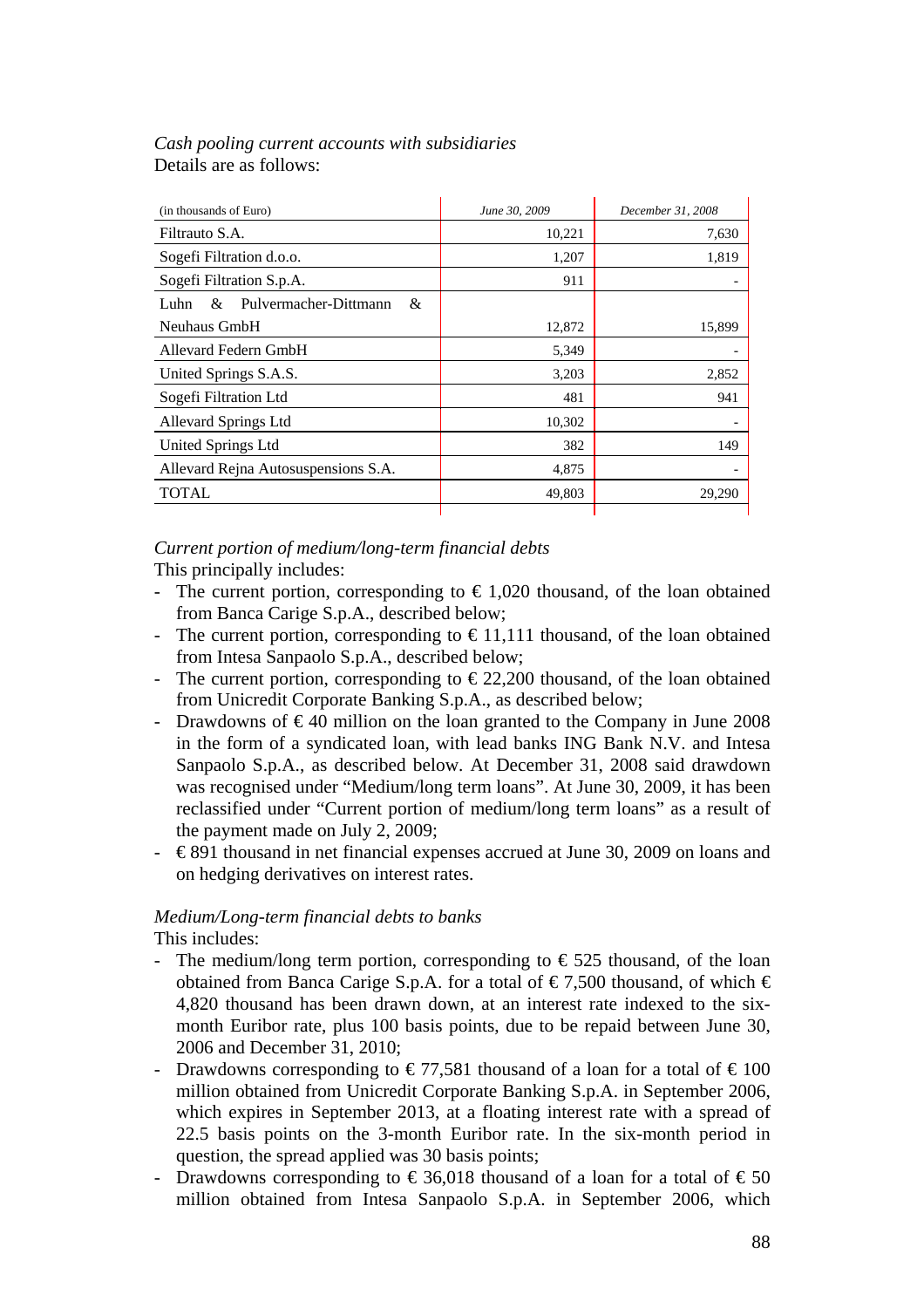expires in September 2013, at a floating interest rate with a spread of 22.5 basis points on the 3-month Euribor rate. In the six-month period in question, the spread applied was 32.5 basis points;

Drawdowns of  $\epsilon$  59,518 thousand on the loan granted in the form of a syndicated loan for a total of  $\epsilon$ 160 million granted in June 2008, which expires in June 2013 at a floating interest rate with a spread of 50 basis points on the 3 month Euribor rate.

With reference to the loan of  $\epsilon$ 50 million obtained in September 2006 from Intesa Sanpaolo S.p.A., on June 30, 2009 the Company finalised an agreement to change the covenants envisaged in the loan contract. Upon payment of a commission and an increase of the spreads, with reference to the measurement of the covenants on June 30, 2009 and December 31, 2009, the maximum ratio of the consolidated net financial position to EBITDA has been increased, and for the purposes of calculating EBITDA, costs resulting from non-ordinary operations will be excluded for the entire duration of the loan.

The existing loans are not secured by the Company's assets. Refer to note 19 below for an analysis of the covenants on said loans.

#### *Other medium/long-term liabilities in derivatives*

These represent payables corresponding to the fair value of derivative contracts (*Irs, Irc e K.in forward Zero Cost*) that mature beyond June 30, 2010, subscribed in 2008 for the purpose of transforming part of medium/long term loans from floating to fixed interest rate. Details of these contracts are provided in the note below entitled "Financial Instruments".

#### *16. TRADE AND OTHER CURRENT PAYABLES*

Details are as follows:

| (in thousands of Euro)              | June 30, 2009 | December 31, 2008 |
|-------------------------------------|---------------|-------------------|
| Due to subsidiaries                 | 163           | 518               |
| Due to parent company               | 973           |                   |
| Due to suppliers                    | 839           | 1,090             |
| Due to social security institutions | 432           | 476               |
| Due to employees                    | 825           | 796               |
| Other payables                      | 1,520         | 998               |
| <b>TOTAL</b>                        | 4,752         | 3,878             |
|                                     |               |                   |

Amounts "Due to parent company" of  $\epsilon$ 973 thousand refer to amounts owed to CIR S.p.A. for services provided in the first half of 2009.

"Other payables" includes  $\epsilon$ 1,399 thousand due to Honeywell International Inc. for the licence contract to use the FRAM trademark.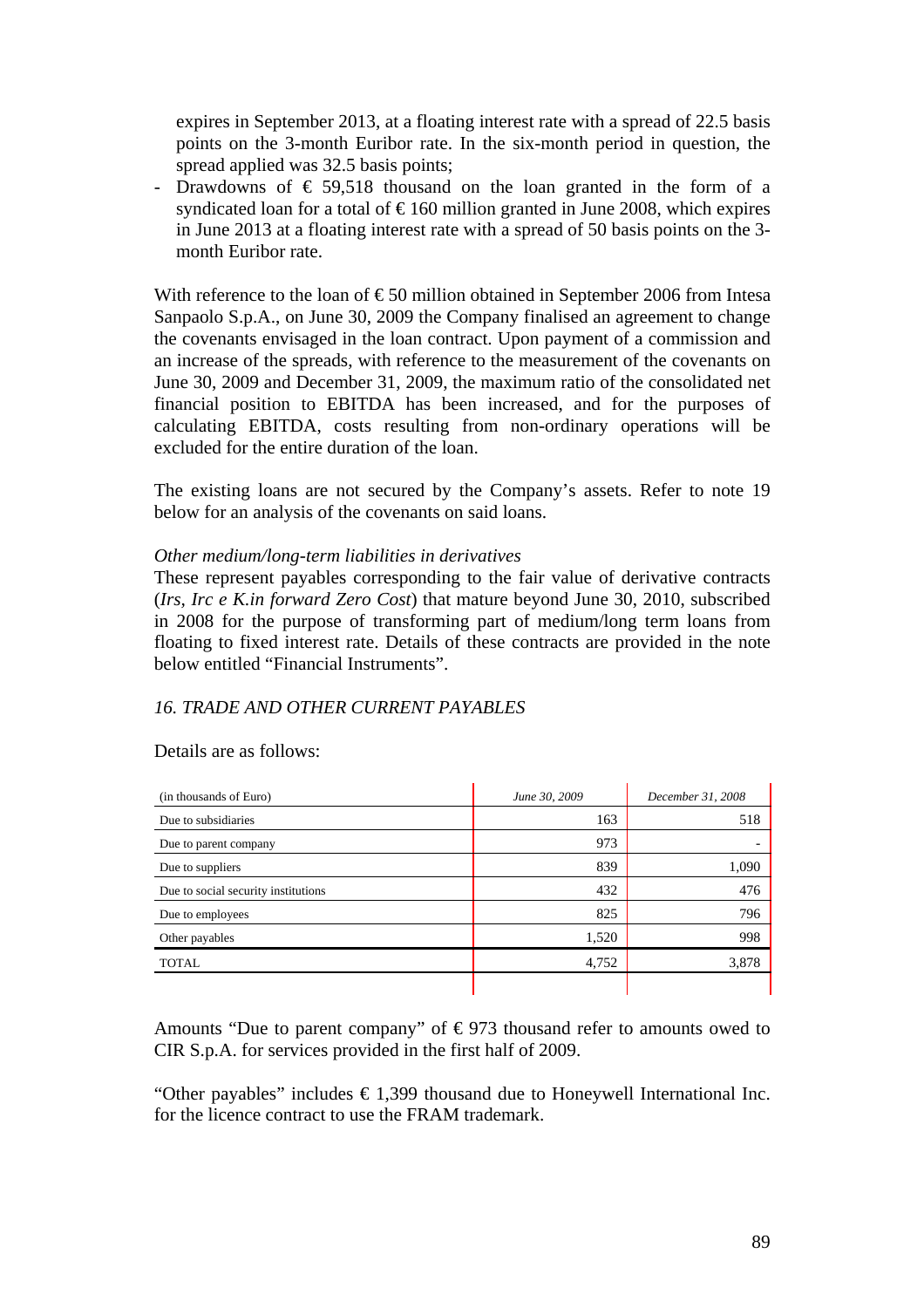# *17. OTHER LONG-TERM LIABILITIES*

#### *Long-term provisions*

These can be broken down as follows:

| (in thousands of Euro)                           | June 30, 2009 | December 31, 2008 |
|--------------------------------------------------|---------------|-------------------|
| Provision for employment termination indemnities | 804           | 745               |
| Provision for phantom stock options              | 136           | 308               |
| TOTAL                                            | 940           | 1,05              |
|                                                  |               |                   |

"Provisions for Phantom Stock Options" refers to allocations of the fair value of options related to Phantom Stock Option incentive schemes for the Managing Director and managers of the Company. The related provision is included in the income statement under "Non-financial services" and "Personnel costs". The reduction in the provision at June 30, 2009 includes  $\epsilon$  101 thousand due to the waiver of 2007 and 2008 phantom stock options by the beneficiaries. Said beneficiaries received 2009 extraordinary stock options, resolved upon by the Shareholders' Meeting held on 23 April 2009 to replace the waived options.

#### *Deferred tax liabilities*

At June 30, 2009 this item amounted to  $\epsilon$  765 thousand compared with  $\epsilon$  459 thousand at December 31, 2008.

This amount related to the taxes expected to be paid on taxable temporary differences.

# *18. SHAREHOLDERS' EQUITY*

#### *Share capital*

At June 30, 2009, the share capital amounted to  $\epsilon$  60,397,475.84 (divided into 116,148,992 ordinary shares of a par value of  $\epsilon$ 0.52 each) and is unchanged with respect to December 31, 2008.

#### *Reserves and retained earnings (accumulated losses)*

At June 30, 2009, this item amounted to  $\epsilon$  69,338 thousand, against  $\epsilon$  40,667 thousand at the end of the previous year.

The increase is mainly due to the resolution of the Shareholders' Meeting held on April 23, 2009, which allocated the profit for 2008 to legal reserves ( $\epsilon$  140 thousand) and the remaining amount to Retained earnings ( $\epsilon$ 29,082 thousand). Changes in equity in the first half of 2008 and 2009 have already been illustrated in the table above entitled "Statement of changes in Shareholders' Equity".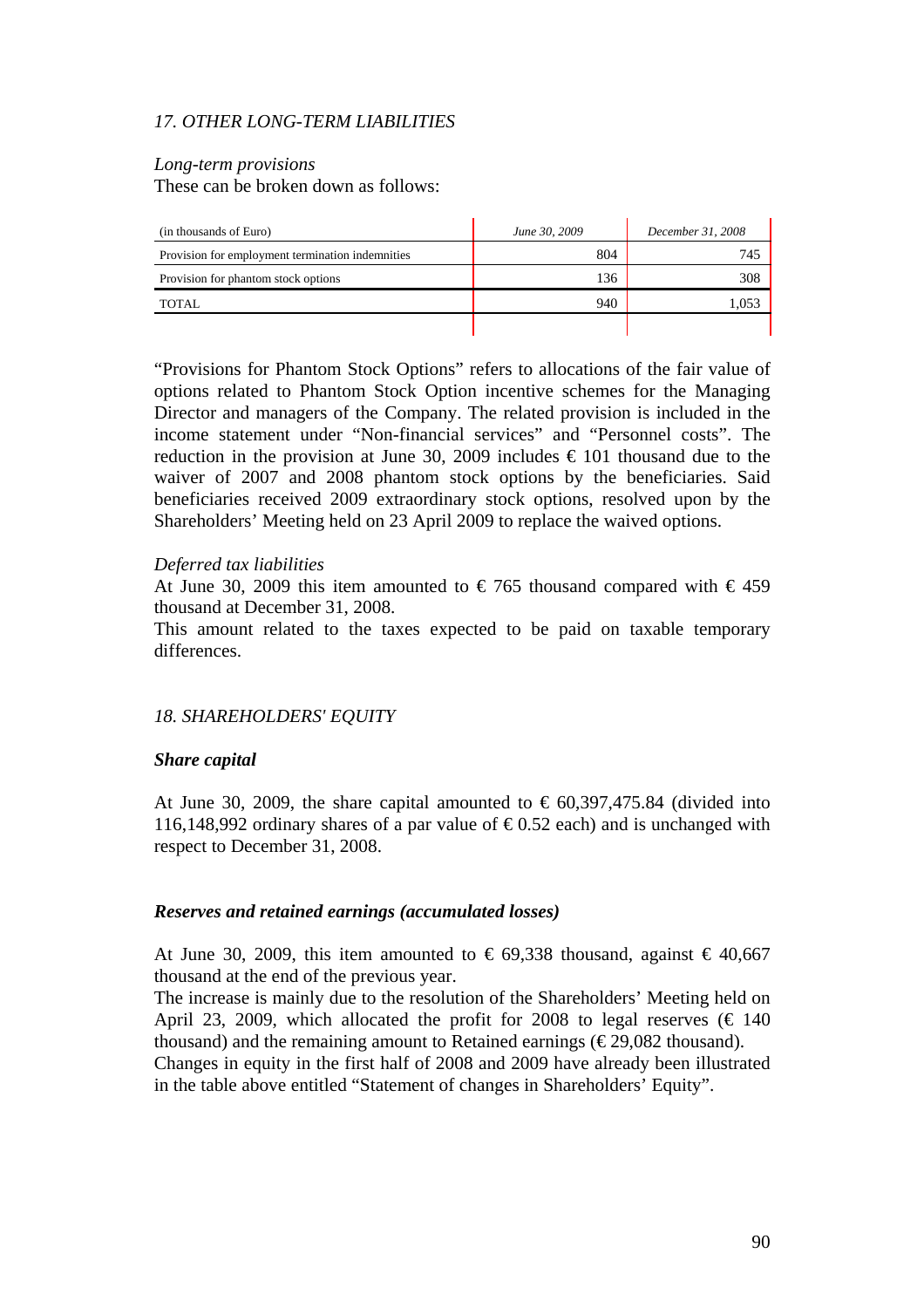# *19. ANALYSIS OF THE NET FINANCIAL POSITION*

The following table provides details of the net financial position as required by Consob in its communication no. DEM/6064293 of July 28, 2006 with a reconciliation of the net financial position included in the report on operations:

| (in thousands of Euro)                  | June 30, 2009 | December 31, 2008 |
|-----------------------------------------|---------------|-------------------|
| A. Cash                                 | 16            | 21                |
| B. Other cash (bank deposits and cash   |               |                   |
| pooling current accounts)               | 52,054        | 31,139            |
| of which cash pooling current           |               |                   |
| accounts with subsidiaries              | 15,990        | 24,288            |
| C. Other financial assets               | 83            | 2                 |
| D. Liquid funds $(A) + (B)+(C)$         | 52,153        | 31,162            |
| <b>E. Current financial receivables</b> | 18,441        |                   |
| of which loans to subsidiaries          | 18,441        |                   |
| F. Current payables to banks and cash   |               |                   |
| pooling current accounts                | 49,926        | 39,514            |
| of which cash pooling current           |               |                   |
| accounts with subsidiaries              | 49,803        | 29,290            |
| G. Current portion of non-current       |               |                   |
| indebtedness                            | 75,222        | 22,791            |
| H. Other current financial payables     | 21            | 25                |
| of which financial debts to             |               |                   |
| subsidiaries                            | 21            | 25                |
| I. Current financial indebtedness       |               |                   |
| $(F)+(G)+(H)$                           | 125,169       | 62,330            |
| J. Current financial indebtedness,      |               |                   |
| net $(I)-(E)-(D)$                       | 54,575        | 31,168            |
| K. Non-current payables to banks        | 173,642       | 230,717           |
| L. Bonds issued                         |               |                   |
| M. Other non-current financial debts    | 3,484         | 2,263             |
| N. Non-current financial                |               |                   |
| indebtedness $(K)+(L)+(M)$              | 177,126       | 232,980           |
| O. Net indebtedness $(J)+(N)$           | 231,701       | 264,148           |
|                                         |               |                   |
|                                         |               |                   |
| Non-current loans and financial         |               |                   |
| receivables similar to loans            | 103,144       | 101,203           |
| of which loans to subsidiaries          | 103,144       | 101,203           |
| Net financial indebtedness,             |               |                   |
| including non-current financial         |               |                   |
| receivables (as per the "Net            |               |                   |
| financial position" included in the     |               |                   |
| director's report operations)           | 128,557       | 162,945           |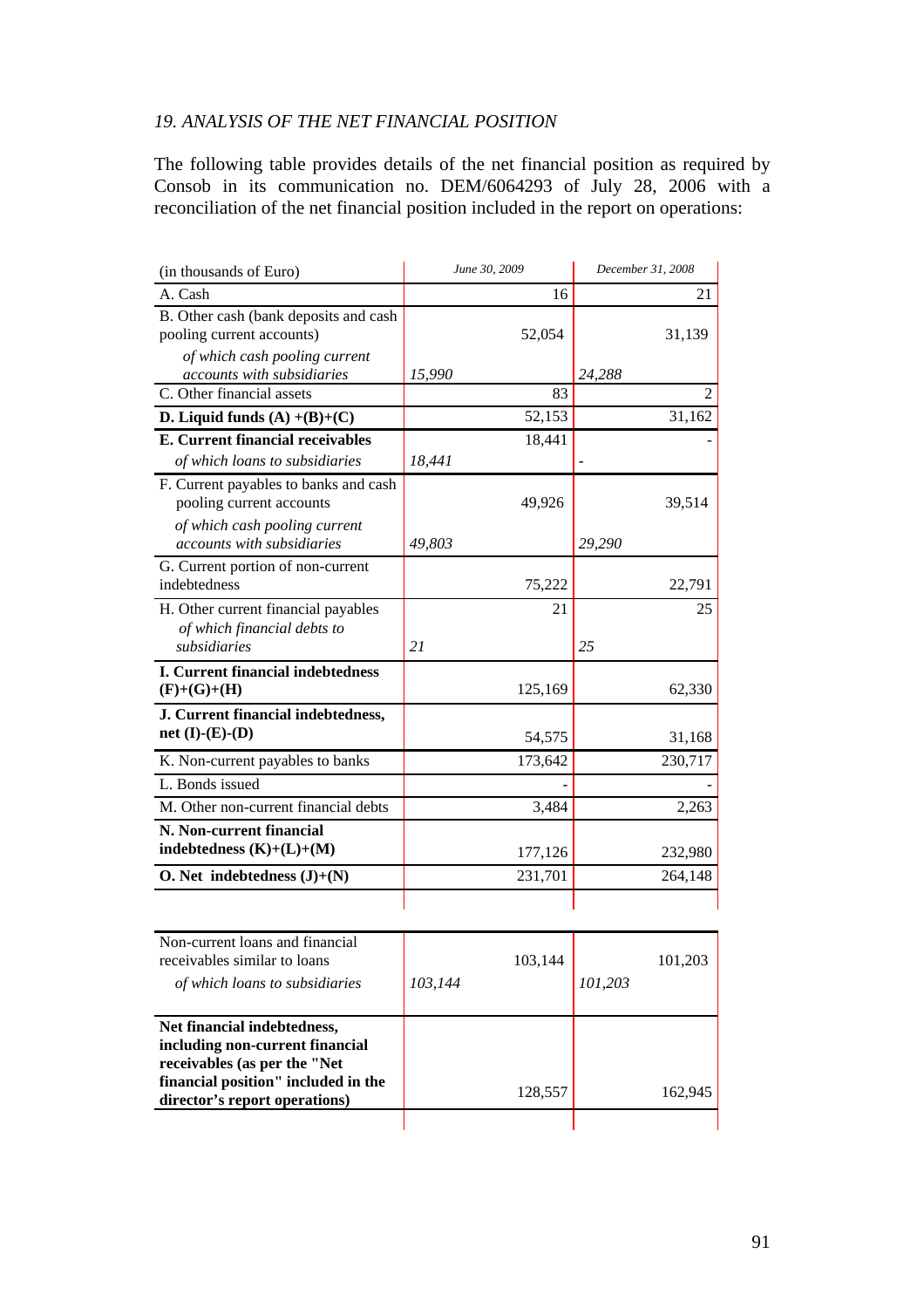Details of the covenants applying to loans outstanding at the end of the period are as follows:

- −Syndicated loan of  $\epsilon$ 160 million: the ratio of the consolidated net financial position to consolidated EBITDA must be less than or equal to 3.5; the ratio of EBITDA to net financial interests must not be less than 4;
- −Loan of  $\epsilon$ 50 million from Intesa Sanpaolo S.p.A.: as previously commented in note 15, on June 30, 2009, the Company agreed to change the covenants envisaged in the loan contract with the financial institution in question; with reference to the measurement of the covenants at June 30, 2009 and at December 31, 2009, the maximum ratio of consolidated net financial position to consolidated EBITDA has been increased from 3.5 to 4;
- −Loan of  $\epsilon$  100 million from Unicredit Corporate Banking S.p.A: the ratio of the consolidated net financial position to consolidated EBITDA must be less than 4.

At June 30, 2009 the Company was in full compliance with these covenants.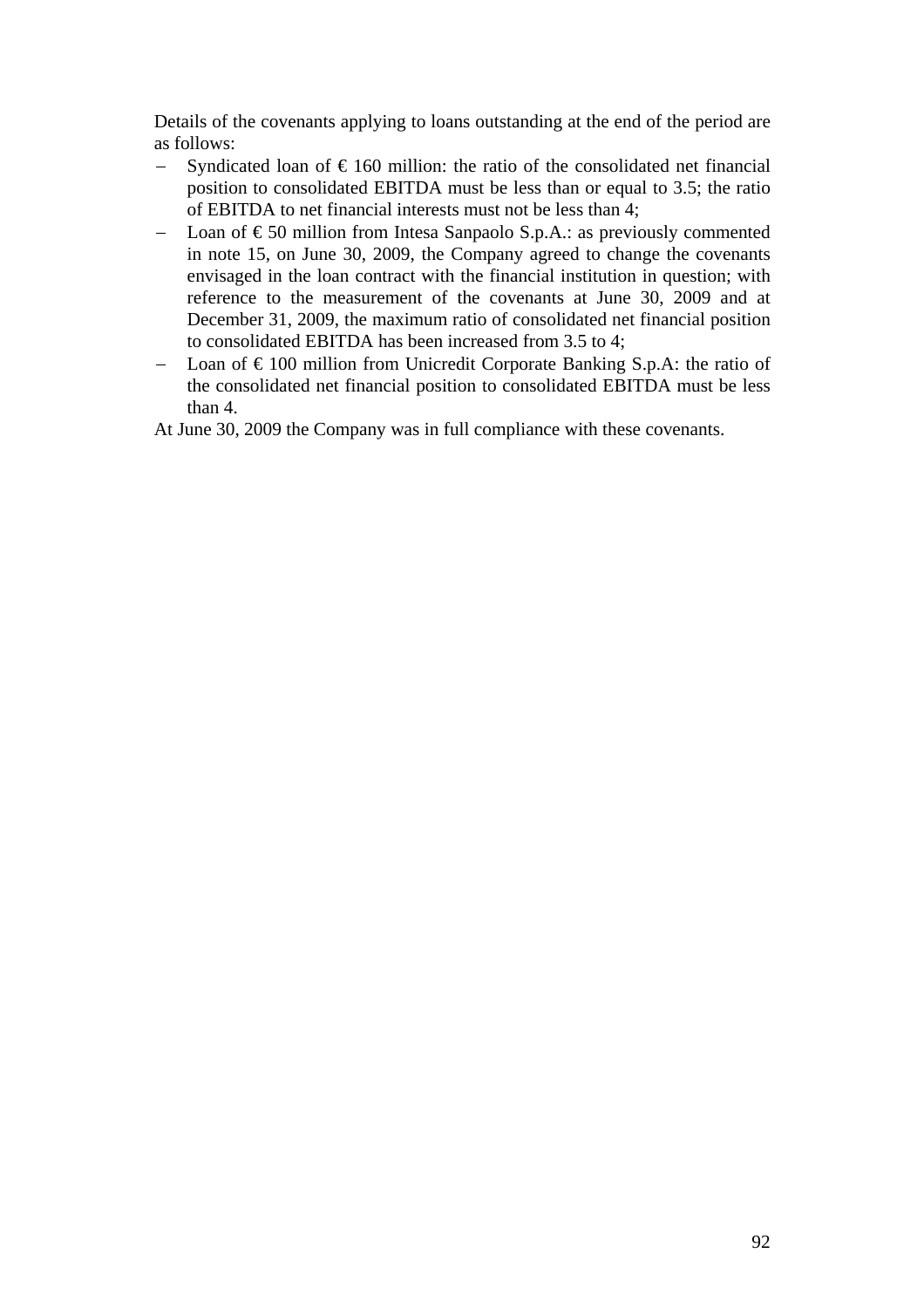# **C) NOTES ON THE MAIN INCOME STATEMENT ITEMS**

# *20. FINANCIAL INCOME AND EXPENSES*

#### *Income from equity investments*

This item can be broken down as follows:

| (in thousands of Euro)                           | 1 st half 2009           | 1 st half 2008 |
|--------------------------------------------------|--------------------------|----------------|
| Dividends from subsidiaries:                     |                          |                |
| - Sogefi Filtration A.B.                         | 456                      | 495            |
| - Sogefi Filtration S.A.                         | 3,443                    | 1,722          |
| - Sogefi Filtration B.V.                         | 3,800                    | 2,000          |
| - Sogefi Filtration d.o.o.                       | 700                      | 2,000          |
| - Filtrauto S.A.                                 | 13,001                   | 11,002         |
| - Allevard Rejna Autosuspensions S.A.            | 14,998                   | 17,498         |
| - Sogefi Filtration Ltd                          | $\overline{\phantom{a}}$ | 5,109          |
| - Rejna S.p.A.                                   |                          | 998            |
| Dividends and other income from other companies: |                          |                |
| - Banca Monte dei Paschi Siena S.p.A.            |                          |                |
| TOTAL                                            | 36,398                   | 40,825         |
|                                                  |                          |                |

The dividends approved in the first half of the year have been entirely booked to the income statement.

In the first half of 2009, the Company collected dividends totalling  $\epsilon$  17,957 thousand from its subsidiaries.

# *Other financial income*

Details are as follows:

| (in thousands of Euro)                               | 1 st half 2009 | 1 st half 2008 |
|------------------------------------------------------|----------------|----------------|
| Interest from subsidiaries                           | 1,818          | 2,899          |
| Interest from cash pooling                           | 603            | 485            |
| Interest from banks                                  | 19             | 156            |
| Income from interest-rate hedging contracts          | 24             | 150            |
| Exchange gains and income from exchange-rate hedging |                |                |
| contracts                                            | 1,154          | 1,023          |
| Interest grants                                      | 20             | 29             |
| <b>TOTAL</b>                                         | 3,638          | 4,742          |
|                                                      |                |                |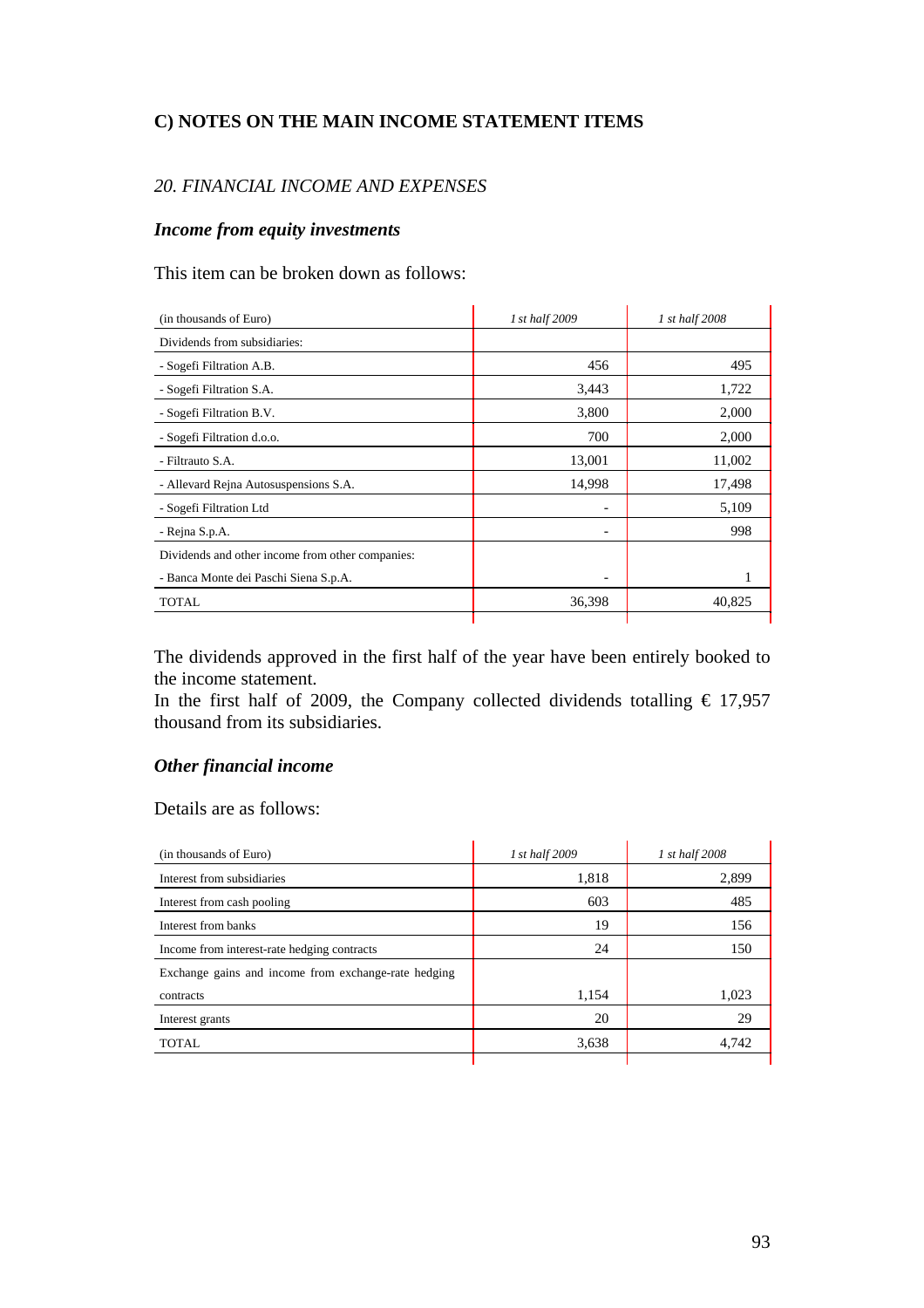# *Interest and other financial charges*

# Details as follows:

| (in thousands of Euro)                             | 1 st half 2009 | 1 st half 2008 |
|----------------------------------------------------|----------------|----------------|
| Interest expense on syndicated loans               | 1,421          | 525            |
| Interest expense on Unicredit C.B. S.p.A.          | 1,316          | 1,660          |
| Interest expense on Intesa Sanpaolo S.p.A.         | 655            | 1,254          |
| Interest expense on Banca Carige S.p.A.            | 46             | 88             |
| Interest on financial debts to banks               | 316            | 711            |
| Interest on cash pooling accounts                  | 263            | 917            |
| Expenses from interest-rate hedging contracts      | 690            |                |
| Exchange losses and cost of hedging exchange risks | 1,221          | 1,096          |
| Bank commissions and fees                          | 13             | 68             |
| Commission on financial transactions               | 176            | 130            |
| Other                                              | 16             | 18             |
| TOTAL                                              | 6,133          | 6,467          |
|                                                    |                |                |

# *21. OTHER OPERATING INCOME*

# This item can be broken down as follows:

| 1 st half 2009 | 1 st half 2008 |
|----------------|----------------|
|                |                |
|                |                |
| 3,345          | 1,870          |
| 1,181          | 1,646          |
|                |                |
| 152            | 303            |
| 259            | 255            |
|                |                |
| 32             | 252            |
| 26             | 23             |
| 4,995          | 4,349          |
|                |                |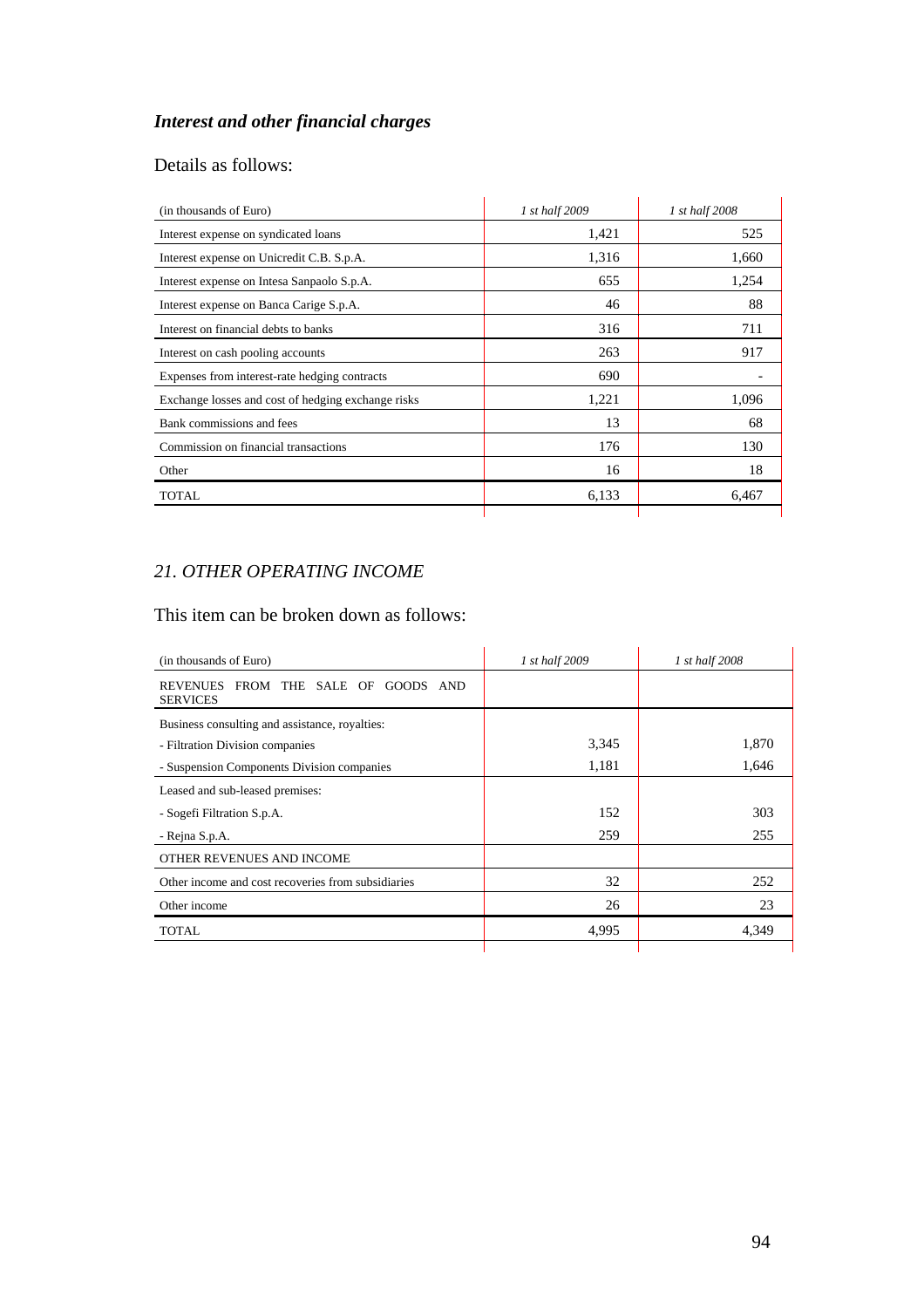The increase in income for the Filtration Division is mainly due to income falling due in the first half of 2009 on sub-licence contracts with subsidiaries for the use of the FRAM trademark under the licence agreement between the Company and Honeywell International Inc. effective as from July 1, 2008. Income from sublicence contracts for the FRAM trademark started to be generated in the second half of 2008.

As part of the project to centralise the Group's procurement, assigning it to the newly-established subsidiary Sogefi Purchasing S.A.S., as of January 1, 2009 the Company has ceased to provide purchasing negotiation services to Group companies by setting up a support service directly with the subsidiary.

The lease contract with Sogefi Filtration S.p.A. was terminated in advance on March 31, 2009, following the closure of production activities in the Mantua plant by the subsidiary.

# *22. OTHER OPERATING EXPENSES*

In the first half of 2009, "Non-financial services" included the amount of  $\epsilon$ 973 thousand for administrative, financial, tax-related and corporate services provided by the Parent company.

Costs of services fell with respect to the same period of the previous year mainly due to the termination of secondment contracts and external consulting contracts supporting services provided by the Company.

"Leases and rentals" included  $\epsilon$ 1,863 thousand from royalties accrued during the period on the licence contract signed on June 30, 2008 with Honeywell International Inc. for the use of the FRAM trademark by the Group's Filtration Division.

The decrease in "Personnel costs" is mainly due to the lower disbursement of the variable part of pay linked to the results of the previous year. This item also includes a reversal of the cost of  $\epsilon$  101 thousand related to the waiver by beneficiaries and consequent cancellation of options related to 2007 and 2008 phantom stock option plans as discussed above in note 17 "Other long-term liabilities".

The decrease of "Other operating expenses" is mainly due to lower travelling expenses of Company employees with respect to the previous year.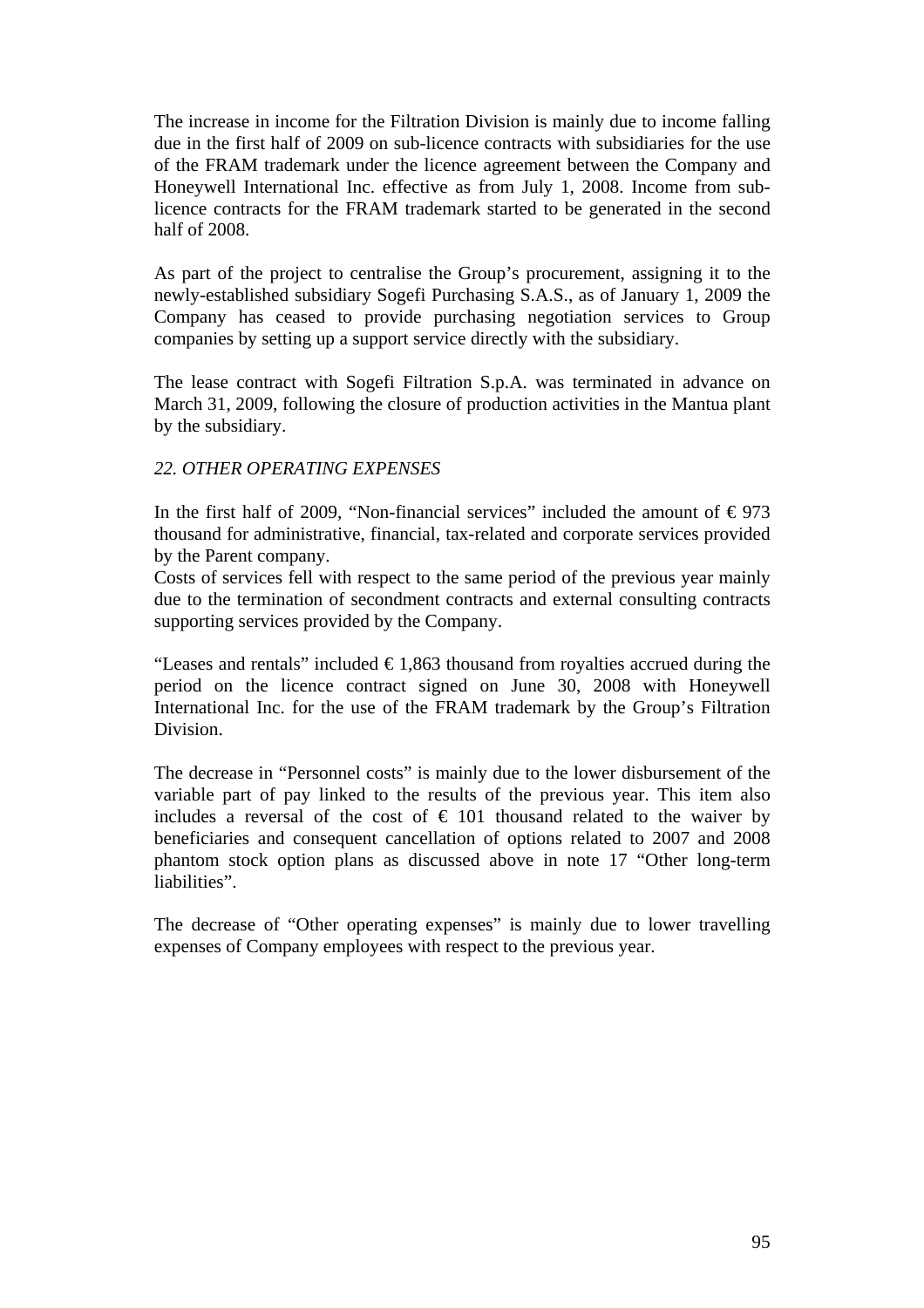#### *23. NON-OPERATING INCOME AND EXPENSES*

#### *Recurring income*

This corresponds to the increase in the fair value at June 30, 2009, of the investment property located in San Felice del Benaco.

#### *Recurring expenses*

These represent the imputed cost, corresponding to  $\epsilon$  111 thousand, related to the existing stock option plans, as a result of the application of the principle indicated in IFRS 2. For stock option plans restricted to Company employees, the fair value of the option, established at the time of allocation, is recognised as a cost on the income statement for the entire period for which the benefit accrues, while a balancing entry is made to a reserve under equity. The fair value  $(\text{\textsterling}167$  thousand) of the options related to the stock option plans assigned to employees of subsidiaries is added to the book value of the relative equity investments.

#### *24. INCOME TAXES*

At June 30, 2009, tax assets amounted to  $\epsilon$  514 thousand against  $\epsilon$  531 thousand at June 30, 2008.

#### *25. OTHER INFORMATION*

In the first half of 2009, Sogefi S.p.A. had an average of 28.5 employees.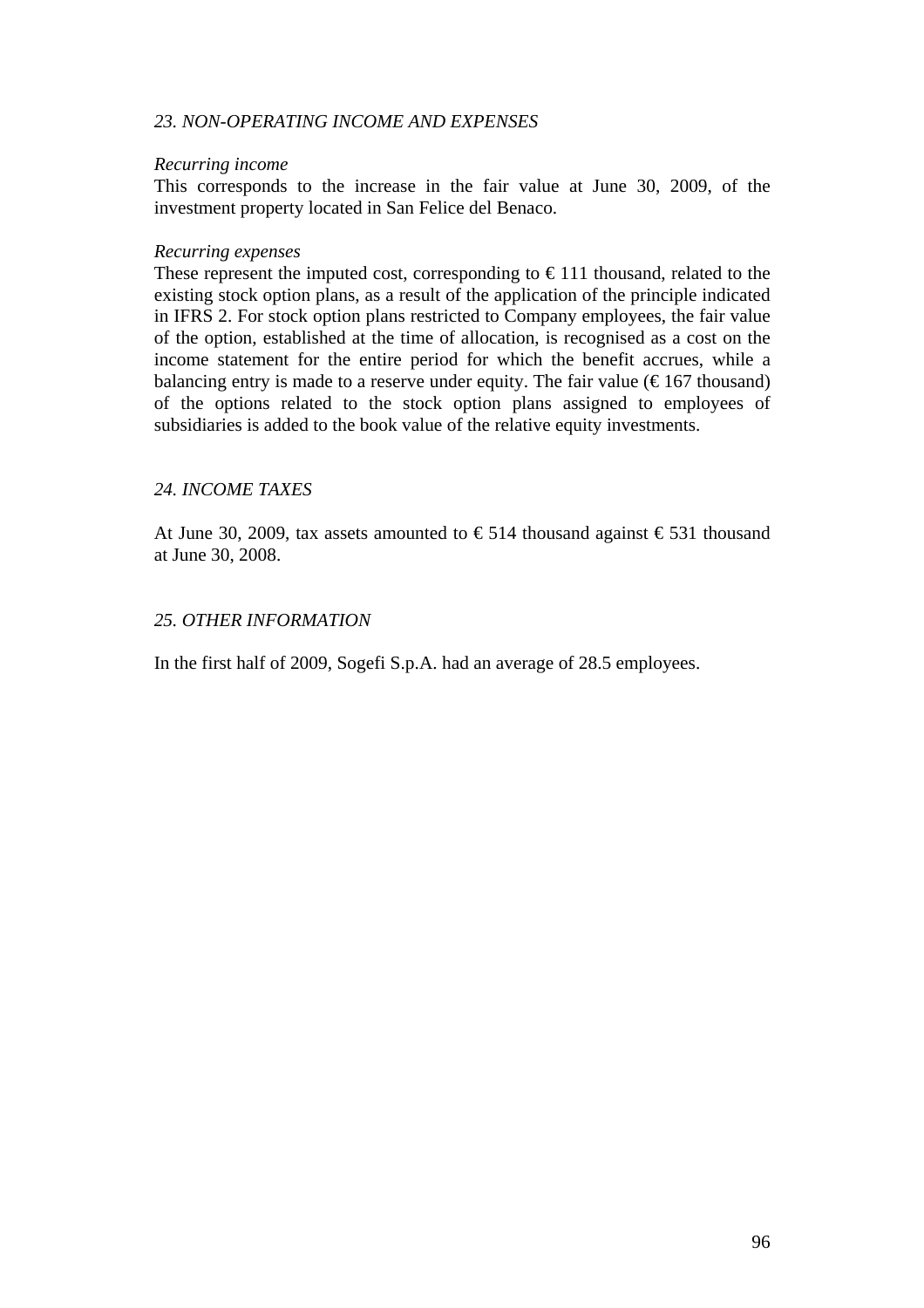## **D) 26. RELATED PARTY TRANSACTIONS**

Information on related party transactions can be found in the corresponding section of the explanatory notes to the consolidated financial statements.

The impact on the balance sheet and income statement of related party transactions is summarised in the following tables:

| Balance at June 30, 2009<br><b>Balance</b> sheet |                             |                                       |                                  |                 |                                            |                                      |                   |
|--------------------------------------------------|-----------------------------|---------------------------------------|----------------------------------|-----------------|--------------------------------------------|--------------------------------------|-------------------|
|                                                  | <b>CURRENT ASSETS</b>       |                                       |                                  |                 | $NON -$<br><b>CURRENT</b><br><b>ASSETS</b> | <b>CURRENT</b><br><b>LIABILITIES</b> |                   |
|                                                  | Cash<br>pooling<br>accounts | Loans and<br>financial<br>receivables | Trade<br>receivable<br>${\bf S}$ | Other<br>assets | Loans                                      | Cash<br>pooling<br>accounts          | Trade<br>payables |
| Sogefi Filtration S.p.A.                         |                             |                                       | 352                              |                 |                                            | 911                                  |                   |
| Sogefi Filtration Ltd                            | 2.536                       |                                       | 432                              |                 |                                            | 481                                  | $\mathfrak{Z}$    |
| Sogefi Filtration B.V.                           | 3,982                       |                                       | 169                              |                 |                                            |                                      |                   |
| Sogefi Filtration S.A.                           | 579                         | 3,443                                 | 70                               | 4               | 7,900                                      |                                      |                   |
| Sogefi Filtration A.B.                           |                             |                                       | 40                               |                 |                                            |                                      |                   |
| Filtrauto S.A.                                   |                             |                                       | 253                              |                 |                                            | 10.221                               | 4                 |
| Sogefi Filtration d.o.o.                         |                             |                                       | 3                                |                 |                                            | 1,207                                | $\overline{4}$    |
| Sogefi Filtration do Brasil Ltda                 |                             |                                       | 170                              |                 |                                            |                                      |                   |
| Sogefi Filtration Argentina S.A.                 |                             |                                       | 62                               |                 |                                            |                                      |                   |
| Sogefi Purchasing S.A.S.                         | 921                         |                                       | 429                              |                 |                                            |                                      |                   |
| Rejna S.p.A.                                     | 5,831                       |                                       | 168                              | 5               | 8,500                                      |                                      | 74                |
| Luhn & Pulvermacher-Dittmann & Neuhaus<br>GmbH   |                             |                                       |                                  |                 |                                            | 12,872                               | 32                |
| Allevard Rejna Autosuspensions S.A.              |                             | 14.998                                | 405                              | 46              | 82,200                                     | 4,875                                |                   |
| Allevard Federn GmbH                             |                             |                                       |                                  |                 |                                            | 5,349                                | 21                |
| <b>Allevard Springs Ltd</b>                      | 767                         |                                       | 19                               |                 |                                            | 10,302                               | 13                |
| Allevard Rejna Argentina S.A.                    |                             |                                       | 52                               |                 |                                            |                                      |                   |
| Allevard Molas do Brasil Ltda                    |                             |                                       |                                  |                 |                                            |                                      |                   |
| Allevard Sogefi U.S.A. Inc.                      |                             |                                       | 43                               | $\overline{c}$  | 4.544                                      |                                      |                   |
| United Springs S.A.S.                            |                             |                                       |                                  |                 |                                            | 3,203                                | 11                |
| United Springs B.V.                              | 1,374                       |                                       | $\overline{7}$                   |                 |                                            |                                      |                   |
| <b>United Springs Ltd</b>                        |                             |                                       | 1                                |                 |                                            | 382                                  | $\mathbf{1}$      |
| Shangai Sogefi Autoparts Co. Ltd                 |                             |                                       |                                  |                 |                                            |                                      | 21                |
| Shanghai Allevard Springs Co. Ltd.               |                             |                                       |                                  |                 |                                            |                                      |                   |
| <b>TOTAL</b>                                     | 15,990                      | 18,441                                | 2,676                            | 57              | 103,144                                    | 49,803                               | 184               |
|                                                  |                             |                                       |                                  |                 |                                            |                                      |                   |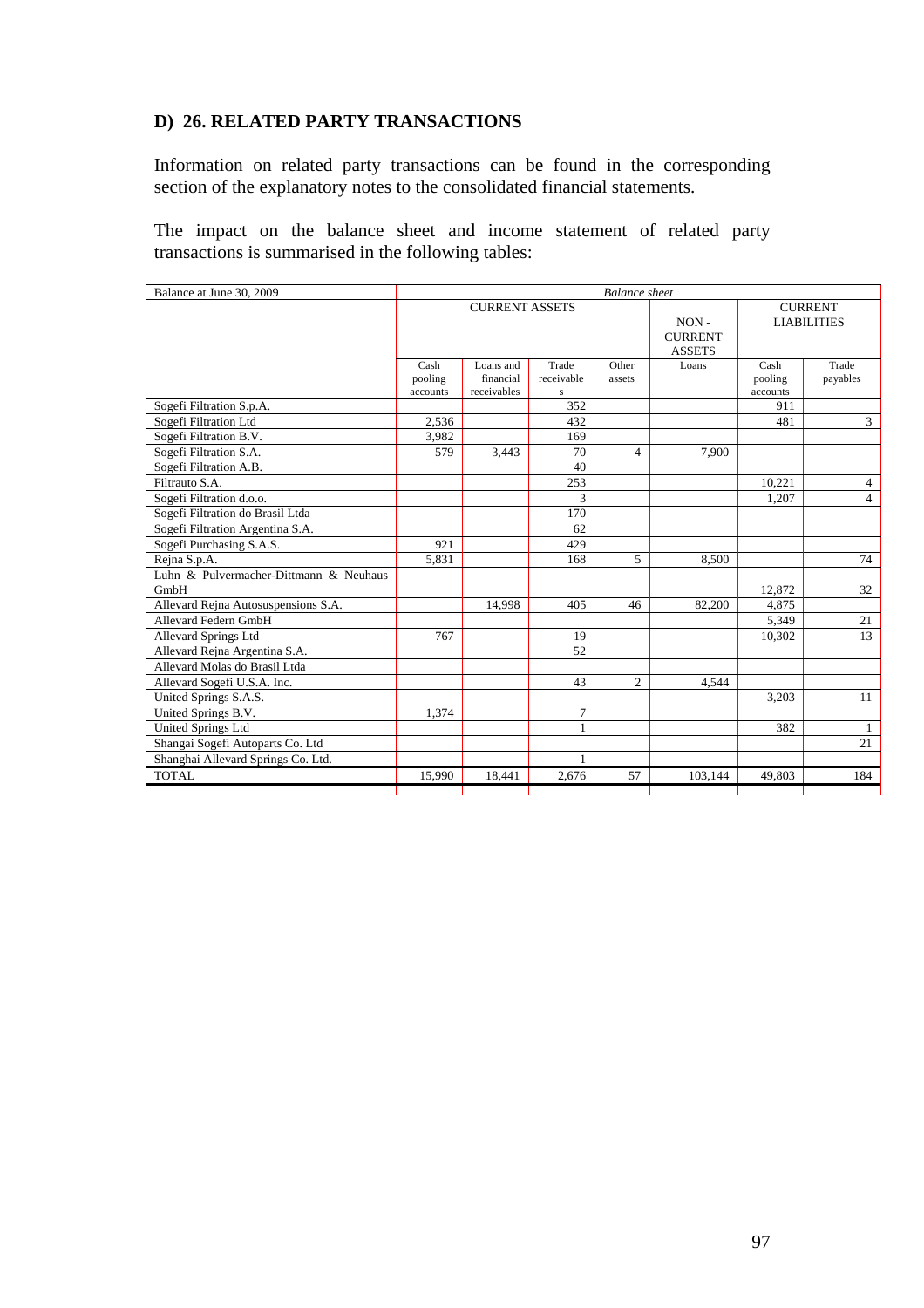|                                                 | From equity<br>investments | Income<br>Other financial<br>income | Revenues      |          |                |           |  |
|-------------------------------------------------|----------------------------|-------------------------------------|---------------|----------|----------------|-----------|--|
|                                                 |                            |                                     |               |          |                | Expenses  |  |
|                                                 |                            |                                     |               | Other    | Interest       | Other     |  |
|                                                 |                            |                                     | from the sale | revenues | and other      | operating |  |
|                                                 |                            |                                     | of goods and  | and      | financial      | expenses  |  |
|                                                 |                            |                                     | services      | income   | charges        |           |  |
| Sogefi Filtration S.p.A.                        |                            | 23                                  | 837           | 10       | 6              |           |  |
| Sogefi Filtration Ltd                           |                            | 62                                  | 607           | 4        | 12             |           |  |
| Sogefi Filtration A.B.                          | 456                        |                                     | 40            |          |                |           |  |
| Sogefi Filtration B.V.                          | 3.800                      | 53                                  | 325           |          |                |           |  |
| Sogefi Filtration S.A.                          | 3,443                      | 170                                 | 198           |          |                |           |  |
| Filtrauto S.A.                                  | 13,001                     | 45                                  | 670           |          | 20             |           |  |
| Sogefi Filtration d.o.o.                        | 700                        |                                     | 34            | 3        | 15             |           |  |
| Sogefi Filtration do Brasil Ltda                |                            |                                     | 449           |          |                |           |  |
| Sogefi Filtration Argentina S.A.                |                            |                                     | 184           |          |                |           |  |
| Sogefi Purchasing S.A.S.                        |                            | 5                                   | 310           |          |                |           |  |
| Rejna S.p.A.                                    |                            | 268                                 | 485           | 11       |                | 50        |  |
| Luhn & Pulvermacher-Dittmann<br>$\&$<br>Neuhaus |                            |                                     |               |          |                |           |  |
| GmbH                                            |                            |                                     | 203           |          | 133            |           |  |
| Allevard Rejna Autosuspensions S.A.             | 14,998                     | 1.655                               | 323           | 3        | 1              | 2         |  |
| Allevard Federn GmbH                            |                            | 22                                  | 33            |          | 29             |           |  |
| Allevard Springs Ltd                            |                            | 54                                  | 5             |          | 13             |           |  |
| Allevard Rejna Argentina S.A.                   |                            |                                     | 52            |          |                |           |  |
| Allevard Molas do Brasil Ltda                   |                            |                                     | 129           |          |                |           |  |
| Allevard Sogefi U.S.A. Inc.                     |                            | 46                                  |               |          |                |           |  |
| United Springs S.A.S.                           |                            |                                     | 43            |          | 32             |           |  |
| United Springs B.V.                             |                            | 17                                  | 5             |          |                |           |  |
| United Springs Ltd                              |                            |                                     | 5             |          | $\mathfrak{D}$ |           |  |
| <b>TOTAL</b>                                    | 36,398                     | 2.421                               | 4,937         | 32       | 263            | 52        |  |

The Company issues guarantees on behalf of its subsidiaries for commitments made to third parties, illustrated in item E) below "Commitments and risks".

Sogefi S.p.A. is subject to policy guidance and coordination by CIR S.p.A.; Details of transactions with the parent company can be found in the following notes:

Note 7. Trade and other receivables;

Note 16. Trade and other current payables;

Note 22. Other operating expenses.

# **E) COMMITMENTS AND RISKS**

#### *27. INFORMATION ON COMMITMENTS AND RISKS*

The most important are:

- "*guarantees*" on behalf of subsidiaries amounting to € 42,164 thousand and in favour of third parties amounting to  $\epsilon$ 45 thousand;

- commitments for "Interest rate hedging contracts" held by the Company with a notional value of  $\epsilon$  70,000 thousand;

- commitments for forward forex contracts amounting to  $\epsilon$ 6,343 thousand.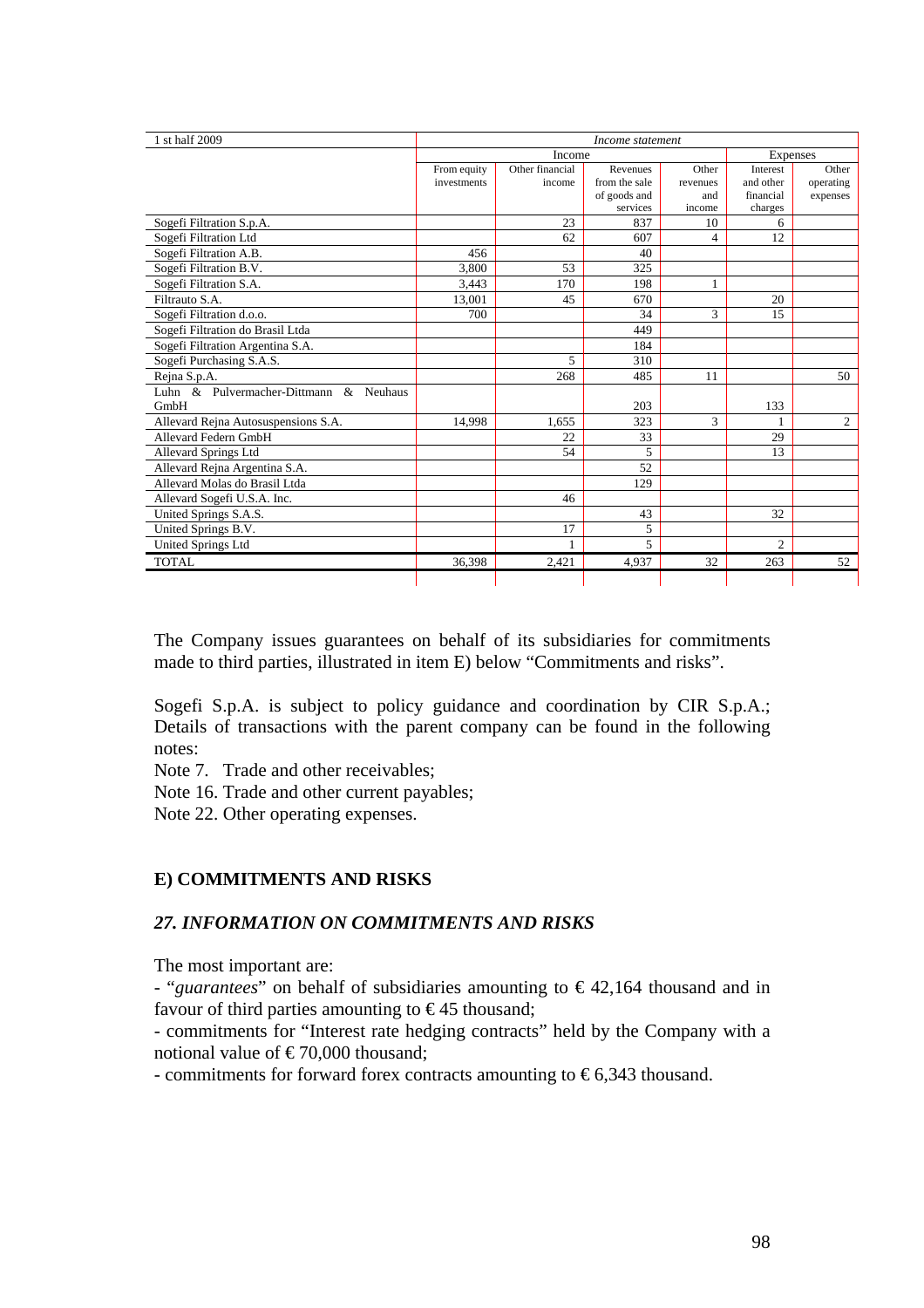# **F) 28. FINANCIAL INSTRUMENTS**

At June 30, 2009 the Company held the following contracts to hedge interest rate risk on part of its medium/long term loans:

| Description of IRS                                  | Date<br>opened | Contract<br>Maturity | Notional | Fixed rate                 | Fair value |
|-----------------------------------------------------|----------------|----------------------|----------|----------------------------|------------|
| Hedging of loan for $\widehat{\in}50$               |                |                      |          |                            |            |
| million                                             |                |                      |          |                            |            |
| (09/08/2006 maturity<br>09/08/2013) rate: Euribor + | 04/24/2008     | 09/30/2012           | 10,000   | 4.193%                     | (637)      |
| 22.5 bps                                            |                |                      |          |                            |            |
| Hedging of loan for $\widehat{\epsilon 50}$         |                |                      |          |                            |            |
| million                                             |                |                      |          |                            |            |
| (09/08/2006 maturity                                |                |                      |          |                            |            |
| 09/08/2013) rate: Euribor +                         | 10/07/2008     | 12/31/2010           | 15,000   | 3.755%                     | (535)      |
| 22.5 bps                                            |                |                      |          |                            |            |
| Hedging of loan for $\text{\textsterling}100$       |                |                      |          |                            |            |
| million<br>(06/04/2008 maturity                     |                |                      |          |                            |            |
| 06/04/2013) rate: Euribor +                         | 10/07/2008     | 11/04/2010           | 10,000   | 3.860%                     | (381)      |
| 50.0 bps                                            |                |                      |          |                            |            |
| Hedging of loan for $\text{\textsterling}100$       |                |                      |          |                            |            |
| million                                             |                |                      |          |                            |            |
| (06/04/2008 maturity                                |                |                      |          |                            |            |
| 06/04/2013) rate: Euribor +                         | 10/07/2008     | 11/04/2010           | 10,000   | 3.890%                     | (386)      |
| 50.0 bps                                            |                |                      |          |                            |            |
|                                                     |                |                      |          |                            |            |
|                                                     |                | Contract             | Notional | Cap/Floor                  | Fair value |
| Description of IRC                                  | Date           |                      |          |                            |            |
|                                                     | opened         | Maturity             |          |                            |            |
| Hedging of loan for €100                            |                |                      |          |                            |            |
| million                                             |                |                      |          |                            |            |
| (09/29/2006 maturity<br>09/29/2013) rate: Euribor + | 04/24/2008     | 10/31/2012           | 10,000   | Cap: 4.50%<br>Floor: 3.84% | (590)      |
| $22.5$ bps                                          |                |                      |          |                            |            |
|                                                     |                |                      |          |                            |            |
| Description of K.IN                                 | Date           | Contract             | Notional | Cap/Floor                  | Fair value |
| FORWARD ZERO COST                                   | opened         | Maturity             |          |                            |            |
| Hedging of loan for $\text{\textsterling}100$       |                |                      |          | Cap: 4.50%                 |            |
| million                                             |                |                      |          | Floor: 4.20%               |            |
| (09/29/2006 maturity                                |                |                      |          | Knock in                   |            |
| 09/29/2013) rate: Euribor +                         | 04/24/2008     | 10/31/2012           | 10,000   | European:                  | (673)      |
| 22.5 bps                                            |                |                      |          | 3.33%                      |            |
| Hedging of loan for $\text{\textsterling}100$       |                |                      |          | Cap: 4.40%                 |            |
| million                                             |                |                      |          | Floor: 4.10%               |            |
| (09/29/2006 maturity<br>09/29/2013) rate: Euribor + | 05/09/2008     | 10/31/2011           | 5,000    | Knock in<br>European:      | (282)      |
| 22.5 bps                                            |                |                      |          | 3.10%                      |            |

At June 30, 2009, the Company also held the following forward contracts to hedge exchange rate risk on intercompany financial positions:

| Forward sale  | Date opened | Spot price      | Date closed | Forward price   | Fair  |
|---------------|-------------|-----------------|-------------|-----------------|-------|
|               |             | Currency/ $\in$ |             | currency/ $\in$ | Value |
| USD 5.530.000 | 06/19/2009  | .38400          | 07/03/2009  | .38395          | (83)  |
| GBP 2.000.000 | 06/19/2009  | 0.85220         | 07/03/2009  | 0.85222         |       |
|               |             |                 |             |                 |       |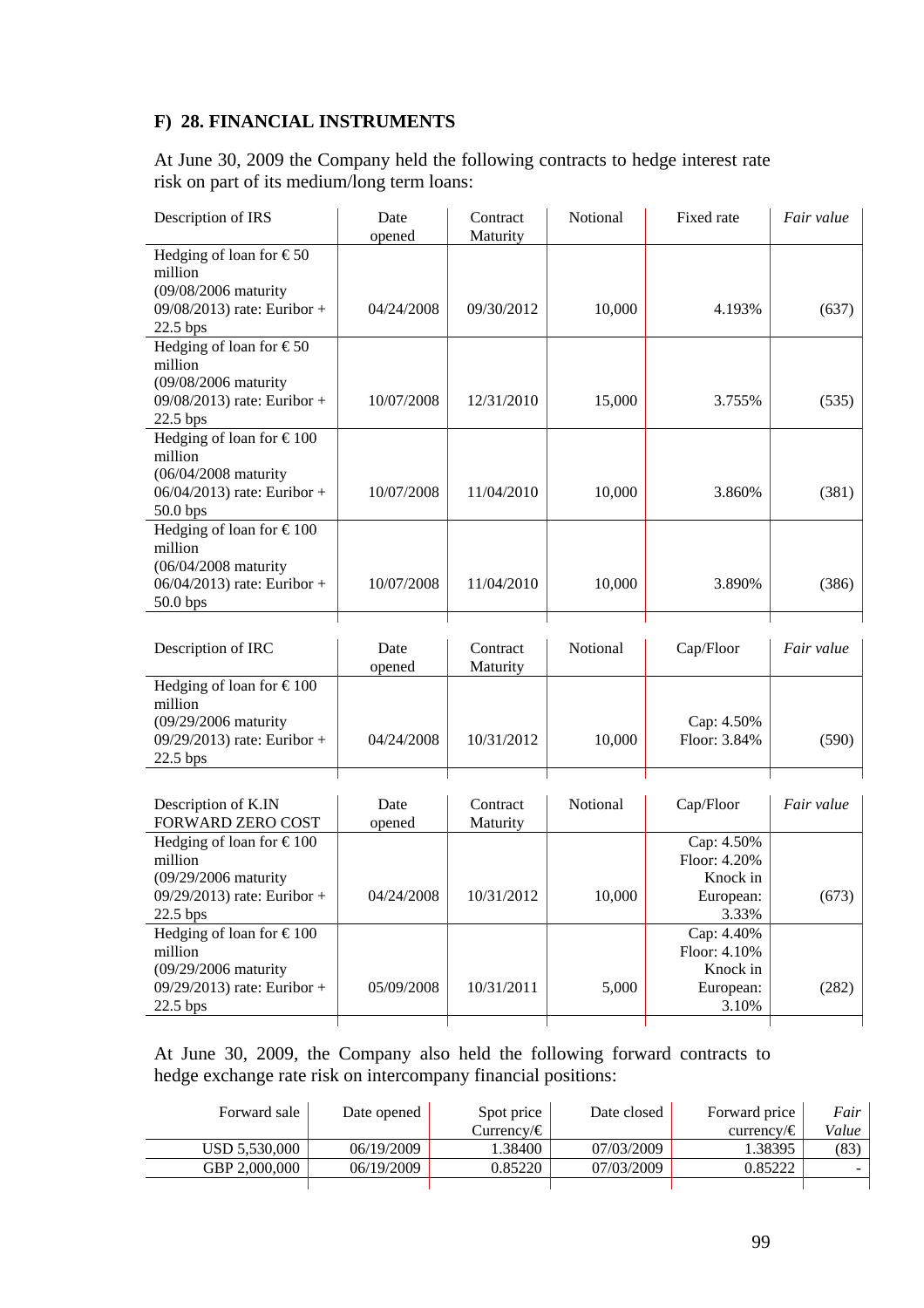

 SOCIETA' PER AZIONI CAPITALE SOCIALE  $\in$  60.397.475,84 INT. VERS.

 ISCRITTA AL REG. IMPRESE MANTOVA N. 0060746 020 1 ISCRITTA AL R.E.A. MANTOVA N° 142702 CODICE FISCALE (IVA) 0060746 020 1 SOCIETA' SOGGETTA ALL'ATTIVITA' DI DIREZIONE E COORDINAMENTO DI CIR S.p.A.

### **DECLARATION OF THE HALF YEAR CONDENSED FINANCIAL STATEMENTS OF THE GROUP AND HOLDING COMPANY PURSUANT TO ART. 81-TER OF CONSOB REGULATION No. 11971 DATED 14 MAY 1999 AND SUBSEQUENT AMENDMENTS**

**1.** The undersigned:

Emanuele Bosio – Chief Executive Officer of Sogefi S.p.A. Giancarlo Coppa – Manager responsible for preparing Sogefi S.p.A.'s financial reports

hereby certify, having also taken into consideration the provisions of Article 154-bis, paragraph 3 and 4, of Italian Legislative Decree no. 58 of February 24, 1998, that:

the administrative and accounting procedures for the preparation of the half-yearly condensed financial statements of the Group and of the Holding Company, in the first half of 2009:

- are adequate with respect to the company structure and
- have been effectively applied.
- **2.** No relevant aspect are to be reported on this subject.
- **3.** It is also certified that:

3.1 the half-yearly condensed financial statements of the Group and of the Holding Company at June 30, 2009:

- have been prepared in accordance with international accounting standards as endorsed by the European Union trough Regulation (CE) No. 1606/2002 of the European Parliament and Council, dated July 19, 2002;
- − correspond to the books and accounting records;
- provide a true and fair representation of the financial position, results of operations and cash flows of the issuer and the companies included in the scope of consolidation;
- 3.2 the interim report on operations includes a reliable analysis of the significant events that occurred during the first six months and their impact on the condensed interim financial statements, together with a description of the main risks and uncertainties for the remaining six months of the year. The interim report on operations also includes a reliable analysis of the information on the significant related party transactions.

Milan, July 24, 2009

Chief Executive Officer Manager responsible for preparing financial reports Emanuele Bosio Giancarlo Coppa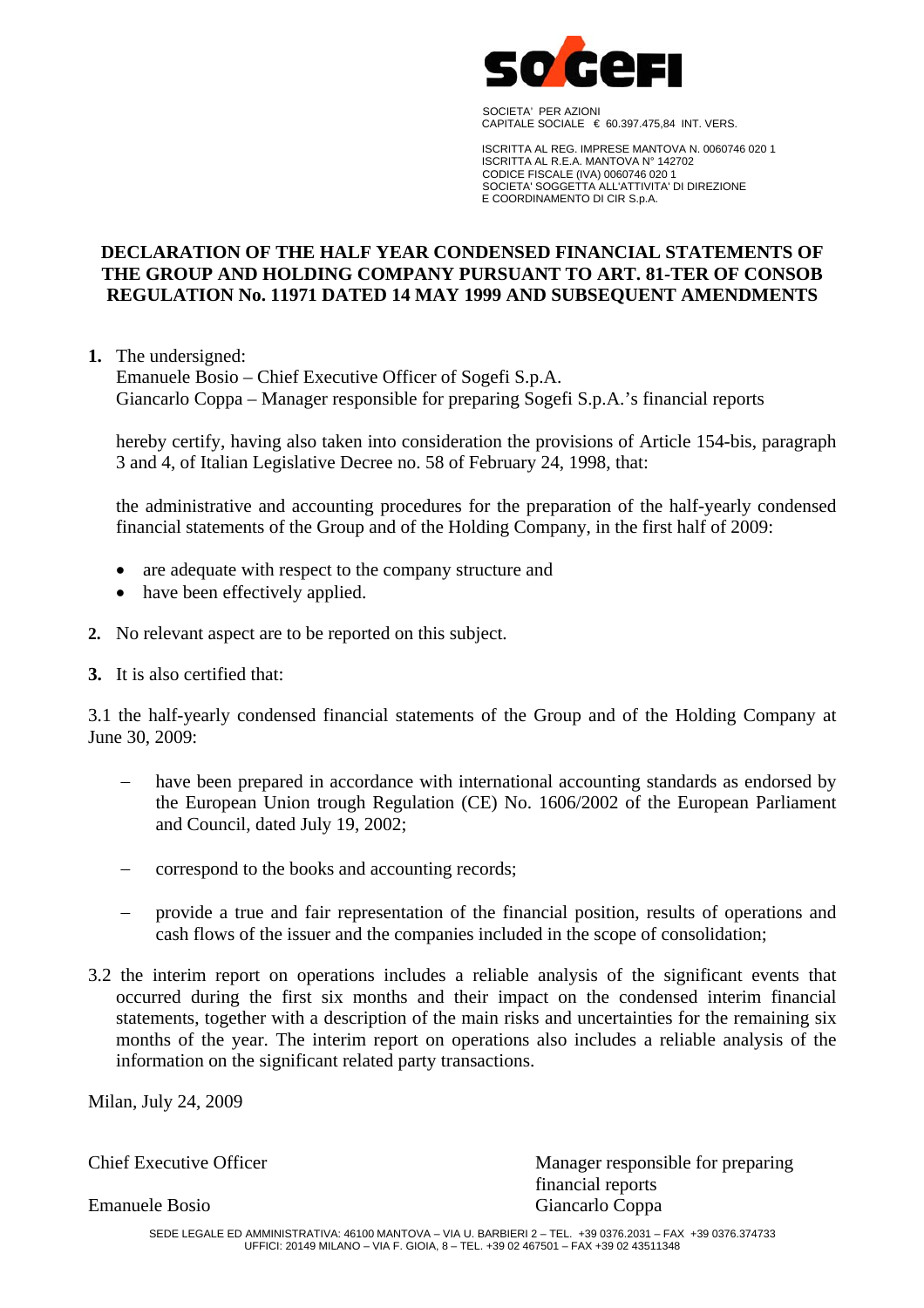

# **PRICEWATERHOUSE COPERS**

#### **AUDITORS' REPORT ON THE REVIEW OF THE CONSOLIDATED CONDENSED INTERIM FINANCIAL STATEMENTS FOR THE SIX MONTHS ENDED JUNE 30, 2009**

To the shareholders of SOGEFI SpA

- 1 We have reviewed the consolidated condensed interim financial statements of Sogefi SpA and its subsidiaries (Sogefi Group) as of 30 June 2009 and for the six months then ended, comprising the consolidated statement of financial position, the consolidated income statement and statement of comprehensive income, the consolidated statements of changes in shareholders' equity and cash flows and the related explanatory notes. Sogefi SpA's directors are responsible for the preparation of the consolidated condensed interim financial statements in accordance with the international accounting standard IAS 34, applicable to interim financial reporting, as adopted by the European Union. Our responsibility is to issue this report based on our review.
- 2 Our work was conducted in accordance with the criteria for a review recommended by the National Commission for Companies and the Stock Exchange (CONSOB) with Resolution no. 10867 of 31 July 1997. The review consisted principally of inquiries of company personnel about the information reported in the consolidated condensed interim financial statements and about the consistency of the accounting principles utilised therein as well as the application of analytical review procedures on the data contained in the above mentioned consolidated financial statements. The review excluded certain auditing procedures such as compliance testing and verification and validation tests of the assets and liabilities and was therefore substantially less in scope than an audit performed in accordance with generally accepted auditing standards. Accordingly, unlike an audit on the annual consolidated financial statements, we do not express a professional audit opinion on the consolidated condensed interim financial statements.

Regarding the comparative amounts of the consolidated financial statements of the prior year and the consolidated condensed interim financial statements of the prior year presented in the consolidated condensed interim financial statements, reclassified to reflect the changes to the financial statements presentation introduced by IAS 1 (2007), reference should be made to our reports dated March 13, 2009 and July 31, 2008.

Sede legale e amministrativa: Milano 20149 Via Monte Rosa 91 Tel. 0277851 Fax 027785240 Cap. Soc. 3.754.400,00 Euro i.v., C.F. e P.IVA e Reg. Imp. Milano 12979880155 Iscritta al n. 43 dell'Albo Consob – Altri Uffici: **Bari** 70125 Viale della Repubblica 110 Tel. 0805429863 – **Bologna** 40122 Via delle Lame 111 Tel. 051526611 – **Brescia** 25123 Via Borgo Pietro Wuhrer 23 Tel. 0303697501 – **Firenze** 50129 Viale Milton 65 Tel. 055471747 – **Genova** 16121 Piazza Dante 7 Tel. 01029041 – **Napoli** 80121 Piazza dei Martiri 30 Tel. 08136181 – **Padova** 35138 Via Vicenza 4 Tel. 049873481 – **Palermo** 90141 Via Marchese Ugo 60 Tel. 091349737 – **Parma**  43100 Viale Tanara 20/A Tel. 0521242848 – **Roma** 00154 Largo Fochetti 29 Tel. 06570251 – **Torino** 10129 Corso Montevecchio 37 Tel. 011556771 – **Trento** 38100 Via Grazioli 73 Tel. 0461237004 - **Treviso** 31100 Viale Felissent 90 Tel. 0422696911 – **Trieste** 34125 Via Cesare Battisti 18 Tel. 0403480781 - **Udine** 33100 Via Poscolle 43 Tel. 043225789 – **Verona** 37122 Corso Porta Nuova 125 Tel.0458002561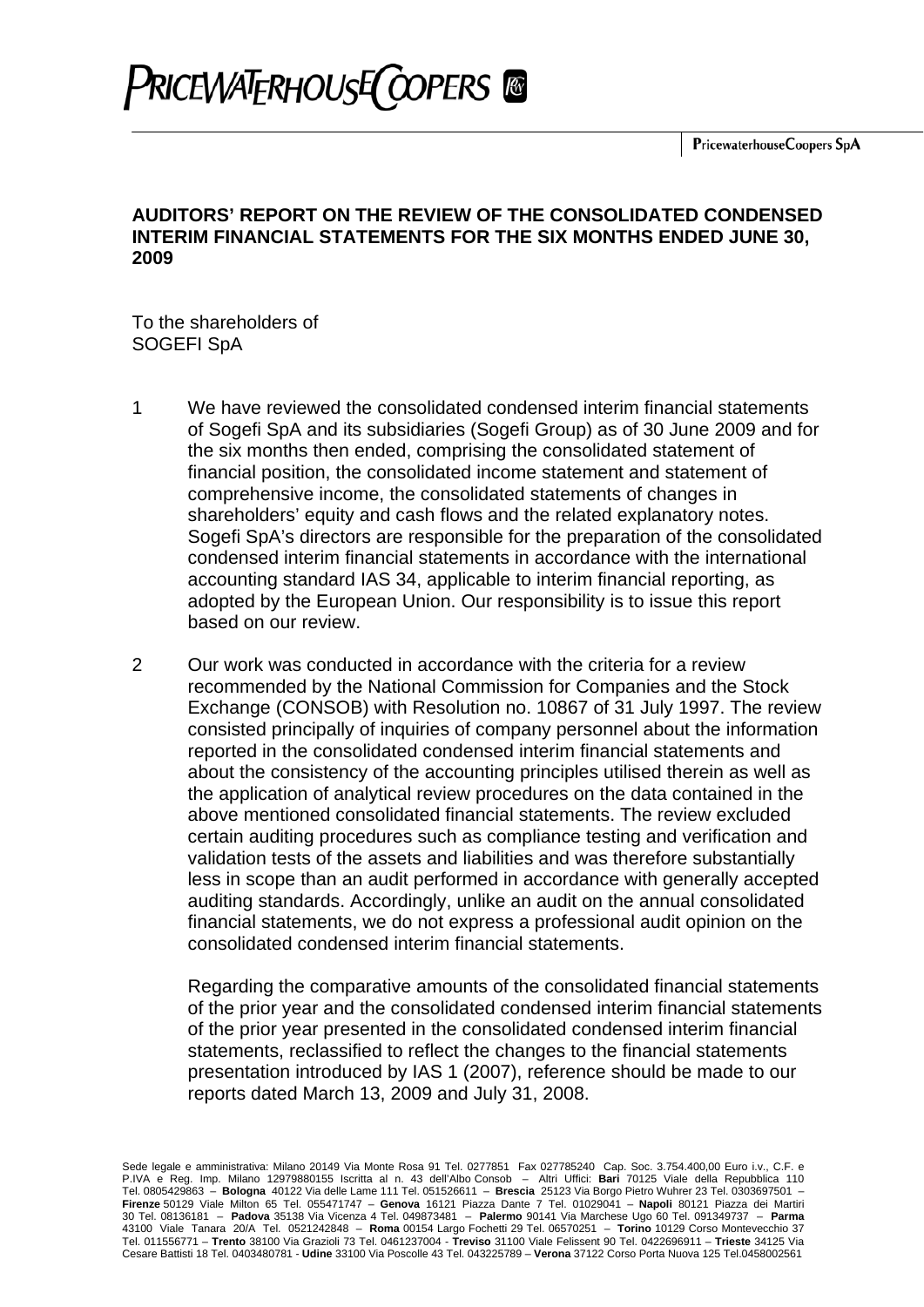

3 Based on our review, nothing has come to our attention that causes us to believe that the consolidated condensed interim financial statements of Sogefi Group have not been prepared, in all material respects, in accordance with the international accounting standard IAS 34, applicable to interim financial reporting, as adopted by the European Union.

Milan, July 31, 2009

PricewaterhouseCoopers SpA

Sergio Pizzarelli (Partner)

*This report has been translated into the English language solely for the convenience of international readers.*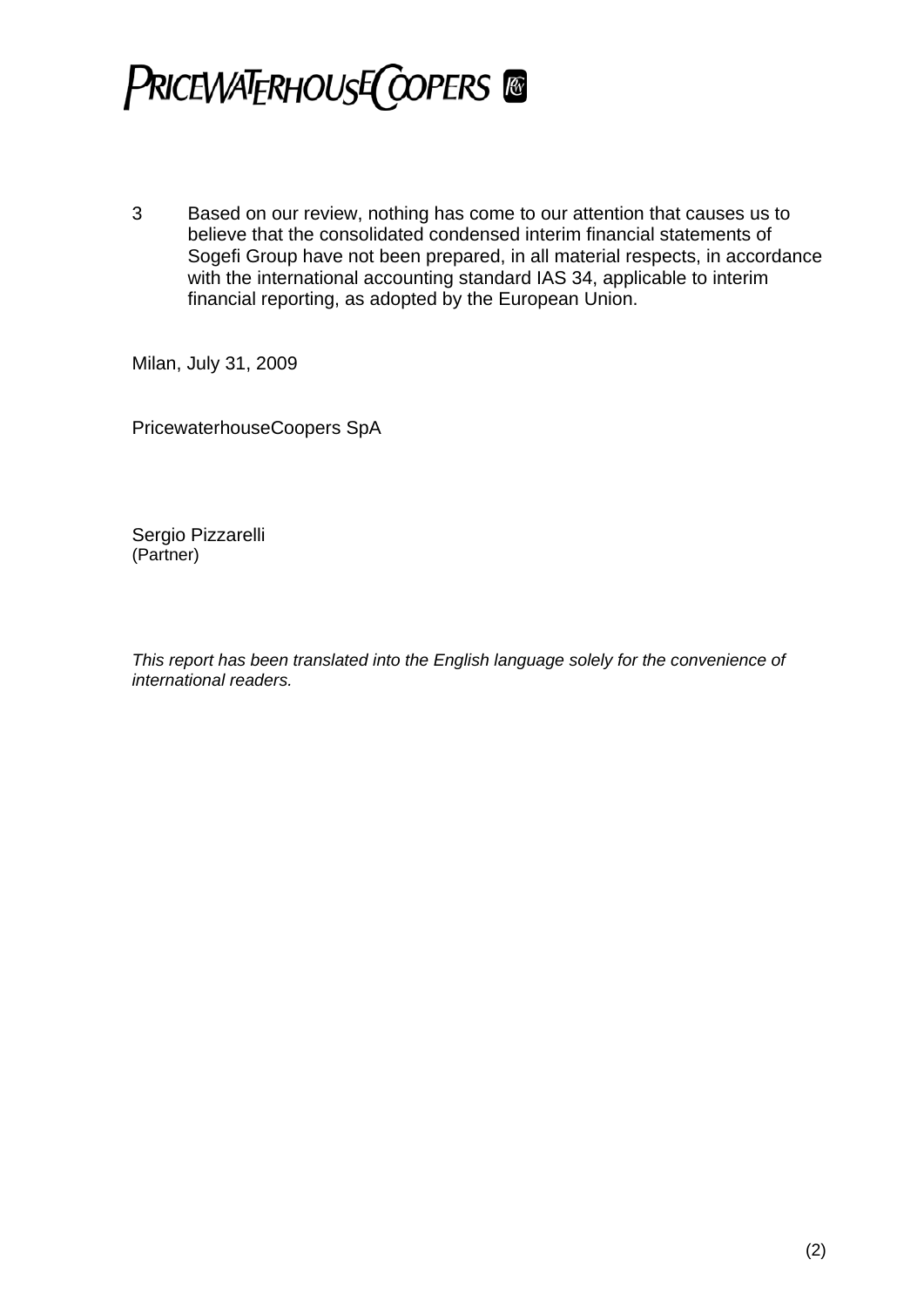

# **AUDITORS' REPORT ON THE REVIEW OF THE CONDENSED INTERIM FINANCIAL STATEMENTS FOR THE SIX MONTHS ENDED JUNE 30, 2009**

To the shareholders of SOGEFI SpA

- 1 We have reviewed the condensed interim financial statements of Sogefi SpA as of June 30, 2009 and for the six months then ended, comprising the statement of financial position, the income statement and statement of comprehensive income, the statements of changes in shareholders' equity and cash flows and the related explanatory notes. Sogefi SpA's directors are responsible for the preparation of the condensed interim financial statements in accordance with the international accounting standard IAS 34, applicable to interim financial reporting, as adopted by the European Union. Our responsibility is to issue this report based on our review.
- 2 Our work was conducted in accordance with the criteria for a review recommended by the National Commission for Companies and the Stock Exchange (CONSOB) with Resolution no. 10867 of July 31, 1997. The review consisted principally of inquiries of company personnel about the information reported in the condensed interim financial statements and about the consistency of the accounting principles utilised therein as well as the application of analytical review procedures on the data contained in the above mentioned financial statements. The review excluded certain auditing procedures such as compliance testing and verification and validation tests of the assets and liabilities and was therefore substantially less in scope than an audit performed in accordance with generally accepted auditing standards. Accordingly, unlike an audit on the annual financial statements, we do not express a professional audit opinion on the condensed interim financial statements.

Regarding the comparative amounts of the financial statements of the prior year and the condensed interim financial statements of the prior year presented in the condensed interim financial statements, reclassified to reflect the changes to the financial statements presentation introduced by IAS 1 (2007), reference should be made to our reports dated March 13, 2009 and July 31, 2008.

Sede legale e amministrativa: Milano 20149 Via Monte Rosa 91 Tel. 0277851 Fax 027785240 Cap. Soc. 3.754.400,00 Euro i.v., C.F. e P.IVA e Reg. Imp. Milano 12979880155 Iscritta al n. 43 dell'Albo Consob – Altri Uffici: **Bari** 70125 Viale della Repubblica 110 Tel. 0805429863 – **Bologna** 40122 Via delle Lame 111 Tel. 051526611 – **Brescia** 25123 Via Borgo Pietro Wuhrer 23 Tel. 0303697501 – **Firenze** 50129 Viale Milton 65 Tel. 055471747 – **Genova** 16121 Piazza Dante 7 Tel. 01029041 – **Napoli** 80121 Piazza dei Martiri 30 Tel. 08136181 – **Padova** 35138 Via Vicenza 4 Tel. 049873481 – **Palermo** 90141 Via Marchese Ugo 60 Tel. 091349737 – **Parma**  43100 Viale Tanara 20/A Tel. 0521242848 – **Roma** 00154 Largo Fochetti 29 Tel. 06570251 – **Torino** 10129 Corso Montevecchio 37 Tel. 011556771 – **Trento** 38100 Via Grazioli 73 Tel. 0461237004 - **Treviso** 31100 Viale Felissent 90 Tel. 0422696911 – **Trieste** 34125 Via Cesare Battisti 18 Tel. 0403480781 - **Udine** 33100 Via Poscolle 43 Tel. 043225789 – **Verona** 37122 Corso Porta Nuova 125 Tel.0458002561